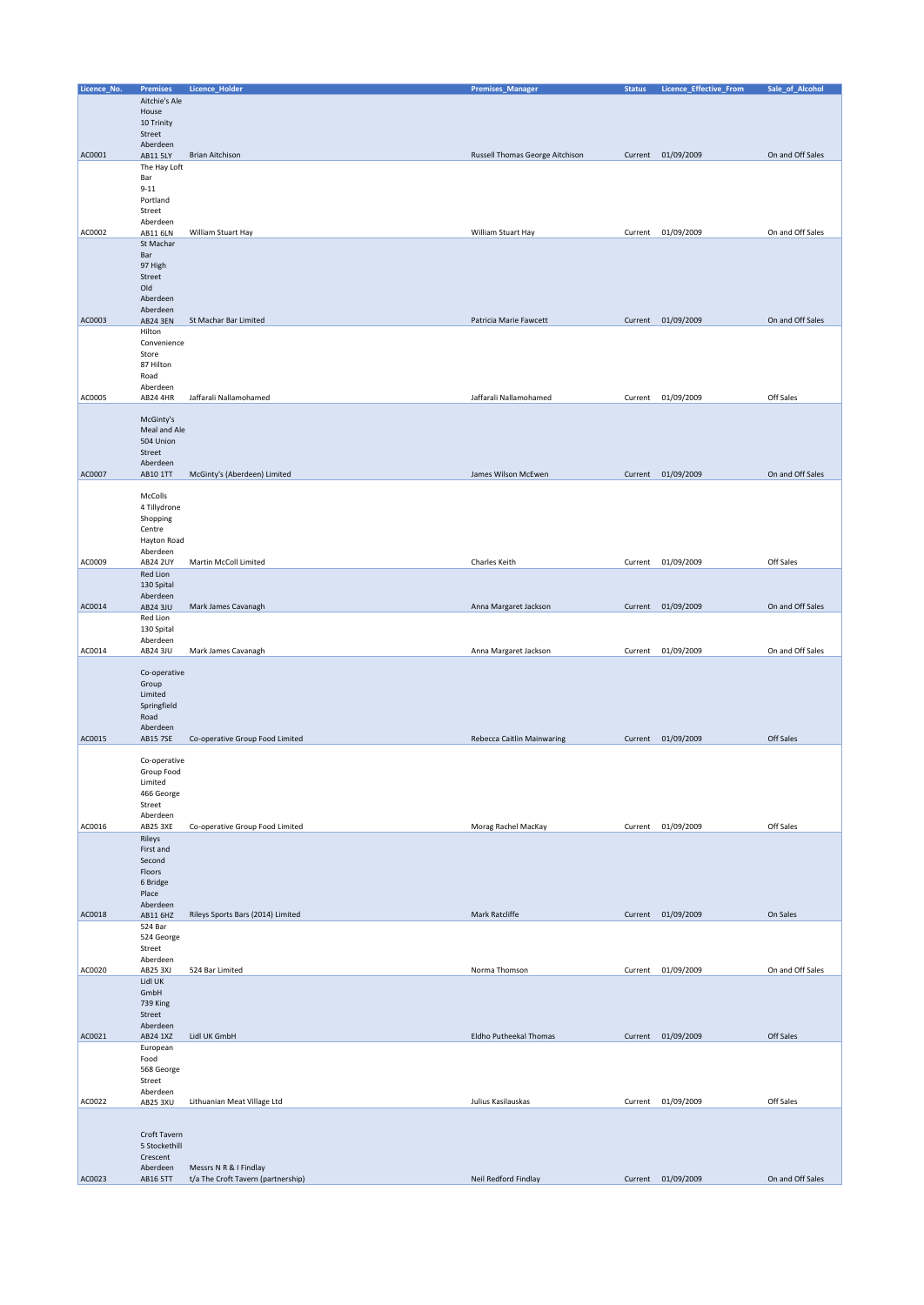|        | Icon Stores          |                                  |                                |         |                    |                  |
|--------|----------------------|----------------------------------|--------------------------------|---------|--------------------|------------------|
|        | Ltd                  |                                  |                                |         |                    |                  |
|        | 158 Oscar            |                                  |                                |         |                    |                  |
|        | Road                 |                                  |                                |         |                    |                  |
|        | Torry                |                                  |                                |         |                    |                  |
|        | Aberdeen             |                                  |                                |         |                    |                  |
| AC0026 | AB11 8EJ             | John Richard McGowan             | Leanne McGowan                 |         | Current 01/09/2009 | Off Sales        |
|        | Prohibition          |                                  |                                |         |                    |                  |
|        | 31 Langstane         |                                  |                                |         |                    |                  |
|        | Place                |                                  |                                |         |                    |                  |
|        | Aberdeen             |                                  |                                |         |                    |                  |
| AC0027 | AB11 6DX             | The Epic Group (Scotland) Ltd    | Sarah Louise Buchan            |         | Current 01/09/2009 | On Sales         |
|        | The Kitchen          |                                  |                                |         |                    |                  |
|        | Works                |                                  |                                |         |                    |                  |
|        | 7 Summer             |                                  |                                |         |                    |                  |
|        | Street               |                                  |                                |         |                    |                  |
|        | Aberdeen             |                                  |                                |         |                    |                  |
| AC0028 | AB10 1SB             | The Kitchen Works (Aberdeen) Ltd | Jennifer Cain                  |         | Current 01/09/2009 | On Sales         |
|        | Ferryhill            |                                  |                                |         |                    |                  |
|        | House Hotel          |                                  |                                |         |                    |                  |
|        | 169 Bon-             |                                  |                                |         |                    |                  |
|        | Accord               |                                  |                                |         |                    |                  |
|        | Street               |                                  |                                |         |                    |                  |
|        | Aberdeen             |                                  |                                |         |                    |                  |
| AC0029 | AB11 6UA             | Granite City Hospitality Limited | Alice Matheson                 |         | Current 01/09/2009 | On Sales         |
|        | Borsalino            |                                  |                                |         |                    |                  |
|        | Restaurant           |                                  |                                |         |                    |                  |
|        | 337 North            |                                  |                                |         |                    |                  |
|        | Deeside              |                                  |                                |         |                    |                  |
|        | Road                 |                                  |                                |         |                    |                  |
|        | Peterculter          |                                  |                                |         |                    |                  |
| AC0030 | Aberdeen             | Franco Balsamo                   | Luca Allsandro Balsamo         | Current | 01/09/2009         | On and Off Sales |
|        | AB14 ONA             |                                  |                                |         |                    |                  |
|        | Campbell's           |                                  |                                |         |                    |                  |
|        | <b>Public House</b>  |                                  |                                |         |                    |                  |
|        | 170 Sinclair         |                                  |                                |         |                    |                  |
|        | Road                 |                                  |                                |         |                    |                  |
|        | Torry                |                                  |                                |         |                    |                  |
|        | Aberdeen             |                                  |                                |         |                    |                  |
| AC0031 | AB11 9PS             | Richard Henry Campbell           | Richard Henry Campbell         |         | Current 01/09/2009 | On and Off Sales |
|        | Speedbird            |                                  |                                |         |                    |                  |
|        | Inn Hotel            |                                  |                                |         |                    |                  |
|        | Argyll Road          |                                  |                                |         |                    |                  |
|        | Dyce                 |                                  |                                |         |                    |                  |
| AC0032 | Aberdeen             | Speedbird Developments Ltd       | Sally MacDougall               |         | Current 01/09/2009 | On Sales         |
|        | AB21 OAF             |                                  |                                |         |                    |                  |
|        | Cove Bay<br>Hotel    |                                  |                                |         |                    |                  |
|        | 15 Colsea            |                                  |                                |         |                    |                  |
|        | Road                 |                                  |                                |         |                    |                  |
|        | Cove Bay             |                                  |                                |         |                    |                  |
|        | Aberdeen             |                                  |                                |         |                    |                  |
| AC0033 | AB12 3NA             | Cove Bay Hotel Ltd               | James Guy Nimmo Craig          |         | Current 01/09/2009 | On and Off Sales |
|        | Spar                 |                                  |                                |         |                    |                  |
|        | Convenience          |                                  |                                |         |                    |                  |
|        | Store                |                                  |                                |         |                    |                  |
|        | 161 Victoria         |                                  |                                |         |                    |                  |
|        | Street               |                                  |                                |         |                    |                  |
|        | Dyce<br>Aberdeen     |                                  |                                |         |                    |                  |
| AC0034 | AB21 7DL             | Akila Kanthaswamy                | Amothen Kandasamy              | Current | 01/09/2009         | Off Sales        |
|        | Spar                 |                                  |                                |         |                    |                  |
|        | 120                  |                                  |                                |         |                    |                  |
|        | Rosemount            |                                  |                                |         |                    |                  |
|        | Viaduct              |                                  |                                |         |                    |                  |
|        | Rosemount            |                                  |                                |         |                    |                  |
|        | Aberdeen             |                                  |                                |         |                    |                  |
| AC0035 | AB25 1NX             | CJ Lang & Son Limited            | Olga Kovalenko                 |         | Current 01/09/2009 | Off Sales        |
|        | Garthdee             |                                  |                                |         |                    |                  |
|        | Stores               |                                  |                                |         |                    |                  |
|        | 19-25                |                                  |                                |         |                    |                  |
|        | Ramsay               |                                  |                                |         |                    |                  |
|        | Crescent<br>Aberdeen |                                  |                                |         |                    |                  |
| AC0036 | AB10 7BL             | Nadia Jabbar                     | Nadia Jabbar                   |         | Current 01/09/2009 | Off Sales        |
|        | Regent               |                                  |                                |         |                    |                  |
|        | <b>Bridge Bar</b>    |                                  |                                |         |                    |                  |
|        | 30 Regent            |                                  |                                |         |                    |                  |
|        | Quay                 |                                  |                                |         |                    |                  |
|        | Aberdeen             |                                  |                                |         |                    |                  |
| AC0037 | AB11 5AH             | L & L Enterprises Partnership    | Frank Lonie                    |         | Current 01/09/2009 | On and Off Sales |
|        |                      |                                  |                                |         |                    |                  |
|        | The Pittodrie        |                                  |                                |         |                    |                  |
|        | Bar                  |                                  |                                |         |                    |                  |
|        | 339 King             |                                  |                                |         |                    |                  |
|        | Street<br>Aberdeen   |                                  |                                |         |                    |                  |
| AC0038 | AB24 5AP             | Greene King Retailing Ltd        | lan Cooper                     |         | Current 01/09/2009 | On and Off Sales |
|        | The Crown            |                                  |                                |         |                    |                  |
|        | Bar                  |                                  |                                |         |                    |                  |
|        | 571 Great            |                                  |                                |         |                    |                  |
|        | Northern             |                                  |                                |         |                    |                  |
|        | Road                 |                                  |                                |         |                    |                  |
|        | Aberdeen             |                                  |                                |         |                    |                  |
| AC0039 | AB24 2DB             | Crown Bar (Woodside) Limited     | <b>Stewart Murray Paterson</b> |         | Current 01/09/2009 | On and Off Sales |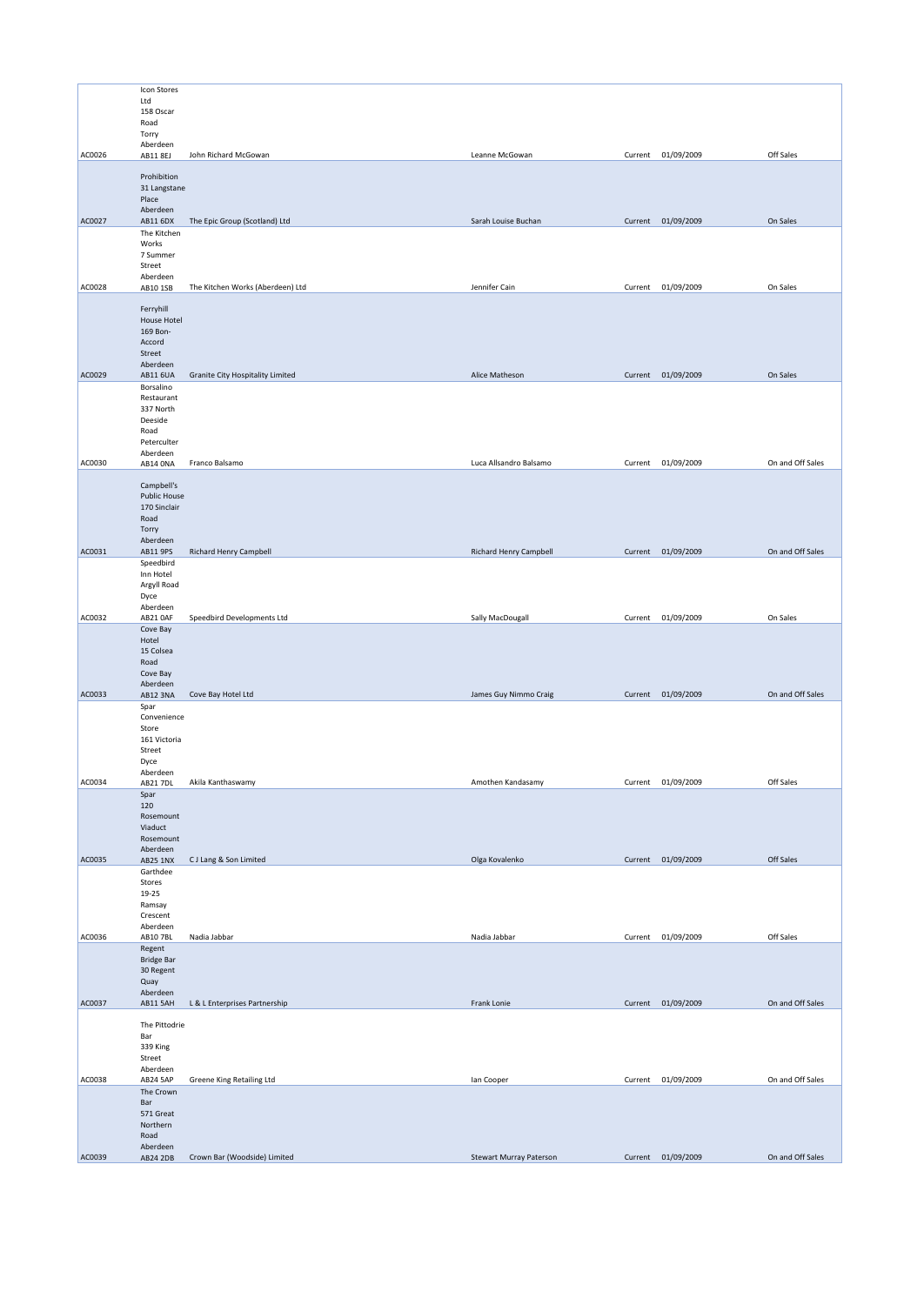|        | Old                                                          |                                      |                                    |         |                    |                  |
|--------|--------------------------------------------------------------|--------------------------------------|------------------------------------|---------|--------------------|------------------|
|        | Blackfriars<br>52                                            |                                      |                                    |         |                    |                  |
|        | Castlegate                                                   |                                      |                                    |         |                    |                  |
|        | Aberdeen                                                     |                                      |                                    |         |                    |                  |
| AC0040 | AB11 5BB                                                     | Greene King Retailing Ltd            | Jennifer Milne                     | Current | 01/09/2009         | On and Off Sales |
|        | The Globe<br>13 North                                        |                                      |                                    |         |                    |                  |
|        | <b>Silver Street</b><br>Aberdeen                             |                                      |                                    |         |                    |                  |
| AC0044 | AB10 1RJ                                                     | Greene King Retailing Ltd            | Santa Grivina                      |         | Current 01/09/2009 | On and Off Sales |
|        | Spar<br>$5 - 11$<br>Greenfern<br>Road                        |                                      |                                    |         |                    |                  |
|        | Mastrick                                                     |                                      |                                    |         |                    |                  |
| AC0045 | Aberdeen<br>AB16 5PY                                         | CJ Lang & Son Limited                | Pamela Worsley                     |         | Current 01/09/2009 | Off Sales        |
|        | Grays Inn<br>Greenfern<br>Road                               |                                      |                                    |         |                    |                  |
|        | Aberdeen                                                     |                                      |                                    |         |                    |                  |
| AC0046 | AB16 5PY                                                     | Spirit Pub Company (Managed) Limited | Alan Stewart                       |         | Current 01/09/2009 | On and Off Sales |
|        | Cafe Boheme<br>23 Windmill<br>Brae<br>Aberdeen               |                                      |                                    |         |                    |                  |
| AC0047 | <b>AB11 6HU</b>                                              | Cafe Boheme Restaurant Limited       | Paul John Mair                     |         | Current 01/09/2009 | On Sales         |
|        | Ye Olde<br>Frigate Bar<br>57<br>Netherkirkga<br>te           |                                      |                                    |         |                    |                  |
|        | Aberdeen                                                     |                                      |                                    |         |                    |                  |
| AC0049 | <b>AB10 1AU</b><br>Hammerton                                 | Ye Olde Frigate Bar                  | lan Findlay                        |         | Current 01/09/2009 | On Sales         |
|        | Store<br>336 Great<br>Western<br>Road                        |                                      |                                    |         |                    |                  |
| AC0050 | Aberdeen<br>AB10 6LX                                         | Susan Watson                         | Susan Watson                       | Current | 01/09/2009         | Off Sales        |
|        | Murdos<br>Cairncry<br>Road                                   |                                      |                                    |         |                    |                  |
| AC0054 | Aberdeen<br>AB16 5DP                                         | Stonegate Pub Company Limited        | David Andrew McNair                |         | Current 01/09/2009 | On and Off Sales |
|        | <b>Cults Hotel</b><br>328 North<br>Deeside<br>Road<br>Cults  |                                      |                                    |         |                    |                  |
| AC0055 | Aberdeen<br>AB15 9SE                                         | Cults Hotel Limited                  | Alastair Fraser McDonald Hutcheson |         | Current 01/09/2009 | On and Off Sales |
|        | Zen<br>16/17 Bon-<br>Accord<br>Crescent<br>Aberdeen          |                                      |                                    |         |                    |                  |
| AC0056 | AB11 6DE                                                     | Joe Kam Fai Lee                      | Joe Kam Fai Lee                    |         | Current 01/09/2009 | On Sales         |
|        | <b>Black Dog</b><br>27 North<br>Donside<br>Road<br>Aberdeen  |                                      |                                    |         |                    |                  |
| AC0058 |                                                              |                                      |                                    |         |                    |                  |
|        | AB23 8PA                                                     | Stonegate Pub Company Limited        | Sharon Starkie                     |         | Current 01/09/2009 | On and Off Sales |
|        | Krakatoa<br>2 Trinity<br>Quay                                |                                      |                                    |         |                    |                  |
| AC0059 | Aberdeen<br>AB11 5AA                                         | Black Cat (Aberdeen) CIC             | Craig Ian Adams                    |         | Current 01/09/2009 | On and Off Sales |
|        | Slains Castle<br>$14 - 18$<br>Belmont<br>Street              |                                      |                                    |         |                    |                  |
| AC0060 | Aberdeen<br>AB10 1JH                                         | Stonegate Pub Company Limited        | Lorna McCarroll                    |         | Current 01/09/2009 | On and Off Sales |
|        | Cafe<br>Montmartre<br>58-60 Justice<br>Mill Lane<br>Aberdeen |                                      |                                    |         |                    |                  |
| AC0061 | AB11 6EP                                                     | The A Trail Ltd                      | Tersam Dhadwar                     |         | Current 01/09/2009 | On Sales         |
|        | Old Kings<br>Highway<br>61 The<br>Green                      |                                      |                                    |         |                    |                  |
| AC0062 | Aberdeen<br>AB11 6NY                                         | Punch Partnerships (PTL) Limited     | John Durham                        | Current | 01/09/2009         | On and Off Sales |
|        | The Raj Spice<br>Zara House<br>Burnside<br>Drive<br>Dyce     |                                      |                                    |         |                    |                  |
| AC0063 | Aberdeen<br>AB21 OHW                                         | Raju Ahmed                           | Raju Ahmed                         |         | Current 01/09/2009 | On and Off Sales |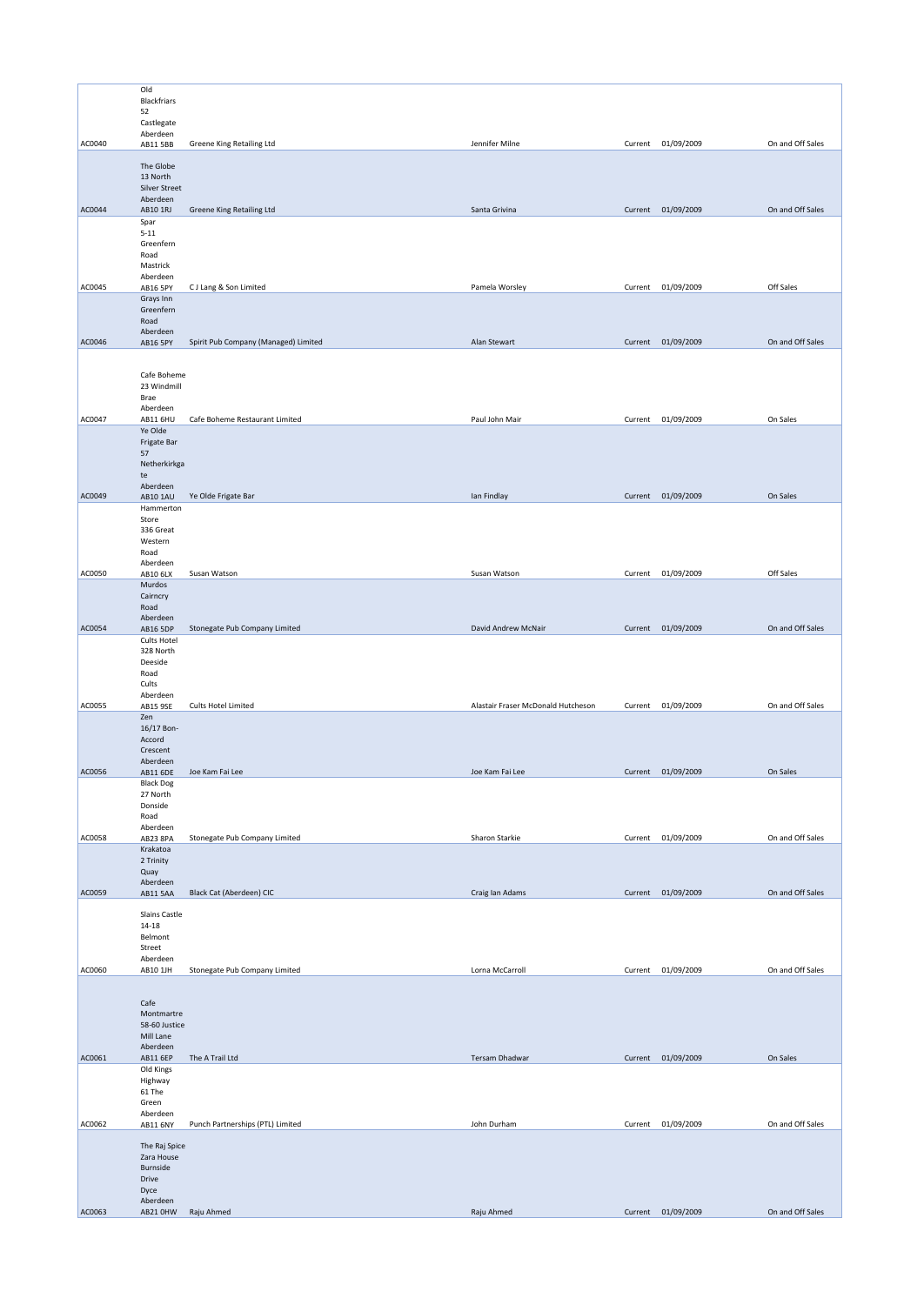|        | Chaophraya                      |                                                    |                               |         |                    |                  |
|--------|---------------------------------|----------------------------------------------------|-------------------------------|---------|--------------------|------------------|
|        | Thai                            |                                                    |                               |         |                    |                  |
|        | Restaurant                      |                                                    |                               |         |                    |                  |
|        | and Bar<br>1 Union              |                                                    |                               |         |                    |                  |
|        | Terrace                         |                                                    |                               |         |                    |                  |
|        | Aberdeen                        |                                                    |                               |         |                    |                  |
| AC0066 | AB10 1NJ                        | Thai Leisure Group Limited                         | Sanjay Washington             | Current | 01/09/2009         | On and Off Sales |
|        | Dizzy's<br>70 Carden            |                                                    |                               |         |                    |                  |
|        | Place                           |                                                    |                               |         |                    |                  |
|        | Aberdeen                        |                                                    |                               |         |                    |                  |
| AC0068 | AB10 1UP                        | Quatro Venture Limited                             | Gavin MacLeod                 |         | Current 01/09/2009 | On and Off Sales |
|        | Inn at the                      |                                                    |                               |         |                    |                  |
|        | Park Hotel<br>3/4               |                                                    |                               |         |                    |                  |
|        | Deemount                        |                                                    |                               |         |                    |                  |
|        | Terrace                         |                                                    |                               |         |                    |                  |
| AC0069 | Aberdeen<br><b>AB11 7RX</b>     | Ronald Caird                                       | Calum Neil Moir               |         | Current 01/09/2009 | On and Off Sales |
|        | Espionage                       |                                                    |                               |         |                    |                  |
|        | 120 Union                       |                                                    |                               |         |                    |                  |
|        | Street                          |                                                    |                               |         |                    |                  |
| AC0070 | Aberdeen<br>AB10 1JJ            | G1 Group plc                                       | Ashleigh Cerise McColm        |         | Current 01/09/2009 | On Sales         |
|        |                                 |                                                    |                               |         |                    |                  |
|        | Nisa Local                      |                                                    |                               |         |                    |                  |
|        | 66 Garthdee                     |                                                    |                               |         |                    |                  |
|        | Drive<br>Aberdeen               |                                                    |                               |         |                    |                  |
| AC0074 | <b>AB10 7HY</b>                 | <b>Grampian Estates Limited</b>                    | Yasmeen Ehsan                 |         | Current 01/09/2009 | Off Sales        |
|        | Shahbaaz                        |                                                    |                               |         |                    |                  |
|        | Tandoori                        |                                                    |                               |         |                    |                  |
|        | Restaurant<br>19 Rose           |                                                    |                               |         |                    |                  |
|        | Street                          |                                                    |                               |         |                    |                  |
|        | Aberdeen                        |                                                    |                               |         |                    |                  |
| AC0075 | <b>AB10 1TX</b>                 | Shahid Iftikhar Choudry                            | Shahid Iftikhar Choudry       |         | Current 01/09/2009 | On Sales         |
|        | Bugsy<br>Browns                 |                                                    |                               |         |                    |                  |
|        | 7 Windmill                      |                                                    |                               |         |                    |                  |
|        | Brae                            |                                                    |                               |         |                    |                  |
|        | Aberdeen                        |                                                    |                               |         |                    |                  |
| AC0076 | AB11 6HU<br>George's            | Devana Investments Limited                         | Michael Kinnaird              |         | Current 01/09/2009 | On Sales         |
|        | Convenience                     |                                                    |                               |         |                    |                  |
|        | Store                           |                                                    |                               |         |                    |                  |
|        | 106                             |                                                    |                               |         |                    |                  |
|        | Balnagask                       |                                                    |                               |         |                    |                  |
|        | Road<br>Aberdeen                |                                                    |                               |         |                    |                  |
| AC0078 | AB11 8RJ                        | <b>Grampian Estates Limited</b>                    | Asim Ali                      |         | Current 01/09/2009 | Off Sales        |
|        |                                 |                                                    |                               |         |                    |                  |
|        | Hazlehead<br>Stores             |                                                    |                               |         |                    |                  |
|        | 1 Hazlehead                     |                                                    |                               |         |                    |                  |
|        | Crescent                        |                                                    |                               |         |                    |                  |
|        | Aberdeen                        |                                                    |                               |         |                    |                  |
| AC0079 | AB15 8EX<br><b>Taylors Self</b> | Rakesh Babu Varanasi                               | Rakesh Babu Varanasi          |         | Current 01/09/2009 | Off Sales        |
|        | Service                         |                                                    |                               |         |                    |                  |
|        | 53 Victoria                     |                                                    |                               |         |                    |                  |
|        | Road                            |                                                    |                               |         |                    |                  |
| AC0080 | Aberdeen<br>AB11 9LT            | Malcolm Robert Taylor                              | Malcolm Robert Taylor         |         | Current 01/09/2009 | Off Sales        |
|        |                                 |                                                    |                               |         |                    |                  |
|        | McColls                         |                                                    |                               |         |                    |                  |
|        | <b>Bervie Brow</b>              |                                                    |                               |         |                    |                  |
|        | Altens<br>Aberdeen              |                                                    |                               |         |                    |                  |
| AC0081 | AB12 3NH                        | Martin McColl Limited                              | Ciaran John Gregor Jones-Reid | Current | 01/09/2009         | Off Sales        |
|        | McColls                         |                                                    |                               |         |                    |                  |
|        | 56/58                           |                                                    |                               |         |                    |                  |
|        | Gardner<br>Drive                |                                                    |                               |         |                    |                  |
|        | Kincorth                        |                                                    |                               |         |                    |                  |
|        | Aberdeen                        |                                                    |                               |         |                    |                  |
| AC0082 | AB12 5SD                        | Martin McColl Limited                              | Fiona McCallum                |         | Current 01/09/2009 | Off Sales        |
|        | Wilson's<br>Sports Bar          |                                                    |                               |         |                    |                  |
|        | 19 Market                       |                                                    |                               |         |                    |                  |
|        |                                 |                                                    |                               |         |                    |                  |
|        | Street                          |                                                    |                               |         |                    |                  |
| AC0084 | Aberdeen                        |                                                    |                               |         |                    |                  |
|        | AB11 5PX                        | Wilson's Sports Bar (a firm)                       | Norman Watt                   |         | Current 01/09/2009 | On and Off Sales |
|        | <b>Bridge Street</b>            |                                                    |                               |         |                    |                  |
|        | Social Club                     |                                                    |                               |         |                    |                  |
|        | 18 Bridge                       |                                                    |                               |         |                    |                  |
|        | Street                          |                                                    |                               |         |                    |                  |
| AC0085 | Aberdeen<br>AB11 6JJ            | Eric McMillan                                      | Eric McMillan                 |         | Current 01/09/2009 | On Sales         |
|        |                                 |                                                    |                               |         |                    |                  |
|        | Cheers Bar                      |                                                    |                               |         |                    |                  |
|        | 2-8 Exchange                    |                                                    |                               |         |                    |                  |
|        | Street<br>Aberdeen              |                                                    |                               |         |                    |                  |
| AC0087 | AB11 6PH                        | Carlton Rock Limited t/a Prime Properties Aberdeen | Natalie Shand                 |         | Current 01/09/2009 | On and Off Sales |
|        | Manchurian                      |                                                    |                               |         |                    |                  |
|        | 136                             |                                                    |                               |         |                    |                  |
|        | Causewayen<br>d                 |                                                    |                               |         |                    |                  |
| AC0089 | Aberdeen<br><b>AB25 3TN</b>     | Tse Wing Li                                        | Tse Wing Li                   |         | Current 01/09/2009 | On Sales         |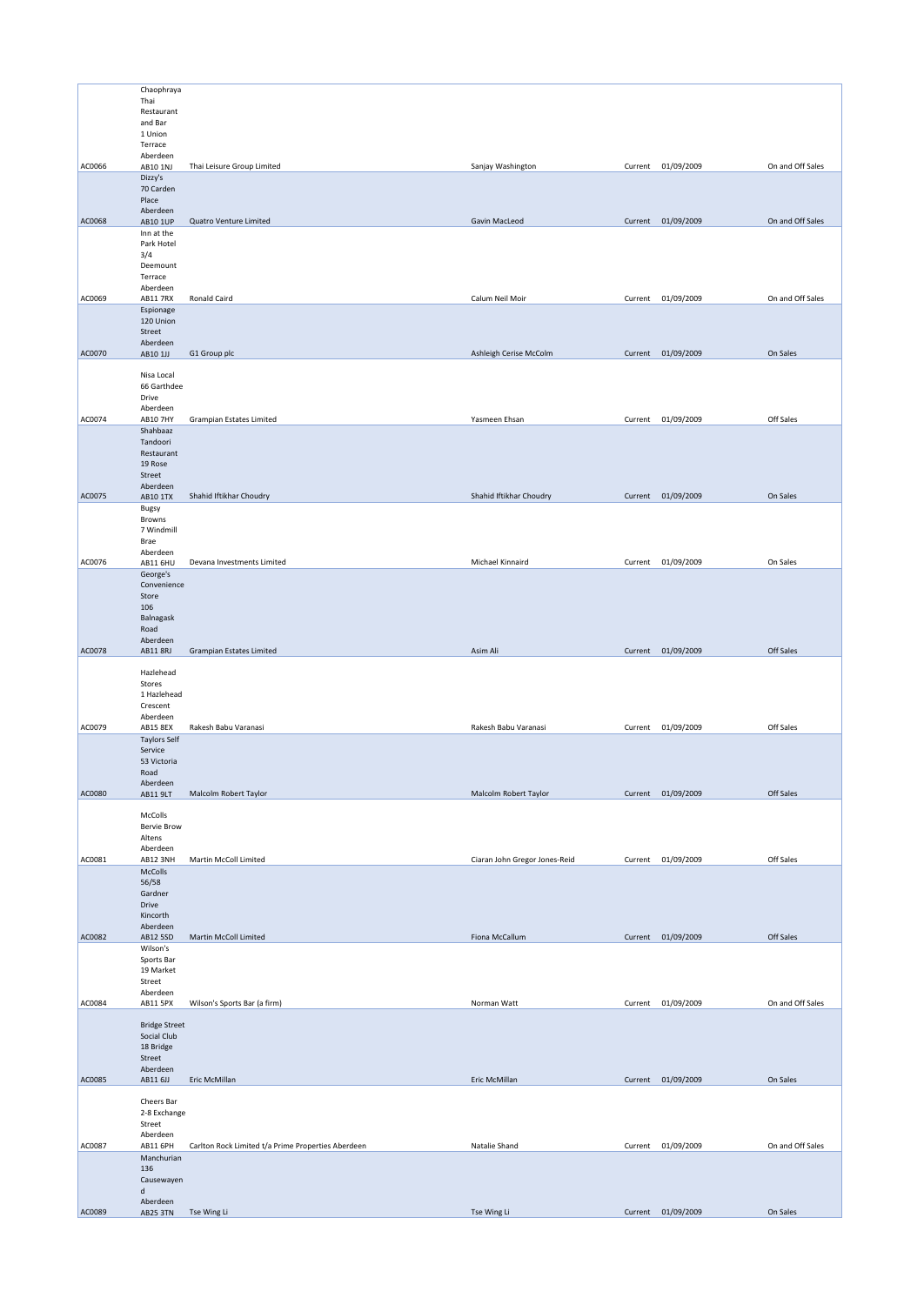|        | Kittybrewste                        |                                                             |                               |         |                    |                  |
|--------|-------------------------------------|-------------------------------------------------------------|-------------------------------|---------|--------------------|------------------|
|        | r Bar                               |                                                             |                               |         |                    |                  |
|        | 69 Powis                            |                                                             |                               |         |                    |                  |
|        | Terrace                             |                                                             |                               |         |                    |                  |
|        | Aberdeen                            |                                                             |                               |         |                    |                  |
| AC0090 | AB25 3PY                            | Doric Pub Company Limited (trading as " Kittybrewster Bar") | Mary Anna Duthie              | Current | 01/09/2009         | On and Off Sales |
|        | Paramount                           |                                                             |                               |         |                    |                  |
|        | Bar<br>21 Bon                       |                                                             |                               |         |                    |                  |
|        | Accord                              |                                                             |                               |         |                    |                  |
|        | Street                              |                                                             |                               |         |                    |                  |
|        | Aberdeen                            |                                                             |                               |         |                    |                  |
| AC0091 | <b>AB11 6EA</b>                     | Signature Pubs Limited                                      | Nikolas Mark Lawrence Stevens | Current | 01/09/2009         | On and Off Sales |
|        | Revolution                          |                                                             |                               |         |                    |                  |
|        | 25 Belmont                          |                                                             |                               |         |                    |                  |
|        | Street<br>Aberdeen                  |                                                             |                               |         |                    |                  |
| AC0093 | AB10 1JS                            | <b>Revolution Bar Limited</b>                               | Louise McMurdo                | Current | 01/09/2009         | On Sales         |
|        |                                     |                                                             |                               |         |                    |                  |
|        |                                     |                                                             |                               |         |                    |                  |
|        | Cineworld                           |                                                             |                               |         |                    |                  |
|        | Cinema                              |                                                             |                               |         |                    |                  |
|        | Unit 1                              |                                                             |                               |         |                    |                  |
|        | Queens Links<br>Leisure Park        |                                                             |                               |         |                    |                  |
|        | Links Road                          |                                                             |                               |         |                    |                  |
|        | Aberdeen                            |                                                             |                               |         |                    |                  |
| AC0095 | <b>AB24 5EN</b>                     | Cineworld Cinemas Limited                                   | Steven Charles Christie       | Current | 01/09/2009         | On Sales         |
|        |                                     |                                                             |                               |         |                    |                  |
|        | PizzaExpress                        |                                                             |                               |         |                    |                  |
|        | Caberstone                          |                                                             |                               |         |                    |                  |
|        | House                               |                                                             |                               |         |                    |                  |
|        | 47 Belmont<br>Street                |                                                             |                               |         |                    |                  |
|        | Aberdeen                            |                                                             |                               |         |                    |                  |
| AC0100 | AB10 1JS                            | PizzaExpress (Restaurants) Limited                          | Joseph James Muldoon          | Current | 01/09/2009         | On Sales         |
|        | Wild Ginger                         |                                                             |                               |         |                    |                  |
|        | Basement                            |                                                             |                               |         |                    |                  |
|        | 367 Union                           |                                                             |                               |         |                    |                  |
|        | Street                              |                                                             |                               |         |                    |                  |
| AC0102 | Aberdeen                            | Carlton Rock Limited                                        | Jeffery Rahman                |         | Current 01/09/2009 | On Sales         |
|        | AB11 6BT<br>Summerhill              |                                                             |                               |         |                    |                  |
|        | Hotel and                           |                                                             |                               |         |                    |                  |
|        | Suites                              |                                                             |                               |         |                    |                  |
|        | The Lang                            |                                                             |                               |         |                    |                  |
|        | Stracht                             |                                                             |                               |         |                    |                  |
|        | Aberdeen                            |                                                             |                               |         |                    |                  |
| AC0103 | AB15 6TW                            | Station Hotel (Newcastle) Limited                           | Deborah Ann Law               |         | Current 01/09/2009 | On and Off Sales |
|        | <b>Kirk View</b><br>Cafe            |                                                             |                               |         |                    |                  |
|        | 27-29 Union                         |                                                             |                               |         |                    |                  |
|        | Terrace                             |                                                             |                               |         |                    |                  |
|        | Aberdeen                            |                                                             |                               |         |                    |                  |
| AC0104 | AB10 1NN                            | Syed Farooq Ahmed                                           | Robert George Milne           |         | Current 01/09/2009 | On Sales         |
|        |                                     |                                                             |                               |         |                    |                  |
|        | Private Eyes<br>70 Chapel           |                                                             |                               |         |                    |                  |
|        | Street                              |                                                             |                               |         |                    |                  |
|        | Aberdeen                            |                                                             |                               |         |                    |                  |
| AC0105 | AB10 1SN                            | <b>TGC Leisure Limited</b>                                  | John Smith                    | Current | 01/09/2009         | On Sales         |
|        | Sainsbury's                         |                                                             |                               |         |                    |                  |
|        | Supermarket                         |                                                             |                               |         |                    |                  |
|        | s Limited                           |                                                             |                               |         |                    |                  |
|        | 345 North                           |                                                             |                               |         |                    |                  |
|        | Deeside<br>Road                     |                                                             |                               |         |                    |                  |
|        | Cults                               |                                                             |                               |         |                    |                  |
|        | Aberdeen                            |                                                             |                               |         |                    |                  |
| AC0106 | AB15 9SX                            | Sainsbury's Supermarkets Ltd                                | Neil Alexander Masson         |         | Current 01/09/2009 | Off Sales        |
|        |                                     |                                                             |                               |         |                    |                  |
|        | Shop<br>66 Broomhill                |                                                             |                               |         |                    |                  |
|        | Road                                |                                                             |                               |         |                    |                  |
|        | Aberdeen                            |                                                             |                               |         |                    |                  |
| AC0108 | <b>AB10 6HT</b>                     | John Christopher Lynch                                      | John Christopher Lynch        | Current | 01/09/2009         | Off Sales        |
|        |                                     |                                                             |                               |         |                    |                  |
|        | <b>Bistro Verde</b>                 |                                                             |                               |         |                    |                  |
|        | <b>Units 1 &amp; 2</b><br>The Green |                                                             |                               |         |                    |                  |
|        | Aberdeen                            |                                                             |                               |         |                    |                  |
| AC0109 | AB11 6NY                            | Isabella Craib                                              | Christopher Annand David Reid |         | Current 01/09/2009 | On Sales         |
|        | Royal Thai                          |                                                             |                               |         |                    |                  |
|        | Restaurant                          |                                                             |                               |         |                    |                  |
|        | 29 Crown                            |                                                             |                               |         |                    |                  |
|        | Terrace                             |                                                             |                               |         |                    |                  |
| AC0112 | Aberdeen<br>AB11 6HD                | HKC Properties (Aberdeen) Limited                           | Nattawat Chomchamroon         | Current | 01/09/2009         | On Sales         |
|        | <b>Bridge Bar</b>                   |                                                             |                               |         |                    |                  |
|        | 6 Bridge                            |                                                             |                               |         |                    |                  |
|        | Street                              |                                                             |                               |         |                    |                  |
|        | Aberdeen                            |                                                             |                               |         |                    |                  |
| AC0114 | AB11 6JJ                            | Town Houses Limited                                         | Gary Calder                   |         | Current 01/09/2009 | On Sales         |
|        | Ambal's                             |                                                             |                               |         |                    |                  |
|        | Restaurant<br>4 Bridge              |                                                             |                               |         |                    |                  |
|        | Street                              |                                                             |                               |         |                    |                  |
|        | Aberdeen                            |                                                             |                               |         |                    |                  |
| AC0115 | AB11 6JJ                            | Viceroy Restaurants (Aberdeen) Ltd                          | Shanmugarajan Kasiviswanathan | Current | 10/03/2016         | On Sales         |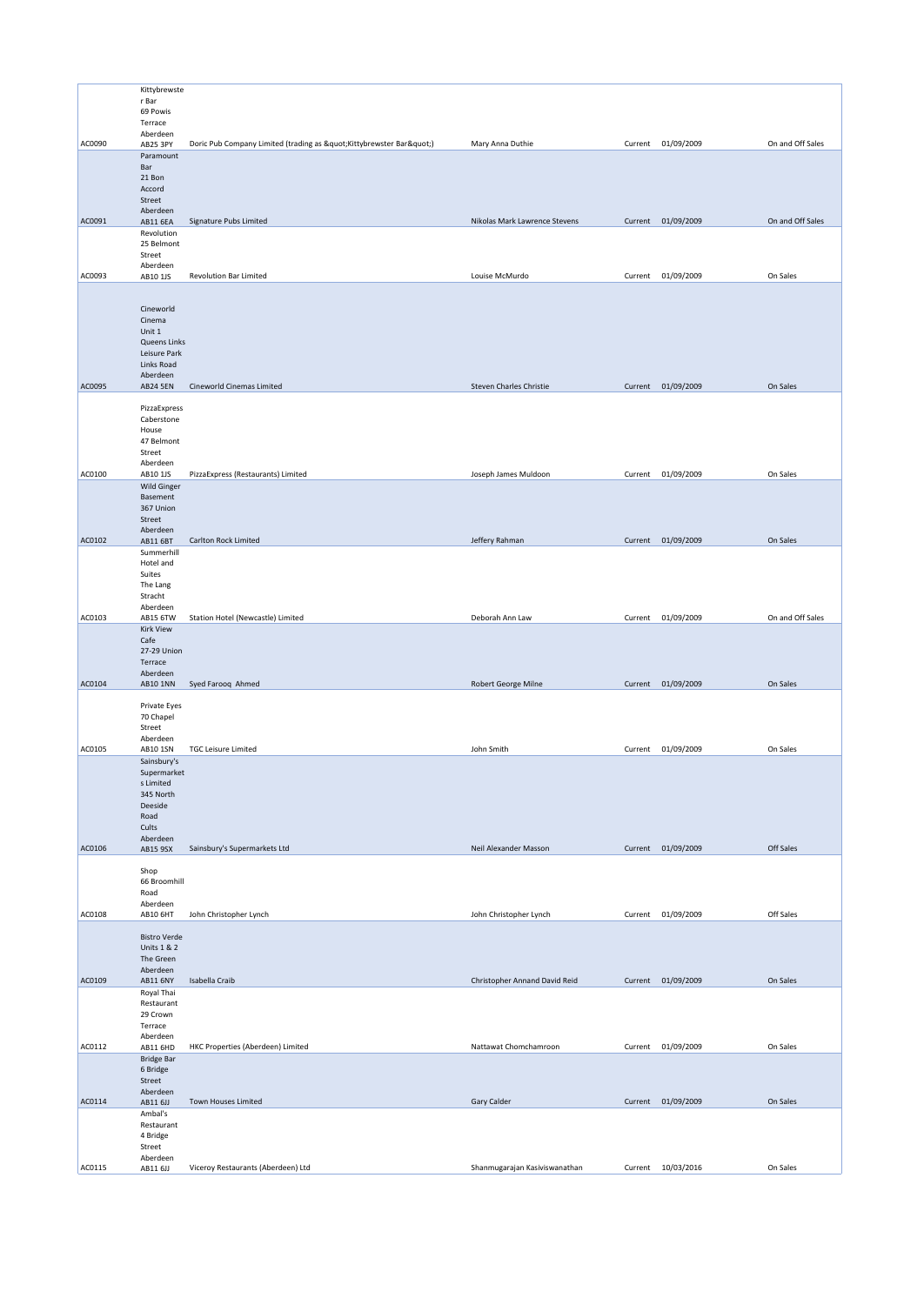|        | Saltoun Arms                     |                                     |                        |         |                    |                  |
|--------|----------------------------------|-------------------------------------|------------------------|---------|--------------------|------------------|
|        | 69 Frederick<br>Street           |                                     |                        |         |                    |                  |
|        | Aberdeen                         |                                     |                        |         |                    |                  |
| AC0116 | <b>AB24 5HY</b><br>Key Store     | L & H Investments Limited           | Angela Linda Hewitt    |         | Current 01/09/2009 | On and Off Sales |
|        | (formerly the                    |                                     |                        |         |                    |                  |
|        | Byron<br>Market)                 |                                     |                        |         |                    |                  |
|        | Unit 6                           |                                     |                        |         |                    |                  |
|        | 11 Byron<br>Square               |                                     |                        |         |                    |                  |
|        | Northfield<br>Aberdeen           |                                     |                        |         |                    |                  |
| AC0117 | <b>AB16 7LL</b>                  | Zahid Majeed                        | Zahid Majeed           |         | Current 01/09/2009 | Off Sales        |
|        | The Blue<br>Lamp                 |                                     |                        |         |                    |                  |
|        | 121                              |                                     |                        |         |                    |                  |
|        | Gallowgate<br>Aberdeen           |                                     |                        |         |                    |                  |
| AC0118 | AB25 1BU                         | Alexander Neil Brown                | Alexander Neil Brown   |         | Current 01/09/2009 | On and Off Sales |
|        | The Blue<br>Lamp                 |                                     |                        |         |                    |                  |
|        | 121<br>Gallowgate                |                                     |                        |         |                    |                  |
|        | Aberdeen                         |                                     |                        |         |                    |                  |
| AC0118 | AB25 1BU<br>The Blue             | Alexander Neil Brown                | Alexander Neil Brown   |         | Current 01/09/2009 | On and Off Sales |
|        | Lamp                             |                                     |                        |         |                    |                  |
|        | 121<br>Gallowgate                |                                     |                        |         |                    |                  |
|        | Aberdeen                         |                                     | Alexander Neil Brown   |         |                    |                  |
| AC0118 | AB25 1BU                         | Alexander Neil Brown                |                        |         | Current 01/09/2009 | On and Off Sales |
|        | The Lemon<br>Tree                |                                     |                        |         |                    |                  |
|        | 5 West                           |                                     |                        |         |                    |                  |
|        | North Street<br>Aberdeen         |                                     |                        |         |                    |                  |
| AC0120 | AB24 5AT                         | Aberdeen Performing Arts Trading Co | Benjamin Torrie        | Current | 01/09/2009         | On and Off Sales |
|        | Goals<br>Great                   |                                     |                        |         |                    |                  |
|        | Southern                         |                                     |                        |         |                    |                  |
|        | Road<br>Aberdeen                 |                                     |                        |         |                    |                  |
| AC0121 | AB11 7XY                         | Goals Soccer Centres Plc            | Brian Johnston         |         | Current 01/09/2009 | On Sales         |
|        | Icon Stores<br>Ltd               |                                     |                        |         |                    |                  |
|        | 569 George                       |                                     |                        |         |                    |                  |
|        | Street<br>Aberdeen               |                                     |                        |         |                    |                  |
| AC0128 | AB25 3XX<br>Jordans              | Icon Stores Ltd                     | Kim Gray               |         | Current 01/09/2009 | Off Sales        |
|        | Store                            |                                     |                        |         |                    |                  |
|        | 1 Clunie<br>Place                |                                     |                        |         |                    |                  |
|        | Aberdeen                         |                                     |                        |         |                    |                  |
| AC0129 | <b>AB16 5RN</b>                  | <b>Irene Boag</b>                   | Michael Alexander Boag |         | Current 01/09/2009 | Off Sales        |
|        | The Fittie Bar<br>18             |                                     |                        |         |                    |                  |
|        | Wellington                       |                                     |                        |         |                    |                  |
|        | Street<br>Aberdeen               |                                     |                        |         |                    |                  |
| AC0130 | AB11 5BT                         | Craig John Martin                   | Mandy Miller           |         | Current 01/09/2009 | On and Off Sales |
|        | Portals Bar<br>17 Castle         |                                     |                        |         |                    |                  |
|        | Street                           |                                     |                        |         |                    |                  |
| AC0131 | Aberdeen<br>AB11 5BQ             | <b>Balford Limited</b>              | Karen Sim              |         | Current 01/09/2009 | On and Off Sales |
|        | <b>Braided Fig</b>               |                                     |                        |         |                    |                  |
|        | 39 Summer<br>Street              |                                     |                        |         |                    |                  |
| AC0133 | Aberdeen                         | Greene King Retailing Ltd           | Steven Jamieson Castle | Current | 01/09/2009         | On and Off Sales |
|        | AB10 1SB<br>Ma                   |                                     |                        |         |                    |                  |
|        | Camerons<br>Little               |                                     |                        |         |                    |                  |
|        | Belmont                          |                                     |                        |         |                    |                  |
|        | Street<br>Aberdeen               |                                     |                        |         |                    |                  |
| AC0134 | AB10 1JG                         | Greene King Retailing Ltd           | Alan Lockhart          |         | Current 01/09/2009 | On and Off Sales |
|        | Craighaar<br>Hotel               |                                     |                        |         |                    |                  |
|        | Waterton                         |                                     |                        |         |                    |                  |
|        | Road<br>Bankhead                 |                                     |                        |         |                    |                  |
| AC0135 | Aberdeen<br>AB21 9HS             | <b>Brudolff Hotels Limited</b>      | Arlene Jayne Wilson    |         | Current 01/09/2009 | On and Off Sales |
|        | Aldi                             |                                     |                        |         |                    |                  |
|        | Units 9 & 10<br>Beach            |                                     |                        |         |                    |                  |
|        | Boulevard                        |                                     |                        |         |                    |                  |
|        | <b>Retail Park</b><br>Links Road |                                     |                        |         |                    |                  |
| AC0136 | Aberdeen                         | Aldi Stores Limited                 | John Paul Wrigley      |         | Current 01/09/2009 | Off Sales        |
|        | AB11 5EJ                         |                                     |                        |         |                    |                  |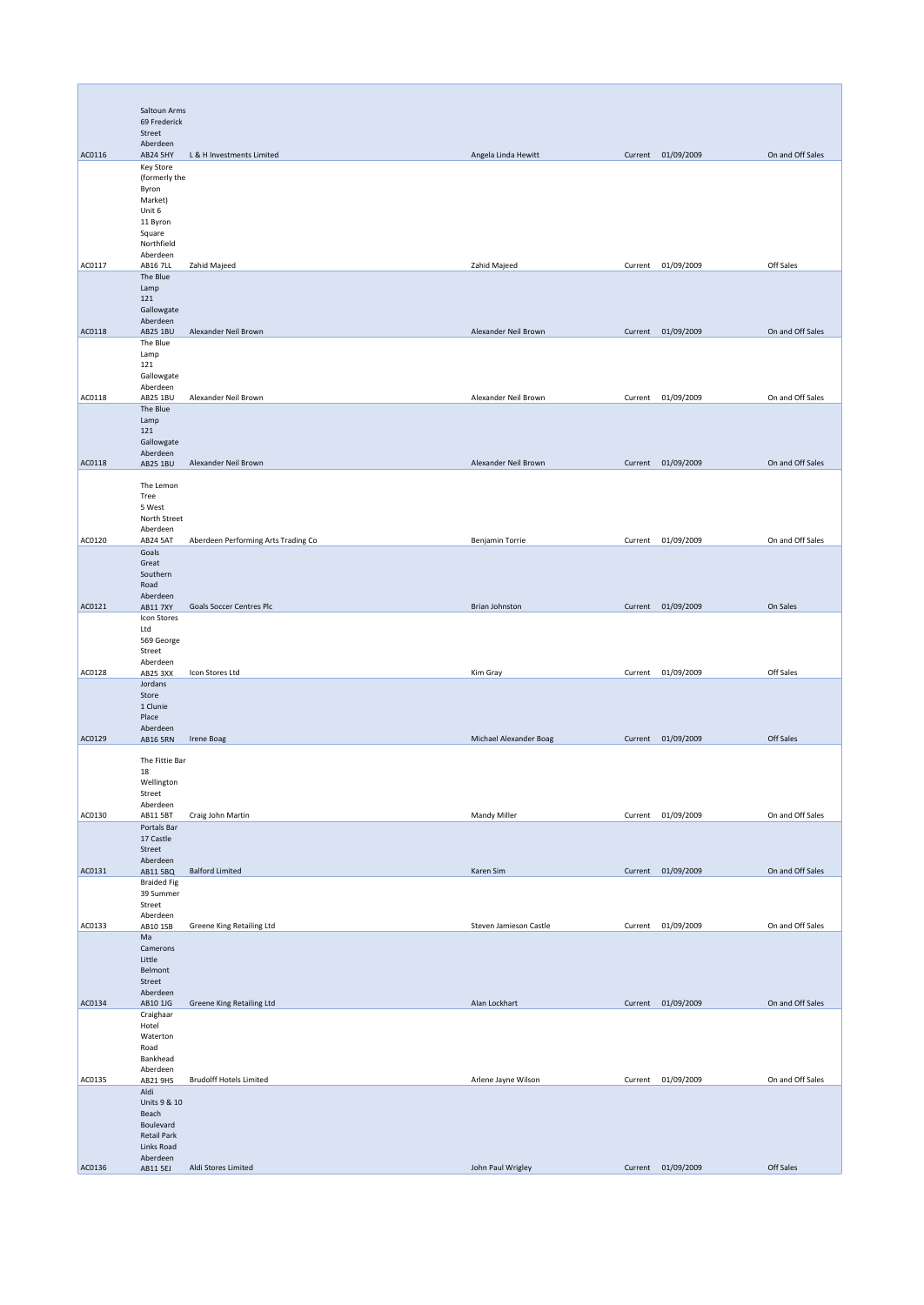|        | Lidl UK                     |                                                             |                                |         |                    |                  |
|--------|-----------------------------|-------------------------------------------------------------|--------------------------------|---------|--------------------|------------------|
|        | GmbH<br>Wellington          |                                                             |                                |         |                    |                  |
|        | Road                        |                                                             |                                |         |                    |                  |
|        | Aberdeen                    |                                                             |                                |         |                    |                  |
| AC0138 | <b>AB12 3DN</b>             | Lidl UK GmbH                                                | Colin Muraska                  | Current | 01/09/2009         | Off Sales        |
|        | Spin                        |                                                             |                                |         |                    |                  |
|        | 10 Littlejohn               |                                                             |                                |         |                    |                  |
|        | Street<br>Aberdeen          |                                                             |                                |         |                    |                  |
| AC0139 | AB10 1FF                    | Hamilton House Investments Limited                          | Alison Margaret Sandison       |         | Current 01/09/2009 | On and Off Sales |
|        | Asda                        |                                                             |                                |         |                    |                  |
|        | Jesmond<br>Drive            |                                                             |                                |         |                    |                  |
|        | <b>Bridge of</b>            |                                                             |                                |         |                    |                  |
|        | Don<br>Aberdeen             |                                                             |                                |         |                    |                  |
| AC0140 | <b>AB22 8UR</b>             | Asda Stores Limited                                         | Stuart William Wright          |         | Current 01/09/2009 | Off Sales        |
|        | Nirvana                     |                                                             |                                |         |                    |                  |
|        | 23 Crown<br>Terrace         |                                                             |                                |         |                    |                  |
|        | Aberdeen                    |                                                             |                                |         |                    |                  |
| AC0141 | AB11 6HD                    | AJM Funding Ltd                                             | Cosmin Murarasu                |         | Current 01/09/2009 | On Sales         |
|        | Cafe D'Ag<br>25 Crown       |                                                             |                                |         |                    |                  |
|        | Street                      |                                                             |                                |         |                    |                  |
| AC0142 | Aberdeen                    |                                                             | Marian Wright                  | Current | 01/09/2009         | On Sales         |
|        | AB11 6HA                    | Cafe D'Ag Limited                                           |                                |         |                    |                  |
|        | Yatai                       |                                                             |                                |         |                    |                  |
|        | 53 Langstane<br>Place       |                                                             |                                |         |                    |                  |
|        | Aberdeen                    |                                                             |                                |         |                    |                  |
| AC0143 | AB11 6EN                    | <b>Bowden Developments Ltd</b>                              | John Gideon Jones              |         | Current 01/09/2009 | On and Off Sales |
|        | The Grove<br>32 Albyn       |                                                             |                                |         |                    |                  |
|        | Grove                       |                                                             |                                |         |                    |                  |
|        | Aberdeen                    |                                                             | <b>Richard Grant</b>           |         |                    | Off Sales        |
| AC0144 | AB10 6SQ<br>Gallowgate      | <b>Richard Grant</b>                                        |                                | Current | 01/09/2009         |                  |
|        | Convenience                 |                                                             |                                |         |                    |                  |
|        | Stores<br>156               |                                                             |                                |         |                    |                  |
|        | Gallowgate                  |                                                             |                                |         |                    |                  |
|        | Aberdeen                    |                                                             |                                |         |                    |                  |
| AC0146 | <b>AB25 1DT</b>             | Gallowgate Convenience Stores                               | Valentina Perednya Osbaldeston |         | Current 01/09/2009 | Off Sales        |
|        | Royal Hotel                 |                                                             |                                |         |                    |                  |
|        | 1 Bath Street<br>Aberdeen   |                                                             |                                |         |                    |                  |
| AC0147 | <b>AB11 6HY</b>             | OTH Aberdeen Limited                                        | <b>Stuart Marshall Garvie</b>  | Current | 01/09/2009         | On Sales         |
|        |                             |                                                             |                                |         |                    |                  |
|        | Oddbins Ltd<br>10 Bon       |                                                             |                                |         |                    |                  |
|        | Accord                      |                                                             |                                |         |                    |                  |
|        | Street                      |                                                             |                                |         |                    |                  |
| AC0149 | Aberdeen<br><b>AB11 6EL</b> | Whittalls Wines Merchants 2 Limited                         | Alastair David MacLean         |         | Current 01/09/2009 | Off Sales        |
|        |                             |                                                             |                                |         |                    |                  |
|        | <b>Buckie Farm</b>          |                                                             |                                |         |                    |                  |
|        | The Parkway                 |                                                             |                                |         |                    |                  |
|        | Danestone                   |                                                             |                                |         |                    |                  |
| AC0151 | Aberdeen<br>AB22 8AL        | Mitchells & Butlers Retail Ltd                              | Gavin Ross                     | Current | 01/09/2009         | On Sales         |
|        |                             |                                                             |                                |         |                    |                  |
|        | Ashvale Fish<br>Restaurant  |                                                             |                                |         |                    |                  |
|        | 42-48 Great                 |                                                             |                                |         |                    |                  |
|        | Western                     |                                                             |                                |         |                    |                  |
|        | Road<br>Aberdeen            |                                                             |                                |         |                    |                  |
| AC0152 | AB10 6PY                    | Ashvale Fish Restaurant Limited                             | <b>Stuart Devine</b>           |         | Current 01/09/2009 | On Sales         |
|        | Brig O Dee                  |                                                             |                                |         |                    |                  |
|        | 651 Holburn                 |                                                             |                                |         |                    |                  |
|        | Street                      |                                                             |                                |         |                    |                  |
| AC0153 | Aberdeen<br>AB10 7JN        | Doric Pub Company Limited (trading as " Kittybrewster Bar") | Nicola Louise Williams         | Current | 01/09/2009         | On and Off Sales |
|        | Tesco                       |                                                             |                                |         |                    |                  |
|        | Pittodrie                   |                                                             |                                |         |                    |                  |
|        | Express<br>472 King         |                                                             |                                |         |                    |                  |
|        | Street                      |                                                             |                                |         |                    |                  |
| AC0155 | Aberdeen<br>AB24 3DF        | <b>Tesco Stores Limited</b>                                 | Mark John George Duncan        |         | Current 01/09/2009 | Off Sales        |
|        | Tesco                       |                                                             |                                |         |                    |                  |
|        | Express                     |                                                             |                                |         |                    |                  |
|        | 35 Victoria<br>Street       |                                                             |                                |         |                    |                  |
|        | Dyce                        |                                                             |                                |         |                    |                  |
| AC0156 | Aberdeen<br><b>AB21 7DX</b> | <b>Tesco Stores Limited</b>                                 | Catriona Smith                 | Current | 01/09/2009         | Off Sales        |
|        |                             |                                                             |                                |         |                    |                  |
|        | Brig Inn                    |                                                             |                                |         |                    |                  |
|        | 9 Ellon Road<br>Bridge of   |                                                             |                                |         |                    |                  |
|        | Don                         |                                                             |                                |         |                    |                  |
|        | Aberdeen<br>AB23 8EB        | Punch Partnerships (PTL) Limited                            | Jograt Ghaly                   |         | Current 01/09/2009 | On and Off Sales |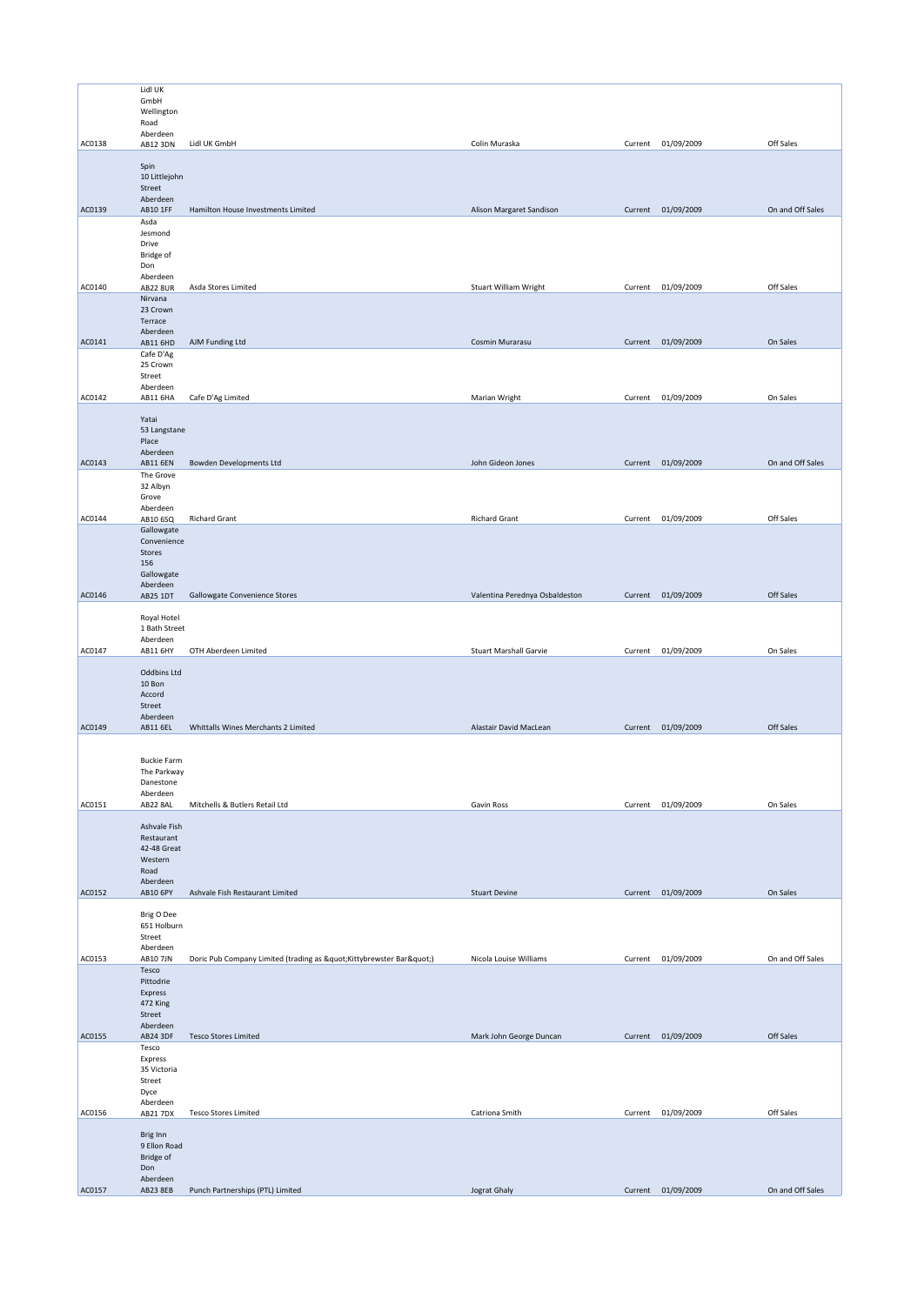|        | The Lounge<br>Bar and<br>Kitchen<br>11-11A<br>Market<br>Street                         |                                        |                                 |         |                    |                  |
|--------|----------------------------------------------------------------------------------------|----------------------------------------|---------------------------------|---------|--------------------|------------------|
| AC0158 | Aberdeen<br>AB11 5PY                                                                   | Lemuria Enterprises Limited            | George Donald Mackenzie         |         | Current 01/09/2009 | On Sales         |
|        | Mains of<br>Scotstown<br>Jesmond<br>Square East<br><b>Bridge of</b><br>Don<br>Aberdeen |                                        |                                 |         |                    |                  |
| AC0159 | <b>AB22 8WT</b>                                                                        | Punch Taverns Limited                  | Claire Lynsey Knox              |         | Current 01/09/2009 | On and Off Sales |
|        | White<br>Cockade<br>2 Oscar Road<br>Aberdeen                                           |                                        |                                 |         |                    |                  |
| AC0160 | AB11 8ER                                                                               | Punch Partnerships (PTL) Limited       | Sheena Ann Mann                 |         | Current 01/09/2009 | On and Off Sales |
|        | Mither Tap<br>30 John<br>Street<br>Aberdeen                                            |                                        |                                 |         |                    |                  |
| AC0161 | AB25 1BT                                                                               | Punch Partnerships (PTL) Limited       | Russell David Buchan            |         | Current 01/09/2009 | On and Off Sales |
|        | Ghillies Lair<br>Great<br>Southern<br>Road<br>Inverdee<br>Aberdeen                     |                                        |                                 |         |                    |                  |
| AC0162 | AB12 5XA<br>Wild Boar                                                                  | Mitchells & Butlers Retail Ltd         | <b>Craig Ross</b>               |         | Current 01/09/2009 | On and Off Sales |
|        | 19 Belmont<br>Street<br>Aberdeen                                                       |                                        |                                 |         |                    |                  |
| AC0163 | AB10 1JR                                                                               | Greene King Retailing Ltd              | Derek Armour                    |         | Current 01/09/2009 | On and Off Sales |
|        | Makro<br>Wellington<br>Road<br>Industrial<br>Estate<br>Wellington<br>Circle<br>Altens  |                                        |                                 |         |                    |                  |
| AC0164 | Aberdeen<br>AB12 3QW                                                                   | Makro Self Service Wholesalers Limited | Paul Gillespie                  |         | Current 01/09/2009 | Off Sales        |
|        | Rye and<br>Soda<br>Unit 17 The<br>Academy<br>Centre<br>Belmont<br>Street<br>Aberdeen   |                                        |                                 |         |                    |                  |
| AC0165 | AB10 1LB<br>The Queen                                                                  | 10 Dollar Shake Ltd                    | Elias Manuel Olaria Vives       |         | Current 01/09/2009 | On and Off Sales |
|        | Vic<br>126<br>Rosemount<br>Place<br>Aberdeen                                           |                                        |                                 |         |                    |                  |
| AC0167 | <b>AB25 2YU</b>                                                                        | PB Development Company Ltd             | Calum Murray Grant              | Current | 01/09/2009         | On Sales         |
|        | The College<br>Ground and<br>Mezzanine<br>Floor<br>9 Alford<br>Place<br>Aberdeen       |                                        |                                 |         |                    |                  |
| AC0168 | AB10 1YD<br>Soul Casino                                                                | PB Development Company Ltd             | Charlotte Rose Rebecca Crawford |         | Current 01/09/2009 | On Sales         |
|        | 333 Union<br>Street<br>Aberdeen                                                        |                                        |                                 |         |                    |                  |
| AC0169 | AB11 6BS                                                                               | Granite Rock Casino Ltd                | Stephen Muirhead                | Current | 01/09/2009         | On Sales         |
|        | Pizza Hut<br>Queen's<br>Links Leisure<br>Park<br>Aberdeen                              |                                        |                                 |         |                    |                  |
| AC0170 | <b>AB24 5EN</b><br>Howie's                                                             | Pizza Hut (UK) Limited                 | Alistair James Ferguson         |         | Current 01/09/2009 | On Sales         |
|        | 50 Chapel<br>Street<br>Aberdeen                                                        |                                        |                                 |         |                    |                  |
| AC0171 | AB10 1SN<br>The Co-                                                                    | Inverhow Ltd                           | Carolina Carleschi              |         | Current 01/09/2009 | On and Off Sales |
|        | operative<br>Food<br>485 Great<br>Western<br>Road                                      |                                        |                                 |         |                    |                  |
| AC0172 | Aberdeen<br>AB10 6NN                                                                   | Co-operative Group Food Limited        | Deborah Anne Middleton          |         | Current 01/09/2009 | Off Sales        |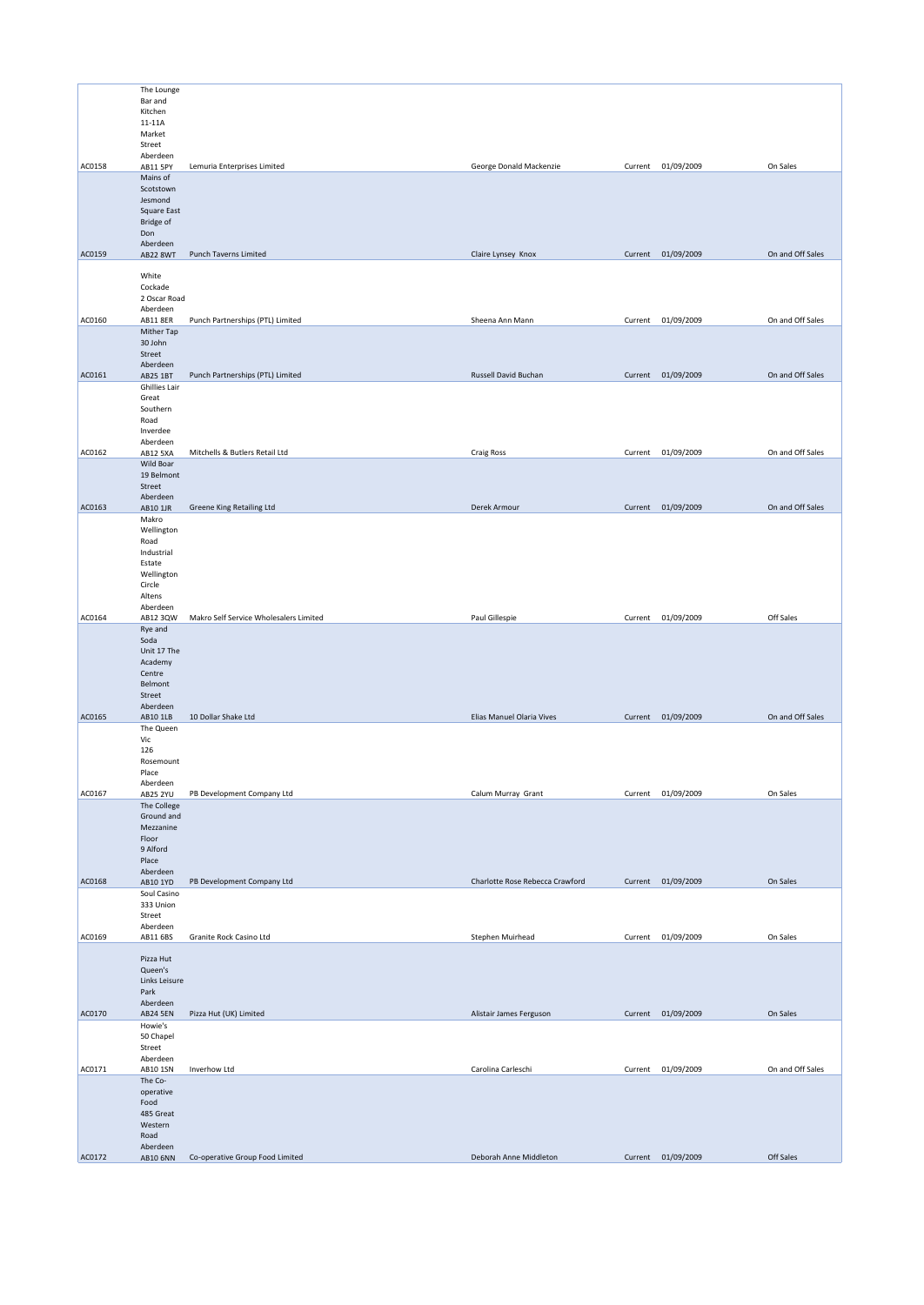|        | Spar                             |                                    |                        |         |                    |                  |
|--------|----------------------------------|------------------------------------|------------------------|---------|--------------------|------------------|
|        | 43 St Swithin<br>Street          |                                    |                        |         |                    |                  |
| AC0174 | Aberdeen<br>AB10 6XL             | CJ Lang & Son Limited              | Marianne Bannerman     |         | Current 01/09/2009 | Off Sales        |
|        | Spar<br>66                       |                                    |                        |         |                    |                  |
|        | Midstocket<br>Road               |                                    |                        |         |                    |                  |
| AC0175 | Aberdeen<br>AB15 5JB             | CJ Lang & Son Limited              | Hugh Davidson          |         | Current 01/09/2009 | Off Sales        |
|        | Spar                             |                                    |                        |         |                    |                  |
|        | 32 Ashgrove<br>Road              |                                    |                        |         |                    |                  |
| AC0176 | Aberdeen<br>AB25 3AD             | CJ Lang & Son Limited              | Stephen Walker         |         | Current 01/09/2009 | Off Sales        |
|        | The Co-                          |                                    |                        |         |                    |                  |
|        | operative<br>Food                |                                    |                        |         |                    |                  |
|        | 204 Union<br>Street              |                                    |                        |         |                    |                  |
| AC0177 | Aberdeen<br>AB10 1QS             | Co-operative Group Food Limited    | <b>Antony Butler</b>   |         | Current 01/09/2009 | Off Sales        |
|        | Scott's Bar                      |                                    |                        |         |                    |                  |
|        | Lang Stracht<br>Aberdeen         |                                    |                        |         |                    |                  |
| AC0178 | AB15 6TW<br><b>Illicit Still</b> | Station Hotel (Newcastle) Limited  | Rachel Prosser         | Current | 01/09/2009         | On and Off Sales |
|        | Netherkirkga<br>te               |                                    |                        |         |                    |                  |
| AC0179 | Aberdeen<br>AB10 1AU             | Hamilton House Investments Limited | Lisa Murdoch           |         | Current 01/09/2009 | On and Off Sales |
|        | Holiday Inn<br>Claymore          |                                    |                        |         |                    |                  |
|        | Drive                            |                                    |                        |         |                    |                  |
|        | <b>Bridge of</b><br>Don          |                                    |                        |         |                    |                  |
| AC0180 | Aberdeen<br>AB23 8GD             | Michels and Taylor Hotels Limited  | Gavin Tannock          | Current | 01/09/2009         | On Sales         |
|        | Travelodge                       |                                    |                        |         |                    |                  |
|        | Aberdeen<br>Central Hotel        |                                    |                        |         |                    |                  |
|        | 9 Bridge<br>Street               |                                    |                        |         |                    |                  |
| AC0181 | Aberdeen<br>AB11 6JL             | Travelodge Hotels Limited          | <b>Girts Upenieks</b>  |         | Current 01/09/2009 | On Sales         |
|        | The<br>Aberdeen                  |                                    |                        |         |                    |                  |
|        | Marriott<br>Hotel                |                                    |                        |         |                    |                  |
|        | Overton<br>Circle                |                                    |                        |         |                    |                  |
|        | Dyce<br>Aberdeen                 |                                    |                        |         |                    |                  |
| AC0182 | AB21 7AZ                         | Marriott Hotels Limited            | Paras Uniyal           |         | Current 01/09/2009 | On Sales         |
|        | Vue<br>Entertainme               |                                    |                        |         |                    |                  |
|        | nt Limited<br>Lighthouse         |                                    |                        |         |                    |                  |
|        | Cinema<br>10 Shiprow             |                                    |                        |         |                    |                  |
| AC0183 | Aberdeen<br>AB11 5BY             | Vue Entertainment Limited          | Andrew Dykes           |         | Current 01/09/2009 | On Sales         |
|        | Sainsbury                        |                                    |                        |         |                    |                  |
|        | Store<br>45 Garthdee             |                                    |                        |         |                    |                  |
|        | Road<br>Aberdeen                 |                                    |                        |         |                    |                  |
| AC0184 | AB10 7AY<br>Ibis Hotel           | Sainsbury's Supermarkets Ltd       | David Christopher Vass | Current | 01/09/2009         | Off Sales        |
|        | Shiprow<br>Aberdeen              |                                    |                        |         |                    |                  |
| AC0185 | AB11 5BY<br>Express by           | Accor UK Economy Hotels Limited    | Sonya Pavlova          |         | Current 15/07/2011 | On Sales         |
|        | Holiday Inn<br>Claymore          |                                    |                        |         |                    |                  |
|        | Drive                            |                                    |                        |         |                    |                  |
|        | Bridge of<br>Don                 |                                    |                        |         |                    |                  |
| AC0186 | Aberdeen<br>AB23 8GD             | Michels and Taylor Hotels Limited  | Pamela Marie Howieson  |         | Current 01/09/2009 | On Sales         |
|        | John Lewis<br>Department         |                                    |                        |         |                    |                  |
|        | Store<br>88 George               |                                    |                        |         |                    |                  |
|        | Street<br>Aberdeen               |                                    |                        |         |                    |                  |
| AC0188 | AB25 1BW                         | John Lewis Plc                     | James Grassick-Storrie |         | Current 01/09/2009 | On and Off Sales |
|        | Spirit Level<br>24 Exchange      |                                    |                        |         |                    |                  |
|        | Street<br>Aberdeen               |                                    |                        |         |                    |                  |
| AC0190 | AB11 6PH                         | Julie Smith                        | Julie Smith            |         | Current 01/09/2009 | On Sales         |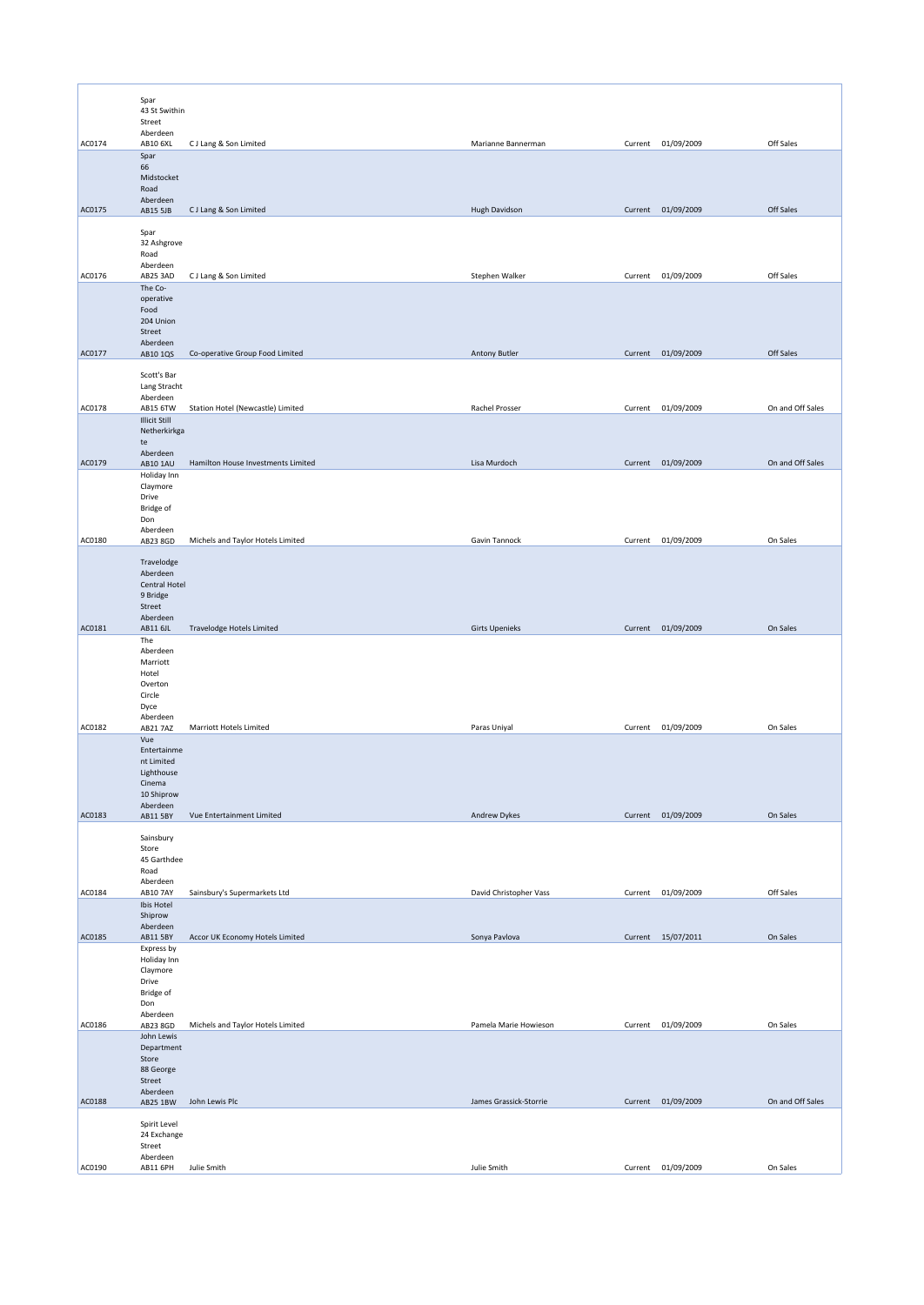|        | <b>Silver Darling</b>       |                                        |                                   |         |                    |                  |
|--------|-----------------------------|----------------------------------------|-----------------------------------|---------|--------------------|------------------|
|        | Restaurant<br>North Pier    |                                        |                                   |         |                    |                  |
|        | Aberdeen                    |                                        |                                   |         |                    |                  |
| AC0191 | AB11 5DQ<br>Malmaison       | Granite City Hospitality Limited       | Barbara Louise O'Driscoll         |         | Current 01/09/2009 | On Sales         |
|        | Hotel<br>51 Queen's         |                                        |                                   |         |                    |                  |
|        | Road                        |                                        |                                   |         |                    |                  |
| AC0192 | Aberdeen<br>AB15 4YP        | <b>Malmaison Trading Limited</b>       | Morag Stark                       | Current | 01/09/2009         | On Sales         |
|        | <b>City News</b>            |                                        |                                   |         |                    |                  |
|        | Convenience                 |                                        |                                   |         |                    |                  |
|        | 37 Union<br>Street          |                                        |                                   |         |                    |                  |
| AC0193 | Aberdeen<br><b>AB11 5BN</b> | City Newsbuster Limited                | Umair Ud Din                      |         | Current 01/09/2009 | Off Sales        |
|        |                             |                                        |                                   |         |                    |                  |
|        | Alex Scott &<br>Co          |                                        |                                   |         |                    |                  |
|        | (Kiltmakers)<br>Ltd         |                                        |                                   |         |                    |                  |
|        | 43 Schoolhill               |                                        |                                   |         |                    |                  |
| AC0194 | Aberdeen<br>AB10 1JT        | Alex Scott and Co (Kiltmakers) Ltd     | Christopher Anthony Joseph McLeod |         | Current 01/09/2009 | Off Sales        |
|        | Mercure                     |                                        |                                   |         |                    |                  |
|        | Aberdeen<br>Caledonian      |                                        |                                   |         |                    |                  |
|        | Hotel<br>14 Union           |                                        |                                   |         |                    |                  |
|        | Terrace                     |                                        |                                   |         |                    |                  |
| AC0195 | Aberdeen<br>AB10 1NJ        | Accor UK Business & Leisure Hotels Ltd | Christina Elvira Canale-Dow       |         | Current 01/09/2009 | On Sales         |
|        | Grampian<br>Corner          |                                        |                                   |         |                    |                  |
|        | 144 Walker                  |                                        |                                   |         |                    |                  |
|        | Road<br>Aberdeen            |                                        |                                   |         |                    |                  |
| AC0196 | AB118BX<br>The              | Sureshkumar Seenithamby                | Sureshkumar Seenithamby           | Current | 01/09/2009         | Off Sales        |
|        | Snuggery                    |                                        |                                   |         |                    |                  |
|        | 13 Market<br>Street         |                                        |                                   |         |                    |                  |
| AC0200 | Aberdeen<br>AB11 5PY        | Elaine Kathleen Reid                   | Elaine Kathleen Reid              | Current | 01/09/2009         | On Sales         |
|        | <b>BP Culter</b>            |                                        |                                   |         |                    |                  |
|        | Filling<br>Station          |                                        |                                   |         |                    |                  |
|        | North<br>Deeside            |                                        |                                   |         |                    |                  |
|        | Road                        |                                        |                                   |         |                    |                  |
|        | Peterculter<br>Aberdeen     |                                        |                                   |         |                    |                  |
| AC0201 | AB14 0QL<br>Four Mile       | BP Oil UK Limited                      | Kirsty Louise Pereira             |         | Current 01/09/2009 | Off Sales        |
|        | House                       |                                        |                                   |         |                    |                  |
|        | Old Skene<br>Road           |                                        |                                   |         |                    |                  |
|        | Kingswells<br>Aberdeen      |                                        |                                   |         |                    |                  |
| AC0202 | AB15 8QA                    | Fourmile House (Aberdeen) Ltd          | Kirsteen Donald                   |         | Current 01/09/2009 | On and Off Sales |
|        | Under the                   |                                        |                                   |         |                    |                  |
|        | Hammer<br>11 North          |                                        |                                   |         |                    |                  |
|        | Silver Street               |                                        |                                   |         |                    |                  |
| AC0204 | Aberdeen<br>AB10 1RJ        | Murvagh Ltd                            | Colin John Watson                 |         | Current 01/09/2009 | On and Off Sales |
|        |                             |                                        |                                   |         |                    |                  |
|        | His Majesty's               |                                        |                                   |         |                    |                  |
|        | Theatre<br>Main             |                                        |                                   |         |                    |                  |
|        | Theatre Area<br>Rosemount   |                                        |                                   |         |                    |                  |
|        | Viaduct                     |                                        |                                   |         |                    |                  |
| AC0205 | Aberdeen<br><b>AB25 1NT</b> | Aberdeen Performing Arts               | Callum Russell                    |         | Current 01/09/2009 | On Sales         |
|        | Dusk<br>10 Bon-             |                                        |                                   |         |                    |                  |
|        | Accord                      |                                        |                                   |         |                    |                  |
|        | Square<br>Aberdeen          |                                        |                                   |         |                    |                  |
| AC0206 | AB11 6DJ<br>Pasta Plus      | AB Mixology Limited                    | Amir Rached Krout                 |         | Current 01/09/2009 | On and Off Sales |
|        | 119                         |                                        |                                   |         |                    |                  |
|        | Rosemount<br>Place          |                                        |                                   |         |                    |                  |
| AC0208 | Aberdeen<br><b>AB25 2YH</b> | Francesco Scuglia                      | Francesco Scuglia                 |         | Current 01/09/2009 | Off Sales        |
|        | Karma                       |                                        |                                   |         |                    |                  |
|        | 44 Justice<br>Mill Lane     |                                        |                                   |         |                    |                  |
| AC0209 | Aberdeen<br>AB11 6EP        | <b>TGC Leisure Limited</b>             | Alan Edward Farman                | Current | 01/09/2009         | On Sales         |
|        | Steinhaus                   |                                        |                                   |         |                    |                  |
|        | Windmill<br>Brae            |                                        |                                   |         |                    |                  |
| AC0210 | Aberdeen<br>AB11 6HU        | Blue Loch Ltd                          | Aleksander Mariusz Mikolajczyk    |         | Current 01/09/2009 | On and Off Sales |
|        |                             |                                        |                                   |         |                    |                  |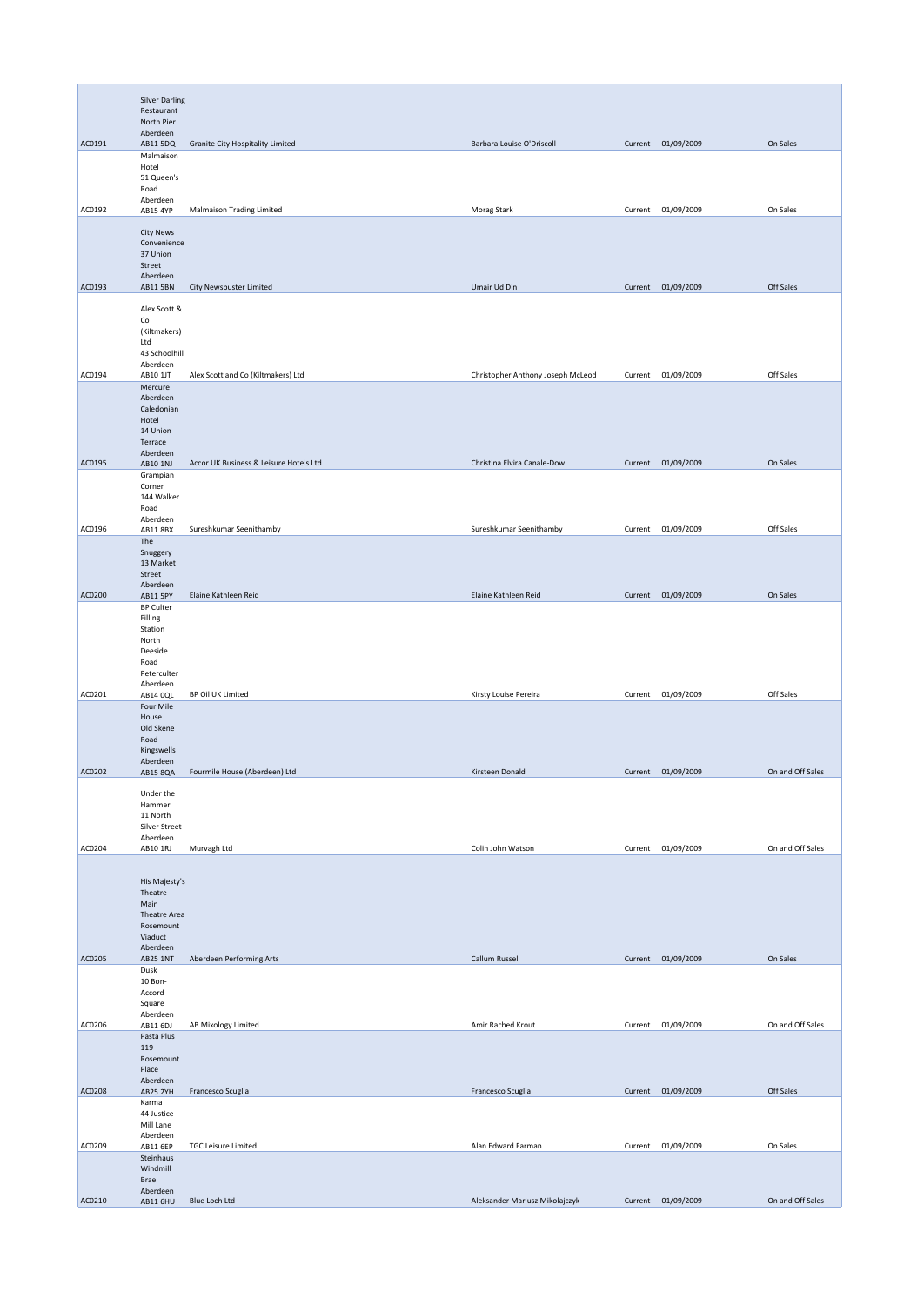|        | The Music                       |                                     |                           |         |                    |                  |
|--------|---------------------------------|-------------------------------------|---------------------------|---------|--------------------|------------------|
|        | Hall                            |                                     |                           |         |                    |                  |
|        | <b>Union Street</b><br>Aberdeen |                                     |                           |         |                    |                  |
| AC0211 | AB10 1QS                        | Aberdeen Performing Arts            | Lynn Hackett              |         | Current 01/09/2009 | On Sales         |
|        | TGI Friday's                    |                                     |                           |         |                    |                  |
|        | Unit 3<br>Queen's               |                                     |                           |         |                    |                  |
|        | Links Leisure                   |                                     |                           |         |                    |                  |
|        | Park<br>Aberdeen                |                                     |                           |         |                    |                  |
| AC0212 | <b>AB24 5EN</b>                 | Thursdays (UK) Limited              | Robin Gerald Nurse        |         | Current 01/09/2009 | On and Off Sales |
|        | Britannia<br>Hotel              |                                     |                           |         |                    |                  |
|        | Malcolm                         |                                     |                           |         |                    |                  |
|        | Road<br>Bucksburn               |                                     |                           |         |                    |                  |
| AC0213 | Aberdeen<br>AB21 9LN            | Britannia Hotels No 2 Ltd           | Richard Brian Liptrott    |         | Current 01/09/2009 | On and Off Sales |
|        | <b>Hunter Hall</b>              |                                     |                           |         |                    |                  |
|        | Craibstone<br>Estate            |                                     |                           |         |                    |                  |
|        | Bucksburn<br>Aberdeen           |                                     |                           |         |                    |                  |
| AC0214 | AB21 9TR                        | SRUC                                | Moira Anne Milligan       |         | Current 01/09/2009 | On Sales         |
|        | Jewel in the                    |                                     |                           |         |                    |                  |
|        | Crown<br>Lower                  |                                     |                           |         |                    |                  |
|        | Ground Floor                    |                                     |                           |         |                    |                  |
|        | 145 Crown<br>Street             |                                     |                           |         |                    |                  |
|        | Aberdeen                        |                                     |                           |         |                    |                  |
| AC0215 | AB11 6HP                        | Syed Farooq Ahmed                   | Shabbi Ahmed              |         | Current 01/09/2009 | On Sales         |
|        | <b>BP Esplanade</b>             |                                     |                           |         |                    |                  |
|        | M & S Simply                    |                                     |                           |         |                    |                  |
|        | Food<br>North                   |                                     |                           |         |                    |                  |
|        | Esplanade                       |                                     |                           |         |                    |                  |
|        | West<br>Aberdeen                |                                     |                           |         |                    |                  |
| AC0216 | <b>AB11 5RN</b>                 | BP Oil UK Limited                   | Lee Peter Ashcroft        |         | Current 01/09/2009 | Off Sales        |
|        | The Adelphi                     |                                     |                           |         |                    |                  |
|        | Kitchen<br>28 Adelphi           |                                     |                           |         |                    |                  |
|        | Aberdeen                        |                                     |                           |         |                    |                  |
| AC0217 | AB11 5BL<br>Mill of             | Mark James Cavanagh                 | Eleanor Catherine Lashmar | Current | 01/09/2009         | On and Off Sales |
|        | Mundurno<br>Murcar              |                                     |                           |         |                    |                  |
|        | Bridge of                       |                                     |                           |         |                    |                  |
|        | Don<br>Aberdeen                 |                                     |                           |         |                    |                  |
| AC0219 | AB23 8BP                        | Whitbread Group Plc                 | Michael Shearer Butler    |         | Current 01/09/2009 | On and Off Sales |
|        | Light of<br>Bengal              |                                     |                           |         |                    |                  |
|        | Restaurant<br>13 Rose           |                                     |                           |         |                    |                  |
|        | Street                          |                                     |                           |         |                    |                  |
| AC0220 | Aberdeen<br>AB10 1TX            | Noor Ahmed                          | Noor Ahmed                |         | Current 01/09/2009 | On Sales         |
|        | Manzil<br>22-24 King            |                                     |                           |         |                    |                  |
|        | Street                          |                                     |                           |         |                    |                  |
| AC0221 | Aberdeen<br><b>AB24 5AX</b>     | Rana Mohammed Ali                   | Nazier Hussain            |         | Current 01/09/2009 | On Sales         |
|        | Cafe<br>Drummond                |                                     |                           |         |                    |                  |
|        | 1 Belmont                       |                                     |                           |         |                    |                  |
|        | Street<br>Aberdeen              |                                     |                           |         |                    |                  |
| AC0222 | AB10 1JR                        | Aberdeen Music and Collectables Ltd | <b>Terry McDonald</b>     |         | Current 01/09/2009 | On Sales         |
|        |                                 |                                     |                           |         |                    |                  |
|        | Frankie &<br>Benny's            |                                     |                           |         |                    |                  |
|        | Unit 5                          |                                     |                           |         |                    |                  |
|        | Queens Links<br>Leisure Park    |                                     |                           |         |                    |                  |
| AC0223 | Aberdeen                        |                                     |                           |         |                    |                  |
|        | <b>AB24 5EN</b>                 | The Restaurant Group (UK) Limited   | Craig James Ewing         |         | Current 01/09/2009 | On Sales         |
|        | Pizza Express<br>402 Union      |                                     |                           |         |                    |                  |
|        | Street                          |                                     |                           |         |                    |                  |
| AC0224 | Aberdeen<br>AB10 1TQ            | PizzaExpress (Restaurants) Limited  | Caroline Anne Sheils      |         | Current 01/09/2009 | On Sales         |
|        | The Mariner                     |                                     |                           |         |                    |                  |
|        |                                 |                                     |                           |         |                    |                  |
|        | Hotel                           |                                     |                           |         |                    |                  |
|        | 349 Great<br>Western            |                                     |                           |         |                    |                  |
|        | Road<br>Aberdeen                |                                     |                           |         |                    |                  |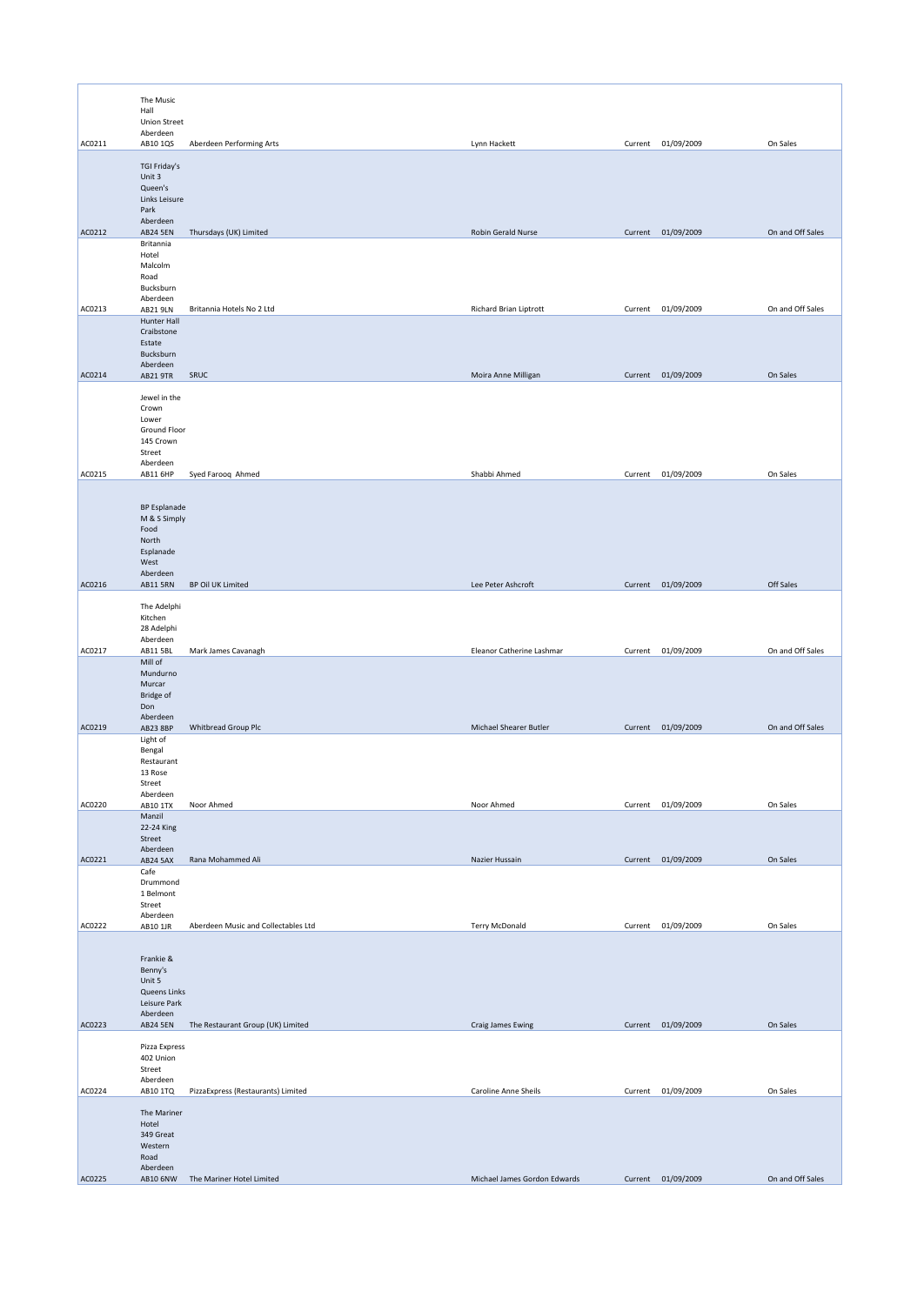|        | Bannatyne's                 |                                      |                              |         |                    |                  |
|--------|-----------------------------|--------------------------------------|------------------------------|---------|--------------------|------------------|
|        | Health Club<br>Laurel Drive |                                      |                              |         |                    |                  |
|        | Danestone<br>Aberdeen       |                                      |                              |         |                    |                  |
| AC0226 | AB22 8AQ                    | <b>Bannatyne Fitness Limited</b>     | Evelyn F Mair                |         | Current 01/09/2009 | On and Off Sales |
|        | <b>Boozy Cow</b>            |                                      |                              |         |                    |                  |
|        | 67 Langstane                |                                      |                              |         |                    |                  |
|        | Place<br>Aberdeen           |                                      |                              |         |                    |                  |
| AC0227 | AB11 6EN<br>Palm Court      | Signature Pubs Limited               | Stefan Stewart Scott         |         | Current 01/09/2009 | On and Off Sales |
|        | Hotel                       |                                      |                              |         |                    |                  |
|        | 81 Seafield<br>Road         |                                      |                              |         |                    |                  |
| AC0228 | Aberdeen<br><b>AB15 7YU</b> | G1 Group plc                         | <b>Beverley Anne Hartley</b> | Current | 01/09/2009         | On and Off Sales |
|        | David Lloyd                 |                                      |                              |         |                    |                  |
|        | Centre<br>Garthdee          |                                      |                              |         |                    |                  |
|        | Road<br>Aberdeen            |                                      |                              |         |                    |                  |
| AC0229 | <b>AB10 7AY</b>             | David Lloyd Leisure Limited          | Caroline Ann Margaret Ramsay |         | Current 01/09/2009 | On Sales         |
|        |                             |                                      |                              |         |                    |                  |
|        | Fusion<br>10 North          |                                      |                              |         |                    |                  |
|        | Silver Street               |                                      |                              |         |                    |                  |
|        | (Ground and<br>First Floor) |                                      |                              |         |                    |                  |
| AC0231 | Aberdeen<br>AB10 1RL        | Mark James Cavanagh                  | Abigail Louise Jones         | Current | 01/09/2009         | On Sales         |
|        | The Filling                 |                                      |                              |         |                    |                  |
|        | Station<br>254 Union        |                                      |                              |         |                    |                  |
|        | Street<br>Aberdeen          |                                      |                              |         |                    |                  |
| AC0233 | AB10 1TN                    | PB Development Company Limited       | Dominika Jarotek             |         | Current 01/09/2009 | On Sales         |
|        |                             |                                      |                              |         |                    |                  |
|        | La Lombarda                 |                                      |                              |         |                    |                  |
|        | 2 King Street<br>Aberdeen   |                                      |                              |         |                    |                  |
| AC0234 | AB24 5AX<br>The             | La Lombarda Limited                  | Jennifer Margaret Anne Naoum | Current | 01/09/2009         | On and Off Sales |
|        | Copthorne                   |                                      |                              |         |                    |                  |
|        | Hotel<br>122 Huntly         |                                      |                              |         |                    |                  |
|        | Street<br>Aberdeen          |                                      |                              |         |                    |                  |
| AC0235 | AB10 1SU                    | Copthorne Aberdeen Limited           | Jamie Snowdon                |         | Current 01/09/2009 | On and Off Sales |
|        | 1906                        |                                      |                              |         |                    |                  |
|        | Restaurant<br>at HMT        |                                      |                              |         |                    |                  |
|        | His Majesty's<br>Theatre    |                                      |                              |         |                    |                  |
|        | Rosemount                   |                                      |                              |         |                    |                  |
|        | Viaduct<br>Aberdeen         |                                      |                              |         |                    |                  |
| AC0236 | AB25 1GL                    | Aberdeen Performing Arts             | Katarzyna Rosmanowska        | Current | 01/09/2009         | On Sales         |
|        | Engage                      |                                      |                              |         |                    |                  |
|        | Gaming<br>26 North          |                                      |                              |         |                    |                  |
|        | Silver Street<br>Aberdeen   |                                      |                              |         |                    |                  |
| AC0237 | AB10 1RL                    | Quatro Venture Limited               | Jill Bedawi                  |         | Current 01/09/2009 | On Sales         |
|        | Amusement                   |                                      |                              |         |                    |                  |
|        | Park and<br>Congo           |                                      |                              |         |                    |                  |
|        | Adventure<br>Golf and Bar   |                                      |                              |         |                    |                  |
|        | Diner                       |                                      |                              |         |                    |                  |
|        | Queens Links<br>Beach       |                                      |                              |         |                    |                  |
|        | Boulevard<br>Aberdeen       |                                      |                              |         |                    |                  |
| AC0238 | AB24 5ED                    | John Codona's Pleasure Fairs Limited | Alan John (Junior) Codona    |         | Current 01/09/2009 | On Sales         |
|        | The<br>Assembly             |                                      |                              |         |                    |                  |
|        | 3 Skene<br>Terrace          |                                      |                              |         |                    |                  |
|        | Aberdeen                    |                                      |                              |         |                    |                  |
| AC0239 | AB10 1RN<br>Craibstone      | Forum Bar and Club Limited           | Alexander McInulty           |         | Current 01/09/2009 | On Sales         |
|        | Golf Centre<br>Craibstone   |                                      |                              |         |                    |                  |
|        | Bucksburn                   |                                      |                              |         |                    |                  |
| AC0241 | Aberdeen<br>AB21 9YA        | Agnes Buchan Marshall                | Agnes Buchan Marshall        |         | Current 01/09/2009 | On and Off Sales |
|        | Elphinstone<br>Hall and     |                                      |                              |         |                    |                  |
|        | Linklater                   |                                      |                              |         |                    |                  |
|        | Rooms<br><b>High Street</b> |                                      |                              |         |                    |                  |
| AC0243 | Aberdeen<br>AB24 3FX        | University of Aberdeen               | Eva Haltmarova               |         | Current 01/09/2009 | On and Off Sales |
|        |                             |                                      |                              |         |                    |                  |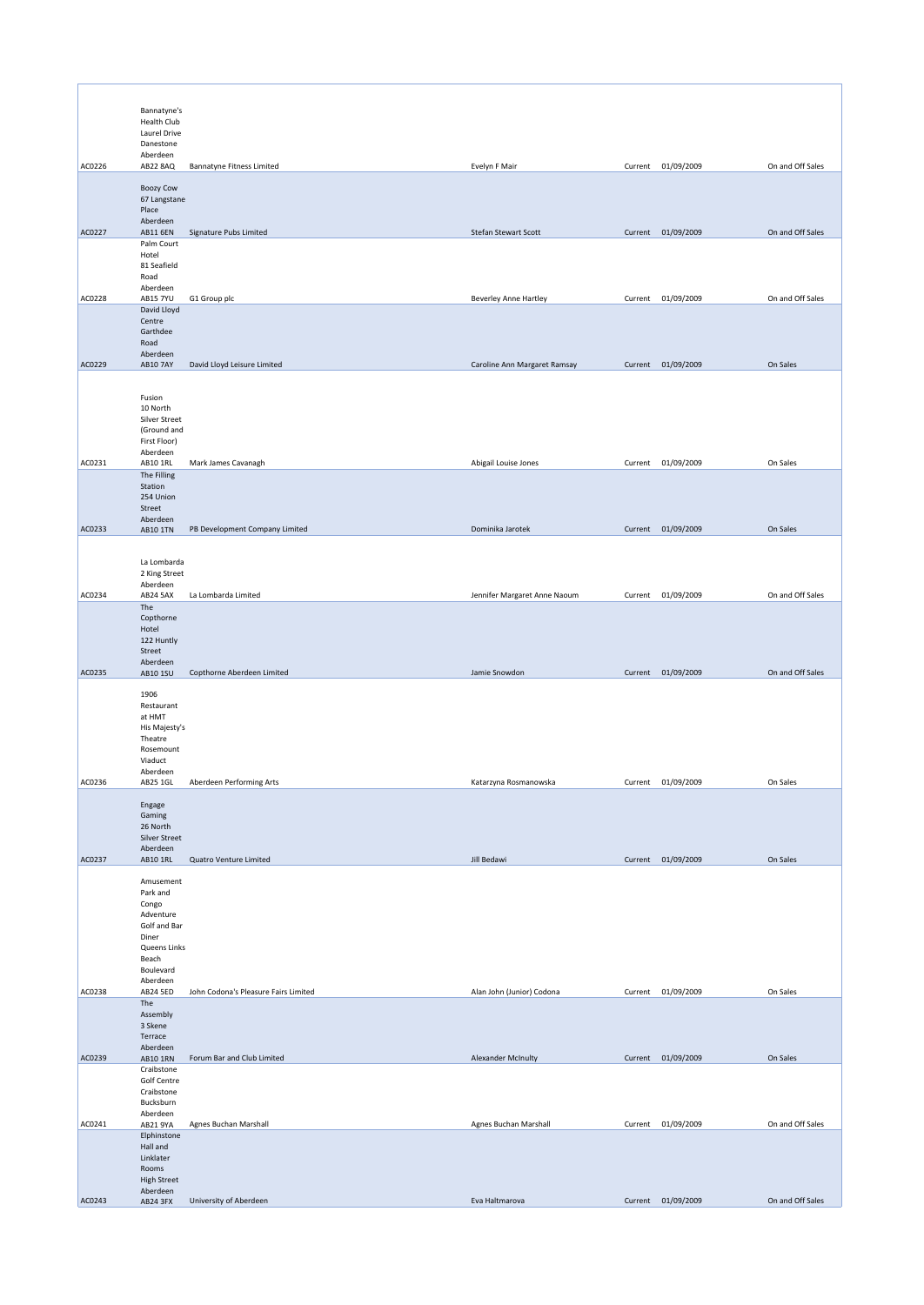|        | Rishi's                  |                                                    |                              |         |                    |                  |
|--------|--------------------------|----------------------------------------------------|------------------------------|---------|--------------------|------------------|
|        | 210 George               |                                                    |                              |         |                    |                  |
|        | Street                   |                                                    |                              |         |                    |                  |
| AC0245 | Aberdeen<br>AB25 1BS     | Rishiga Limited                                    | Vettivelu Srimayooran        |         | Current 01/09/2009 | On Sales         |
|        | Siberia                  |                                                    |                              |         |                    |                  |
|        | 9/11                     |                                                    |                              |         |                    |                  |
|        | Belmont                  |                                                    |                              |         |                    |                  |
|        | Street                   |                                                    |                              |         |                    |                  |
| AC0246 | Aberdeen<br>AB10 1JR     | Harding Limited                                    | <b>Stuart Martin McPhee</b>  |         | Current 01/09/2009 | On and Off Sales |
|        | The New                  |                                                    |                              |         |                    |                  |
|        | Albyn                    |                                                    |                              |         |                    |                  |
|        | 11 Albyn                 |                                                    |                              |         |                    |                  |
|        | Place                    |                                                    |                              |         |                    |                  |
| AC0247 | Aberdeen                 |                                                    | Colin James Bell             |         | Current 01/09/2009 | On Sales         |
|        | AB10 1YE                 | W Licensing Limited                                |                              |         |                    |                  |
|        | Balaclava Bar            |                                                    |                              |         |                    |                  |
|        | 31 Loch                  |                                                    |                              |         |                    |                  |
|        | Street                   |                                                    |                              |         |                    |                  |
|        | Aberdeen                 |                                                    |                              |         |                    |                  |
| AC0249 | AB25 1DD                 | Punch Partnerships (PTL) Limited                   | Roselyn Mackie               |         | Current 01/09/2009 | On and Off Sales |
|        | Sainsburys               |                                                    |                              |         |                    |                  |
|        | Store                    |                                                    |                              |         |                    |                  |
|        | 492 - 494                |                                                    |                              |         |                    |                  |
|        | <b>Union Street</b>      |                                                    |                              |         |                    |                  |
|        | Aberdeen                 |                                                    |                              |         |                    | Off Sales        |
| AC0250 | AB10 1TS                 | Sainsbury's Supermarkets Ltd                       | Connor De Souza              | Current | 01/09/2009         |                  |
|        | Sainsbury<br>54 Guild    |                                                    |                              |         |                    |                  |
|        | Street                   |                                                    |                              |         |                    |                  |
|        | Aberdeen                 |                                                    |                              |         |                    |                  |
| AC0251 | AB11 6NB                 | Sainsbury's Supermarkets Ltd                       | Michael Kevin Montgomery     |         | Current 01/09/2009 | Off Sales        |
|        | Abergeldie               |                                                    |                              |         |                    |                  |
|        | Bar                      |                                                    |                              |         |                    |                  |
|        | 504 Holburn              |                                                    |                              |         |                    |                  |
|        | Street                   |                                                    |                              |         |                    |                  |
|        | Aberdeen                 |                                                    |                              |         |                    |                  |
| AC0252 | AB10 7LY                 | Spirit Pub Company (Leased) Limited                | Jayne Milne                  | Current | 01/09/2009         | On and Off Sales |
|        | Langdykes                |                                                    |                              |         |                    |                  |
|        | Loirston<br>Avenue       |                                                    |                              |         |                    |                  |
|        | Cove Bay                 |                                                    |                              |         |                    |                  |
|        | Aberdeen                 |                                                    |                              |         |                    |                  |
| AC0253 | AB12 3HE                 | Spirit Pub Company (Leased) Limited                | Kay Anne Ritchie             |         | Current 01/09/2009 | On and Off Sales |
|        | M S Grocers              |                                                    |                              |         |                    |                  |
|        | Limited<br>31 Moir       |                                                    |                              |         |                    |                  |
|        | Crescent                 |                                                    |                              |         |                    |                  |
|        | Aberdeen                 |                                                    |                              |         |                    |                  |
| AC0254 | AB16 7DB                 | MS Grocers Limited                                 | Saeed Sarwar                 |         | Current 01/09/2009 | Off Sales        |
|        | Woodbank                 |                                                    |                              |         |                    |                  |
|        | North                    |                                                    |                              |         |                    |                  |
|        | Deeside<br>Road          |                                                    |                              |         |                    |                  |
|        | Pitfodels                |                                                    |                              |         |                    |                  |
|        | Aberdeen                 |                                                    |                              |         |                    |                  |
| AC0255 | <b>AB15 9PN</b>          | <b>Graham Morrison Pirie</b>                       | <b>Graham Morrison Pirie</b> |         | Current 01/09/2009 | On and Off Sales |
|        | Richmond                 |                                                    |                              |         |                    |                  |
|        | Arms                     |                                                    |                              |         |                    |                  |
|        | 327 North<br>Deeside     |                                                    |                              |         |                    |                  |
|        | Road                     |                                                    |                              |         |                    |                  |
|        | Peterculter              |                                                    |                              |         |                    |                  |
|        | Aberdeen                 |                                                    |                              |         |                    |                  |
| AC0256 | AB14 OUL                 | Rob Roy Bar Ltd                                    | Amanda Cruickshank           |         |                    | On and Off Sales |
|        | Woodend<br>Bar           |                                                    |                              |         | Current 01/09/2009 |                  |
|        |                          |                                                    |                              |         |                    |                  |
|        |                          |                                                    |                              |         |                    |                  |
|        | 225-227<br>Stoneywood    |                                                    |                              |         |                    |                  |
|        | Road                     |                                                    |                              |         |                    |                  |
|        | Aberdeen                 |                                                    |                              |         |                    |                  |
| AC0257 | AB21 9JS                 | Richard Jeffrey Bleakley & Alison Gail Bleakley    | Richard Jeffrey Bleakley     |         | Current 01/09/2009 | On and Off Sales |
|        | Parkway                  |                                                    |                              |         |                    |                  |
|        | Balgownie                |                                                    |                              |         |                    |                  |
|        | Road<br><b>Bridge of</b> |                                                    |                              |         |                    |                  |
|        | Don                      |                                                    |                              |         |                    |                  |
|        | Aberdeen                 |                                                    |                              |         |                    |                  |
| AC0259 | <b>AB22 8LX</b>          | Punch Partnership Limited                          | Muhammad Sajid               | Current | 01/09/2009         | On and Off Sales |
|        | Grill Bar<br>213 Union   |                                                    |                              |         |                    |                  |
|        | Street                   |                                                    |                              |         |                    |                  |
|        | Aberdeen                 |                                                    |                              |         |                    |                  |
| AC0260 | AB11 6BA                 | Graham & Lesley Watson and Andrew & Linda Juroszek | Graham John Stewart Watson   |         | Current 01/09/2009 | On and Off Sales |
|        | The                      |                                                    |                              |         |                    |                  |
|        | Glentanar                |                                                    |                              |         |                    |                  |
|        | Bar<br>39 Holburn        |                                                    |                              |         |                    |                  |
|        | Street                   |                                                    |                              |         |                    |                  |
|        | Aberdeen                 |                                                    |                              |         |                    |                  |
| AC0261 | AB10 6BS                 | Glentanar Investments Limited                      | Jennifer May Thomson         | Current | 01/09/2009         | On and Off Sales |
|        | Orchid                   |                                                    |                              |         |                    |                  |
|        | 14 Bon<br>Accord         |                                                    |                              |         |                    |                  |
|        | Square                   |                                                    |                              |         |                    |                  |
| AC0262 | Aberdeen<br>AB11 6DJ     | Monkey Bars (Aberdeen) Limited                     | Martin Farmer                |         | Current 01/09/2009 | On and Off Sales |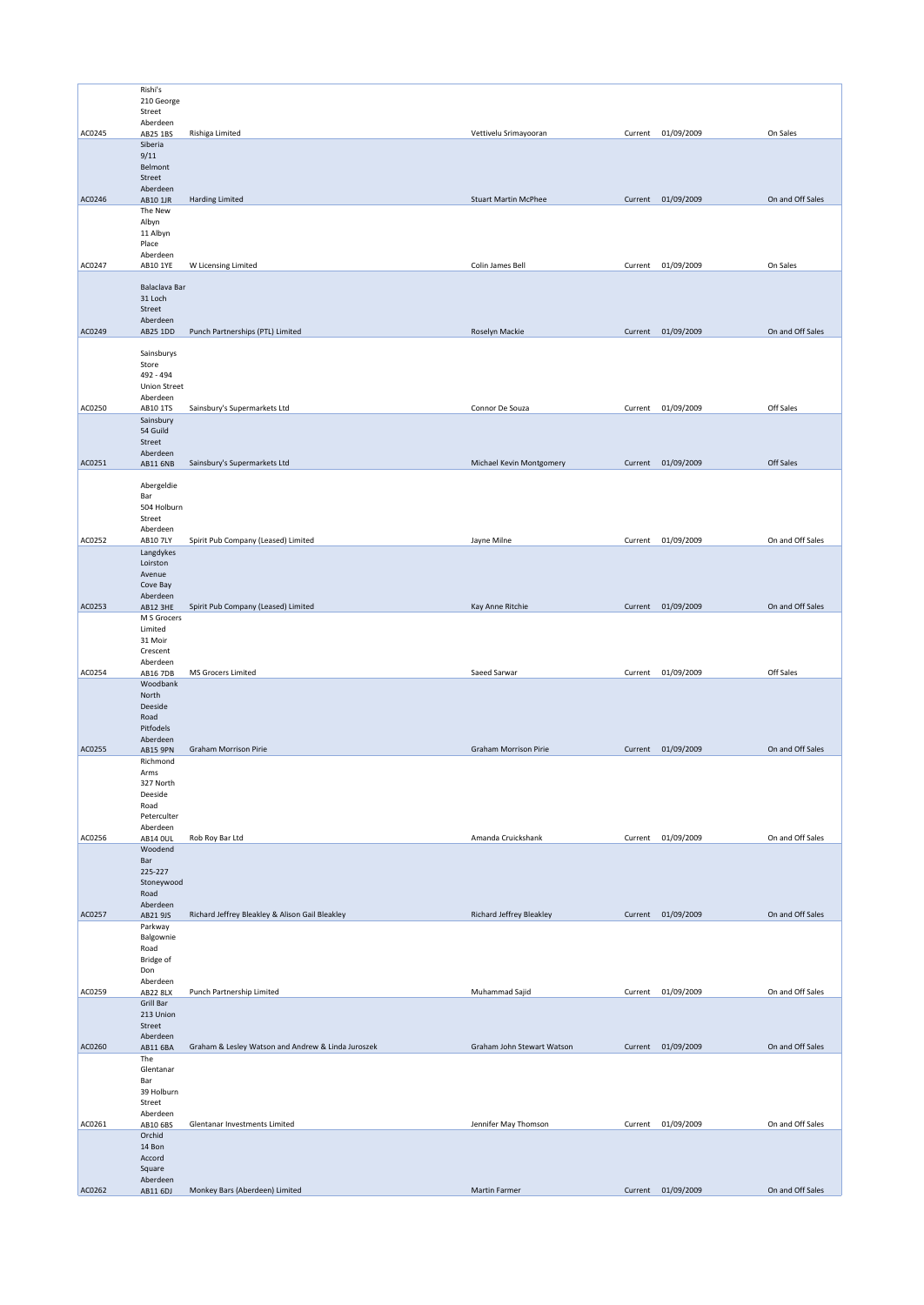|        | Wishing Well<br>Mini Market<br>7 School<br>Road                                                        |                                 |                              |         |                    |                  |
|--------|--------------------------------------------------------------------------------------------------------|---------------------------------|------------------------------|---------|--------------------|------------------|
| AC0263 | Aberdeen<br>AB24 1TX                                                                                   | Graham Crombie                  | Thomas Daniel Hunter         |         | Current 01/09/2009 | Off Sales        |
|        | Halo<br>7 Crown<br>Street                                                                              |                                 |                              |         |                    |                  |
| AC0268 | Aberdeen<br>AB11 6HA                                                                                   | Punch Partnership Limited       | <b>Tomas Stumbrys</b>        |         | Current 01/09/2009 | On and Off Sales |
|        | Spital Local<br>Store<br>142 Spital                                                                    |                                 |                              |         |                    |                  |
| AC0269 | Aberdeen<br>AB24 3JU                                                                                   | Amandeep Arora                  | Amit Sharma                  | Current | 01/09/2009         | Off Sales        |
|        | SR&E<br>Barron<br>119 Victoria<br>Street<br>Dyce                                                       |                                 |                              |         |                    |                  |
| AC0270 | Aberdeen<br>AB217BJ                                                                                    | S R & E Barron (Dyce) Limited   | <b>Stuart Cameron Barron</b> |         | Current 01/09/2009 | Off Sales        |
|        | Nisa Local<br>67 Hayton<br>Road<br>Tillydrone                                                          |                                 |                              |         |                    |                  |
| AC0272 | Aberdeen<br><b>AB24 2RN</b>                                                                            | Mohammed Ehsan Ul-Haq           | Mohammed Ehsan Ul-Haq        | Current | 01/09/2009         | Off Sales        |
|        | Spar<br>33<br>Summerhill<br>Drive                                                                      |                                 |                              |         |                    |                  |
| AC0273 | Aberdeen<br>AB15 6EQ                                                                                   | Sharif Safiullah                | Sharif Safiullah             |         | Current 01/09/2009 | Off Sales        |
|        | L & M<br>Kilminster<br>Limited<br>trading as L<br>& M Stores<br>134<br>Hutcheon<br>Street              |                                 |                              |         |                    |                  |
| AC0275 | Aberdeen                                                                                               | White Knight                    | Leslie Allan Kilminster Jnr  | Current | 01/09/2009         | Off Sales        |
|        | AB25 3RU<br>Keystore<br>259 George<br>Street                                                           |                                 |                              |         |                    |                  |
| AC0279 | Aberdeen                                                                                               | Suresh Thavam                   | Suresh Thavam                |         | Current 01/09/2009 | Off Sales        |
|        | AB25 1ED<br>Ferryhill<br>Tavern and<br>Devanha<br>Lounge<br>124 South<br>College<br>Street<br>Aberdeen |                                 |                              |         |                    |                  |
| AC0280 | AB11 6LA                                                                                               | West Coast Estates Limited      | Morag Rachel MacKay          | Current | 01/09/2009         | On Sales         |
|        | L&M<br>Kilminster<br>Limited<br>trading as F<br>D Still<br>1 Rosemount<br>Terrace<br>Aberdeen          |                                 |                              |         |                    |                  |
| AC0281 | AB25 2TG<br>8848<br>347 Union<br>Street                                                                | Mahintha Srimayooran            | Mahintha Srimayooran         |         | Current 01/09/2009 | Off Sales        |
| AC0282 | Aberdeen<br>AB11 6BT                                                                                   | Carlton Rock Limited            | Manoj Neupane                | Current | 01/09/2009         | On Sales         |
|        | Club Seven<br>(Upstairs at<br>Halo)<br>7 Crown<br>Street                                               |                                 |                              |         |                    |                  |
| AC0283 | Aberdeen<br>AB11 6HA                                                                                   | Punch Partnership Limited       | Robin Bradford               |         | Current 01/09/2009 | On Sales         |
|        | Nisa Local                                                                                             |                                 |                              |         |                    |                  |
|        | 115 Rousay<br>Drive                                                                                    |                                 |                              |         |                    |                  |
|        | Aberdeen                                                                                               |                                 |                              |         |                    |                  |
| AC0284 | AB15 6LT<br>The<br>Mounthooly<br>Sports Bar<br>70 Hutcheon<br>Street<br>Aberdeen                       | Family Shopper Aberdeen Limited | Naveed Sarwar                | Current | 01/09/2009         | Off Sales        |
| AC0285 | AB25 3TB<br>Victoria                                                                                   | Paul Malcolm Ogston             | Paul Malcolm Ogston          |         | Current 01/09/2009 | On Sales         |
|        | Restaurant<br>140 Union<br>Street<br>Aberdeen                                                          |                                 |                              |         |                    |                  |
| AC0287 | AB10 1JD                                                                                               | Jamieson & Carry                | Mark James Cavanagh          | Current | 01/09/2009         | On Sales         |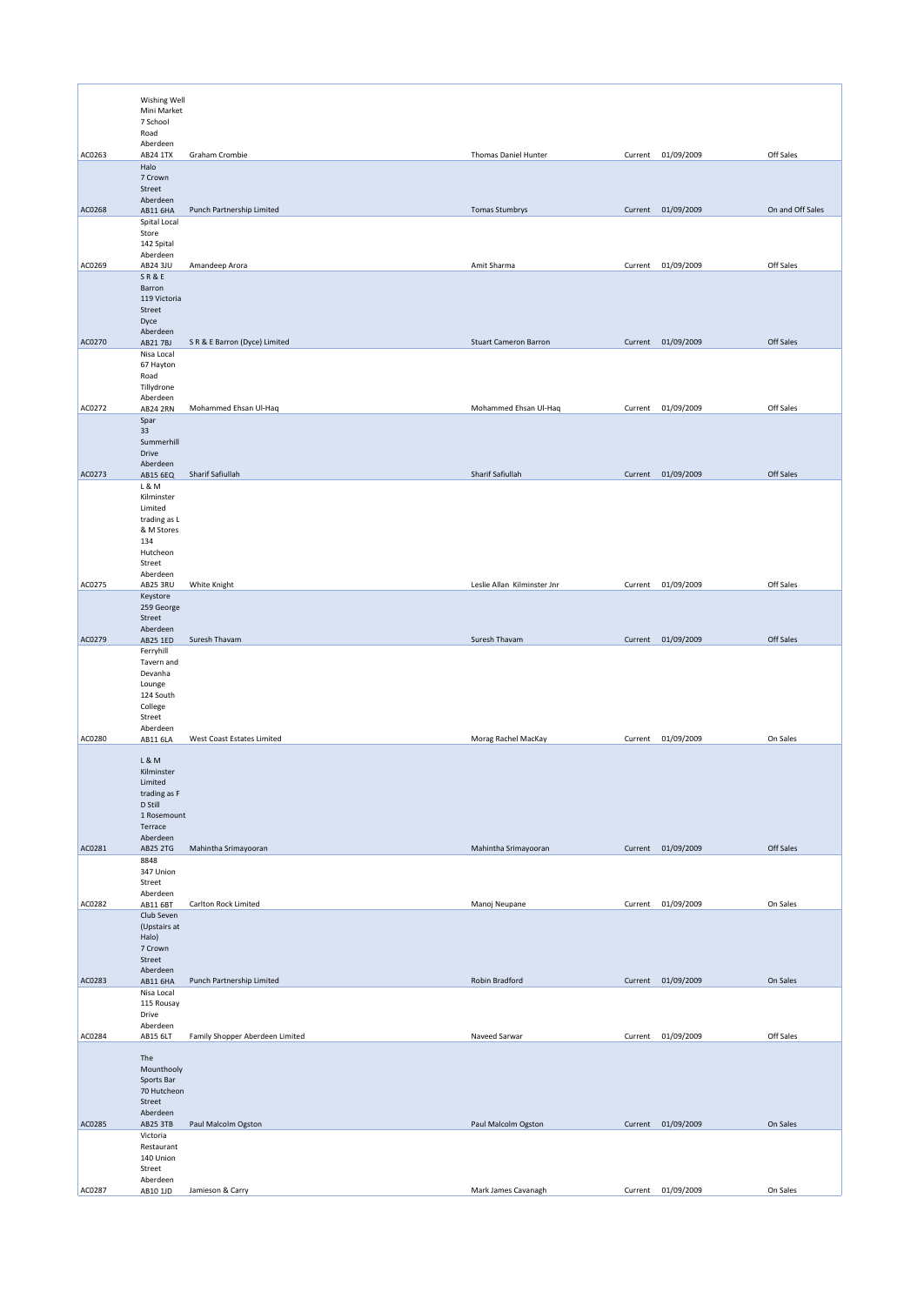|        | The Atholl                              |                                         |                         |         |                    |                  |
|--------|-----------------------------------------|-----------------------------------------|-------------------------|---------|--------------------|------------------|
|        | Hotel<br>54 King's                      |                                         |                         |         |                    |                  |
|        | Gate                                    |                                         |                         |         |                    |                  |
|        | Aberdeen                                |                                         |                         |         |                    |                  |
| AC0288 | AB15 4YN<br>The                         | The Atholl Hotel (a firm)               | Gordon Haig Sinclair    |         | Current 01/09/2009 | On and Off Sales |
|        | Ploughman                               |                                         |                         |         |                    |                  |
|        | North                                   |                                         |                         |         |                    |                  |
|        | Deeside                                 |                                         |                         |         |                    |                  |
|        | Road<br>Peterculter                     |                                         |                         |         |                    |                  |
|        | Aberdeen                                |                                         |                         |         |                    |                  |
| AC0290 | AB14 0QN                                | Graeme Law Wight                        | Graeme Law Wight        |         | Current 01/09/2009 | On and Off Sales |
|        | <b>Fierce Beer</b><br>$4 - 6$           |                                         |                         |         |                    |                  |
|        | Exchequer                               |                                         |                         |         |                    |                  |
|        | Row                                     |                                         |                         |         |                    |                  |
| AC0291 | Aberdeen<br>AB11 5BW                    | Fierce Beer Limited                     | Louise Grant            |         | Current 01/09/2009 | On and Off Sales |
|        | Golden Tee                              |                                         |                         |         |                    |                  |
|        | North                                   |                                         |                         |         |                    |                  |
|        | Balnagask                               |                                         |                         |         |                    |                  |
|        | Road<br>Torry                           |                                         |                         |         |                    |                  |
|        | Aberdeen                                |                                         |                         |         |                    |                  |
| AC0292 | <b>AB11 8LH</b>                         | Hawthorn Leisure Scotco Ltd             | Carol Ann Shirran       |         | Current 01/09/2009 | On and Off Sales |
|        | Four Mile Inn                           |                                         |                         |         |                    |                  |
|        | Inverurie                               |                                         |                         |         |                    |                  |
|        | Road                                    |                                         |                         |         |                    |                  |
|        | Bucksburn                               |                                         |                         |         |                    |                  |
| AC0293 | Aberdeen<br>AB21 9BA                    | Greene King Retailing Ltd               | Paul Liam McDonald      |         | Current 01/09/2009 | On and Off Sales |
|        |                                         |                                         |                         |         |                    |                  |
|        | Northern Bar                            |                                         |                         |         |                    |                  |
|        | 325 George                              |                                         |                         |         |                    |                  |
|        | Street<br>Aberdeen                      |                                         |                         |         |                    |                  |
| AC0294 | AB25 1EE                                | Greene King Retailing Ltd               | Julie Elizabeth Marples | Current | 01/09/2009         | On and Off Sales |
|        |                                         |                                         |                         |         |                    |                  |
|        | Prince of                               |                                         |                         |         |                    |                  |
|        | Wales<br>7 St Nicholas                  |                                         |                         |         |                    |                  |
|        | Lane                                    |                                         |                         |         |                    |                  |
|        | Aberdeen                                |                                         |                         |         |                    |                  |
| AC0295 | AB10 1HF                                | Greene King Retailing Ltd               | Michael McRitchie       |         | Current 01/09/2009 | On and Off Sales |
|        | The                                     |                                         |                         |         |                    |                  |
|        | Abercrombie                             |                                         |                         |         |                    |                  |
|        | 224 Union                               |                                         |                         |         |                    |                  |
|        | Street                                  |                                         |                         |         |                    |                  |
| AC0296 | Aberdeen<br>AB10 1TL                    |                                         | <b>Heather Sandie</b>   |         | Current 01/09/2009 | On and Off Sales |
|        |                                         | Greene King Brewing & Retailing Limited |                         |         |                    |                  |
|        | Coopers Bar                             |                                         |                         |         |                    |                  |
|        | 43 John                                 |                                         |                         |         |                    |                  |
|        | Street<br>Aberdeen                      |                                         |                         |         |                    |                  |
| AC0298 | <b>AB25 1LN</b>                         | Greene King Brewing & Retailing Limited | Robert Watt Baxter      |         | Current 01/09/2009 | On and Off Sales |
|        | Doubletree                              |                                         |                         |         |                    |                  |
|        | by Hilton                               |                                         |                         |         |                    |                  |
|        | Beach<br>Boulevard                      |                                         |                         |         |                    |                  |
|        | Aberdeen                                |                                         |                         |         |                    |                  |
| AC0299 | <b>AB24 5EF</b>                         | Ability Hotels (Aberdeen) Ltd           | Hemant Markanday        |         | Current 01/09/2009 | On Sales         |
|        |                                         |                                         |                         |         |                    |                  |
|        | <b>BP King</b><br><b>Street Filling</b> |                                         |                         |         |                    |                  |
|        | Station                                 |                                         |                         |         |                    |                  |
|        | 661 King                                |                                         |                         |         |                    |                  |
|        | Street                                  |                                         |                         |         |                    |                  |
| AC0300 | Aberdeen<br>AB24 1SD                    | Malthurst Retail Limited                | Christian Gruner        |         | Current 01/09/2009 | Off Sales        |
|        | McNasty's                               |                                         |                         |         |                    |                  |
|        | 37 Summer                               |                                         |                         |         |                    |                  |
|        | Street                                  |                                         |                         |         |                    |                  |
| AC0302 | Aberdeen<br>AB10 1SB                    | Booktwin Limited                        | Stephen Taylor          |         | Current 01/09/2009 | On and Off Sales |
|        |                                         |                                         |                         |         |                    |                  |
|        | Soul (Ground                            |                                         |                         |         |                    |                  |
|        | Floor)<br>Langstane                     |                                         |                         |         |                    |                  |
|        | Kirk                                    |                                         |                         |         |                    |                  |
|        | 333 Union                               |                                         |                         |         |                    |                  |
|        | Street                                  |                                         |                         |         |                    |                  |
| AC0303 | Aberdeen<br>AB11 6BS                    | PB Development Company Ltd              | Sarah Louise Wheeler    |         | Current 01/09/2009 | On and Off Sales |
|        | BP Dyce                                 |                                         |                         |         |                    |                  |
|        | Filling                                 |                                         |                         |         |                    |                  |
|        | Station                                 |                                         |                         |         |                    |                  |
|        | Wellheads<br>Road                       |                                         |                         |         |                    |                  |
|        | Dyce                                    |                                         |                         |         |                    |                  |
|        | Aberdeen                                |                                         |                         |         |                    |                  |
| AC0305 | AB21 7HG                                | Malthurst Limited                       | Umadevi Narayanan       |         | Current 01/09/2009 | Off Sales        |
|        | Asda Store                              |                                         |                         |         |                    |                  |
|        | Riverview<br>Drive                      |                                         |                         |         |                    |                  |
|        | Dyce                                    |                                         |                         |         |                    |                  |
|        | Aberdeen                                |                                         |                         |         |                    |                  |
| AC0306 | AB21 7NG                                | Asda Stores Limited                     | Kim Taylor              |         | Current 01/09/2009 | Off Sales        |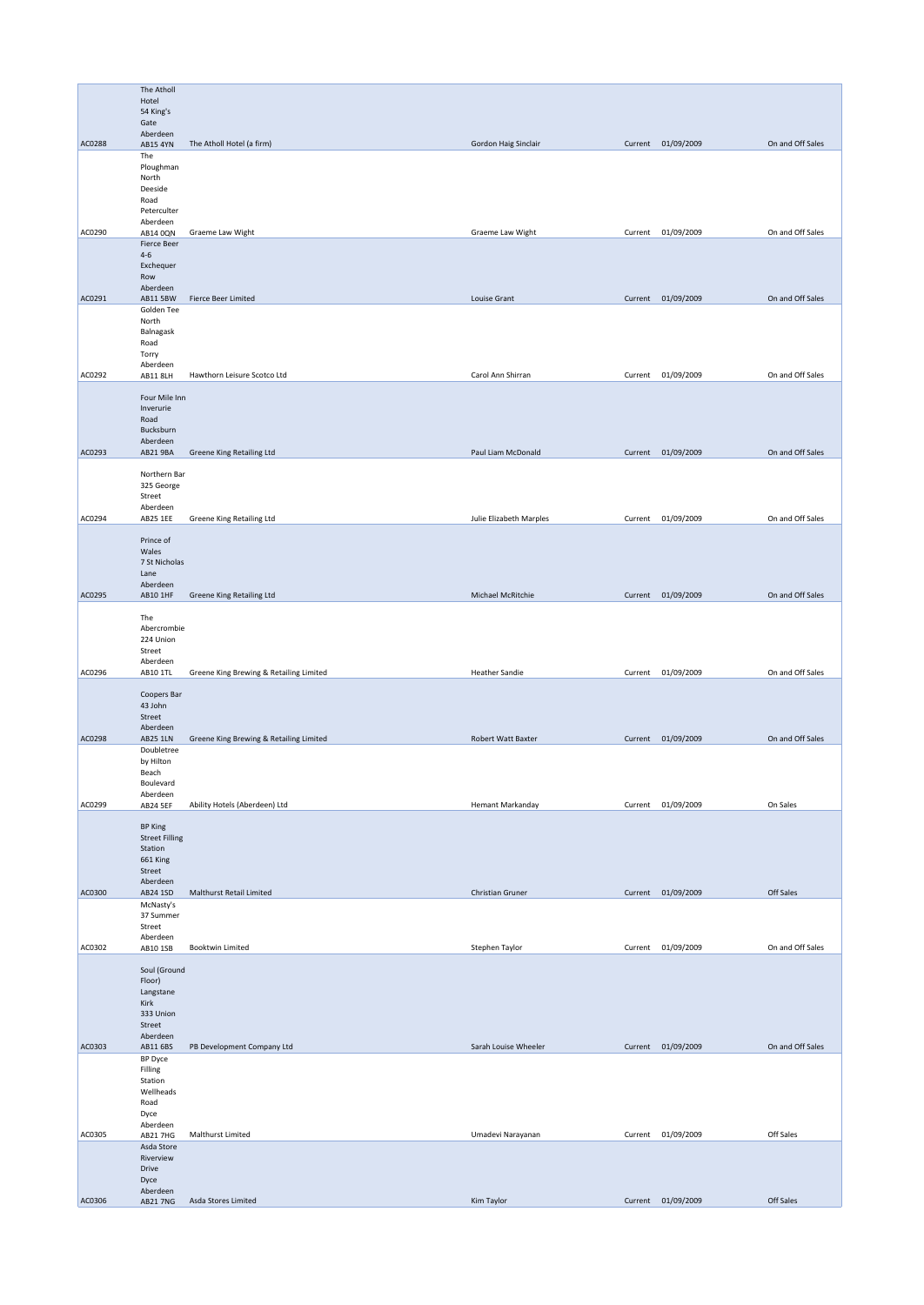|        | Co-operative                          |                                     |                           |         |                    |                  |
|--------|---------------------------------------|-------------------------------------|---------------------------|---------|--------------------|------------------|
|        | Group Food<br>Limited                 |                                     |                           |         |                    |                  |
|        | Units 1-2                             |                                     |                           |         |                    |                  |
|        | Kingswells<br>Village                 |                                     |                           |         |                    |                  |
|        | Centre                                |                                     |                           |         |                    |                  |
|        | Kingswells<br>Aberdeen                |                                     |                           |         |                    |                  |
| AC0307 | <b>AB15 8TG</b><br><b>Cults Store</b> | Co-operative Group Food Limited     | Kenneth William Day       |         | Current 01/09/2009 | Off Sales        |
|        | 12 Kirk Brae                          |                                     |                           |         |                    |                  |
|        | Cults<br>Aberdeen                     |                                     |                           |         |                    |                  |
| AC0308 | AB15 9SQ<br>The                       | C in C Retail Limited               | Christopher Cobb          |         | Current 01/09/2009 | Off Sales        |
|        | Townhouse                             |                                     |                           |         |                    |                  |
|        | 1 Golden<br>Square                    |                                     |                           |         |                    |                  |
| AC0309 | Aberdeen<br>AB10 1RD                  | <b>Great Restaurants Limited</b>    | Steven Edward Bowman      |         | Current 01/09/2009 | On Sales         |
|        | Sand Dollar                           |                                     |                           |         |                    |                  |
|        | Cafe<br>2 Sea Beach                   |                                     |                           |         |                    |                  |
| AC0310 | Aberdeen<br><b>AB24 5NS</b>           | Sand Dollar Cafe (Aberdeen) Limited | Suzanne Millard           |         | Current 01/09/2009 | On Sales         |
|        |                                       |                                     |                           |         |                    |                  |
|        | Wordies<br>Alehouse                   |                                     |                           |         |                    |                  |
|        | 18 Schoolhill<br>Aberdeen             |                                     |                           |         |                    |                  |
| AC0311 | AB10 1JX                              | Graeme Charles Low                  | Graeme Charles Low        |         | Current 01/09/2009 | On and Off Sales |
|        | Christos<br>Greek                     |                                     |                           |         |                    |                  |
|        | Taverna<br>14 John                    |                                     |                           |         |                    |                  |
|        | Street                                |                                     |                           |         |                    |                  |
| AC0312 | Aberdeen<br>AB25 1BT                  | Christos Karageorgiades             | Fiona Jean Karageorgiades |         | Current 01/09/2009 | On Sales         |
|        | Saigon                                |                                     |                           |         |                    |                  |
|        | Restaurant<br>29A Crown               |                                     |                           |         |                    |                  |
|        | Terrace<br>Aberdeen                   |                                     |                           |         |                    |                  |
| AC0313 | AB11 6HD                              | <b>Reliance Catering</b>            | Man Cuong Phu             | Current | 01/09/2009         | On Sales         |
|        | Andrew J                              |                                     |                           |         |                    |                  |
|        | Leith,<br>Newsagent                   |                                     |                           |         |                    |                  |
|        | 3 Forbesfield                         |                                     |                           |         |                    |                  |
|        | Road<br>Aberdeen                      |                                     |                           |         |                    |                  |
| AC0315 | <b>AB15 4NX</b><br><b>Budz Bar</b>    | Andrew James Leith                  | Andrew James Leith        |         | Current 17/03/2009 | Off Sales        |
|        | 419 Union                             |                                     |                           |         |                    |                  |
|        | Street<br>Aberdeen                    |                                     |                           |         |                    |                  |
| AC0318 | AB11 6DA<br>Duncans                   | Piranha Properties Limited          | Finlay Cran               |         | Current 01/09/2009 | On Sales         |
|        | 25                                    |                                     |                           |         |                    |                  |
|        | Scotstown<br>Road                     |                                     |                           |         |                    |                  |
|        | Bridge of<br>Don                      |                                     |                           |         |                    |                  |
|        | Aberdeen                              |                                     |                           |         |                    |                  |
| AC0320 | AB22 8HH                              | Duncan Enterprises Ltd t/a Duncans  | Scott James Duncan        |         | Current 01/09/2009 | Off Sales        |
|        | Wagley's Bar                          |                                     |                           |         |                    |                  |
|        | 35 Exchange                           |                                     |                           |         |                    |                  |
|        | Street<br>Aberdeen                    |                                     |                           |         |                    |                  |
| AC0321 | AB11 6PH<br>A & C Smart               | Steven Robert Masson                | Alison Margaret Gordon    | Current | 01/09/2009         | On Sales         |
|        | 314 King                              |                                     |                           |         |                    |                  |
|        | Street<br>Aberdeen                    |                                     |                           |         |                    |                  |
| AC0323 | AB24 5BJ<br>Soprano St                | A & C Smart                         | Vasanth Kumar Chakilam    |         | Current 01/09/2009 | Off Sales        |
|        | Magnus                                |                                     |                           |         |                    |                  |
|        | Court Hotel<br>20 Guild               |                                     |                           |         |                    |                  |
|        | Street<br>Aberdeen                    |                                     |                           |         |                    |                  |
| AC0324 | <b>AB11 6NF</b>                       | The Rich Minds Organization         | Jonathan Mark Day         |         | Current 01/09/2009 | On and Off Sales |
|        | Royal China<br>309 North              |                                     |                           |         |                    |                  |
|        | Deeside<br>Road                       |                                     |                           |         |                    |                  |
|        | Peterculter                           |                                     |                           |         |                    |                  |
| AC0325 | Aberdeen<br><b>AB14 OUL</b>           | Dragon DF Limited                   | Teresa Mak                |         | Current 01/09/2009 | On Sales         |
|        | The Rowan<br>Tree                     |                                     |                           |         |                    |                  |
|        | 654 King                              |                                     |                           |         |                    |                  |
|        | Street<br>Aberdeen                    |                                     |                           |         |                    |                  |
| AC0327 | AB24 1SL                              | The firm of Curly Lloyds            | Marlene Cheyne Down       |         | Current 01/09/2009 | On and Off Sales |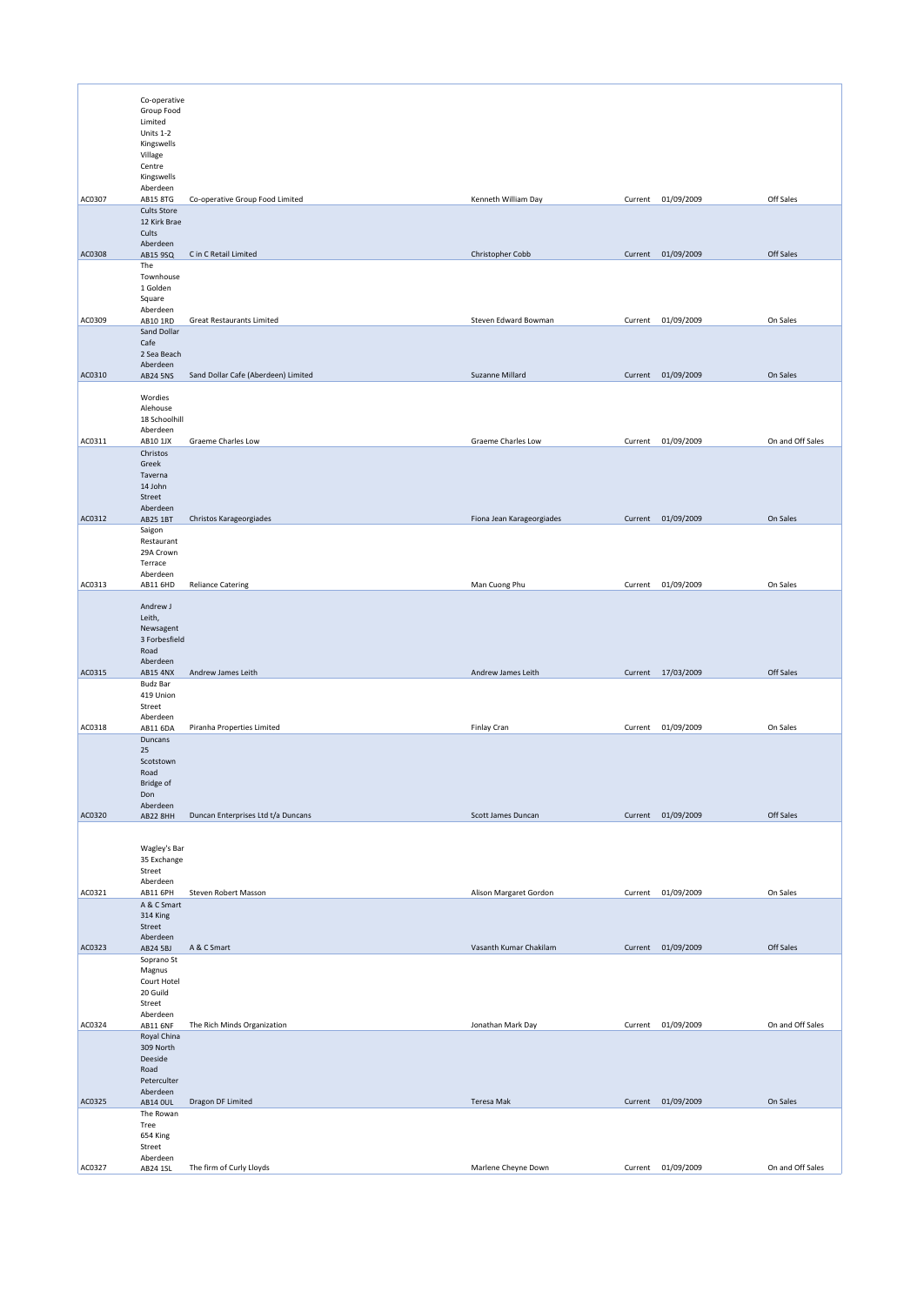|        | Victoria Bar<br>1 Menzies         |                                 |                            |         |                    |                  |
|--------|-----------------------------------|---------------------------------|----------------------------|---------|--------------------|------------------|
|        | Road                              |                                 |                            |         |                    |                  |
| AC0328 | Aberdeen<br><b>AB11 9AY</b>       | IP Partnership Ltd              | Jevgeni Latosev            |         | Current 01/09/2009 | On and Off Sales |
|        | McColls<br>5 Loirston             |                                 |                            |         |                    |                  |
|        | Road<br>Cove Bay                  |                                 |                            |         |                    |                  |
|        | Aberdeen                          |                                 |                            |         |                    |                  |
| AC0329 | <b>AB12 3NT</b><br><b>DSG</b>     | Martin McColl Limited           |                            |         | Current 15/12/2009 | Off Sales        |
|        | 177<br>Bankhead                   |                                 |                            |         |                    |                  |
|        | Road                              |                                 |                            |         |                    |                  |
|        | Bucksburn<br>Aberdeen             |                                 |                            |         |                    |                  |
| AC0330 | AB21 9HQ                          | Vidya Ravinuthala               | Vidya Ravinuthala          |         | Current 01/09/2009 | Off Sales        |
|        | Sainsbury's<br>Store              |                                 |                            |         |                    |                  |
|        | 124 Holburn                       |                                 |                            |         |                    |                  |
|        | Street<br>Aberdeen                |                                 |                            |         |                    |                  |
| AC0331 | AB10 6DA                          | Sainsbury's Supermarkets Ltd    | Scott Cran                 | Current | 01/09/2009         | Off Sales        |
|        | The Co-<br>operative              |                                 |                            |         |                    |                  |
|        | Food                              |                                 |                            |         |                    |                  |
|        | <b>Sclattie Park</b><br>Bucksburn |                                 |                            |         |                    |                  |
| AC0334 | Aberdeen<br>AB21 9QR              | Co-operative Group Food Limited | Emily Louise Whittle       |         | Current 01/09/2009 | Off Sales        |
|        | Aldi                              |                                 |                            |         |                    |                  |
|        | Forresterhill<br>Road             |                                 |                            |         |                    |                  |
|        | Cornhill<br>Aberdeen              |                                 |                            |         |                    |                  |
| AC0335 | AB16 5HL<br>The Co-               | Aldi Stores Limited             | <b>Rikky Smith</b>         |         | Current 01/09/2009 | Off Sales        |
|        | operative                         |                                 |                            |         |                    |                  |
|        | Food<br>295                       |                                 |                            |         |                    |                  |
|        | Rosemount<br>Place                |                                 |                            |         |                    |                  |
|        | Aberdeen                          |                                 | Scott Thomson              |         |                    | Off Sales        |
| AC0336 | <b>AB25 2YB</b>                   | Co-operative Group Food Limited |                            |         | Current 01/09/2009 |                  |
|        | Four Seasons<br>Florists          |                                 |                            |         |                    |                  |
|        | 177<br>Rosemount                  |                                 |                            |         |                    |                  |
|        | Place                             |                                 |                            |         |                    |                  |
| AC0337 | Aberdeen<br>AB25 2XP              | Four Seasons (Aberdeen) Limited | Phyllis M Bruce            |         | Current 01/09/2009 | Off Sales        |
|        | The Gordon<br>Highlanders         |                                 |                            |         |                    |                  |
|        | Museum<br>St Luke's               |                                 |                            |         |                    |                  |
|        | Viewfield                         |                                 |                            |         |                    |                  |
|        | Road<br>Aberdeen                  |                                 |                            |         |                    |                  |
| AC0338 | <b>AB15 7XH</b><br>The Garage     | c/o St Luke's Limited           | James William Kennedy      |         | Current 01/09/2009 | On and Off Sales |
|        | Windmill                          |                                 |                            |         |                    |                  |
|        | Brae<br>Aberdeen                  |                                 |                            |         |                    |                  |
| AC0340 | AB11 6HU                          | Blue Loch Ltd                   | Jonathan Robert Wilsey     | Current | 01/09/2009         | On Sales         |
|        | Tesco Extra<br>Laurel Drive       |                                 |                            |         |                    |                  |
|        | Danestone                         |                                 |                            |         |                    |                  |
|        | Shopping<br>Centre                |                                 |                            |         |                    |                  |
| AC0341 | Aberdeen<br>AB22 8HB              | <b>Tesco Stores Limited</b>     | Mark Robison               |         | Current 01/09/2009 | Off Sales        |
|        | Club                              |                                 |                            |         |                    |                  |
|        | Tropicana<br>74 Chapel            |                                 |                            |         |                    |                  |
|        | Street<br>Aberdeen                |                                 |                            |         |                    |                  |
| AC0342 | AB10 1SN                          | <b>TGC Leisure Limited</b>      | Anthony Alexander Cochrane |         | Current 01/09/2009 | On Sales         |
|        | Hallmark -                        |                                 |                            |         |                    |                  |
|        | Aberdeen<br>Airport Hotel         |                                 |                            |         |                    |                  |
|        | Farburn<br>Terrace                |                                 |                            |         |                    |                  |
|        | Dyce<br>Aberdeen                  |                                 |                            |         |                    |                  |
| AC0344 | AB21 7DW                          | Topland Hotels (No. 14) Limited | Daniel David Turner        |         | Current 01/09/2009 | On Sales         |
|        | Cinnamon<br>Club                  |                                 |                            |         |                    |                  |
|        | 476 Union<br>Street               |                                 |                            |         |                    |                  |
|        | Aberdeen                          |                                 |                            |         |                    |                  |
| AC0345 | AB10 1TS<br>McColls               | Chondon Miah                    | Asad Ahmed                 |         | Current 01/09/2009 | On Sales         |
|        | 52 Hayton<br>Road                 |                                 |                            |         |                    |                  |
| AC0346 | Aberdeen<br><b>AB24 2UY</b>       | Martin McColl Limited           | Charles Keith              |         | Current 01/09/2009 | Off Sales        |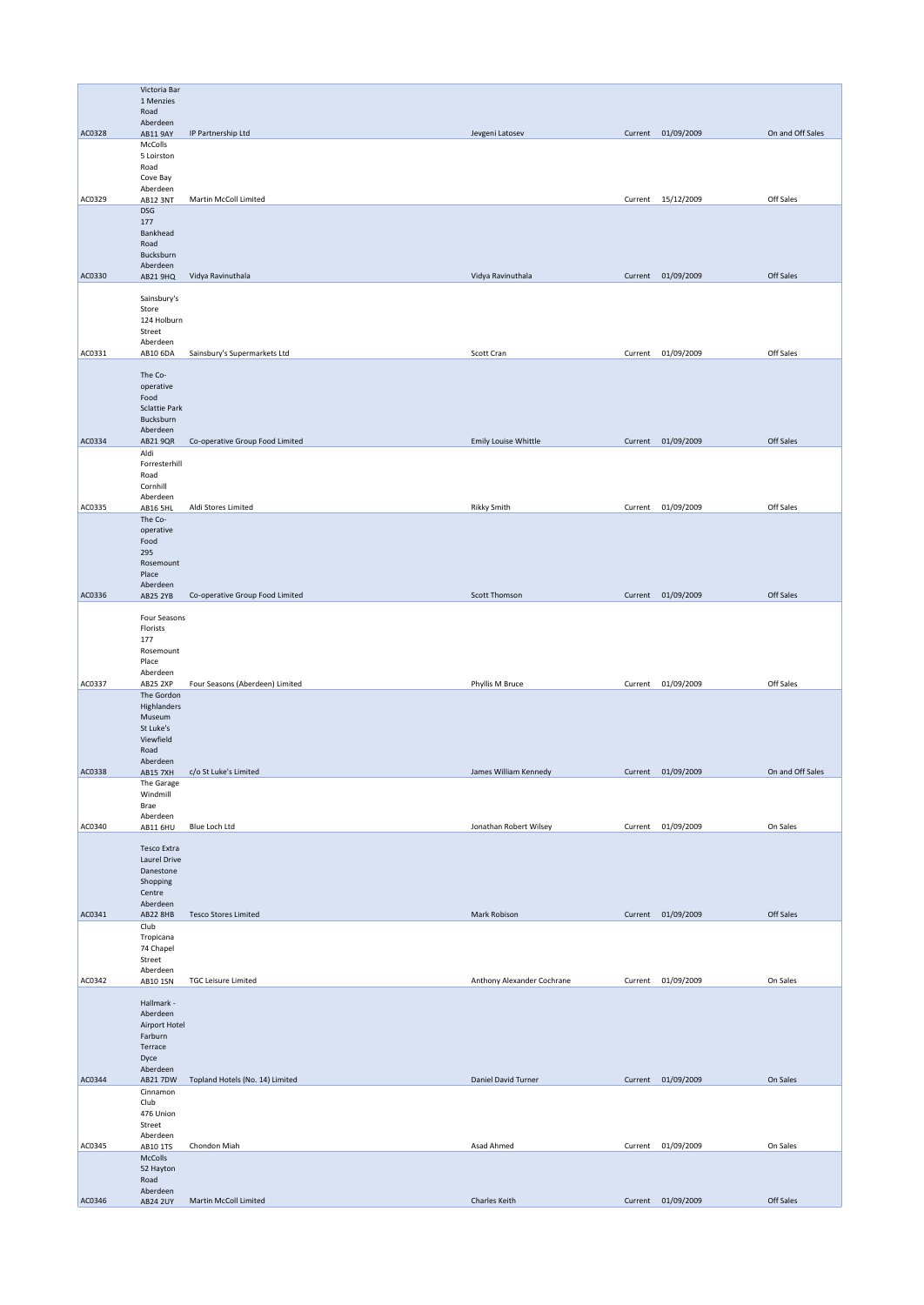|        | <b>Tesco Store</b>             |                                               |                               |         |                    |                  |
|--------|--------------------------------|-----------------------------------------------|-------------------------------|---------|--------------------|------------------|
|        | Wellington<br>Road             |                                               |                               |         |                    |                  |
|        | Aberdeen                       |                                               |                               |         |                    |                  |
| AC0347 | AB12 3DN                       | <b>Tesco Stores Limited</b>                   | Lorainne Anne Todd            |         | Current 01/09/2009 | Off Sales        |
|        | The Chester                    |                                               |                               |         |                    |                  |
|        | Hotel<br>59 Queen's            |                                               |                               |         |                    |                  |
|        | Road                           |                                               |                               |         |                    |                  |
| AC0348 | Aberdeen<br>AB15 4YP           | The Chester Hotel Limited                     | Stephen John Gow              |         | Current 01/09/2009 | On and Off Sales |
|        |                                |                                               |                               |         |                    |                  |
|        | Fountain Bar<br>and Embassy    |                                               |                               |         |                    |                  |
|        | Function                       |                                               |                               |         |                    |                  |
|        | Suite<br>368 Great             |                                               |                               |         |                    |                  |
|        | Northern                       |                                               |                               |         |                    |                  |
|        | Road<br>Aberdeen               |                                               |                               |         |                    |                  |
| AC0349 | AB24 2AX                       | Benbo Inns Ltd                                | Nina Signorini                |         | Current 01/09/2009 | On and Off Sales |
|        | The Tunnels                    |                                               |                               |         |                    |                  |
|        | Carnegies                      |                                               |                               |         |                    |                  |
|        | Brae<br>Aberdeen               |                                               |                               |         |                    |                  |
| AC0350 | AB10 1BF                       | Aberdeen Music and Collectables Ltd           | James Sandison                |         | Current 01/09/2009 | On Sales         |
|        | Gala Club                      |                                               |                               |         |                    |                  |
|        | 106 King<br>Street             |                                               |                               |         |                    |                  |
| AC0351 | Aberdeen<br>AB24 5BB           | Gala Leisure Limited                          | Lauren Smith                  | Current | 01/09/2009         | On Sales         |
|        | Brig O'Don                     |                                               |                               |         |                    |                  |
|        | <b>King Street</b><br>Aberdeen |                                               |                               |         |                    |                  |
| AC0353 | AB24 1XZ                       | Greene King Retailing Ltd                     | Aidan Campbell                |         | Current 01/09/2009 | On and Off Sales |
|        | The New<br>Greentrees          |                                               |                               |         |                    |                  |
|        | Victoria                       |                                               |                               |         |                    |                  |
|        | Street<br>Dyce                 |                                               |                               |         |                    |                  |
|        | Aberdeen                       |                                               |                               |         |                    |                  |
| AC0354 | <b>AB21 7AA</b>                | Stephlen Limited                              | Stephen Cruickshank           |         | Current 01/09/2009 | On and Off Sales |
|        |                                |                                               |                               |         |                    |                  |
|        | The Holburn<br>225 Holburn     |                                               |                               |         |                    |                  |
|        | Street                         |                                               |                               |         |                    |                  |
| AC0355 | Aberdeen<br>AB10 6BL           | Greene King Retailing Ltd                     | Liam Gordon Matthew           |         | Current 01/09/2009 | On and Off Sales |
|        |                                |                                               |                               |         |                    |                  |
|        | Mecca Bingo<br>Club            |                                               |                               |         |                    |                  |
|        | Unit 2                         |                                               |                               |         |                    |                  |
|        | Centre Point<br>Berryden       |                                               |                               |         |                    |                  |
|        | Road                           |                                               |                               |         |                    |                  |
| AC0356 | Aberdeen<br>AB25 3SG           | Mecca Bingo Limited                           | Paul M MacPhee                |         | Current 01/09/2009 | On Sales         |
|        | The Three                      |                                               |                               |         |                    |                  |
|        | Lums<br>Lewis Road             |                                               |                               |         |                    |                  |
|        | Sheddocksle                    |                                               |                               |         |                    |                  |
|        | y<br>Aberdeen                  |                                               |                               |         |                    |                  |
| AC0357 | AB16 6PZ                       | LT Management Services Limited                | David James Finlayson MacLean |         | Current 01/09/2009 | On and Off Sales |
|        | The Bobbin<br>500 King         |                                               |                               |         |                    |                  |
|        | Street                         |                                               |                               |         |                    |                  |
| AC0358 | Aberdeen<br>AB24 5ST           | Stonegate Pub Company Limited                 | Timothy W R Young             | Current | 01/09/2009         | On and Off Sales |
|        | <b>Triple Kirks</b><br>(Ground |                                               |                               |         |                    |                  |
|        | Floor)                         |                                               |                               |         |                    |                  |
|        | Schoolhill<br>Aberdeen         |                                               |                               |         |                    |                  |
| AC0359 | AB10 1JT                       | Stonegate Pub Company Limited                 | Joseph Adam Tinnion           |         | Current 01/09/2009 | On and Off Sales |
|        | <b>Triple Kirks</b><br>(Upper  |                                               |                               |         |                    |                  |
|        | Floor)                         |                                               |                               |         |                    |                  |
|        | (Exodus)<br>Schoolhill         |                                               |                               |         |                    |                  |
|        | Aberdeen                       |                                               |                               |         |                    |                  |
| AC0360 | AB10 1JT                       | Stonegate Pub Company Limited                 | Michael Thomas James McMillan | Current | 01/09/2009         | On Sales         |
|        | Musa                           |                                               |                               |         |                    |                  |
|        | 33 Exchange<br>Street          |                                               |                               |         |                    |                  |
|        | Aberdeen                       |                                               |                               |         |                    |                  |
| AC0361 | <b>AB11 6PH</b><br>Scotmid     | Musa 77 Limited                               | John Norman Kelman            |         | Current 01/09/2009 | On and Off Sales |
|        | 8 Sclattie                     |                                               |                               |         |                    |                  |
|        | Park<br>Bucksburn              |                                               |                               |         |                    |                  |
|        | Aberdeen                       |                                               |                               |         |                    |                  |
| AC0362 | AB21 9QR<br>Malone's           | Scottish Midland Co-operative Society Limited | Sandra Joan Johnston          |         | Current 01/09/2009 | Off Sales        |
|        | Late Bar                       |                                               |                               |         |                    |                  |
|        | 62 Shiprow<br>Aberdeen         |                                               |                               |         |                    |                  |
| AC0363 | AB11 5BY                       | C/O Aberdeen Douglas Hotel Limited            | Gavin Scott Paterson          |         | Current 01/09/2009 | On Sales         |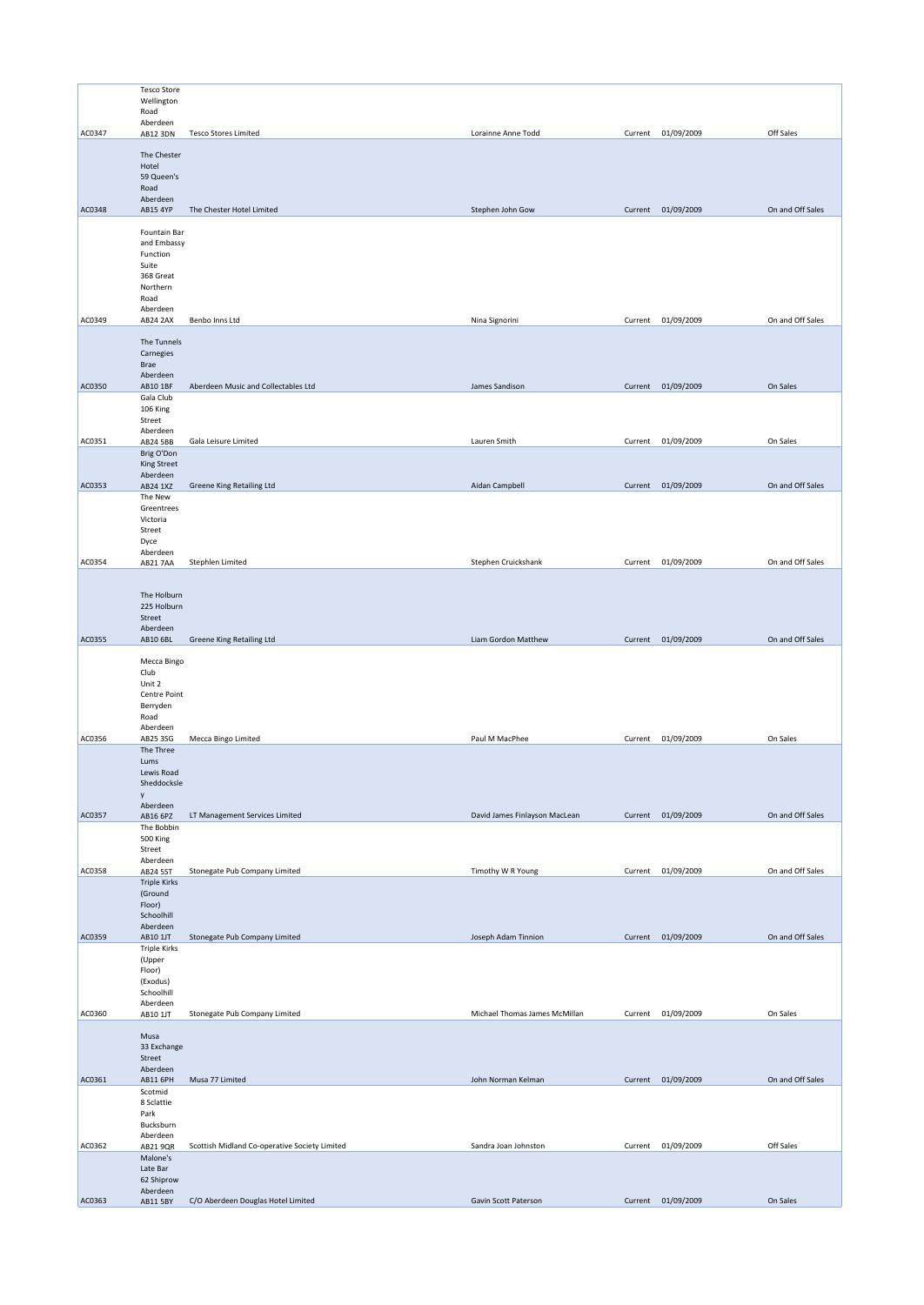|        | Nazma                   |                                |                               |         |                    |                  |
|--------|-------------------------|--------------------------------|-------------------------------|---------|--------------------|------------------|
|        | Tandoori                |                                |                               |         |                    |                  |
|        | 62 Bridge<br>Street     |                                |                               |         |                    |                  |
|        | Aberdeen                |                                |                               |         |                    |                  |
| AC0364 | AB11 6JN                | Noor Ullah                     | Mohammed Rumel Ullah          |         | Current 01/09/2009 | On Sales         |
|        | The Scottish            |                                |                               |         |                    |                  |
|        | Embassy                 |                                |                               |         |                    |                  |
|        | 4 Trinity               |                                |                               |         |                    |                  |
|        | Street<br>Aberdeen      |                                |                               |         |                    |                  |
| AC0365 | AB11 5LY                | St Julegar Limited             | Cindy Williams                |         | Current 01/09/2009 | On and Off Sales |
|        | <b>Eclectic Fizz</b>    |                                |                               |         |                    |                  |
|        | Champagne               |                                |                               |         |                    |                  |
|        | Bar<br>150 Union        |                                |                               |         |                    |                  |
|        | Street                  |                                |                               |         |                    |                  |
| AC0366 | Aberdeen<br>AB10 1QX    | Ask Entertainment Ltd          | <b>Finlay Stuart McIntosh</b> | Current | 01/09/2009         | On Sales         |
|        | Pittodrie               |                                |                               |         |                    |                  |
|        | Stadium                 |                                |                               |         |                    |                  |
|        | Function<br>Suites      |                                |                               |         |                    |                  |
|        | Corporate               |                                |                               |         |                    |                  |
|        | Hospitality             |                                |                               |         |                    |                  |
|        | Areas                   |                                |                               |         |                    |                  |
|        | Pittodrie<br>Stadium    |                                |                               |         |                    |                  |
|        | Pittodrie               |                                |                               |         |                    |                  |
|        | Street<br>Aberdeen      |                                |                               |         |                    |                  |
| AC0367 | <b>AB24 5QH</b>         | Aberdeen Football Club plc     | Paul James Hendry             |         | Current 01/09/2009 | On and Off Sales |
|        |                         |                                |                               |         |                    |                  |
|        | The Cotton<br>Club and  |                                |                               |         |                    |                  |
|        | Cafe Bardot             |                                |                               |         |                    |                  |
|        | 491 - 493               |                                |                               |         |                    |                  |
|        | <b>Union Street</b>     |                                |                               |         |                    |                  |
| AC0368 | Aberdeen<br>AB11 6DB    | S & G Aberdeen Ltd             | Garry William Lindsay         |         | Current 01/09/2009 | On Sales         |
|        |                         |                                |                               |         |                    |                  |
|        | Redemption              |                                |                               |         |                    |                  |
|        | 27 Belmont<br>Street    |                                |                               |         |                    |                  |
|        | Aberdeen                |                                |                               |         |                    |                  |
| AC0369 | AB10 1JS                | The Epic Group (Scotland) Ltd  | <b>Kerry Phillips</b>         |         | Current 01/09/2009 | On Sales         |
|        | Aberdeen                |                                |                               |         |                    |                  |
|        | Premier Inn             |                                |                               |         |                    |                  |
|        | Inverlair               |                                |                               |         |                    |                  |
|        | House<br>10 West        |                                |                               |         |                    |                  |
|        | North Street            |                                |                               |         |                    |                  |
| AC0370 | Aberdeen                |                                |                               |         |                    | On and Off Sales |
|        | <b>AB24 5AS</b>         | Premier Inn Hotels Limited     | Marta Anna Gacek              | Current | 01/09/2009         |                  |
|        | O'Neills                |                                |                               |         |                    |                  |
|        | (Upper                  |                                |                               |         |                    |                  |
|        | Floor)<br>9 Back Wynd   |                                |                               |         |                    |                  |
|        | Aberdeen                |                                |                               |         |                    |                  |
| AC0371 | AB10 1JP                | Mitchells & Butlers Retail Ltd | Mark Finnigan                 |         | Current 01/09/2009 | On Sales         |
|        | O'Neills                |                                |                               |         |                    |                  |
|        | (Ground                 |                                |                               |         |                    |                  |
|        | Floor)                  |                                |                               |         |                    |                  |
|        | 9 Back Wynd<br>Aberdeen |                                |                               |         |                    |                  |
| AC0372 | AB10 1JP                | Mitchells & Butlers Retail Ltd | Stewart Robert William Ellis  |         | Current 01/09/2009 | On and Off Sales |
|        | Bedford                 |                                |                               |         |                    |                  |
|        | Stores<br>Newsagent     |                                |                               |         |                    |                  |
|        | Licensed                |                                |                               |         |                    |                  |
|        | Grocer                  |                                |                               |         |                    |                  |
|        | 46 Bedford<br>Road      |                                |                               |         |                    |                  |
|        | Aberdeen                |                                |                               |         |                    |                  |
| AC0374 | AB24 3LH                | Sivakumar Thangavelautham      | Sivakumar Thangavelautham     |         | Current 01/09/2009 | Off Sales        |
|        | <b>Thistle News</b>     |                                |                               |         |                    |                  |
|        | 32 Holburn              |                                |                               |         |                    |                  |
|        | Street                  |                                |                               |         |                    |                  |
| AC0375 | Aberdeen<br>AB10 6BT    | Ajay Clement Marrikanti        | Ajay Clement Marrikanti       | Current | 01/09/2009         | Off Sales        |
|        | Jimmy                   |                                |                               |         |                    |                  |
|        | Chung's                 |                                |                               |         |                    |                  |
|        | Restaurant              |                                |                               |         |                    |                  |
|        | Beach<br>Esplanade      |                                |                               |         |                    |                  |
|        | Aberdeen                |                                |                               |         |                    |                  |
| AC0376 | <b>AB24 5NS</b>         | First Management (GB) Limited  |                               |         | Current 01/09/2009 | On and Off Sales |
|        | The Institute           |                                |                               |         |                    |                  |
|        | 5 Bridge                |                                |                               |         |                    |                  |
|        | Place<br>Aberdeen       |                                |                               |         |                    |                  |
| AC0378 | AB11 6HZ                | The Deltic Group Ltd           | Ruth L Jones                  |         | Current 01/09/2009 | On Sales         |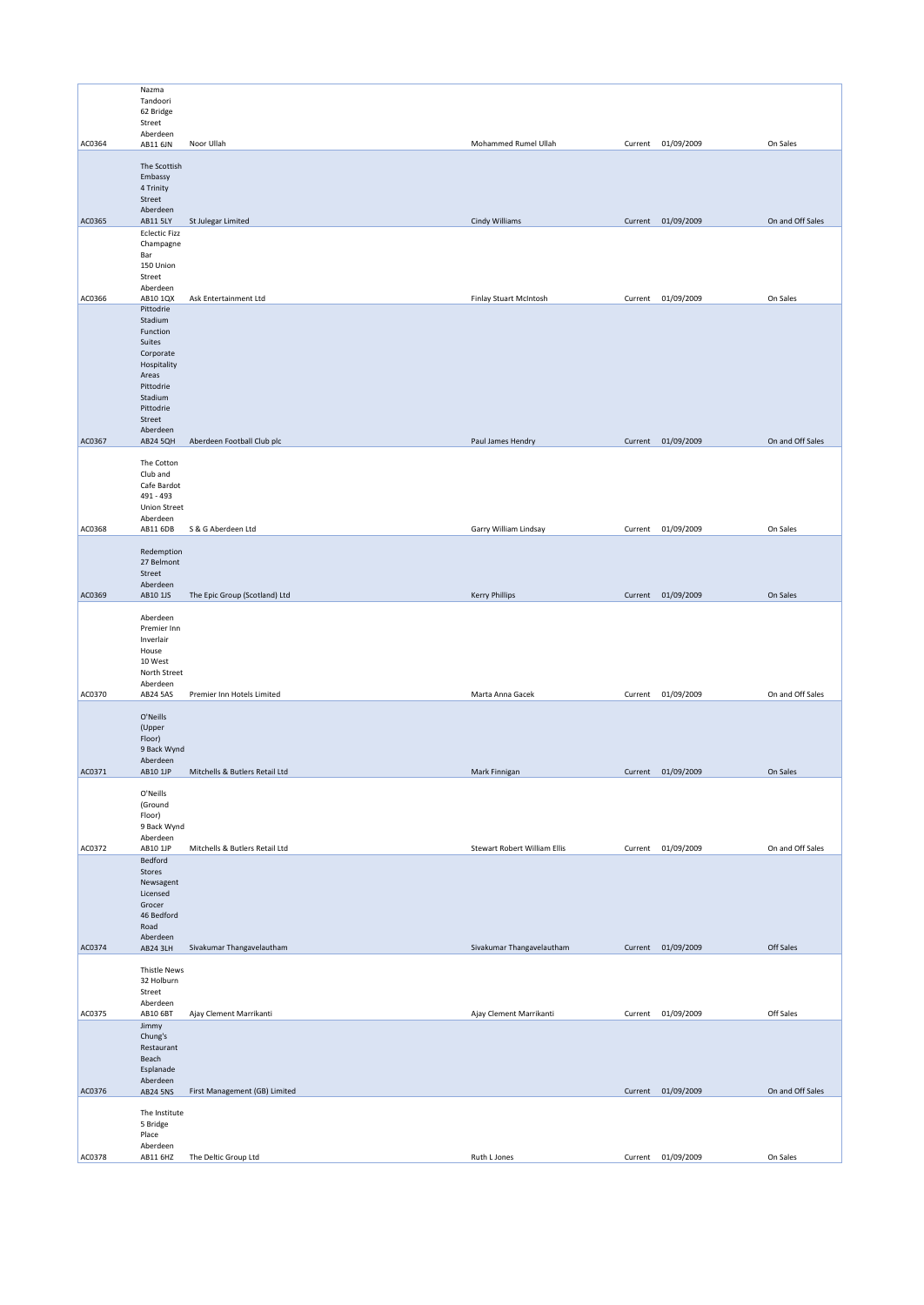|        | Kirkgate Bar                                  |                                   |                             |         |                    |                  |
|--------|-----------------------------------------------|-----------------------------------|-----------------------------|---------|--------------------|------------------|
|        | 18<br>Upperkirkgat                            |                                   |                             |         |                    |                  |
|        | $\mathsf{e}% _{t}\left( t\right)$<br>Aberdeen |                                   |                             |         |                    |                  |
| AC0379 | AB10 1BA<br>Booker                            | Town Houses Limited               | Elaine Hutchison            |         | Current 01/09/2009 | On Sales         |
|        | Limited<br>Whitemyers<br>Avenue               |                                   |                             |         |                    |                  |
|        | Mastrick<br>Aberdeen                          |                                   |                             |         |                    |                  |
| AC0380 | AB16 6YR<br>The Granite                       | <b>Booker Limited</b>             | John Albert McCombie        | Current | 01/09/2009         | Off Sales        |
|        | City<br>Aberdeen                              |                                   |                             |         |                    |                  |
|        | Airport<br>Dyce                               |                                   |                             |         |                    |                  |
| AC0382 | Aberdeen<br>AB21 7DU                          | The Restaurant Group (UK) Limited | Stuart Kaemper              |         | Current 01/09/2009 | On and Off Sales |
|        | Flower                                        |                                   |                             |         |                    |                  |
|        | Vogue<br>34 Schoolhill                        |                                   |                             |         |                    |                  |
| AC0383 | Aberdeen<br>AB10 1JX                          | Kirsten Anne Thomson              | Kirsten Anne Thomson        |         | Current 01/09/2009 | Off Sales        |
|        | Wellington<br>Hotel                           |                                   |                             |         |                    |                  |
|        | Wellington<br>Road                            |                                   |                             |         |                    |                  |
| AC0384 | Nigg<br>Aberdeen<br>AB12 4GH                  | Greene King Retailing Ltd         | Paul William Burgess        |         | Current 01/09/2009 | On and Off Sales |
|        | Alberto's<br>17                               |                                   |                             |         |                    |                  |
|        | Summerhill<br>Road                            |                                   |                             |         |                    |                  |
| AC0385 | Aberdeen<br>AB15 6HJ                          | Mohammad Iqbal                    | Aleksandra Aslanova         |         | Current 01/09/2009 | Off Sales        |
|        | Nox<br>2 Justice Mill                         |                                   |                             |         |                    |                  |
|        | Lane<br>Aberdeen                              |                                   |                             |         |                    |                  |
| AC0386 | AB11 6EP<br>The                               | Signature Pubs Limited            | Ewan Neil McLean            |         | Current 01/09/2009 | On Sales         |
|        | Archibald<br>Simpson                          |                                   |                             |         |                    |                  |
|        | 5 Castle<br>Street<br>Aberdeen                |                                   |                             |         |                    |                  |
| AC0387 | AB11 5BQ                                      | J D Wetherspoon (Scot) Limited    | Arlon Pullar                | Current | 01/09/2009         | On and Off Sales |
|        | Aperitivo<br>Unit 11                          |                                   |                             |         |                    |                  |
|        | The Galleria<br><b>Bon Accord</b>             |                                   |                             |         |                    |                  |
|        | Street<br>Aberdeen                            |                                   |                             |         |                    |                  |
| AC0389 | AB11 5EA<br>The Justice                       | Adner Limited                     | <b>Michal Pergl</b>         |         | Current 30/10/2012 | On and Off Sales |
|        | Mill<br>425 Union                             |                                   |                             |         |                    |                  |
|        | Street<br>Aberdeen                            |                                   |                             |         | Current 01/09/2009 | On and Off Sales |
| AC0391 | AB11 6DA                                      | J D Wetherspoon (Scot) Limited    | Melissa Kate Smith          |         |                    |                  |
|        | Chiquitos<br>Unit 2                           |                                   |                             |         |                    |                  |
|        | Queens Links<br>Leisure Park                  |                                   |                             |         |                    |                  |
| AC0392 | Aberdeen<br><b>AB24 5EN</b>                   | The Restaurant Group (UK) Limited | David William George McGhie |         | Current 01/09/2009 | On and Off Sales |
|        | Rainbow<br>Casino                             |                                   |                             |         |                    |                  |
|        | 61 Summer<br>Street                           |                                   |                             |         |                    |                  |
| AC0393 | Aberdeen<br>AB10 1SJ                          | Double Diamond Gaming Ltd         | Simon Parr                  | Current | 01/09/2009         | On Sales         |
|        | The Marcliffe                                 |                                   |                             |         |                    |                  |
|        | Hotel and<br>Spa                              |                                   |                             |         |                    |                  |
|        | North<br>Deeside<br>Road                      |                                   |                             |         |                    |                  |
|        | Pitfodels<br>Aberdeen                         |                                   |                             |         |                    |                  |
| AC0394 | AB15 9YA                                      | Marcliffe Hotel Limited           | John Stewart Spence         | Current | 01/09/2009         | On and Off Sales |
|        | Aberdeen                                      |                                   |                             |         |                    |                  |
|        | Exhibition &<br>Conference                    |                                   |                             |         |                    |                  |
|        | Centre<br>Parkway East                        |                                   |                             |         |                    |                  |
|        | Bridge of<br>Don                              |                                   |                             |         |                    |                  |
| AC0395 | Aberdeen<br>AB23 8BL                          | SMG Europe Holdings Limited       | Martin James Craig Caldwell | Current | 01/09/2009         | On and Off Sales |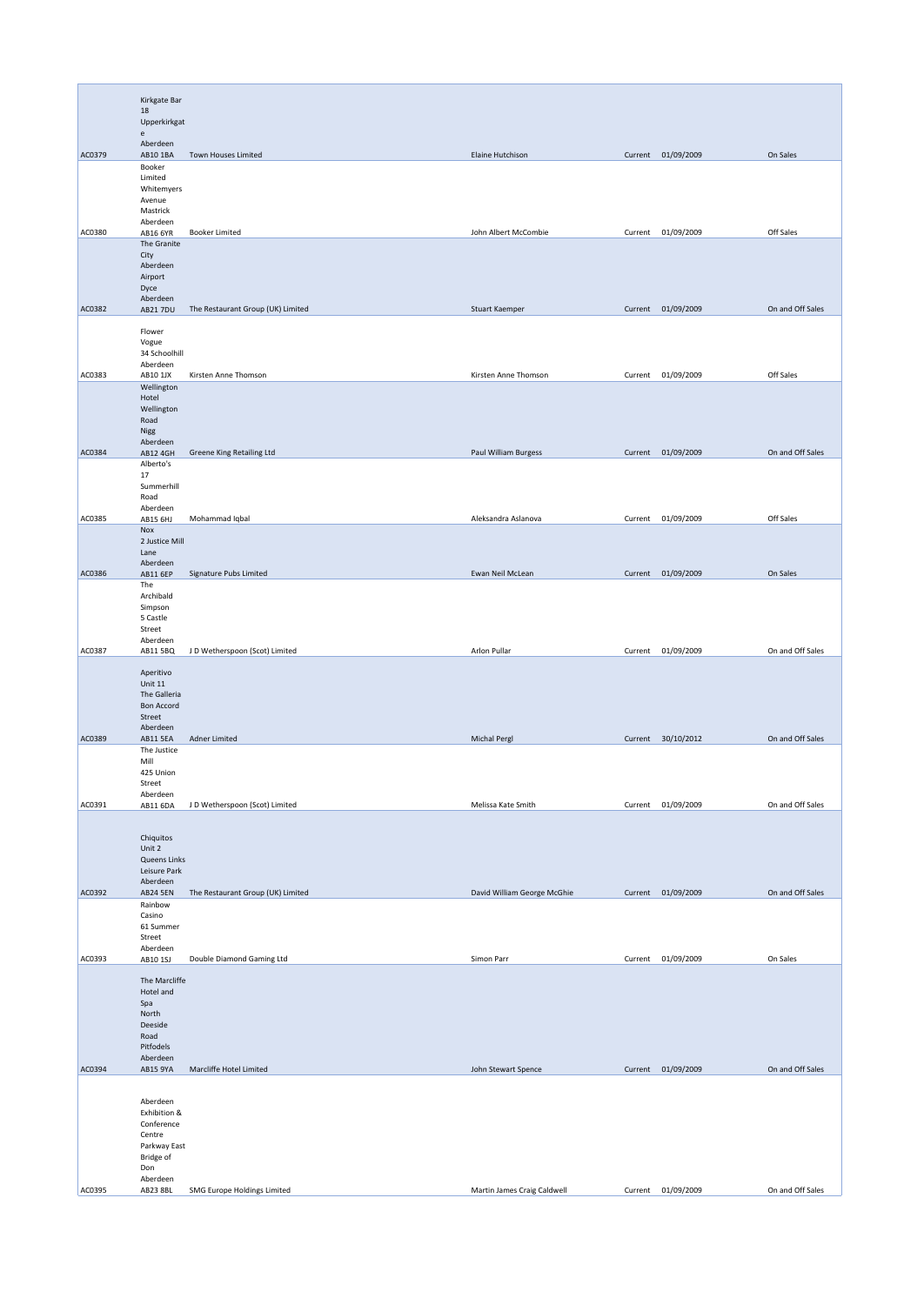|        | The Abbott                        |                                  |                                  |         |                    |                  |
|--------|-----------------------------------|----------------------------------|----------------------------------|---------|--------------------|------------------|
|        | Provost Watt<br>Drive             |                                  |                                  |         |                    |                  |
|        | Aberdeen                          |                                  |                                  |         |                    |                  |
| AC0398 | AB12 5BT<br>Belmont               | Trust Inns Limited               | Mary Paterson                    |         | Current 01/09/2009 | On and Off Sales |
|        | Filmhouse                         |                                  |                                  |         |                    |                  |
|        | 49 Belmont<br>Street              |                                  |                                  |         |                    |                  |
|        | Aberdeen                          |                                  |                                  |         |                    |                  |
| AC0399 | AB10 1JS<br><b>Six Degrees</b>    | Belmont Filmhouse Limited        | Colin William Farquhar           |         | Current 01/09/2009 | On and Off Sales |
|        | North                             |                                  |                                  |         |                    |                  |
|        | 8 Littlejohn<br>Street            |                                  |                                  |         |                    |                  |
|        | Aberdeen                          |                                  |                                  |         |                    |                  |
| AC0400 | AB10 1FF<br>The                   | 6DN Ltd                          | Kerr Robert Sellars              |         | Current 01/09/2009 | On and Off Sales |
|        | Brentwood                         |                                  |                                  |         |                    |                  |
|        | Hotel<br>99 Crown                 |                                  |                                  |         |                    |                  |
|        | Street                            |                                  |                                  |         |                    |                  |
| AC0401 | Aberdeen<br>AB11 6HH              | Stucchi Brentwood Hotels Limited | Robert Younge                    | Current | 01/09/2009         | On Sales         |
|        | Spar Store                        |                                  |                                  |         |                    |                  |
|        | 78 Victoria                       |                                  |                                  |         |                    |                  |
|        | Road<br>Torry                     |                                  |                                  |         |                    |                  |
|        | Aberdeen                          |                                  |                                  |         |                    |                  |
| AC0402 | AB11 9DT<br>Spar                  | CJ Lang & Son Limited            | Suzanne Wendy Florence Taylor    |         | Current 01/09/2009 | Off Sales        |
|        | 7 Provost                         |                                  |                                  |         |                    |                  |
|        | Watt Drive<br>Kincorth            |                                  |                                  |         |                    |                  |
|        | Aberdeen                          |                                  |                                  |         |                    |                  |
| AC0403 | AB12 5BT                          | CJ Lang & Son Limited            | Rishabh Gupta                    | Current | 01/09/2009         | Off Sales        |
|        | Spar Store<br>1 Byron             |                                  |                                  |         |                    |                  |
|        | Square                            |                                  |                                  |         |                    |                  |
|        | Northfield<br>Aberdeen            |                                  |                                  |         |                    |                  |
| AC0404 | AB16 7LL                          | CJ Lang & Son Limited            | Joyce Clark                      |         | Current 01/09/2009 | Off Sales        |
|        | Spar<br>270 Clifton               |                                  |                                  |         |                    |                  |
|        | Road                              |                                  |                                  |         |                    |                  |
| AC0405 | Aberdeen<br><b>AB24 4HA</b>       | CJ Lang & Son Limited            | Joseph Washington Ellis          | Current | 01/09/2009         | Off Sales        |
|        | Spar                              |                                  |                                  |         |                    |                  |
|        | 371 George<br>Street              |                                  |                                  |         |                    |                  |
|        | Aberdeen                          |                                  |                                  |         |                    |                  |
| AC0406 | AB25 1EQ                          | CJ Lang & Son Limited            | Maria Guyan                      |         | Current 01/09/2009 | Off Sales        |
|        | Spar<br>254 North                 |                                  |                                  |         |                    |                  |
|        | Deeside                           |                                  |                                  |         |                    |                  |
|        | Road<br>Peterculter               |                                  |                                  |         |                    |                  |
|        | Aberdeen                          |                                  |                                  |         |                    |                  |
| AC0408 | AB14 0UQ<br>The Nargile           | CJ Lang & Son Limited            | Stacey Anne McMahon              | Current | 01/09/2009         | Off Sales        |
|        | Restaurant                        |                                  |                                  |         |                    |                  |
|        | 79 Skene<br>Street                |                                  |                                  |         |                    |                  |
|        | Aberdeen                          |                                  |                                  |         |                    |                  |
| AC0409 | AB10 1QD<br>The Kings             | Yusuf Iridag                     | Tayfur Kaplan                    |         | Current 01/09/2009 | On Sales         |
|        | Bar                               |                                  |                                  |         |                    |                  |
|        | 97 King<br>Street                 |                                  |                                  |         |                    |                  |
|        | Aberdeen                          |                                  |                                  |         |                    |                  |
| AC0410 | <b>AB24 5AB</b>                   | KB Pub Aberdeen Limited          | Victoria Winifred Poppy Robinson | Current | 01/09/2009         | On and Off Sales |
|        | <b>Blue Moon</b><br>Restaurant    |                                  |                                  |         |                    |                  |
|        | 11 Holburn                        |                                  |                                  |         |                    |                  |
|        | Street<br>Aberdeen                |                                  |                                  |         |                    |                  |
| AC0411 | AB10 6BS                          | Musleh Uddin Ali                 | Musleh Uddin Ali                 |         | Current 01/09/2009 | On Sales         |
|        | The                               |                                  |                                  |         |                    |                  |
|        | Hawthorn                          |                                  |                                  |         |                    |                  |
|        | Bar and<br>Adam                   |                                  |                                  |         |                    |                  |
|        | Lounge                            |                                  |                                  |         |                    |                  |
|        | 143 Holburn<br>Street             |                                  |                                  |         |                    |                  |
|        | Aberdeen                          |                                  |                                  |         |                    |                  |
| AC0412 | AB10 6BN<br>Cafe 52               | Hawthorn Bar (Aberdeen) Limited  | Lennard Bester                   | Current | 01/09/2009         | On and Off Sales |
|        | 52 The                            |                                  |                                  |         |                    |                  |
|        | Green                             |                                  |                                  |         |                    |                  |
| AC0413 | Aberdeen<br>AB11 6PE              | Cracklin Rosie Limited           | Steven Bothwell                  |         | Current 01/09/2009 | On Sales         |
|        |                                   |                                  |                                  |         |                    |                  |
|        | Goulash                           |                                  |                                  |         |                    |                  |
|        | 17 Adelphi                        |                                  |                                  |         |                    |                  |
| AC0414 | Aberdeen<br>AB11 5BL              | Hungarian Magic Flavours Ltd     | Claudia Simon                    | Current | 01/09/2009         | On Sales         |
|        | Beach                             |                                  |                                  |         |                    |                  |
|        | Ballroom<br>Sea Beach<br>Aberdeen |                                  |                                  |         |                    |                  |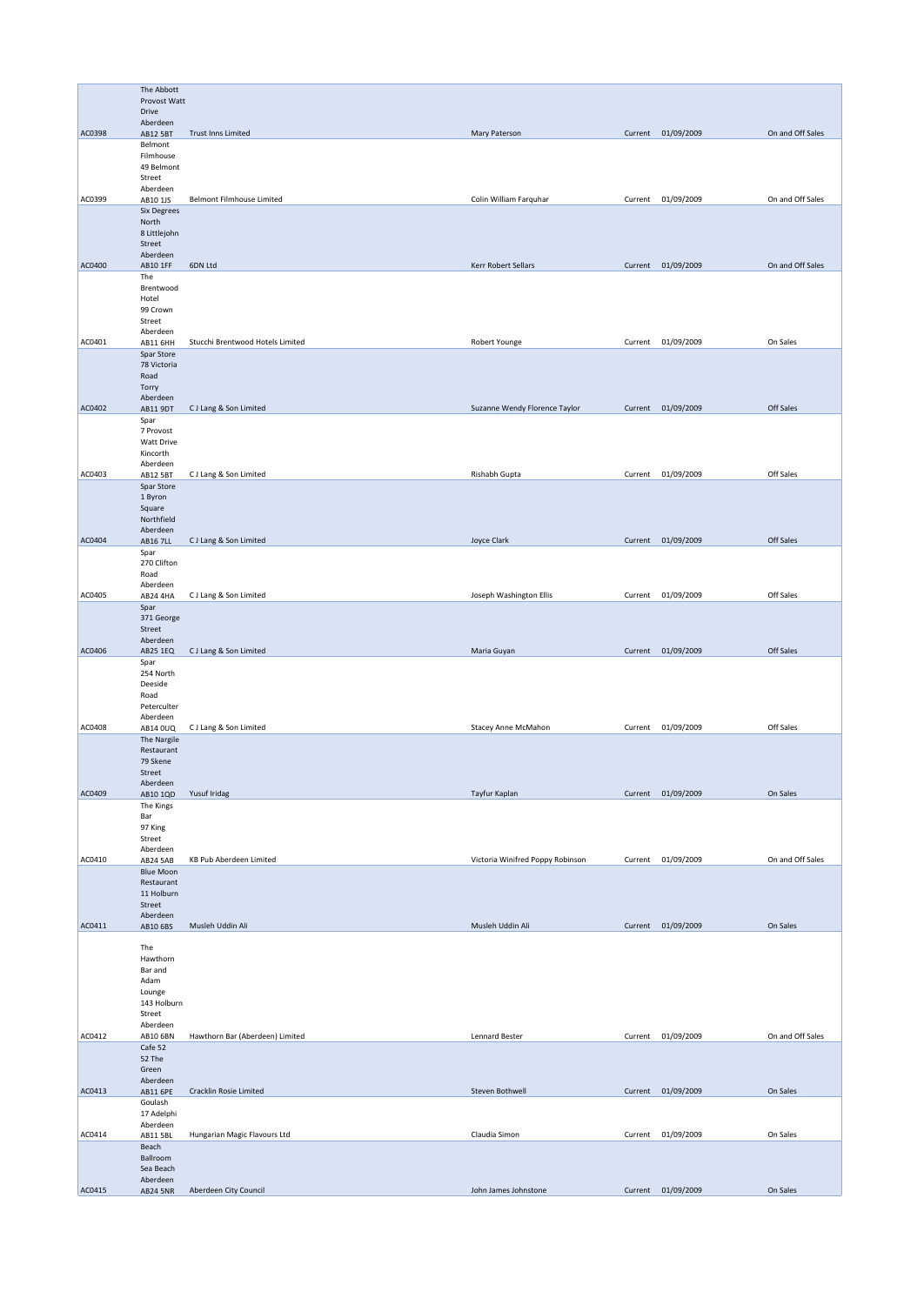|        | Cheers                 |                                                    |                         |         |                    |                  |
|--------|------------------------|----------------------------------------------------|-------------------------|---------|--------------------|------------------|
|        | Nightclub              |                                                    |                         |         |                    |                  |
|        | 11 Hadden              |                                                    |                         |         |                    |                  |
|        | Street                 |                                                    |                         |         |                    |                  |
|        | Aberdeen               |                                                    |                         |         |                    |                  |
| AC0418 | AB11 6NU               | Carlton Rock Limited t/a Prime Properties Aberdeen | Steven Motion           | Current | 01/09/2009         | On Sales         |
|        | Cumin                  |                                                    |                         |         |                    |                  |
|        | Tandoori               |                                                    |                         |         |                    |                  |
|        | 401 Union              |                                                    |                         |         |                    |                  |
|        | Street<br>Aberdeen     |                                                    |                         |         |                    |                  |
| AC0419 | AB11 6DA               | First Management (GB) Limited                      | Mohammad Omar Faruk     | Current | 01/09/2009         | On and Off Sales |
|        |                        |                                                    |                         |         |                    |                  |
|        | Shaz Store             |                                                    |                         |         |                    |                  |
|        | 1 Rosemount            |                                                    |                         |         |                    |                  |
|        | Place                  |                                                    |                         |         |                    |                  |
|        | Aberdeen               |                                                    |                         |         |                    |                  |
| AC0420 | <b>AB25 2UX</b>        | Shahana Tabassum Hossain                           | Muthulingam Mathisuthan | Current | 01/09/2009         | Off Sales        |
|        | A & K Stores           |                                                    |                         |         |                    |                  |
|        | 17 Justice             |                                                    |                         |         |                    |                  |
|        | Street                 |                                                    |                         |         |                    |                  |
|        | Aberdeen               |                                                    |                         |         |                    |                  |
| AC0424 | <b>AB11 5HS</b>        | Rupinderjit Mann                                   | Rupinderjit Mann        |         | Current 01/09/2009 | Off Sales        |
|        |                        |                                                    |                         |         |                    |                  |
|        | McKenzie's             |                                                    |                         |         |                    |                  |
|        | Grocers &              |                                                    |                         |         |                    |                  |
|        | Newsagents<br>1 School |                                                    |                         |         |                    |                  |
|        | Walk                   |                                                    |                         |         |                    |                  |
|        | Aberdeen               |                                                    |                         |         |                    |                  |
| AC0425 | AB24 1XX               | P & I Hussain t/a Seaton Stores                    | Ilyas Hussain           |         | Current 01/09/2009 | Off Sales        |
|        | Scotmid                |                                                    |                         |         |                    |                  |
|        | 133 Crown              |                                                    |                         |         |                    |                  |
|        | Street                 |                                                    |                         |         |                    |                  |
| AC0427 | Aberdeen               | Scottish Midland Co-operative Society Limited      | Alexander Bruce         | Current | 01/09/2009         | Off Sales        |
|        | AB11 6HP               |                                                    |                         |         |                    |                  |
|        | Skene House            |                                                    |                         |         |                    |                  |
|        | Whitehall              |                                                    |                         |         |                    |                  |
|        | 2 Whitehall            |                                                    |                         |         |                    |                  |
|        | Place                  |                                                    |                         |         |                    |                  |
|        | Aberdeen               |                                                    |                         |         |                    |                  |
| AC0429 | <b>AB25 2NX</b>        | Skene Investments (Aberdeen) Limited               | Carly McQueen Simmers   |         | Current 01/09/2009 | On and Off Sales |
|        | Captains               |                                                    |                         |         |                    |                  |
|        | Table                  |                                                    |                         |         |                    |                  |
|        | Beach<br>Esplanade     |                                                    |                         |         |                    |                  |
|        | Aberdeen               |                                                    |                         |         |                    |                  |
| AC0431 | <b>AB24 5NS</b>        | Rossnow Leisure (Aberdeen) Limited                 | <b>Brian Cowie</b>      | Current | 01/09/2009         | On Sales         |
|        | Poldino's              |                                                    |                         |         |                    |                  |
|        | Restaurant             |                                                    |                         |         |                    |                  |
|        | 7 Little               |                                                    |                         |         |                    |                  |
|        | Belmont                |                                                    |                         |         |                    |                  |
|        | Street                 |                                                    |                         |         |                    |                  |
| AC0432 | Aberdeen<br>AB10 1JG   | The Firm of Poldino's                              | Leopoldo Antonio Godini | Current | 01/09/2009         | On Sales         |
|        | Aberdeen               |                                                    |                         |         |                    |                  |
|        | Arts Centre            |                                                    |                         |         |                    |                  |
|        | 33 King                |                                                    |                         |         |                    |                  |
|        | Street                 |                                                    |                         |         |                    |                  |
|        | Aberdeen               |                                                    |                         |         |                    |                  |
| AC0433 | <b>AB24 5AA</b>        | Castlegate Arts Limited                            | George Mackenny         |         | Current 01/09/2009 | On Sales         |
|        | Aberdeen<br>Northern   |                                                    |                         |         |                    |                  |
|        | Hotel                  |                                                    |                         |         |                    |                  |
|        | 1 Great                |                                                    |                         |         |                    |                  |
|        | Northern               |                                                    |                         |         |                    |                  |
|        | Road                   |                                                    |                         |         |                    |                  |
|        | Aberdeen               |                                                    |                         |         |                    |                  |
| AC0435 | AB24 3PS               | Aberdeen Northern Hotel Limited                    | Colin Finnie            | Current | 01/09/2009         | On and Off Sales |
|        | Aberdeen<br>Douglas    |                                                    |                         |         |                    |                  |
|        | Hotel                  |                                                    |                         |         |                    |                  |
|        | 43-45                  |                                                    |                         |         |                    |                  |
|        | Market                 |                                                    |                         |         |                    |                  |
|        | Street                 |                                                    |                         |         |                    |                  |
|        | Aberdeen               |                                                    |                         |         |                    |                  |
| AC0436 | AB11 5EL               | C/O Aberdeen Douglas Hotel Limited                 | Mary Catherine Martin   |         | Current 01/09/2009 | On and Off Sales |
|        | Skene House            |                                                    |                         |         |                    |                  |
|        | Holburn                |                                                    |                         |         |                    |                  |
|        | 4 Union                |                                                    |                         |         |                    |                  |
|        | Grove                  |                                                    |                         |         |                    |                  |
|        | Aberdeen               |                                                    |                         |         |                    |                  |
| AC0439 | AB10 6SY               | Skene Investments (Aberdeen) Limited               | Susan Aitken            | Current | 01/09/2009         | On and Off Sales |
|        | Stocket                |                                                    |                         |         |                    |                  |
|        | Parade                 |                                                    |                         |         |                    |                  |
|        | Stores                 |                                                    |                         |         |                    |                  |
|        | 17 Stocket<br>Parade   |                                                    |                         |         |                    |                  |
|        | Aberdeen               |                                                    |                         |         |                    |                  |
| AC0440 | <b>AB16 5QN</b>        | Akshay Syal                                        | Akshay Syal             |         | Current 01/09/2009 | Off Sales        |
|        | The Castle             |                                                    |                         |         |                    |                  |
|        | Bar                    |                                                    |                         |         |                    |                  |
|        | 19 Castle              |                                                    |                         |         |                    |                  |
|        | Street                 |                                                    |                         |         |                    |                  |
| AC0442 | Aberdeen               | The Partnership of The Castle Bar                  | <b>Brian Barron</b>     |         | Current 01/09/2009 | On Sales         |
|        | AB11 5BQ               |                                                    |                         |         |                    |                  |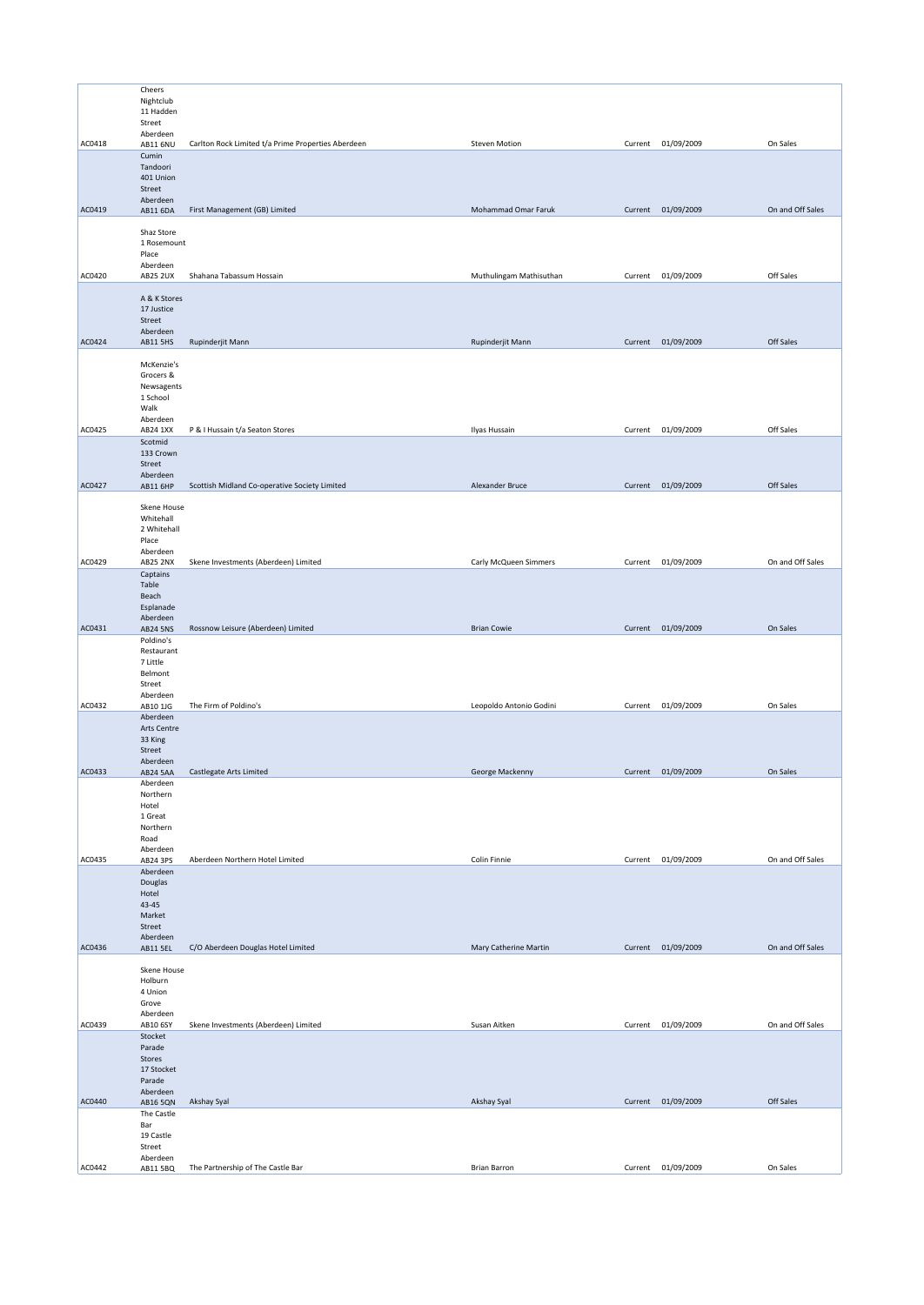|        | The Kitchen              |                                   |                                |         |                    |                  |
|--------|--------------------------|-----------------------------------|--------------------------------|---------|--------------------|------------------|
|        | Aberdeen                 |                                   |                                |         |                    |                  |
|        | Airport                  |                                   |                                |         |                    |                  |
|        | Dyce                     |                                   |                                |         |                    |                  |
| AC0443 | Aberdeen                 |                                   |                                |         |                    | On Sales         |
|        | AB21 7DU<br>Pinehurst    | The Restaurant Group (UK) Limited | Jagadeep Reddy Manchireddy     |         | Current 01/09/2009 |                  |
|        | Lodge                    |                                   |                                |         |                    |                  |
|        | Pitmedden                |                                   |                                |         |                    |                  |
|        | Road                     |                                   |                                |         |                    |                  |
|        | Dyce<br>Aberdeen         |                                   |                                |         |                    |                  |
| AC0445 | AB21 ODP                 | Lorna Irene Crawford              | Lorna Irene Crawford           | Current | 01/09/2009         | On Sales         |
|        |                          |                                   |                                |         |                    |                  |
|        | Gilcomston               |                                   |                                |         |                    |                  |
|        | Bar                      |                                   |                                |         |                    |                  |
|        | 5 Gilcomston<br>Steps    |                                   |                                |         |                    |                  |
|        | Aberdeen                 |                                   |                                |         |                    |                  |
| AC0446 | AB25 1UW                 | Trust Inns Limited                | Alastair Forbes Gray           |         | Current 01/09/2009 | On and Off Sales |
|        | Masada Bar               |                                   |                                |         |                    |                  |
|        | and Rusty<br>Nail Lounge |                                   |                                |         |                    |                  |
|        | 67                       |                                   |                                |         |                    |                  |
|        | Rosemount                |                                   |                                |         |                    |                  |
|        | Viaduct                  |                                   |                                |         |                    |                  |
| AC0447 | Aberdeen<br>AB25 1NR     | Colin and Hazel Cameron           | Ronan Gerard Wallace           | Current | 01/09/2009         | On Sales         |
|        | The Old Bank             |                                   |                                |         |                    |                  |
|        | Bar                      |                                   |                                |         |                    |                  |
|        | 220 North                |                                   |                                |         |                    |                  |
|        | Deeside                  |                                   |                                |         |                    |                  |
|        | Road<br>Peterculter      |                                   |                                |         |                    |                  |
|        | Aberdeen                 |                                   |                                |         |                    |                  |
| AC0448 | AB14 0UQ                 | Kenneth Raymond Pratt             | Johann Linda Pratt             |         | Current 01/09/2009 | On and Off Sales |
|        |                          |                                   |                                |         |                    |                  |
|        | McColls<br>8 Abbotswell  |                                   |                                |         |                    |                  |
|        | Crescent                 |                                   |                                |         |                    |                  |
|        | Aberdeen                 |                                   |                                |         |                    |                  |
| AC0449 | AB12 5AR                 | Martin McColl Limited             | Mandy Dent                     |         | Current 01/09/2009 | Off Sales        |
|        | Siam Cottage             |                                   |                                |         |                    |                  |
|        | 13 Castle                |                                   |                                |         |                    |                  |
|        | Street                   |                                   |                                |         |                    |                  |
|        | Aberdeen                 |                                   |                                |         |                    |                  |
| AC0450 | AB11 5BQ                 | TP Aberdeen Limited               | Siriphan Pengpae               |         | Current 01/09/2009 | On Sales         |
|        | Nawaabs<br>Restaurant    |                                   |                                |         |                    |                  |
|        | 33 Summer                |                                   |                                |         |                    |                  |
|        | Street                   |                                   |                                |         |                    |                  |
|        | Aberdeen                 |                                   |                                |         |                    |                  |
| AC0451 | AB10 1SB<br>Cafe         | Geda Miah                         | Enayetur Khan                  |         | Current 01/09/2009 | On Sales         |
|        | Harmony                  |                                   |                                |         |                    |                  |
|        | 21 Bon                   |                                   |                                |         |                    |                  |
|        | Accord                   |                                   |                                |         |                    |                  |
|        | Terrace<br>Aberdeen      |                                   |                                |         |                    |                  |
| AC0452 | <b>AB11 6DP</b>          | Hassan Nazer                      | Hassan Nazer                   |         | Current 01/09/2009 | On Sales         |
|        | Chinatown                |                                   |                                |         |                    |                  |
|        | Restaurant               |                                   |                                |         |                    |                  |
|        | 11 Dee<br>Street         |                                   |                                |         |                    |                  |
|        | Aberdeen                 |                                   |                                |         |                    |                  |
| AC0456 | AB11 6DY                 | HKC Properties (Aberdeen) Limited | Peter Kwok Wai Tang            |         | Current 01/09/2009 | On Sales         |
|        |                          |                                   |                                |         |                    |                  |
|        | Jewel in the<br>Crown    |                                   |                                |         |                    |                  |
|        | Upper                    |                                   |                                |         |                    |                  |
|        | Ground Floor             |                                   |                                |         |                    |                  |
|        | 145 Crown                |                                   |                                |         |                    |                  |
|        | Street<br>Aberdeen       |                                   |                                |         |                    |                  |
| AC0457 | <b>AB11 6HP</b>          | Syed Farooq Ahmed                 | Syed Bhakie Ahmed              |         | Current 01/09/2009 | On Sales         |
|        | Rosco's                  |                                   |                                |         |                    |                  |
|        | 449 Great                |                                   |                                |         |                    |                  |
|        | Northern                 |                                   |                                |         |                    |                  |
|        | Road<br>Aberdeen         |                                   |                                |         |                    |                  |
| AC0458 | <b>AB24 2EH</b>          | <b>Edward Harris Ross Reid</b>    | <b>Edward Harris Ross Reid</b> |         | Current 01/09/2009 | Off Sales        |
|        | Filling                  |                                   |                                |         |                    |                  |
|        | Station<br>565 North     |                                   |                                |         |                    |                  |
|        | Anderson                 |                                   |                                |         |                    |                  |
|        | Drive                    |                                   |                                |         |                    |                  |
|        | Aberdeen                 |                                   |                                |         |                    |                  |
| AC0460 | AB16 7GD                 | Malthurst Limited                 | Kenny Viroshan Atputharajah    |         | Current 01/09/2009 | Off Sales        |
|        | McColls<br>Unit 5        |                                   |                                |         |                    |                  |
|        | Shopping                 |                                   |                                |         |                    |                  |
|        | Centre                   |                                   |                                |         |                    |                  |
|        | Braehead                 |                                   |                                |         |                    |                  |
|        | Way<br>Bridge of         |                                   |                                |         |                    |                  |
|        | Don                      |                                   |                                |         |                    |                  |
|        | Aberdeen                 |                                   |                                |         |                    |                  |
| AC0461 | <b>AB22 8RR</b>          | Martin McColl Limited             | Alison Mary Cooper             |         | Current 01/09/2009 | Off Sales        |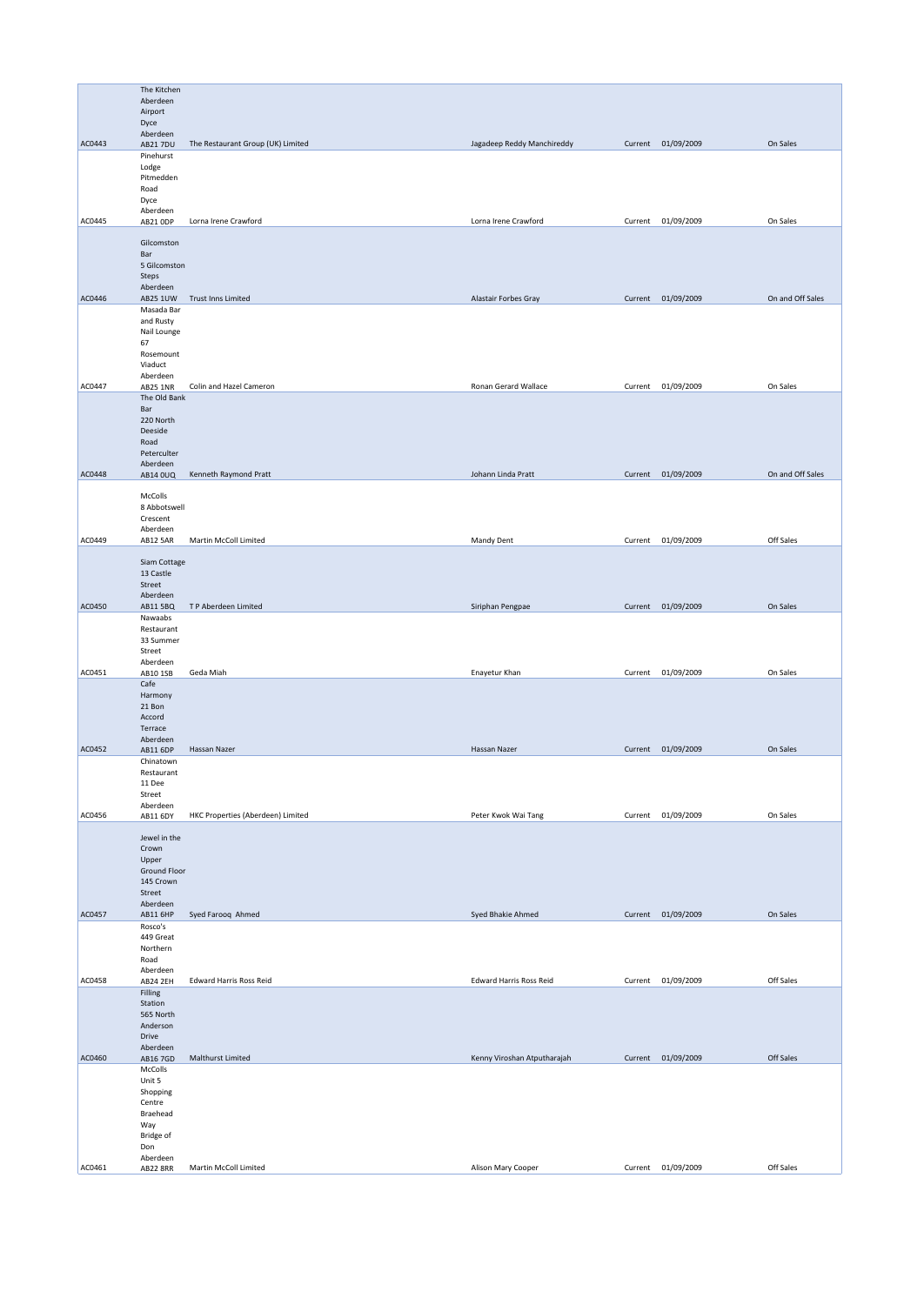|        | Rustico<br>60-66 Union<br>Row                                                                   |                                         |                        |         |                    |                  |
|--------|-------------------------------------------------------------------------------------------------|-----------------------------------------|------------------------|---------|--------------------|------------------|
| AC0466 | Aberdeen<br>AB10 1SA                                                                            | Crisplink Limited t/a Rustico           | El Mehdi Belkouri      |         | Current 01/09/2009 | On and Off Sales |
|        | G Casino<br>5 Exchequer<br>Row<br>Aberdeen                                                      |                                         |                        |         |                    |                  |
| AC0468 | AB11 5BW<br>Private Eyes<br>$\overline{2}$<br>30 Bridge<br>Street<br>Aberdeen                   | Grosvenor Casinos Limited               | Igor Marek Zydek       | Current | 01/09/2009         | On Sales         |
| AC0469 | AB11 6JN<br>Wilsons<br>Newsagent<br>224 King<br>Street<br>Aberdeen                              | <b>TGC Leisure Limited</b>              | Daniel Stuart          |         | Current 01/09/2009 | On Sales         |
| AC0471 | <b>AB24 5BU</b>                                                                                 | David Neil Wilson                       | Hazel Elizabeth Wilson | Current | 01/09/2009         | Off Sales        |
|        | Lidl UK<br>GmbH<br>Lang Stracht<br>Aberdeen                                                     |                                         |                        |         |                    |                  |
| AC0473 | AB15 6HY                                                                                        | Lidl UK GmbH                            | Ross Barnett           |         | Current 01/09/2009 | Off Sales        |
|        | Inspire (Cafe<br>Coast)<br>Beach<br>Boulevard<br>Aberdeen                                       |                                         |                        |         |                    |                  |
| AC0474 | AB24 5HP                                                                                        | Inspire Ventures Limited                | Nina Welford           |         | Current 01/09/2009 | On Sales         |
|        | The Howff<br>365 Union<br>Street<br>Aberdeen                                                    |                                         |                        |         |                    |                  |
| AC0475 | AB11 6BT                                                                                        | PB Development Company Ltd              | Ian Lumsden Dorrans    |         | Current 01/09/2009 | On Sales         |
| AC0484 | Co-operative<br>Group Food<br>Limited<br>Lewis Road<br>Sheddocksle<br>y<br>Aberdeen<br>AB16 6TU | Co-operative Group Food Limited         | Wilma Deighan          | Current | 01/09/2009         | Off Sales        |
|        | Bankhead                                                                                        |                                         |                        |         |                    |                  |
| AC0485 | Inn<br>165<br>Bankhead<br>Road<br>Bucksburn<br>Aberdeen<br>AB21 9HQ                             | Alison Gail Bleakley                    | Alison Gail Bleakley   |         | Current 01/09/2009 | On and Off Sales |
|        | <b>Butchers</b><br>Arms<br>443 George<br>Street<br>Aberdeen                                     |                                         |                        |         |                    |                  |
| AC0486 | <b>AB25 3YB</b>                                                                                 | Greene King Retailing Ltd               | Sheena Heather Clift   |         | Current 01/09/2009 | On and Off Sales |
|        | Old School<br>House<br>Little<br>Belmont<br>Street<br>Aberdeen                                  |                                         |                        |         |                    |                  |
| AC0487 | AB10 1JG                                                                                        | Greene King Brewing & Retailing Limited | Paul MacLagan          |         | Current 01/09/2009 | On and Off Sales |
|        | McColls<br>87 Back<br>Hilton Road<br>Aberdeen                                                   |                                         |                        |         |                    |                  |
| AC0488 | AB25 3SX                                                                                        | Martin McColl Limited                   | Nikhil Raveendran      | Current | 01/09/2009         | Off Sales        |
|        | Express by<br>Holiday Inn<br>27-49 Chapel<br>Street<br>Aberdeen                                 |                                         |                        |         |                    |                  |
| AC0489 | AB10 1SQ                                                                                        | Minhoco 41 Ltd                          | Stephen Williams       |         | Current 01/09/2009 | On Sales         |
|        | Aberdeen<br>Hero/Pumpki<br>n<br>Aberdeen<br>Railway<br>Station<br><b>Guild Street</b>           |                                         |                        |         |                    |                  |
| AC0490 | Aberdeen<br>AB11 6LX                                                                            | Select Service Partner Limited          | Lindsay Coupar         |         | Current 01/09/2009 | On and Off Sales |
|        | Asda Store<br>Garthdee<br>Road<br>Aberdeen                                                      |                                         |                        |         |                    |                  |
| AC0491 | AB10 7QA                                                                                        | Asda Stores Limited                     | Martin James Green     |         | Current 01/09/2009 | Off Sales        |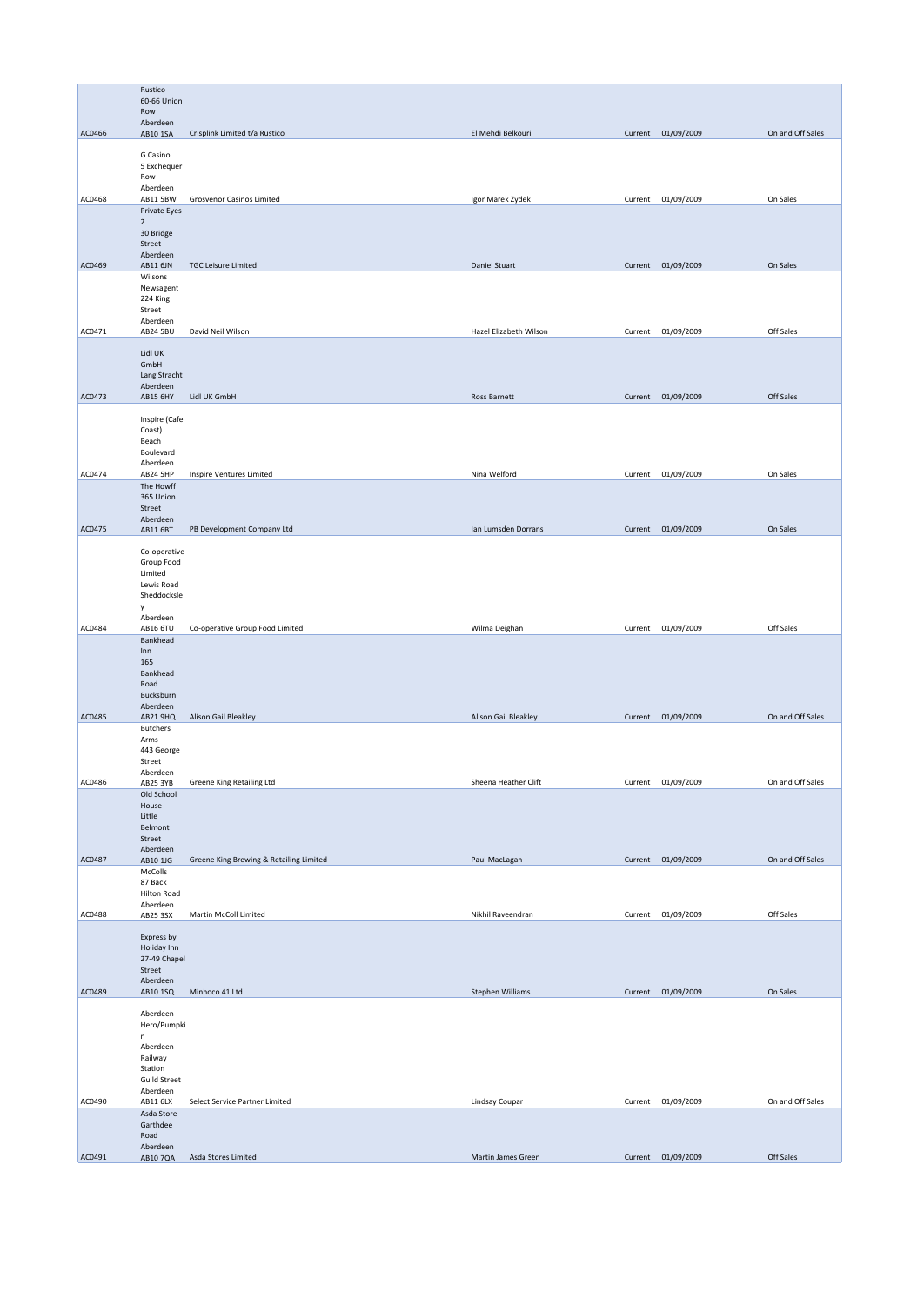|        | Asda Store<br>Unit 1 Beach<br>Boulevard<br>Retail Park<br>Links Road |                                     |                                    |         |                    |                  |
|--------|----------------------------------------------------------------------|-------------------------------------|------------------------------------|---------|--------------------|------------------|
| AC0492 | Aberdeen<br>AB11 5EJ                                                 | Asda Stores Limited                 | Alistair Lindsey                   | Current | 01/09/2009         | Off Sales        |
|        | Marks and<br>Spencer<br>2 St Nicholas<br>Street<br>Aberdeen          |                                     |                                    |         |                    |                  |
| AC0493 | AB10 1BU                                                             | Marks and Spencer PLC               | Sheonagh Lindsay Jack              |         | Current 01/09/2009 | Off Sales        |
|        | Lane 7<br>1 Shiprow                                                  |                                     |                                    |         |                    |                  |
| AC0494 | Aberdeen<br>AB11 5BY                                                 | Lane7 Aberdeen Ltd                  | Vicky Ann Bruce                    | Current | 01/09/2009         | On Sales         |
|        | The Spider's<br>Web<br>19 Station<br>Road<br>Dyce<br>Aberdeen        |                                     |                                    |         |                    |                  |
| AC0495 | AB21 7BA                                                             | The Firm of the Spider's Web        | Mark Robert Milne                  |         | Current 01/09/2009 | On and Off Sales |
|        | Shanghai<br>Restaurant<br>1 Portland<br>Street                       |                                     |                                    |         |                    |                  |
| AC0496 | Aberdeen<br><b>AB11 6LN</b>                                          | Shanghai Feast Ltd                  | Zhi Hua Chen                       |         | Current 01/09/2009 | On Sales         |
|        | Scotia Bar<br>$7\overline{ }$<br>Summerfield<br>Terrace<br>Aberdeen  |                                     |                                    |         |                    |                  |
| AC0497 | AB24 5JB                                                             | Punch Partnership Limited           | Lewis Calum Mackay                 |         | Current 01/09/2009 | On and Off Sales |
|        | Central Bar<br>415 Great<br>Northern<br>Road<br>Aberdeen             |                                     |                                    |         |                    |                  |
| AC0498 | <b>AB24 2EU</b>                                                      | Spirit Pub Company (Leased) Limited | Karrina Tosh                       |         | Current 01/09/2009 | On and Off Sales |
|        | No 10 Wine<br>Bar<br>10 Queens<br>Terrace<br>Aberdeen                |                                     |                                    |         |                    |                  |
| AC0499 | AB10 1XL                                                             | No 10 Tavern Ltd                    | Neil Davidson                      | Current | 01/09/2009         | On and Off Sales |
|        | Grampian<br>Bar<br>21 Victoria<br>Road<br>Aberdeen                   |                                     |                                    |         |                    |                  |
| AC0500 | AB11 9LS                                                             | Spirit Pub Company (Leased) Limited | Kim Cox                            | Current | 01/09/2009         | On and Off Sales |
|        | <b>River Duck</b><br>2 Ellon Road<br>Bridge of<br>Don<br>Aberdeen    |                                     |                                    |         |                    |                  |
| AC0502 | AB23 8EA<br><b>Bon Accord</b>                                        | Reliance (AB) Ltd                   | George McKechnie Douglas           |         | Current 01/09/2009 | On and Off Sales |
|        | Stores<br>104 Bon<br>Accord<br>Street<br>Aberdeen                    |                                     |                                    |         |                    |                  |
| AC0505 | AB11 6TS                                                             | <b>Bon Accord Stores Limited</b>    | Gary David Anderson                |         | Current 01/09/2009 | Off Sales        |
|        | Bhan Thai<br>1st Floor<br>21 Rose<br>Street<br>Aberdeen              |                                     |                                    |         |                    |                  |
| AC0506 | AB10 1TX                                                             | Tyson & Chui Ltd                    | Sarinra Khowboonchai               |         | Current 01/09/2009 | On Sales         |
|        | McColls<br>219 Holburn<br>Street<br>Aberdeen                         |                                     |                                    |         |                    |                  |
| AC0507 | AB10 6BL                                                             | Martin McColl Limited               | Yvonne Jayne Milne                 |         | Current 01/09/2009 | Off Sales        |
|        | Crown News<br>182 Crown<br>Street<br>Aberdeen                        |                                     |                                    |         |                    |                  |
| AC0508 | AB11 6JD<br>Grocer's                                                 | Venkata Rama Reddy Tamalampudi      | Venkata Surya Sattishreddy Kovvuri |         | Current 01/09/2009 | Off Sales        |
|        | Shop<br>56 Auchmill<br>Road<br>Bucksburn                             |                                     |                                    |         |                    |                  |
| AC0509 | Aberdeen<br>AB21 9LD                                                 | Anne Helen Mary Dick                | Anne Helen Mary Dick               |         | Current 01/09/2009 | Off Sales        |
|        | Babylon<br>9 Alford<br>Place                                         |                                     |                                    |         |                    |                  |
| AC0510 | Aberdeen<br>AB10 1YD                                                 | PB Development Company Ltd          | Neringa Vaitkeviciute              |         | Current 01/09/2009 | On Sales         |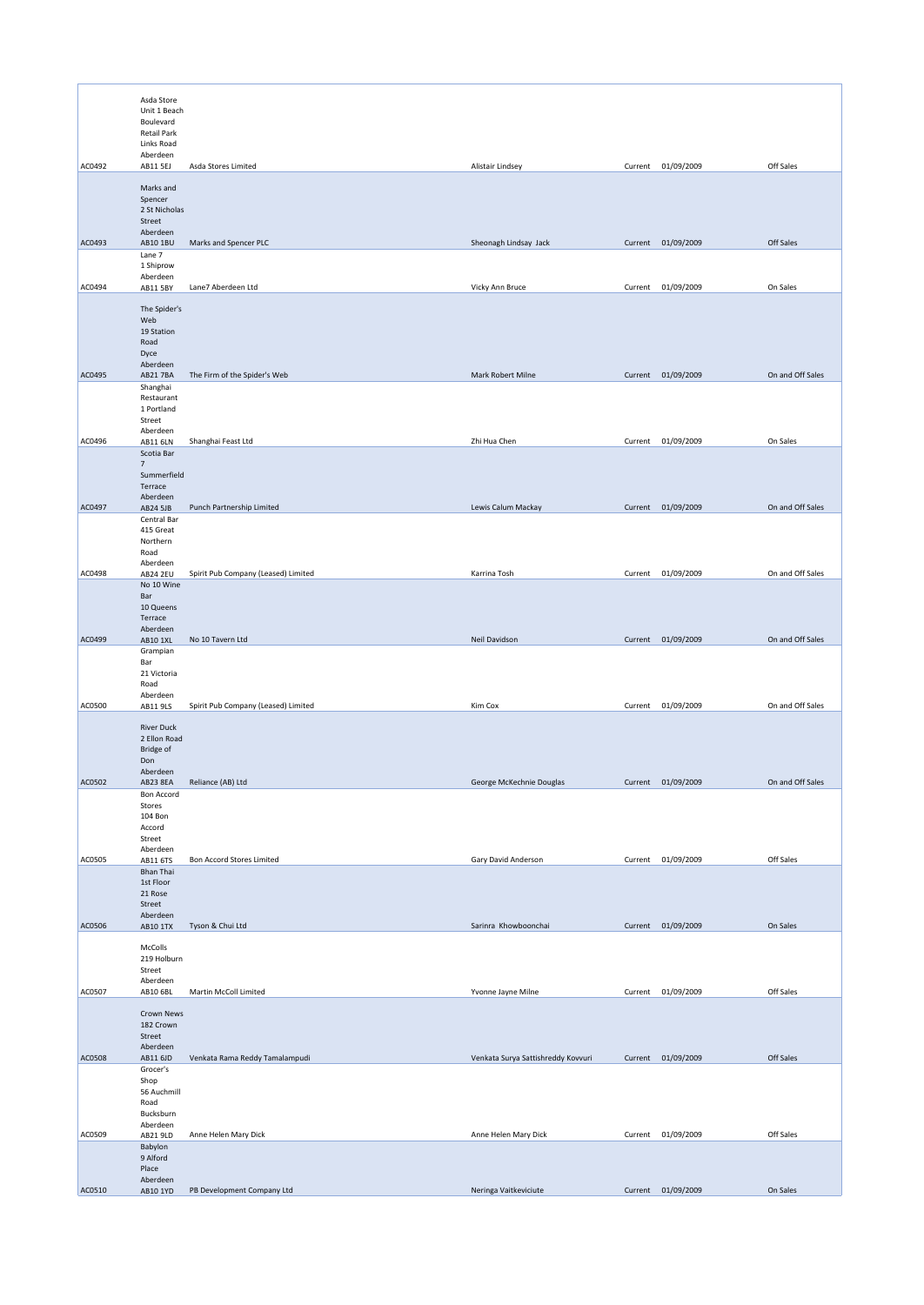|        | La Bonne                  |                                   |                       |                    |                  |
|--------|---------------------------|-----------------------------------|-----------------------|--------------------|------------------|
|        | Brasserie                 |                                   |                       |                    |                  |
|        | 19                        |                                   |                       |                    |                  |
|        | Correction                |                                   |                       |                    |                  |
|        | Wynd                      |                                   |                       |                    |                  |
|        | Aberdeen                  |                                   |                       |                    |                  |
| AC0511 | AB10 1HP                  | Philip Edward Anderson            | Julie McNeil          | Current 01/09/2009 | On Sales         |
|        | China                     |                                   |                       |                    |                  |
|        | Kingdom                   |                                   |                       |                    |                  |
|        | Restaurant                |                                   |                       |                    |                  |
|        | 12 Guild                  |                                   |                       |                    |                  |
|        | Street                    |                                   |                       |                    |                  |
| AC0512 | Aberdeen                  | China Kingdom Limited             | Sue Wah Li Woo        | Current 01/09/2009 | On and Off Sales |
|        | <b>AB11 6NE</b><br>Golden |                                   |                       |                    |                  |
|        | China                     |                                   |                       |                    |                  |
|        | Takeaway                  |                                   |                       |                    |                  |
|        | 9 Elmbank                 |                                   |                       |                    |                  |
|        | Terrace                   |                                   |                       |                    |                  |
|        | Aberdeen                  |                                   |                       |                    |                  |
| AC0513 | AB24 3PW                  | Michael Wing Fai Woo              | David Woo             | Current 01/09/2009 | Off Sales        |
|        | Brunswick                 |                                   |                       |                    |                  |
|        | Stores                    |                                   |                       |                    |                  |
|        | 20 Beach                  |                                   |                       |                    |                  |
|        | Boulevard                 |                                   |                       |                    |                  |
|        | Aberdeen                  |                                   |                       |                    |                  |
| AC0514 | <b>AB24 5HD</b>           | Padmini Sanjay                    | Padmini Sanjay        | Current 01/09/2009 | Off Sales        |
|        | Sunny's                   |                                   |                       |                    |                  |
|        | 91 Urquhart               |                                   |                       |                    |                  |
|        | Road                      |                                   |                       |                    |                  |
|        | Aberdeen                  |                                   |                       |                    |                  |
| AC0515 | <b>AB24 5ND</b>           | Khurshid Ahmad Bhatti             | Khurshid Ahmad Bhatti | Current 01/09/2009 | Off Sales        |
|        |                           |                                   |                       |                    |                  |
|        | Gaitside                  |                                   |                       |                    |                  |
|        | Stores                    |                                   |                       |                    |                  |
|        | 109 Gaitside              |                                   |                       |                    |                  |
|        | Drive                     |                                   |                       |                    |                  |
|        | Aberdeen                  |                                   |                       |                    |                  |
| AC0516 | AB10 7BJ                  | Mirza Nawaz                       | Linda Simpson         | Current 01/09/2009 | Off Sales        |
|        | Yangtse                   |                                   |                       |                    |                  |
|        | River                     |                                   |                       |                    |                  |
|        | Restaurant                |                                   |                       |                    |                  |
|        | 8 Bridge                  |                                   |                       |                    |                  |
|        | Street                    |                                   |                       |                    |                  |
|        | Aberdeen                  |                                   |                       |                    |                  |
| AC0517 | AB11 6JJ                  | Yangtze (Aberdeen) Limited        | Chi Hou Chan          | Current 01/09/2009 | On Sales         |
|        | The                       |                                   |                       |                    |                  |
|        | Boardwalk                 |                                   |                       |                    |                  |
|        | Sea Beach                 |                                   |                       |                    |                  |
|        | Aberdeen                  |                                   |                       |                    |                  |
| AC0519 | <b>AB24 5NS</b>           | The Noble Leisure Company Limited | William Kevan Codona  | Current 01/09/2009 | On Sales         |
|        |                           |                                   |                       |                    |                  |
|        | Bieldside Inn             |                                   |                       |                    |                  |
|        | 37 North                  |                                   |                       |                    |                  |
|        | Deeside                   |                                   |                       |                    |                  |
|        | Road                      |                                   |                       |                    |                  |
|        | Bieldside                 |                                   |                       |                    |                  |
|        | Aberdeen                  |                                   |                       |                    |                  |
| AC0520 | AB15 9DB                  | PB Development Company Ltd        | Mark Wheeler          | Current 01/09/2009 | On and Off Sales |
|        | Spar                      |                                   |                       |                    |                  |
|        | 225 Victoria              |                                   |                       |                    |                  |
|        |                           |                                   |                       |                    |                  |
|        | Road                      |                                   |                       |                    |                  |
|        | Torry                     |                                   |                       |                    |                  |
| AC0521 | Aberdeen<br>AB11 9NQ      | CJ Lang & Son Limited             | Yvonne Dickson        | Current 01/09/2009 | Off Sales        |
|        |                           |                                   |                       |                    |                  |
|        | O'Donaghue'<br>s          |                                   |                       |                    |                  |
|        | 56 Justice                |                                   |                       |                    |                  |
|        | Mill Lane                 |                                   |                       |                    |                  |
|        | Aberdeen                  |                                   |                       |                    |                  |
| AC0522 | AB11 6EP                  | Carlton Rock Limited              | Fiona Leslie          | Current 01/09/2009 | On Sales         |
|        | Ciao Napoli               |                                   |                       |                    |                  |
|        | 10 Bon                    |                                   |                       |                    |                  |
|        | Accord                    |                                   |                       |                    |                  |
|        | Crescent                  |                                   |                       |                    |                  |
|        | Aberdeen                  |                                   |                       |                    |                  |
| AC0523 | <b>AB11 6DN</b>           | <b>Hellister Ltd</b>              | Giuseppe Lepre        | Current 01/09/2009 | On Sales         |
|        |                           |                                   |                       |                    |                  |
|        |                           |                                   |                       |                    |                  |
|        | Magma                     |                                   |                       |                    |                  |
|        | (Silhouette)              |                                   |                       |                    |                  |
|        | 48 & 52                   |                                   |                       |                    |                  |
|        | <b>Bridge Street</b>      |                                   |                       |                    |                  |
|        | Aberdeen                  |                                   |                       |                    |                  |
| AC0524 | AB11 6JN                  | Licholding Limited                | Michael Carlsberg Fox | Current 27/07/2012 | On Sales         |
|        |                           |                                   |                       |                    |                  |
|        | Spar                      |                                   |                       |                    |                  |
|        | 313 Holburn               |                                   |                       |                    |                  |
|        | Street                    |                                   |                       |                    |                  |
|        | Aberdeen                  |                                   |                       |                    |                  |
| AC0525 | <b>AB10 7FP</b>           | CJ Lang & Son Limited             | <b>Tracy Simpson</b>  | Current 01/09/2009 | Off Sales        |
|        | McColls                   |                                   |                       |                    |                  |
|        |                           |                                   |                       |                    |                  |
|        | 161 Queens                |                                   |                       |                    |                  |
|        | Road                      |                                   |                       |                    |                  |
| AC0526 | Aberdeen<br>AB15 8BS      | Martin McColl Limited             | Scott Smith           | Current 01/09/2009 | Off Sales        |
|        |                           |                                   |                       |                    |                  |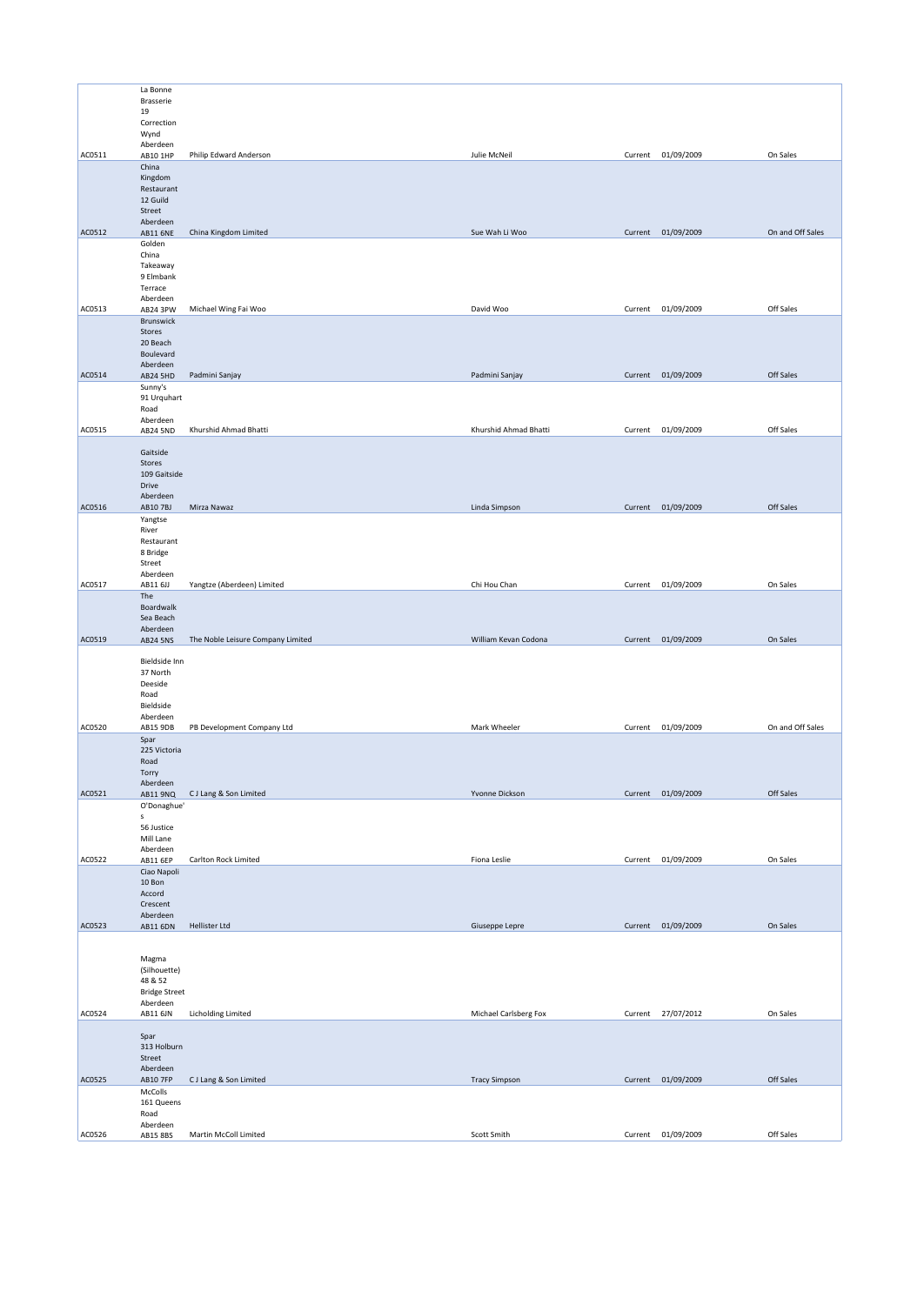|        | Sainsbury                   |                                  |                                      |         |                    |                  |
|--------|-----------------------------|----------------------------------|--------------------------------------|---------|--------------------|------------------|
|        | Store                       |                                  |                                      |         |                    |                  |
|        | Berryden                    |                                  |                                      |         |                    |                  |
|        | <b>Retail Park</b>          |                                  |                                      |         |                    |                  |
|        | Berryden<br>Road            |                                  |                                      |         |                    |                  |
|        | Aberdeen                    |                                  |                                      |         |                    |                  |
| AC0527 | AB25 3SA                    | Sainsbury's Supermarkets Ltd     | Simon Brooks                         |         | Current 01/09/2009 | Off Sales        |
|        |                             |                                  |                                      |         |                    |                  |
|        | HUSH (Unit                  |                                  |                                      |         |                    |                  |
|        | 6) and<br>JAMJAR            |                                  |                                      |         |                    |                  |
|        | (Unit 10)                   |                                  |                                      |         |                    |                  |
|        | The Galleria                |                                  |                                      |         |                    |                  |
|        | Bon Accord                  |                                  |                                      |         |                    |                  |
|        | Street                      |                                  |                                      |         |                    |                  |
| AC0528 | Aberdeen<br>AB11 6FB        | <b>Blu Inns Limited</b>          | David Charles Colville               | Current | 01/09/2009         | On and Off Sales |
|        | White Horse                 |                                  |                                      |         |                    |                  |
|        | Bar                         |                                  |                                      |         |                    |                  |
|        | 697 Great                   |                                  |                                      |         |                    |                  |
|        | Northern                    |                                  |                                      |         |                    |                  |
|        | Road<br>Aberdeen            |                                  |                                      |         |                    |                  |
| AC0529 | <b>AB24 2DU</b>             | Trust Inns Limited               | Colin Farquhar                       |         | Current 01/09/2009 | On and Off Sales |
|        | Lord Byron                  |                                  |                                      |         |                    |                  |
|        | Byron                       |                                  |                                      |         |                    |                  |
|        | Square                      |                                  |                                      |         |                    |                  |
| AC0530 | Aberdeen<br><b>AB16 7LL</b> | Trust Inns Limited               | Beverley Margaret Elizabeth Anderson | Current | 01/09/2009         | On and Off Sales |
|        |                             |                                  |                                      |         |                    |                  |
|        | The Foundry                 |                                  |                                      |         |                    |                  |
|        | 43 Holburn                  |                                  |                                      |         |                    |                  |
|        | Street                      |                                  |                                      |         |                    |                  |
| AC0532 | Aberdeen<br>AB10 6BR        | Stonegate Pub Company Limited    | Mark Joseph                          |         | Current 01/09/2009 | On and Off Sales |
|        | Bucksburn                   |                                  |                                      |         |                    |                  |
|        | Manor                       |                                  |                                      |         |                    |                  |
|        | Inverurie                   |                                  |                                      |         |                    |                  |
|        | Road                        |                                  |                                      |         |                    |                  |
|        | Bucksburn                   |                                  |                                      |         |                    |                  |
| AC0533 | Aberdeen<br>AB21 9AP        | Mitchells & Butlers Retail Ltd   | Jennifer Milne                       |         | Current 01/09/2009 | On and Off Sales |
|        | Tesco                       |                                  |                                      |         |                    |                  |
|        | Express                     |                                  |                                      |         |                    |                  |
|        | 571 Great                   |                                  |                                      |         |                    |                  |
|        | Western                     |                                  |                                      |         |                    |                  |
|        | Road<br>Aberdeen            |                                  |                                      |         |                    |                  |
| AC0534 | AB10 6PA                    | <b>Tesco Stores Limited</b>      | <b>Mandy Brown</b>                   |         | Current 01/09/2009 | Off Sales        |
|        | Morrisons                   |                                  |                                      |         |                    |                  |
|        | 215 King                    |                                  |                                      |         |                    |                  |
|        | Street                      |                                  |                                      |         |                    |                  |
| AC0535 | Aberdeen<br>AB24 5AH        | WM Morrison Supermarkets Plc     | William Brooks                       | Current | 01/09/2009         | Off Sales        |
|        | Number 1                    |                                  |                                      |         |                    |                  |
|        | 1 Queens                    |                                  |                                      |         |                    |                  |
|        | Terrace                     |                                  |                                      |         |                    |                  |
|        | Aberdeen                    |                                  |                                      |         |                    |                  |
| AC0536 | AB10 1XL                    | Mark James Cavanagh              | Helen Elizabeth Richardson           |         | Current 01/09/2009 | On and Off Sales |
|        | Ferryhill<br>Stores         |                                  |                                      |         |                    |                  |
|        | 8 Brunswick                 |                                  |                                      |         |                    |                  |
|        | Place                       |                                  |                                      |         |                    |                  |
|        | Aberdeen                    |                                  |                                      |         |                    |                  |
| AC0537 | AB11 7TF                    | Venkata Rama Reddy Tamalampudi   | Satya Tamalampudi                    | Current | 01/09/2009         | Off Sales        |
|        | The Co-<br>operative        |                                  |                                      |         |                    |                  |
|        | Food                        |                                  |                                      |         |                    |                  |
|        | 15                          |                                  |                                      |         |                    |                  |
|        | Fountainhall                |                                  |                                      |         |                    |                  |
|        | Road                        |                                  |                                      |         |                    |                  |
| AC0538 | Aberdeen<br><b>AB15 4DX</b> | Co-operative Group Food Limited  | Neil Campbell                        |         | Current 01/09/2009 | Off Sales        |
|        | Majestic                    |                                  |                                      |         |                    |                  |
|        | Wine                        |                                  |                                      |         |                    |                  |
|        | Warehouse                   |                                  |                                      |         |                    |                  |
|        | Unit A                      |                                  |                                      |         |                    |                  |
|        | 876 Great<br>Northern       |                                  |                                      |         |                    |                  |
|        | Road                        |                                  |                                      |         |                    |                  |
|        | Aberdeen                    |                                  |                                      |         |                    |                  |
| AC0539 | AB24 2BP                    | Majestic Wine Warehouses Limited | Robert Donald Macaskill              | Current | 01/09/2009         | Off Sales        |
|        | Dunavon                     |                                  |                                      |         |                    |                  |
|        | <b>House Hotel</b>          |                                  |                                      |         |                    |                  |
|        | 60 Victoria                 |                                  |                                      |         |                    |                  |
|        | Street                      |                                  |                                      |         |                    |                  |
|        | Dyce                        |                                  |                                      |         |                    |                  |
| AC0540 | Aberdeen<br><b>AB21 7EE</b> | Dunavon House Hotel Limited      | <b>Stuart David Rattray</b>          |         | Current 27/11/2009 | On and Off Sales |
|        |                             |                                  |                                      |         |                    |                  |
|        | One                         |                                  |                                      |         |                    |                  |
|        | Diamond                     |                                  |                                      |         |                    |                  |
|        | Street                      |                                  |                                      |         |                    |                  |
|        | 1-3 Diamond<br>Street       |                                  |                                      |         |                    |                  |
|        | Aberdeen                    |                                  |                                      |         |                    |                  |
| AC0541 | AB10 1QX                    | Ask Entertainment Ltd            | Robert Forman                        |         | Current 27/11/2009 | On Sales         |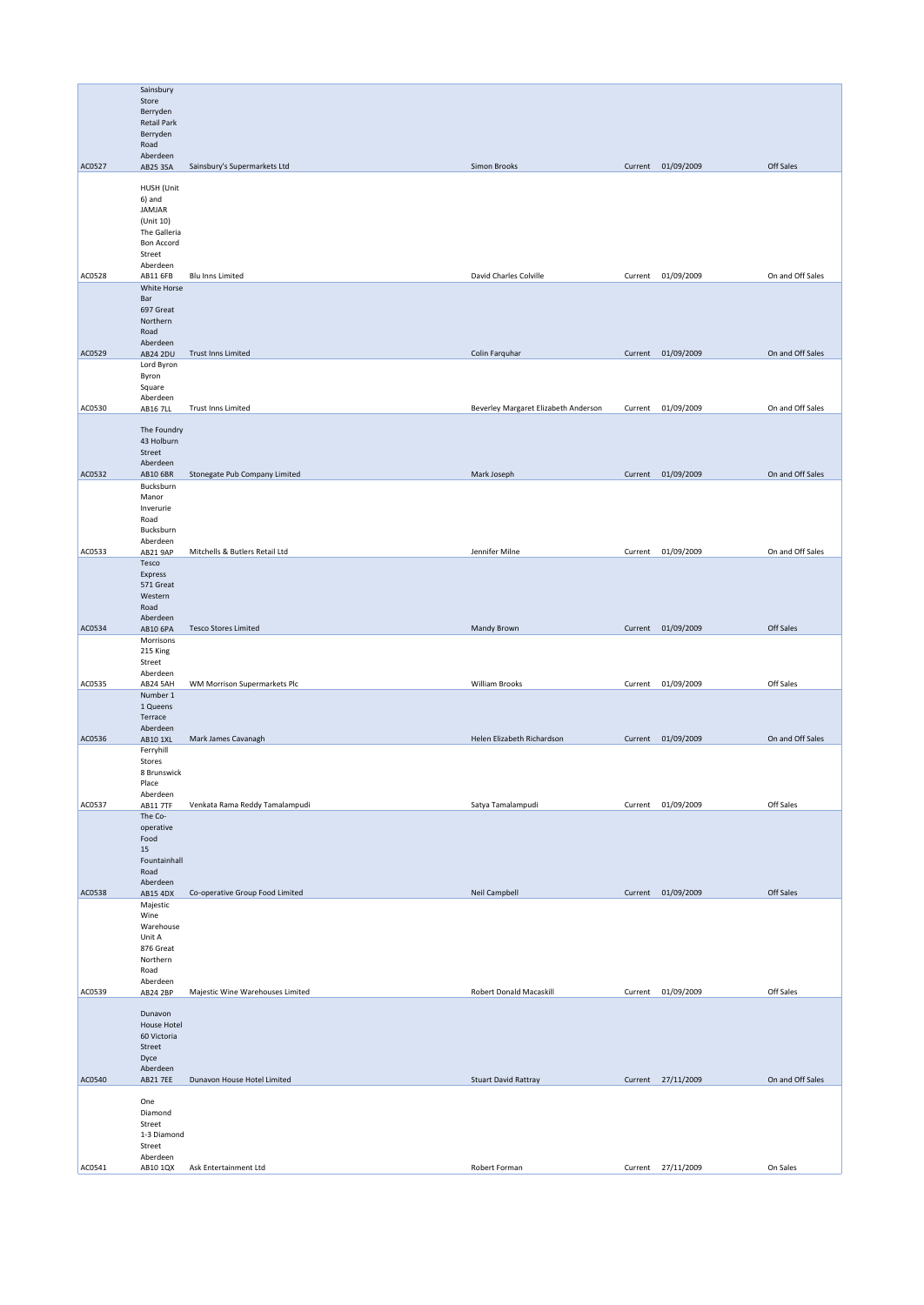|        | Spar<br>45 St Machar<br>Drive                                                                |                                               |                           |         |                    |                  |
|--------|----------------------------------------------------------------------------------------------|-----------------------------------------------|---------------------------|---------|--------------------|------------------|
| AC0542 | Aberdeen<br>AB24 3SE                                                                         | CJ Lang & Son Limited                         | Allan Cuthbertson         |         | Current 01/09/2009 | Off Sales        |
|        | Ninety Nine<br>Bar &<br>Kitchen<br>1 Back Wynd<br>Aberdeen                                   |                                               |                           |         |                    |                  |
| AC0544 | AB10 1JN                                                                                     | Monkey Bars (Aberdeen) Limited                | Benjamin Iravani          | Current | 01/09/2009         | On and Off Sales |
|        | Co-op<br>76<br>Countesswell<br>s Road<br>Aberdeen                                            |                                               |                           |         |                    |                  |
| AC0545 | <b>AB15 7YJ</b><br>Scotmid<br>49 North<br>Deeside<br>Road<br>Bieldside                       | Co-operative Group Food Limited               | Jemma Wilson              |         | Current 01/09/2009 | Off Sales        |
| AC0546 | Aberdeen<br>AB15 9DB                                                                         | Scottish Midland Co-operative Society Limited | Alexander Graeme Wilson   |         | Current 01/09/2009 | Off Sales        |
|        | <b>Staging Post</b><br>16<br>Oldmeldrum<br>Road<br>Bucksburn<br>Aberdeen                     |                                               |                           |         |                    |                  |
| AC0547 | AB21 9DU                                                                                     | Trust Inns Limited                            | John Clifford Anderson    |         | Current 01/09/2009 | On and Off Sales |
|        | Iceland<br>Foods<br>Limited<br>306 Holburn<br>Street<br>Aberdeen                             |                                               |                           |         |                    |                  |
| AC0548 | AB10 7GX<br>Iceland                                                                          | Iceland Foods Limited                         | Louisa Thomson            |         | Current 01/09/2009 | Off Sales        |
| AC0549 | Foods<br>Limited<br>461 Great<br>Northern<br>Road<br>Aberdeen<br>AB24 2BD                    | Iceland Foods Limited                         | Douglas Thomson           |         | Current 01/09/2009 | Off Sales        |
|        | Co-op<br>21<br>Scotstown<br>Road                                                             |                                               |                           |         |                    |                  |
| AC0550 | Bridge of<br>Don<br>Aberdeen<br>AB22 8HH                                                     | Co-operative Group Food Limited               | Terri Amanda Jones        |         | Current 01/09/2009 | Off Sales        |
|        | Cocket Hat<br>North<br>Anderson<br>Drive<br>Aberdeen                                         |                                               |                           |         |                    |                  |
| AC0551 | AB15 6DD                                                                                     | Mitchells & Butlers Retail Ltd                | Sarah Ann Benzie          | Current | 01/09/2009         | On and Off Sales |
|        | Clubhouse<br>Hotel<br>239 Great<br>Western<br>Road<br>Aberdeen                               |                                               |                           |         |                    |                  |
| AC0552 | AB10 6PS                                                                                     | Bonsquare 508 Limited                         | Alexander Charles Richard |         | Current 01/09/2009 | On and Off Sales |
|        | 42below<br>40 Windmill<br>Brae<br>Aberdeen                                                   |                                               |                           |         |                    |                  |
| AC0553 | AB11 6HU                                                                                     | John Snelling                                 | John Snelling             |         | Current 01/09/2009 | On Sales         |
|        | The<br>Watering<br>Hole<br>Hillhead<br>Halls of<br>Residence<br>Bridge of<br>Don<br>Aberdeen |                                               |                           |         |                    |                  |
| AC0554 | AB24 1WU                                                                                     | University of Aberdeen                        | Mark Donovan              |         | Current 01/09/2009 | On and Off Sales |
|        | The<br>Craftsman<br>Company<br>2 Guild<br>Street<br>Aberdeen                                 |                                               |                           |         |                    |                  |
| AC0555 | <b>AB11 6NE</b>                                                                              | Aberdeen Douglas Hotel Limited                | Keith Martin              |         | Current 01/09/2009 | On and Off Sales |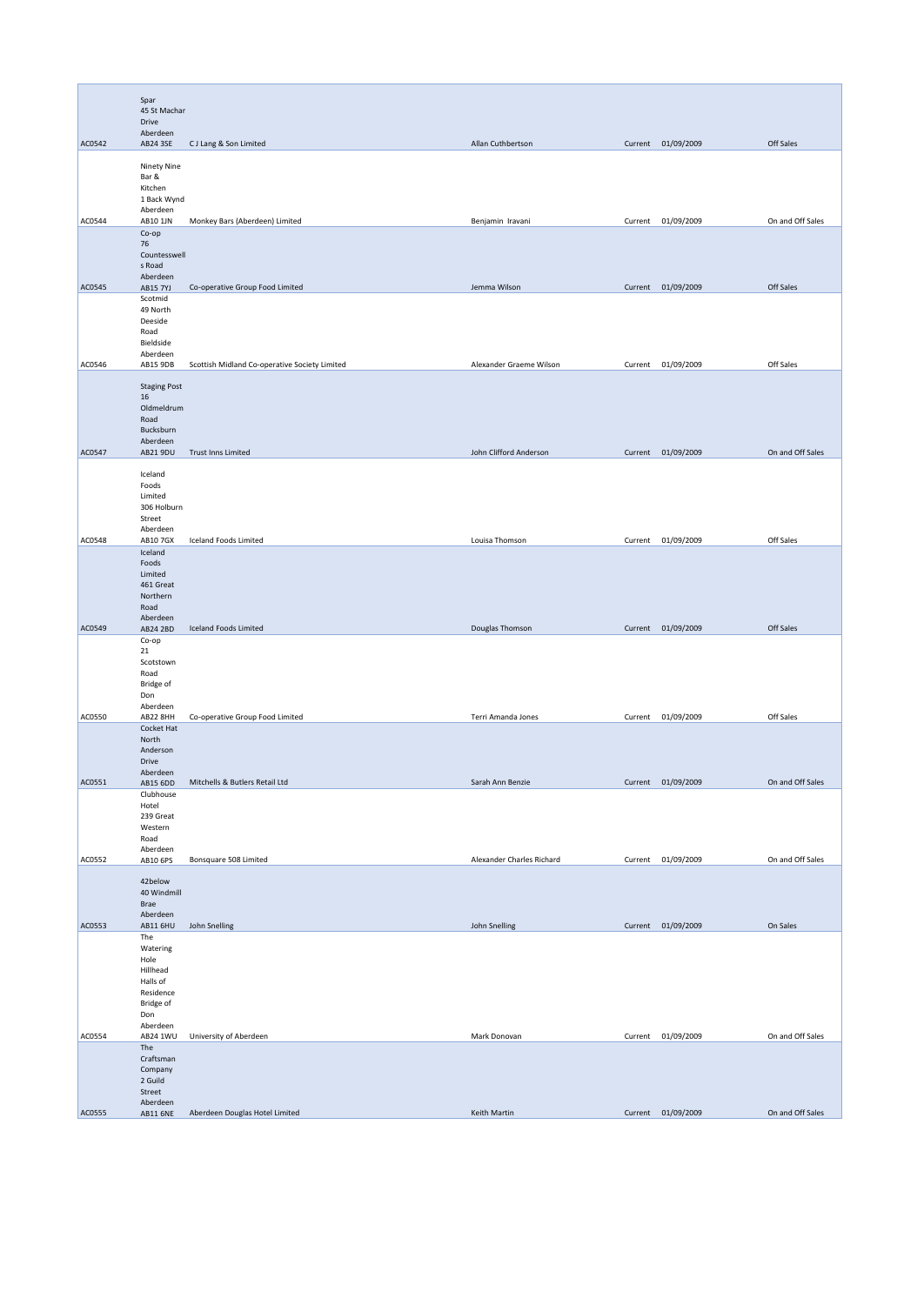|        | Zeste (Dining               |                                                                      |                                  |         |                    |                  |
|--------|-----------------------------|----------------------------------------------------------------------|----------------------------------|---------|--------------------|------------------|
|        | Room and<br>Lounge Bar)     |                                                                      |                                  |         |                    |                  |
|        | Crombie<br>Halls of         |                                                                      |                                  |         |                    |                  |
|        | Residence<br>Old            |                                                                      |                                  |         |                    |                  |
|        | Aberdeen<br>Aberdeen        |                                                                      |                                  |         |                    |                  |
| AC0556 | AB24 3TS<br>Courtyard by    | University of Aberdeen                                               | <b>Christopher Charles Berry</b> |         | Current 01/09/2009 | On Sales         |
|        | Marriott<br>Argyll          |                                                                      |                                  |         |                    |                  |
|        | Road/Argyll<br>Way          |                                                                      |                                  |         |                    |                  |
| AC0558 | Dyce<br>Aberdeen            | Aberdeen Hotel Limited                                               | Abhishek Singh                   |         | Current 04/07/2013 | On and Off Sales |
|        | The                         |                                                                      |                                  |         |                    |                  |
|        | Aberdeen<br>Altens Hotel    |                                                                      |                                  |         |                    |                  |
|        | Souterhead<br>Road          |                                                                      |                                  |         |                    |                  |
|        | Altens<br>Aberdeen          |                                                                      |                                  |         |                    |                  |
| AC0560 | AB12 3LF                    | Curzon Hotels (Operator) Limited                                     | Kris Manship                     | Current | 01/09/2009         | On Sales         |
|        | Jurys Inn<br>Aberdeen       |                                                                      |                                  |         |                    |                  |
|        | Airport<br>Argyll Road      |                                                                      |                                  |         |                    |                  |
|        | Dyce<br>Aberdeen            |                                                                      |                                  |         |                    |                  |
| AC0561 | AB21 OAF<br>Rendezvous      | Jurys Hotel Management (UK) Limited                                  | Allwyn Dsouza                    |         | Current 01/09/2009 | On Sales         |
|        | at Nargile<br>Restaurant    |                                                                      |                                  |         |                    |                  |
|        | 106 Forest<br>Avenue        |                                                                      |                                  |         |                    |                  |
| AC0564 | Aberdeen<br><b>AB15 4UP</b> | Karen Mary Iridag                                                    | Sara Iridag                      | Current | 01/09/2009         | On Sales         |
|        | The Pier<br>Sea Beach       |                                                                      |                                  |         |                    |                  |
| AC0567 | Aberdeen<br>AB24 5NS        | McAuley (Aberdeen) Limited                                           | <b>Martin McAuley</b>            |         | Current 01/09/2009 | On Sales         |
|        | Skene House                 |                                                                      |                                  |         |                    |                  |
|        | 66-84<br>Rosemount          |                                                                      |                                  |         |                    |                  |
|        | Viaduct<br>Aberdeen         |                                                                      |                                  |         |                    |                  |
| AC0569 | AB25 1NU<br>Hilton          | Skene Investments (Aberdeen) Limited                                 | Piotr Mateusz Wyrzykowski        | Current | 01/09/2009         | On and Off Sales |
|        | Garden Inn<br>St Andrew     |                                                                      |                                  |         |                    |                  |
|        | Street<br>Aberdeen          |                                                                      |                                  |         |                    |                  |
| AC0571 | AB25 1JA<br>Chalmers        | Hilton UK Manage Limited                                             | Craig Anderson Webster           |         | Current 28/07/2010 | On and Off Sales |
|        | Bakery<br>77                |                                                                      |                                  |         |                    |                  |
|        | Greenburn<br>Drive          |                                                                      |                                  |         |                    |                  |
|        | Bankhead<br>Aberdeen        |                                                                      |                                  |         |                    |                  |
| AC0572 | AB21 9HB                    | <b>Chalmers Bakery Limited</b>                                       | Catherine Geekie                 |         | Current 01/09/2009 | Off Sales        |
|        | Market Arms<br>13 Hadden    |                                                                      |                                  |         |                    |                  |
|        | Street<br>Aberdeen          |                                                                      |                                  |         |                    |                  |
| AC0573 | <b>AB11 6NU</b><br>The Neuk | Ledge 253 Limited                                                    | Kajal Miah                       |         | Current 01/09/2009 | On and Off Sales |
|        | 1A Clarke<br>Street         |                                                                      |                                  |         |                    |                  |
| AC0574 | Aberdeen<br>AB16 7XJ        | Skinder Kaur Singh                                                   | Sulakhan Singh                   | Current | 01/09/2009         | Off Sales        |
|        | Bestone 24<br>Hours         |                                                                      |                                  |         |                    |                  |
|        | $36 - 40$<br>Market         |                                                                      |                                  |         |                    |                  |
|        | Street<br>Aberdeen          |                                                                      |                                  |         |                    |                  |
| AC0577 | AB11 5PL<br>Restaurant      | The Partnership of Khurshid Bhatti and Zhubair Ahmed (Lahore Karahi) | Saima Ahmed                      |         | Current 01/09/2009 | Off Sales        |
|        | 51 Huntly<br>Street         |                                                                      |                                  |         |                    |                  |
| AC0578 | Aberdeen<br>AB10 1TH        | Seafab Properties Limited                                            | Sun Young Park                   |         | Current 01/09/2009 | On Sales         |
|        | Oddbins<br>229              |                                                                      |                                  |         |                    |                  |
|        | Rosemount<br>Place          |                                                                      |                                  |         |                    |                  |
| AC0579 | Aberdeen<br><b>AB25 2XS</b> | Whittalls Wines Merchants 2 Limited                                  | Vladimir Gasnarek                |         | Current 01/09/2009 | Off Sales        |
|        | Dutch Mill<br>Hotel         |                                                                      |                                  |         |                    |                  |
|        | 7 Queens<br>Road            |                                                                      |                                  |         |                    |                  |
| AC0581 | Aberdeen<br><b>AB15 4NR</b> | Gordon Harry Nicoll                                                  | Gordon Harry Nicoll              | Current | 01/09/2009         | On and Off Sales |
|        |                             |                                                                      |                                  |         |                    |                  |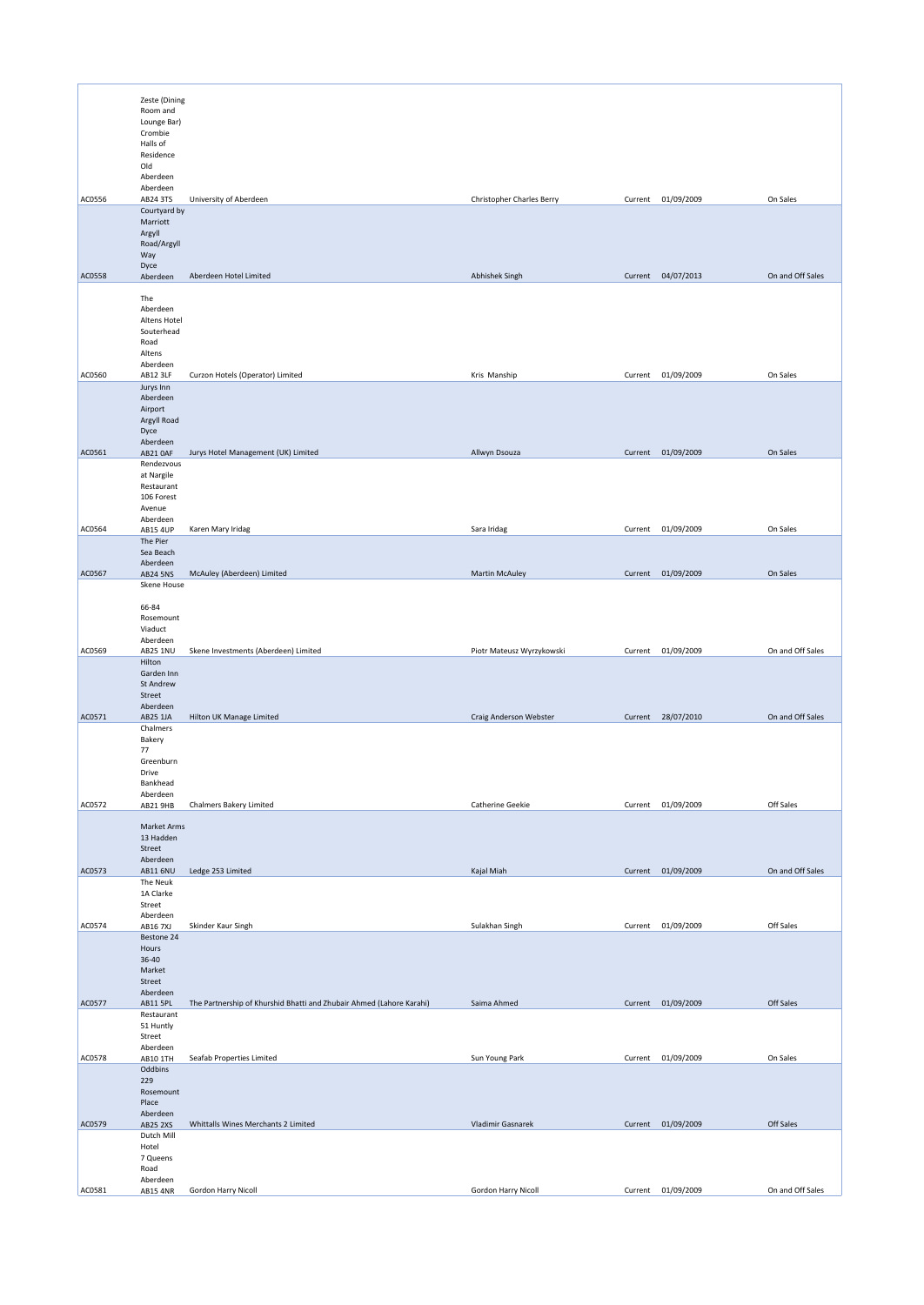|        | Cue<br>1 Alford Lane             |                                                   |                         |         |                    |                  |
|--------|----------------------------------|---------------------------------------------------|-------------------------|---------|--------------------|------------------|
|        | Aberdeen                         |                                                   |                         |         |                    |                  |
| AC0582 | AB10 1YB<br>DoubleTree           | The Partners and Trustees of the Firm of Da Vinci | <b>Barry Gauld</b>      |         | Current 01/09/2009 | On and Off Sales |
|        | by Hilton                        |                                                   |                         |         |                    |                  |
|        | Aberdeen<br>Treetops             |                                                   |                         |         |                    |                  |
|        | 161<br>Springfield               |                                                   |                         |         |                    |                  |
|        | Road                             |                                                   |                         |         |                    |                  |
| AC0584 | Aberdeen<br><b>AB15 7SA</b>      | 77 Hospitality UK Limited                         | Sean Keith Reid         | Current | 01/09/2009         | On Sales         |
|        | <b>Station Hotel</b>             |                                                   |                         |         |                    |                  |
|        | (including                       |                                                   |                         |         |                    |                  |
|        | Platform 1)<br>78 Guild          |                                                   |                         |         |                    |                  |
|        | Street<br>Aberdeen               |                                                   |                         |         |                    |                  |
| AC0586 | AB11 6LT                         | Station Hotel (Newcastle) Limited                 | Linda Ann Matthew       |         | Current 01/09/2009 | On and Off Sales |
|        | <b>BrewDog</b><br>17             |                                                   |                         |         |                    |                  |
|        | Gallowgate<br>Aberdeen           |                                                   |                         |         |                    |                  |
| AC0590 | AB25 1EB                         | <b>Brewdog Retail Limited</b>                     | Ross Cowie              | Current | 01/09/2009         | On and Off Sales |
|        | Carlton Bar<br>32 Castle         |                                                   |                         |         |                    |                  |
|        | Street<br>Aberdeen               |                                                   |                         |         |                    |                  |
| AC0591 | AB11 5BB                         | Gloria McHattie                                   | Gloria McHattie         |         | Current 01/09/2009 | On and Off Sales |
|        | Norwood<br>Hall Hotel            |                                                   |                         |         |                    |                  |
|        | Garthdee<br>Road                 |                                                   |                         |         |                    |                  |
|        | Cults                            |                                                   |                         |         |                    |                  |
| AC0593 | Aberdeen<br>AB15 9FX             | Monument Leisure Limited                          | Ivan Franssen           | Current | 01/09/2009         | On and Off Sales |
|        | The Highland                     |                                                   |                         |         |                    |                  |
|        | Hotel<br>89 Crown                |                                                   |                         |         |                    |                  |
|        | Street                           |                                                   |                         |         |                    |                  |
| AC0594 | Aberdeen<br>AB11 6HH             | William Alfred Coffey                             | Ross James Milne        |         | Current 01/09/2009 | On and Off Sales |
|        | Jury's Hotel<br>Union            |                                                   |                         |         |                    |                  |
|        | Square                           |                                                   |                         |         |                    |                  |
| AC0595 | Aberdeen<br>AB11 5RG             | Jurys Hotel Management (UK) Limited               | Alison Mary Christie    | Current | 04/09/2009         | On and Off Sales |
|        | The Wig<br>55 Castle             |                                                   |                         |         |                    |                  |
|        | Street                           |                                                   |                         |         |                    |                  |
| AC0597 | Aberdeen<br>AB11 5BA             | Partnership of Adam Flett and Alan Morgan         | Craig Stuart Skinner    |         | Current 01/09/2009 | On and Off Sales |
|        | Topo La<br>Bamba                 |                                                   |                         |         |                    |                  |
|        | 367 Union                        |                                                   |                         |         |                    |                  |
|        | Street<br>Aberdeen               |                                                   |                         |         |                    |                  |
| AC0599 | AB11 6BT<br>The Stag             | Topo La Bamba (Aberdeen) Limited                  | William David Byrne     |         | Current 01/09/2009 | On and Off Sales |
|        | 6 Crown<br>Street                |                                                   |                         |         |                    |                  |
|        | Aberdeen                         |                                                   |                         |         |                    |                  |
| AC0600 | AB11 6HB<br>McColls              | McGinty's (Aberdeen) Limited                      | Anthony Hulme           |         | Current 01/09/2009 | On and Off Sales |
|        | 32 Guild<br>Street               |                                                   |                         |         |                    |                  |
|        | Aberdeen                         |                                                   |                         |         |                    |                  |
| AC0601 | <b>AB11 6NB</b><br>BrewDog       | Martin McColl Limited                             | Anil Rao Dhyavnapelli   |         | Current 01/09/2009 | Off Sales        |
|        | Castlegate<br>5 Union            |                                                   |                         |         |                    |                  |
|        | Street                           |                                                   |                         |         |                    |                  |
| AC0602 | Aberdeen<br><b>AB11 5BU</b>      | <b>Brewdog Retail Limited</b>                     | Craig James Fallenstein |         | Current 01/09/2009 | On and Off Sales |
|        | Cults                            |                                                   |                         |         |                    |                  |
|        | <b>Bowling Club</b><br>293 North |                                                   |                         |         |                    |                  |
|        | Deeside                          |                                                   |                         |         |                    |                  |
|        | Road<br>Cults                    |                                                   |                         |         |                    |                  |
| AC0604 | Aberdeen<br>AB15 9PA             | Cults Bowling Club                                |                         |         | Current 01/09/2009 | On Sales         |
|        | 612 Social                       |                                                   |                         |         |                    |                  |
|        | Club<br>615a Great               |                                                   |                         |         |                    |                  |
|        | Northen<br>Road                  |                                                   |                         |         |                    |                  |
|        | Woodside                         |                                                   |                         |         |                    |                  |
| AC0605 | Aberdeen<br>AB24 2DB             | 612 Social Club                                   |                         |         | Current 01/09/2009 | On and Off Sales |
|        | The 1224<br>Club                 |                                                   |                         |         |                    |                  |
|        | 156 North                        |                                                   |                         |         |                    |                  |
|        | Deeside<br>Road                  |                                                   |                         |         |                    |                  |
|        | Peterculter<br>Aberdeen          |                                                   |                         |         |                    |                  |
| AC0606 | AB14 0UD                         | The 1224 Club                                     |                         |         | Current 01/09/2009 | On Sales         |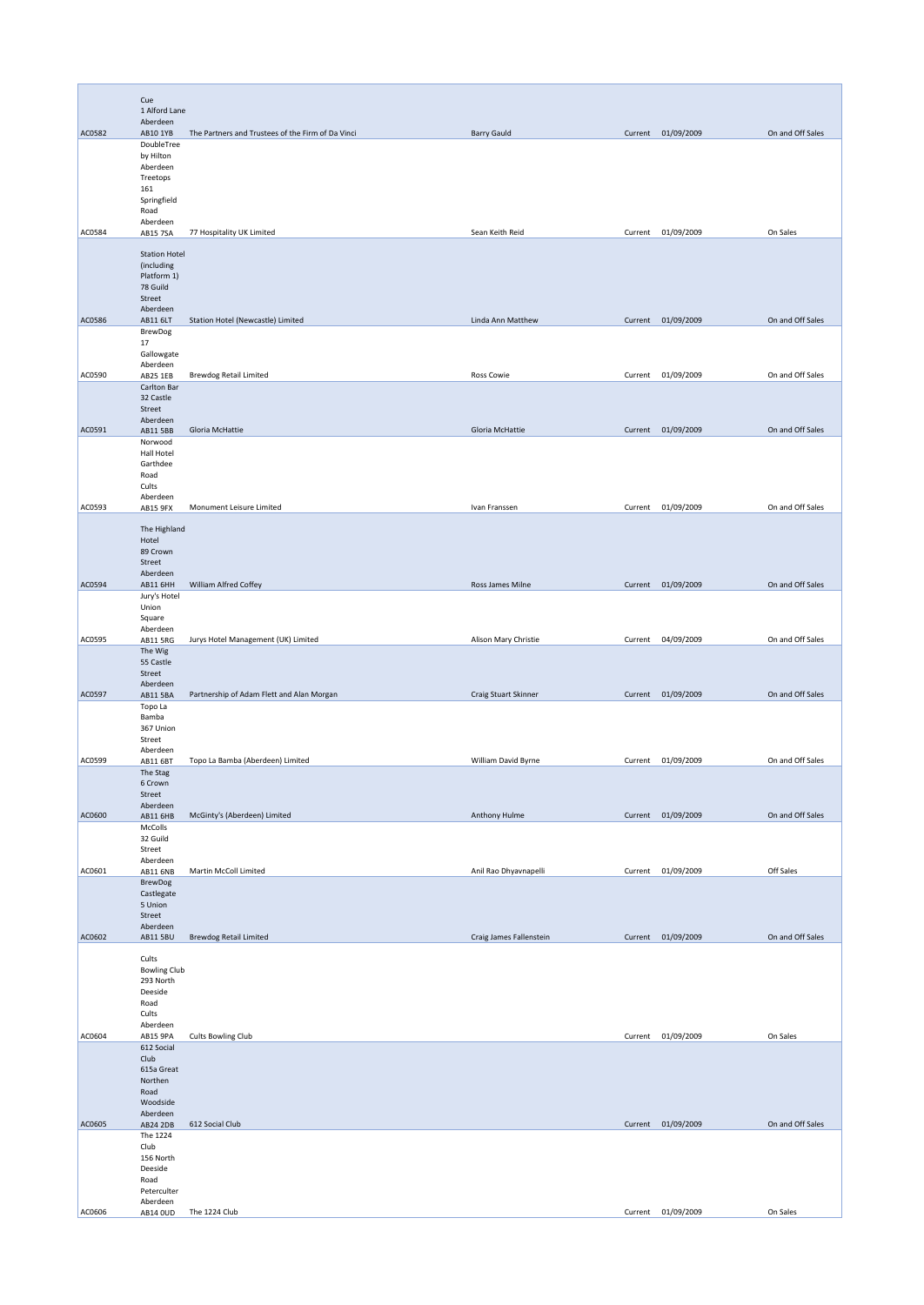|        | Deeside Golf                    |                                             |                       |                    |                  |
|--------|---------------------------------|---------------------------------------------|-----------------------|--------------------|------------------|
|        | Club                            |                                             |                       |                    |                  |
|        | Golf Road<br>Bieldside          |                                             |                       |                    |                  |
|        | Aberdeen                        |                                             |                       |                    |                  |
| AC0608 | AB15 9DL                        | Deeside Golf Club                           | Deborah Portland Pern | Current 01/09/2009 | On and Off Sales |
|        | The Ice Rink<br>Club            |                                             |                       |                    |                  |
|        | Eday Walk                       |                                             |                       |                    |                  |
|        | Aberdeen                        |                                             |                       |                    |                  |
| AC0609 | AB16 6LN                        | The Ice Rnk Club                            |                       | Current 01/09/2009 | On Sales         |
|        | Peterculter<br>Golf Club        |                                             |                       |                    |                  |
|        | Oldtown                         |                                             |                       |                    |                  |
|        | Burnside                        |                                             |                       |                    |                  |
|        | Road<br>Peterculter             |                                             |                       |                    |                  |
|        | Aberdeen                        |                                             |                       |                    |                  |
| AC0610 | <b>AB14 OLN</b>                 | Peterculter Golf Club                       | Audrey Grant          | Current 01/09/2009 | On and Off Sales |
|        |                                 |                                             |                       |                    |                  |
|        | The<br>Northern                 |                                             |                       |                    |                  |
|        | <b>Bowling Club</b>             |                                             |                       |                    |                  |
|        | (West Side)                     |                                             |                       |                    |                  |
|        | Orchard<br>Road                 |                                             |                       |                    |                  |
|        | Aberdeen                        |                                             |                       |                    |                  |
| AC0611 | AB24 3DP                        | The Northern Bowling Club                   | lain Kennedy          | Current 01/09/2009 | On Sales         |
|        |                                 |                                             |                       |                    |                  |
|        | Aberdeen<br>Indoor              |                                             |                       |                    |                  |
|        | <b>Bowling Club</b>             |                                             |                       |                    |                  |
|        | Summerhill                      |                                             |                       |                    |                  |
|        | Road<br>Aberdeen                |                                             |                       |                    |                  |
| AC0612 | AB15 6EE                        | Aberdeen Indoor Bowling Club                |                       | Current 01/09/2009 | On and Off Sales |
|        |                                 |                                             |                       |                    |                  |
|        | Royal British<br>Legion Old     |                                             |                       |                    |                  |
|        | Machar                          |                                             |                       |                    |                  |
|        | <b>Branch Club</b>              |                                             |                       |                    |                  |
|        | 23                              |                                             |                       |                    |                  |
|        | Balgownie<br>Road               |                                             |                       |                    |                  |
|        | Aberdeen                        |                                             |                       |                    |                  |
| AC0613 | AB23 8JN                        | Royal British Legion Old Machar Branch Club |                       | Current 01/09/2009 | On Sales         |
|        | Balgownie                       |                                             |                       |                    |                  |
|        | <b>Bowling Club</b>             |                                             |                       |                    |                  |
|        | Scotstown                       |                                             |                       |                    |                  |
|        | Gardens<br>Bridge of            |                                             |                       |                    |                  |
|        | Don                             |                                             |                       |                    |                  |
|        | Aberdeen                        |                                             |                       |                    |                  |
| AC0614 | <b>AB15 8HT</b>                 | <b>Balgownie Bowling Club</b>               |                       | Current 01/09/2009 | On and Off Sales |
|        | Kittybrewste                    |                                             |                       |                    |                  |
|        | r and                           |                                             |                       |                    |                  |
|        | Woodside                        |                                             |                       |                    |                  |
|        | <b>Bowling Club</b><br>Lilybank |                                             |                       |                    |                  |
|        | Place                           |                                             |                       |                    |                  |
|        | Aberdeen                        |                                             |                       |                    |                  |
| AC0615 | AB24 4QA                        | Kittybrewster & Woodside Bowling Club       |                       | Current 01/09/2009 | On Sales         |
|        | Aberdeenshi<br>re Cricket       |                                             |                       |                    |                  |
|        | Club                            |                                             |                       |                    |                  |
|        | Morningside                     |                                             |                       |                    |                  |
|        | Road<br>Aberdeen                |                                             |                       |                    |                  |
| AC0616 | AB10 7FB                        | Aberdeenshire Cricket Club                  |                       | Current 01/09/2009 | On Sales         |
|        |                                 |                                             |                       |                    |                  |
|        | The                             |                                             |                       |                    |                  |
|        | Whitehall                       |                                             |                       |                    |                  |
|        | <b>Bowling Club</b>             |                                             |                       |                    |                  |
|        | 71 Hamilton<br>Place            |                                             |                       |                    |                  |
|        | Aberdeen                        |                                             |                       |                    |                  |
| AC0617 | AB15 5BW                        | The Whitehall Bowling Club Limited          |                       | Current 01/09/2009 | On Sales         |
|        | <b>RUA Masonic</b>              |                                             |                       |                    |                  |
|        | Social Club                     |                                             |                       |                    |                  |
|        | 5-7 West                        |                                             |                       |                    |                  |
|        | Craibstone                      |                                             |                       |                    |                  |
|        | Street<br>Aberdeen              |                                             |                       |                    |                  |
| AC0618 | AB11 6DL                        | RUA Masonic Social Club                     |                       | Current 01/09/2009 | On Sales         |
|        | The                             |                                             |                       |                    |                  |
|        | Sportsman's<br>Club             |                                             |                       |                    |                  |
|        | 11 Queens                       |                                             |                       |                    |                  |
|        | Road                            |                                             |                       |                    |                  |
| AC0620 | Aberdeen<br>AB15 4YL            | The Sportsman's Club                        |                       | Current 01/09/2009 | On Sales         |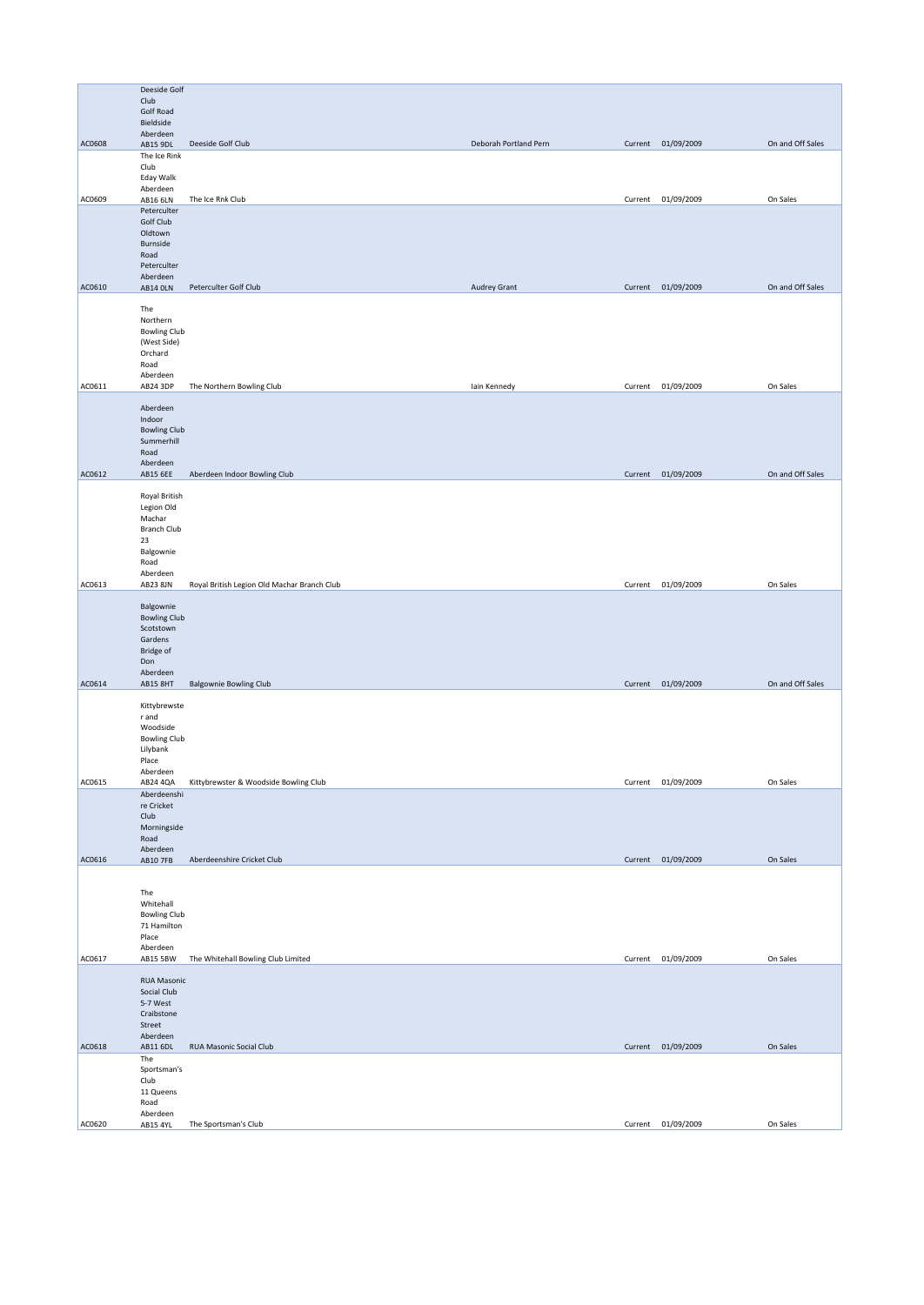|        | Aberdeen<br>Petroleum                                                                  |                                                |                        |         |                    |                  |
|--------|----------------------------------------------------------------------------------------|------------------------------------------------|------------------------|---------|--------------------|------------------|
|        | Club<br>Kippie Lodge<br>North                                                          |                                                |                        |         |                    |                  |
|        | Deeside<br>Road                                                                        |                                                |                        |         |                    |                  |
| AC0622 | Aberdeen<br>AB13 OAB                                                                   | Aberdeen Petroleum Club                        | Robin Russell Caldwell |         | Current 01/09/2009 | On Sales         |
|        | Caledonian<br>Golf Club<br>20 Golf Road                                                |                                                |                        |         |                    |                  |
| AC0624 | Aberdeen<br>AB24 5QB                                                                   | Caledonian Golf Club                           |                        |         | Current 01/09/2009 | On Sales         |
|        | Parkvale                                                                               |                                                |                        |         |                    |                  |
|        | Football Club<br>Supporter's<br>Association<br>16 King                                 |                                                |                        |         |                    |                  |
|        | Street<br>Aberdeen                                                                     |                                                |                        |         |                    |                  |
| AC0625 | AB24 5AX                                                                               | Parkvale Football Club Supporters' Association |                        |         | Current 01/09/2009 | On Sales         |
|        | Bon Accord<br>Golf Club<br>19 Golf Road                                                |                                                |                        |         |                    |                  |
| AC0626 | Aberdeen<br>AB24 5QB                                                                   | Bon Accord Golf Club                           |                        |         | Current 01/09/2009 | On Sales         |
|        | The Country<br>Club<br>Glashieburn<br>Bridge of<br>Don                                 |                                                |                        |         |                    |                  |
| AC0627 | Aberdeen<br><b>AB22 8NJ</b>                                                            | The Country Club                               |                        |         | Current 01/09/2009 | On Sales         |
|        | Dee<br>Swimming<br>Club and<br>Humane<br>Society<br>50 Gerrard                         |                                                |                        |         |                    |                  |
|        | Street<br>Aberdeen                                                                     |                                                |                        |         |                    |                  |
| AC0628 | AB25 1HA                                                                               | Dee Swimming Club and Humane Society           |                        |         | Current 01/09/2009 | On Sales         |
|        | Sunnybank<br>Football Club<br>Heathryfold<br>Park<br>Aberdeen                          |                                                |                        |         |                    |                  |
| AC0629 | AB16 7DS                                                                               | Sunnybank Football Club                        | Alison Fraser          |         | Current 01/09/2009 | On and Off Sales |
|        | Northern<br>Golf Club<br>22 Golf Road<br>Aberdeen                                      |                                                |                        |         |                    |                  |
| AC0631 | AB24 5QB                                                                               | C/O Northern Golf Club                         |                        |         | Current 01/09/2009 | On and Off Sales |
|        | Royal<br>Aberdeen<br>Golf Club<br>Links Road<br><b>Bridge of</b><br>Don                |                                                |                        |         |                    |                  |
| AC0632 | Aberdeen<br>AB23 8AT                                                                   | Royal Aberdeen Golf Club                       |                        |         | Current 01/09/2009 | On and Off Sales |
|        | Aberdeen<br>Masonic<br>Temple<br>Social Club<br>85 Crown<br>Street                     |                                                |                        |         |                    |                  |
| AC0634 | Aberdeen<br>AB11 6EX                                                                   | Aberdeen Masonic Temple Club                   |                        |         | Current 01/09/2009 | On Sales         |
|        | Aberdeen<br>Transport<br>Social and<br><b>Athletic Club</b><br>4 Canal Road            |                                                |                        |         |                    |                  |
| AC0635 | Aberdeen<br>AB25 3TL                                                                   | Aberdeen Transport Social and Athletic Club    | John Christie          |         | Current 01/09/2009 | On Sales         |
|        | Aberdeen<br>Grammar<br>Former<br>Pupils' Club<br>Bayview<br>House<br>86 Queens<br>Road |                                                |                        |         |                    |                  |
| AC0636 | Aberdeen<br>AB15 4YQ                                                                   | Aberdeen Grammar Former Pupils' Club           |                        | Current | 01/09/2009         | On and Off Sales |
|        | Hazlehead<br>Golf Club<br>Hazlehead<br>Aberdeen                                        |                                                |                        |         |                    |                  |
| AC0637 | AB15 8BD                                                                               | Hazlehead Golf Club                            |                        |         | Current 01/09/2009 | On and Off Sales |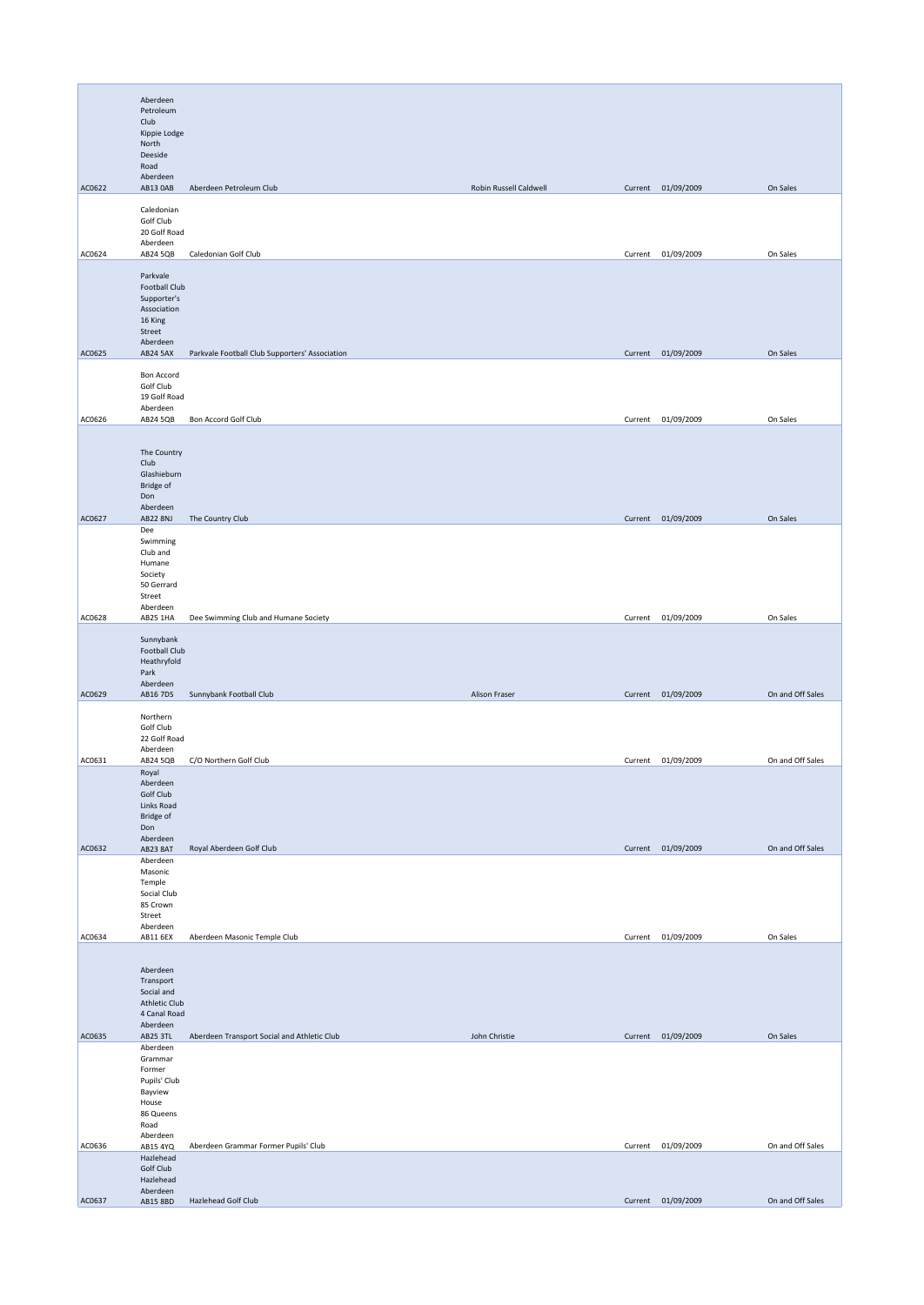|        | The Portland                                                                                  |                                       |                       |         |                    |                  |
|--------|-----------------------------------------------------------------------------------------------|---------------------------------------|-----------------------|---------|--------------------|------------------|
|        | Club<br>6 St Paul<br>Street                                                                   |                                       |                       |         |                    |                  |
| AC0638 | Aberdeen<br>AB25 1DA                                                                          | The Portland Club                     |                       |         | Current 01/09/2009 | On Sales         |
|        | Woodend<br><b>Bowling Club</b>                                                                |                                       |                       |         |                    |                  |
|        | 285 Kings<br>Gate<br>Aberdeen                                                                 |                                       |                       |         |                    |                  |
| AC0639 | AB15 6AJ                                                                                      | Woodend Bowling Club                  |                       |         | Current 01/09/2009 | On Sales         |
|        | Newhills<br><b>Bowling Club</b><br>Waterton<br>Road<br>Bucksburn                              |                                       |                       |         |                    |                  |
| AC0640 | Aberdeen<br>AB21 9HS                                                                          | Newhills Bowling Club                 |                       |         | Current 01/09/2009 | On and Off Sales |
|        | Seafield<br><b>Bowling Club</b><br>Cromwell<br>Gardens<br>Aberdeen                            |                                       |                       |         |                    |                  |
| AC0641 | <b>AB15 4UF</b>                                                                               | Seafield Bowling Club                 |                       |         | Current 01/09/2009 | On Sales         |
|        | Nigg Bay<br>Golf Club<br><b>St Fitticks</b><br>Road                                           |                                       |                       |         |                    |                  |
| AC0642 | Aberdeen<br>AB11 3QT                                                                          | Nigg Bay Golf Club                    |                       | Current | 01/09/2009         | On Sales         |
|        | Murcar Links<br>Golf Club<br>Murcar<br>Bridge of<br>Don<br>Aberdeen                           |                                       |                       |         |                    |                  |
| AC0643 | AB23 8BD                                                                                      | Murcar Links Golf Club                |                       |         | Current 01/09/2009 | On and Off Sales |
|        | Dyce<br><b>Bowling Club</b><br>Off Skene<br>Place<br>Dyce<br>Aberdeen                         |                                       |                       |         |                    |                  |
| AC0644 | <b>AB21 7AY</b>                                                                               | Dyce Bowling Club                     |                       |         | Current 01/09/2009 | On Sales         |
|        | Auchmill<br>Golf Club<br>Bonnyview<br>Road<br>Heathryfold<br>Aberdeen                         |                                       |                       |         |                    |                  |
| AC0646 | <b>AB16 7FQ</b>                                                                               | Auchmill Golf Club                    |                       |         | Current 01/09/2009 | On Sales         |
|        | Abergeldie<br><b>Bowling Club</b><br>1 Abergeldie<br>Terrace<br>Aberdeen                      |                                       |                       |         |                    |                  |
| AC0647 | AB10 6EE                                                                                      | Abergeldie Bowling Club               | Jean Elizabeth Duncan |         | Current 01/09/2009 | On and Off Sales |
|        | Aberdeen<br><b>Boat Club</b><br>South<br>Esplanade<br>West<br>Aberdeen                        |                                       |                       |         |                    |                  |
| AC0648 | AB11 9AB                                                                                      | Aberdeen Boat Club                    |                       |         | Current 01/09/2009 | On Sales         |
|        | East End<br>Social Club<br>Golf Road<br>Aberdeen                                              |                                       |                       |         |                    |                  |
| AC0649 | AB24 1RG                                                                                      | East End Social Club                  |                       |         | Current 01/09/2009 | On Sales         |
|        | Polmuir<br><b>Bowling Club</b><br>Polmuir<br>Road<br>Aberdeen                                 |                                       |                       |         |                    |                  |
| AC0650 | AB11 7RS                                                                                      | Polmuir Bowling Club                  |                       |         | Current 01/09/2009 | On and Off Sales |
|        | <b>Culter Mills</b><br>Sports &<br>Recreation<br>Club<br>25 School<br>Crescent<br>Peterculter |                                       |                       |         |                    |                  |
| AC0651 | Aberdeen<br>AB14 0QJ                                                                          | Culter Mills Sports & Recreation Club |                       |         | Current 01/09/2009 | On and Off Sales |
|        | The Twenty-<br>Two Club<br>55 & 1/2<br>Rose Street                                            |                                       |                       |         |                    |                  |
| AC0652 | Aberdeen<br>AB10 1UB                                                                          | The Twenty-Two Club                   |                       |         | Current 01/09/2009 | On Sales         |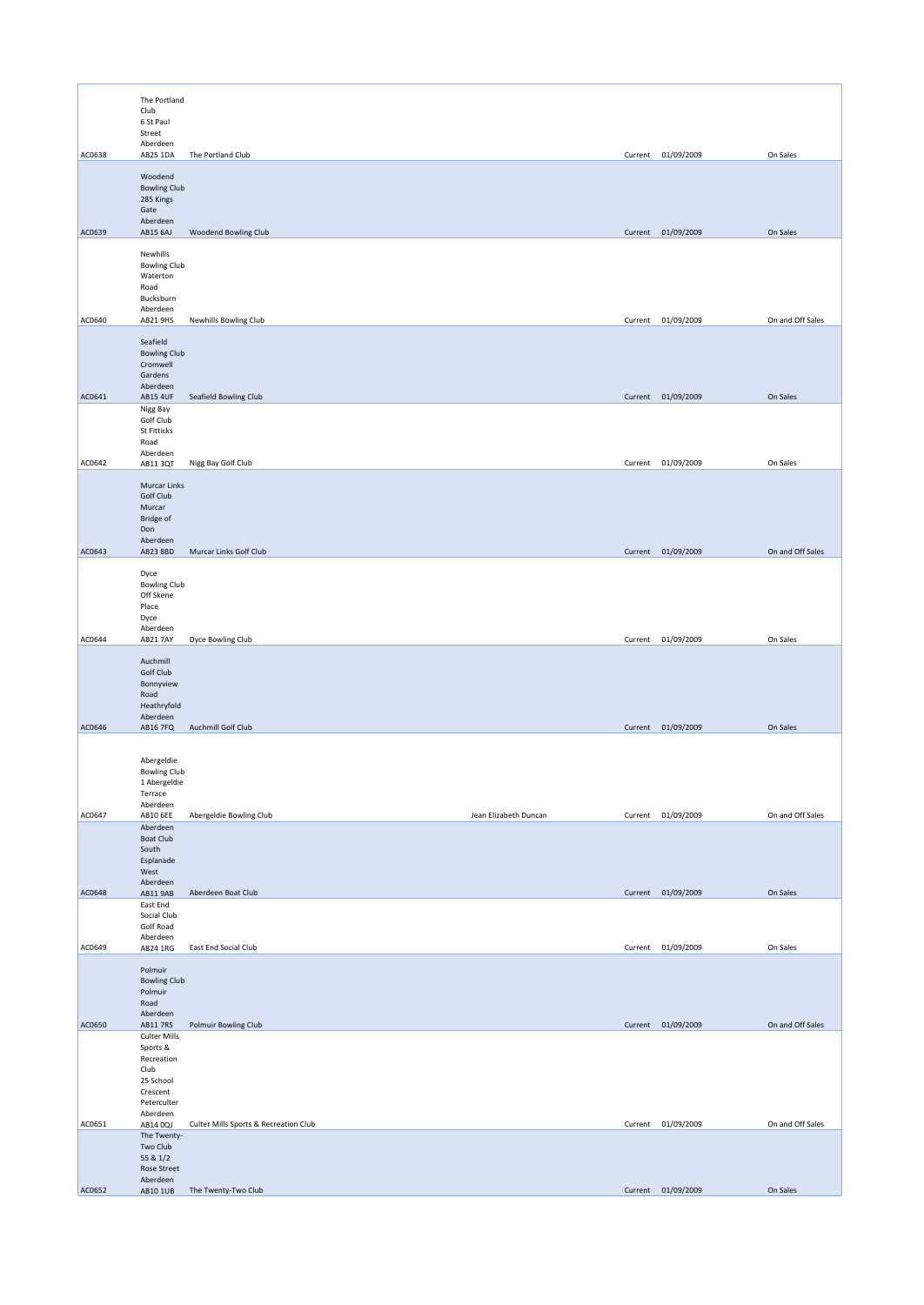|        | Denmore                   |                                                                      |                          |         |                    |                  |
|--------|---------------------------|----------------------------------------------------------------------|--------------------------|---------|--------------------|------------------|
|        | Park                      |                                                                      |                          |         |                    |                  |
|        | Residents                 |                                                                      |                          |         |                    |                  |
|        | Sports &                  |                                                                      |                          |         |                    |                  |
|        | Social Club,<br>The       |                                                                      |                          |         |                    |                  |
|        | Clubhouse                 |                                                                      |                          |         |                    |                  |
|        | Lochside                  |                                                                      |                          |         |                    |                  |
|        | Road,                     |                                                                      |                          |         |                    |                  |
|        | Denmore                   |                                                                      |                          |         |                    |                  |
|        | Park                      |                                                                      |                          |         |                    |                  |
|        | <b>Bridge of</b><br>Don   |                                                                      |                          |         |                    |                  |
|        | Aberdeen                  |                                                                      |                          |         |                    |                  |
| AC0653 | <b>AB23 8NL</b>           | Denmore Park Residents Sports & Social Club                          |                          |         | Current 01/09/2009 | On Sales         |
|        | The Bridge                |                                                                      |                          |         |                    |                  |
|        | Club                      |                                                                      |                          |         |                    |                  |
|        | 14 Rubislaw               |                                                                      |                          |         |                    |                  |
|        | Terrace<br>Aberdeen       |                                                                      |                          |         |                    |                  |
| AC0655 | AB10 1XE                  | The Bridge Club                                                      | James Alexander Duguid   |         | Current 01/09/2009 | On Sales         |
|        |                           |                                                                      |                          |         |                    |                  |
|        | The Seafield              |                                                                      |                          |         |                    |                  |
|        | Club                      |                                                                      |                          |         |                    |                  |
|        | 12 Seafield<br>Road       |                                                                      |                          |         |                    |                  |
|        | Aberdeen                  |                                                                      |                          |         |                    |                  |
| AC0657 | <b>AB15 7YT</b>           | The Seafield Club                                                    |                          | Current | 01/09/2009         | On Sales         |
|        | Adie's                    |                                                                      |                          |         |                    |                  |
|        | $62 - 64$                 |                                                                      |                          |         |                    |                  |
|        | Bedford                   |                                                                      |                          |         |                    |                  |
|        | Road<br>Aberdeen          |                                                                      |                          |         |                    |                  |
| AC0658 | AB24 3LP                  | The Partnership of Khurshid Bhatti and Zhubair Ahmed (Lahore Karahi) | Zhubair Ahmed            |         | Current 01/09/2009 | Off Sales        |
|        |                           |                                                                      |                          |         |                    |                  |
|        | <b>TSA Store</b>          |                                                                      |                          |         |                    |                  |
|        | 25-27 School              |                                                                      |                          |         |                    |                  |
|        | Road<br>Peterculter       |                                                                      |                          |         |                    |                  |
|        | Aberdeen                  |                                                                      |                          |         |                    |                  |
| AC0659 | <b>AB14 OTB</b>           | Mohammad Tauqeer Malik                                               | Mohammad Tauqeer Malik   | Current | 01/09/2009         | Off Sales        |
|        | Bauhaus                   |                                                                      |                          |         |                    |                  |
|        | Hotel                     |                                                                      |                          |         |                    |                  |
|        | 56-60                     |                                                                      |                          |         |                    |                  |
|        | Langstane<br>Place        |                                                                      |                          |         |                    |                  |
|        | Aberdeen                  |                                                                      |                          |         |                    |                  |
| AC0660 | <b>AB11 6EN</b>           | Metro Lodge Ltd                                                      | <b>Brian Brechin</b>     |         | Current 09/11/2009 | On Sales         |
|        |                           |                                                                      |                          |         |                    |                  |
|        |                           |                                                                      |                          |         |                    |                  |
|        | 80-82 Huntly              |                                                                      |                          |         |                    |                  |
|        | Street<br>80-82 Huntly    |                                                                      |                          |         |                    |                  |
|        | Street                    |                                                                      |                          |         |                    |                  |
|        | Aberdeen                  |                                                                      |                          |         |                    |                  |
| AC0661 | AB10 1TD                  | Amore Scotland Limited                                               | Hassan Adrif             | Current | 03/12/2009         | On Sales         |
|        |                           |                                                                      |                          |         |                    |                  |
|        | Cineworld<br>Cinema       |                                                                      |                          |         |                    |                  |
|        | Union                     |                                                                      |                          |         |                    |                  |
|        | Square                    |                                                                      |                          |         |                    |                  |
|        | <b>Guild Street</b>       |                                                                      |                          |         |                    |                  |
|        | Aberdeen                  |                                                                      |                          |         |                    |                  |
| AC0662 | AB11 5RG<br>Carmelite     | Cineworld Cinemas Limited                                            | Steven Michael Buchan    |         | Current 29/10/2009 | On Sales         |
|        | Hotel                     |                                                                      |                          |         |                    |                  |
|        | Stirling                  |                                                                      |                          |         |                    |                  |
|        | Street                    |                                                                      |                          |         |                    |                  |
|        | Aberdeen                  |                                                                      |                          |         |                    |                  |
| AC0663 | AB11 6NL                  | Next Level Group Limited                                             | Alan David Butler        | Current | 01/09/2009         | On Sales         |
|        | The Royal                 |                                                                      |                          |         |                    |                  |
|        | Northern &                |                                                                      |                          |         |                    |                  |
|        | University                |                                                                      |                          |         |                    |                  |
|        | Club                      |                                                                      |                          |         |                    |                  |
|        | 9 Albyn Place<br>Aberdeen |                                                                      |                          |         |                    |                  |
| AC0664 | AB10 1YE                  | The Royal Northern and University Club                               |                          |         | Current 01/09/2009 | On and Off Sales |
|        | Tesco                     |                                                                      |                          |         |                    |                  |
|        | Express                   |                                                                      |                          |         |                    |                  |
|        | 393/395<br>North          |                                                                      |                          |         |                    |                  |
|        | Deeside                   |                                                                      |                          |         |                    |                  |
|        | Road                      |                                                                      |                          |         |                    |                  |
|        | Cults                     |                                                                      |                          |         |                    |                  |
| AC0665 | Aberdeen                  | <b>Tesco Stores Limited</b>                                          | Kevin Anderson           |         | Current 10/08/2010 | Off Sales        |
|        | AB15 9SX<br>City Bar &    |                                                                      |                          |         |                    |                  |
|        | Diner                     |                                                                      |                          |         |                    |                  |
|        | $37\,$                    |                                                                      |                          |         |                    |                  |
|        | Netherkirkga              |                                                                      |                          |         |                    |                  |
|        | te                        |                                                                      |                          |         |                    |                  |
| AC0666 | Aberdeen                  | Drumrossie Properties Limited                                        | David Alexander Anderson |         | Current 01/09/2009 | On Sales         |
|        |                           |                                                                      |                          |         |                    |                  |
|        | AB10 1AU<br>Chiquito      |                                                                      |                          |         |                    |                  |
|        | Unit FS6/7                |                                                                      |                          |         |                    |                  |
|        | Union                     |                                                                      |                          |         |                    |                  |
|        | Square<br>Aberdeen        |                                                                      |                          |         |                    |                  |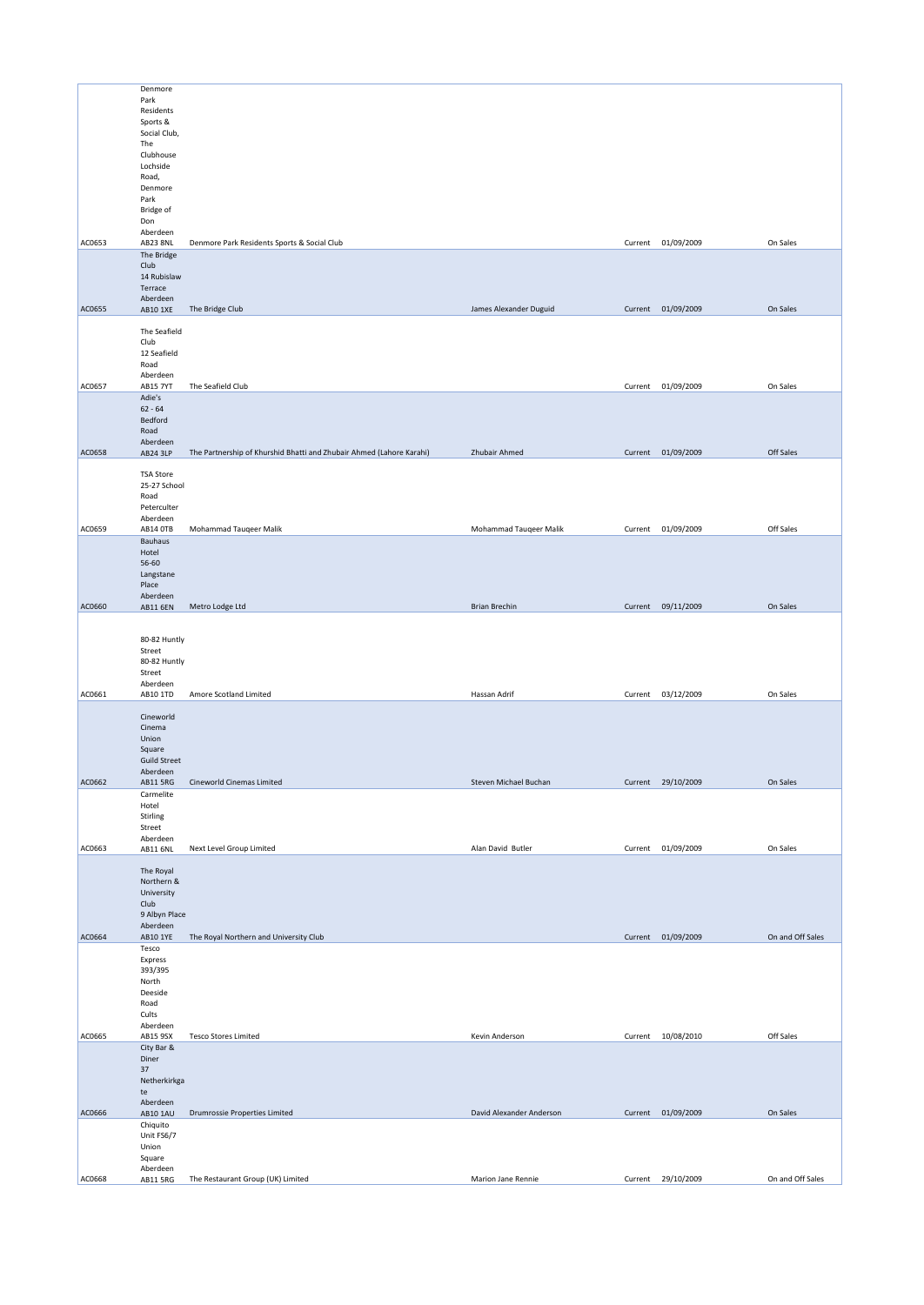|        | Frankie &<br>Benny's<br>Unit 24/25<br>Union<br>Square<br><b>Guild Street</b><br>Aberdeen                      |                                   |                             |         |                    |                  |
|--------|---------------------------------------------------------------------------------------------------------------|-----------------------------------|-----------------------------|---------|--------------------|------------------|
| AC0669 | AB11 5RG                                                                                                      | The Restaurant Group (UK) Limited | Cristina-Andreea Dumitrescu |         | Current 29/10/2009 | On Sales         |
| AC0670 | Moonfish<br>Cafe<br>9 Correction<br>Wynd<br>Aberdeen<br>AB10 1HP                                              | Fishmoon Limited                  | <b>Brian McLeish</b>        |         | Current 01/09/2009 | On Sales         |
|        | <b>KS Store</b><br>67-69<br>Victoria<br>Road<br>Aberdeen                                                      |                                   |                             |         |                    |                  |
| AC0671 | AB11 9LT                                                                                                      | <b>KS Store</b>                   | Karol Michal Sochaczewski   |         | Current 01/09/2009 | Off Sales        |
|        | Marks &<br>Spencer<br>Units 2 & 3,<br>South<br>Terrace,<br>Union<br>Square<br><b>Guild Street</b><br>Aberdeen |                                   |                             |         |                    |                  |
| AC0672 | AB11 5PF                                                                                                      | Marks and Spencer PLC             | Eileen Duncan               |         | Current 18/11/2009 | On and Off Sales |
|        | Malone's<br><b>Irish Sports</b><br>Bar<br>90 Shiprow<br>Aberdeen                                              |                                   |                             |         |                    |                  |
| AC0673 | AB11 5BZ                                                                                                      | Aberdeen Douglas Hotel Limited    | Paul Davies                 |         | Current 01/09/2009 | On Sales         |
|        | The Gas<br>Lamp<br>44 Market<br>Street<br>Aberdeen                                                            |                                   |                             |         |                    |                  |
| AC0674 | AB11 5PL                                                                                                      | Munish Dheer                      | Allana Jacqueline Bell      |         | Current 01/09/2009 | On Sales         |
|        | McColls<br>240-242<br>North<br>Balnagask<br>Road<br>Aberdeen                                                  |                                   |                             |         |                    |                  |
| AC0675 | AB11 8LH                                                                                                      | Martin McColl Limited             |                             |         | Current 01/09/2009 | Off Sales        |
|        | ASK<br>Restaurant<br>Unit FS8<br>Union<br>Square<br>Aberdeen                                                  |                                   |                             |         |                    |                  |
| AC0676 | AB11 5RG                                                                                                      | Azzurri Restaurants Limited       | Laura Elizabeth Crowe       |         | Current 29/10/2010 | On Sales         |
|        | <b>Tesco Store</b><br>501 Union<br>Street<br>Aberdeen                                                         |                                   |                             |         |                    |                  |
| AC0677 | AB11 6DB                                                                                                      | <b>Tesco Stores Limited</b>       | Lee Noel Layton             |         | Current 12/01/2010 | Off Sales        |
|        | Yo! Sushi<br>No 16 First<br>Level Mall<br>Union<br>Square<br><b>Guild Street</b><br>Aberdeen                  |                                   |                             |         |                    |                  |
| AC0681 | AB11 5RG<br>Two Ten                                                                                           | Yo! Sushi UK Ltd                  | Emilia Sierzega             |         | Current 29/10/2009 | On and Off Sales |
|        | Bistro<br>210 Market<br>Street<br>Aberdeen                                                                    |                                   |                             |         |                    |                  |
| AC0682 | AB11 5PQ                                                                                                      | Two Ten Bistro (Aberdeen) Limited | Adele Margaret Callan       |         | Current 01/09/2009 | On Sales         |
|        | Wine Raks<br>1 Urquhart<br>Road<br>Aberdeen                                                                   |                                   |                             |         |                    |                  |
| AC0683 | <b>AB24 5LU</b><br>Keystore                                                                                   | Tariq Mahmood                     | Tariq Mahmood               | Current | 01/09/2009         | Off Sales        |
|        | 121-125 Old<br>Croft Place<br>Aberdeen                                                                        |                                   |                             |         |                    |                  |
| AC0685 | AB16 5BX<br>L & A Stores                                                                                      | R C and Company Ltd               | Anil Kumar Janardhanan      |         | Current 06/04/2010 | Off Sales        |
|        | Unit 14<br>Summerhill<br>Court<br>Aberdeen                                                                    |                                   |                             |         |                    |                  |
| AC0686 | AB15 6TW                                                                                                      | Kilminster Retail Ltd             | Leslie Allan Kilminster     | Current | 20/10/2009         | Off Sales        |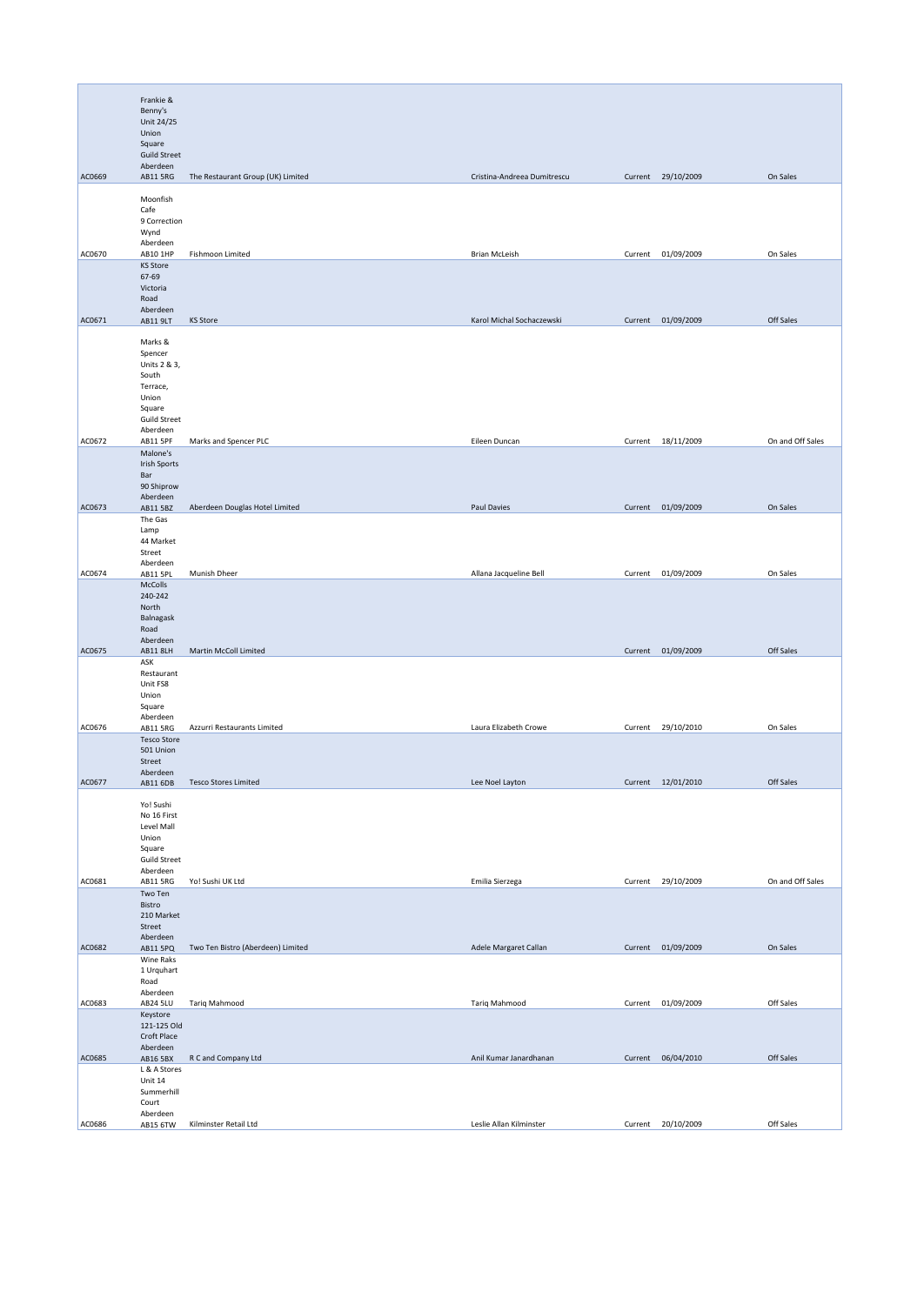|        | Aberdeen                        |                                     |                             |                    |                  |
|--------|---------------------------------|-------------------------------------|-----------------------------|--------------------|------------------|
|        | Squash                          |                                     |                             |                    |                  |
|        | Racquets                        |                                     |                             |                    |                  |
|        | Club<br>Cranford                |                                     |                             |                    |                  |
|        | Road                            |                                     |                             |                    |                  |
|        | Mannofield                      |                                     |                             |                    |                  |
|        | Aberdeen                        |                                     |                             |                    |                  |
| AC0687 | AB10 7ND                        | Aberdeen Squash and Racketball Club |                             | Current 20/10/2009 | On and Off Sales |
|        | Marquis                         |                                     |                             |                    |                  |
|        | Dairy                           |                                     |                             |                    |                  |
|        | 101 Marquis                     |                                     |                             |                    |                  |
|        | Road                            |                                     |                             |                    |                  |
| AC0692 | Aberdeen<br>AB24 2QY            | Arumugam Vijendiran Sanjay          | Arumugam Vijendiran Sanjay  | Current 20/10/2009 | Off Sales        |
|        | The Lodge of                    |                                     |                             |                    |                  |
|        | Old                             |                                     |                             |                    |                  |
|        | Aberdeen                        |                                     |                             |                    |                  |
|        | 9 Dunbar                        |                                     |                             |                    |                  |
|        | Street<br>Old                   |                                     |                             |                    |                  |
|        | Aberdeen                        |                                     |                             |                    |                  |
| AC0694 | <b>AB24 3UA</b>                 | The Lodge of Old Aberdeen           | Gordon Allan Hanton         | Current 15/12/2009 | On Sales         |
|        |                                 |                                     |                             |                    |                  |
|        |                                 |                                     |                             |                    |                  |
|        | Byron<br>Hamburgers             |                                     |                             |                    |                  |
|        | Unit FS15                       |                                     |                             |                    |                  |
|        | Union                           |                                     |                             |                    |                  |
|        | Square                          |                                     |                             |                    |                  |
|        | <b>Guild Street</b>             |                                     |                             |                    |                  |
|        | Aberdeen                        |                                     | William Hibbert             |                    | On and Off Sales |
| AC0695 | AB11 5RG                        | DMWSL 740 Limited                   |                             | Current 16/12/2009 |                  |
|        | Nando's                         |                                     |                             |                    |                  |
|        | Unit FS17                       |                                     |                             |                    |                  |
|        | Union                           |                                     |                             |                    |                  |
|        | Square                          |                                     |                             |                    |                  |
|        | <b>Guild Street</b><br>Aberdeen |                                     |                             |                    |                  |
| AC0696 | AB11 5RG                        | Nando's Chickenland Ltd             | Niaesha Mannion             | Current 03/02/2010 | On Sales         |
|        |                                 |                                     |                             |                    |                  |
|        |                                 |                                     |                             |                    |                  |
|        | 1 Albyn Place                   |                                     |                             |                    |                  |
|        | 1 Albyn Place<br>Aberdeen       |                                     |                             |                    |                  |
| AC0697 | AB10 1YG                        | The Royal Bank of Scotland plc      | Fiona Hird                  | Current 15/12/2009 | Off Sales        |
|        | <b>Hey Brazil</b>               |                                     |                             |                    |                  |
|        | 13 Crown                        |                                     |                             |                    |                  |
|        | Street                          |                                     |                             |                    |                  |
|        | Aberdeen                        |                                     |                             |                    |                  |
| AC0698 | AB11 6HA                        | Syed Farooq Ahmed                   | Thiago Sanfos Vieira        | Current 15/12/2009 | On Sales         |
|        | TGI Friday's<br>14 First Level  |                                     |                             |                    |                  |
|        | Mall                            |                                     |                             |                    |                  |
|        | Union                           |                                     |                             |                    |                  |
|        | Square                          |                                     |                             |                    |                  |
|        | Aberdeen                        |                                     |                             |                    |                  |
| AC0703 | AB11 5RG                        | Thursdays (UK) Limited              | Elizabeth Margaret Hay      | Current 20/04/2011 | On Sales         |
|        | Prezzo                          |                                     |                             |                    |                  |
|        | Unit FS9                        |                                     |                             |                    |                  |
|        | Union                           |                                     |                             |                    |                  |
|        | Square                          |                                     |                             |                    |                  |
|        | <b>Guild Street</b>             |                                     |                             |                    |                  |
| AC0704 | Aberdeen<br>AB11 5RG            | Papa Midco Limited                  | Marta Anna Walachowska      | Current 15/12/2009 | On Sales         |
|        |                                 |                                     |                             |                    |                  |
|        | Giraffe                         |                                     |                             |                    |                  |
|        | FS3b                            |                                     |                             |                    |                  |
|        | Union                           |                                     |                             |                    |                  |
|        | Square                          |                                     |                             |                    |                  |
| AC0705 | <b>Guild Street</b><br>Aberdeen | Giraffe Concepts Limited            | Scott Robb                  | Current 03/09/2010 | On Sales         |
|        |                                 |                                     |                             |                    |                  |
|        |                                 |                                     |                             |                    |                  |
|        | Patisserie                      |                                     |                             |                    |                  |
|        | Valerie                         |                                     |                             |                    |                  |
|        | Unit G26 and                    |                                     |                             |                    |                  |
|        | G27 Union<br>Square             |                                     |                             |                    |                  |
|        | Shopping                        |                                     |                             |                    |                  |
|        | Centre                          |                                     |                             |                    |                  |
|        | <b>Guild Street</b>             |                                     |                             |                    |                  |
|        | Aberdeen                        |                                     |                             |                    |                  |
| AC0708 | AB11 5PS                        | Stonebeach Limited                  | <b>Grant Oliver</b>         | Current 15/07/2010 | On and Off Sales |
|        | Handmade<br>Burger              |                                     |                             |                    |                  |
|        | Company                         |                                     |                             |                    |                  |
|        | Unit FS16                       |                                     |                             |                    |                  |
|        | Union                           |                                     |                             |                    |                  |
|        | Square                          |                                     |                             |                    |                  |
|        | Aberdeen                        |                                     |                             |                    |                  |
| AC0713 | AB11 5RG<br>Keystore            | The Burger Chain Limited            | Calum William Campbell      | Current 15/12/2009 | On and Off Sales |
|        | Express                         |                                     |                             |                    |                  |
|        | 50                              |                                     |                             |                    |                  |
|        | Summerfield                     |                                     |                             |                    |                  |
|        | Terrace                         |                                     |                             |                    |                  |
| AC0719 | Aberdeen                        |                                     |                             | Current 06/04/2010 | Off Sales        |
|        | AB24 5JD                        | Salom (J S) Limited                 | Joney Joey Thanabalasingham |                    |                  |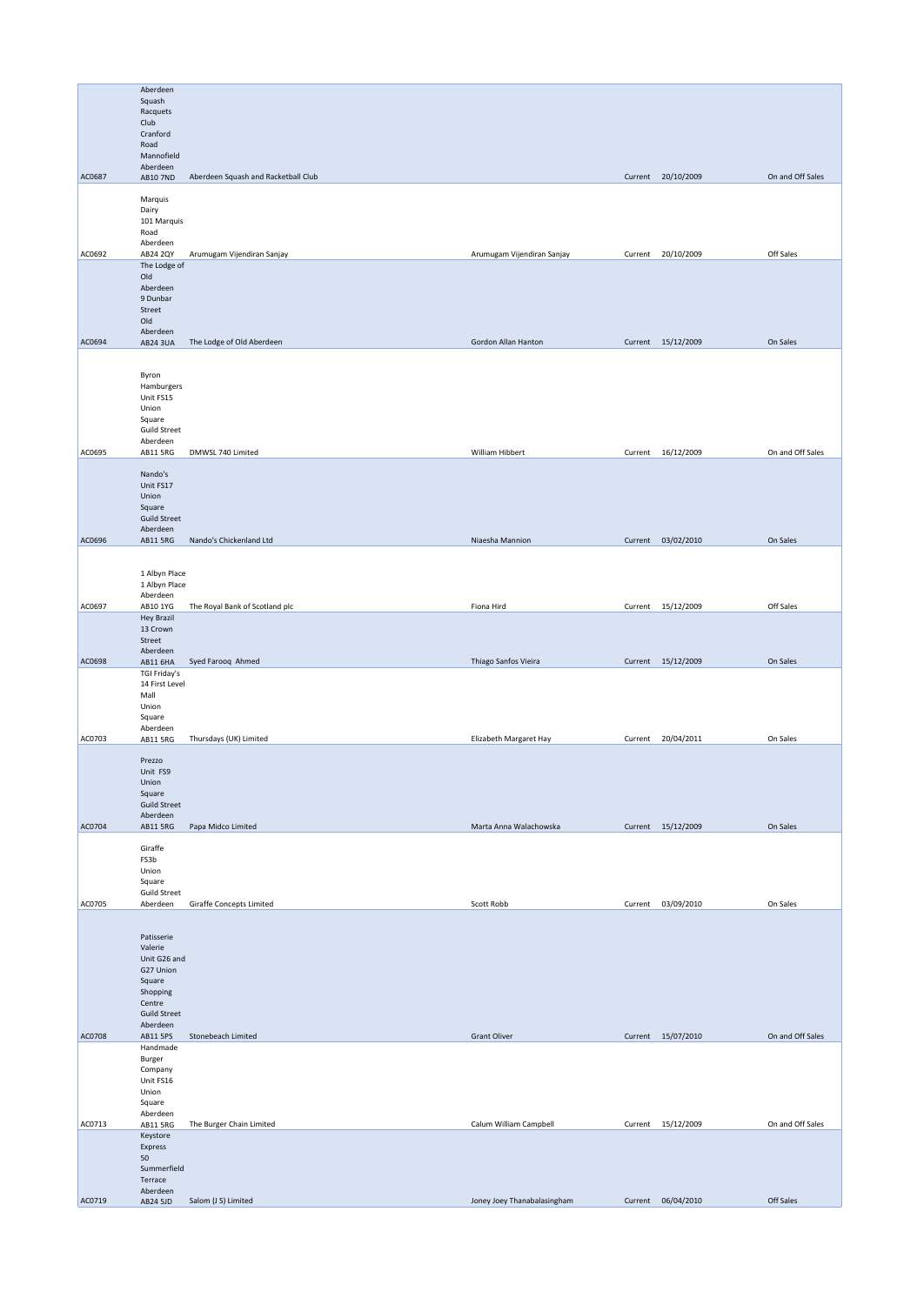|        | Premier                                                                                              |                                               |                          |         |                    |                  |
|--------|------------------------------------------------------------------------------------------------------|-----------------------------------------------|--------------------------|---------|--------------------|------------------|
|        | 154 Great<br>Northern                                                                                |                                               |                          |         |                    |                  |
| AC0720 | Road<br>Aberdeen<br>AB24 2BE                                                                         | Ignatius Selvaraj Mary Joseph                 | Sarosa Ignatius Selvaraj | Current | 09/02/2010         | Off Sales        |
|        | Amyes                                                                                                |                                               |                          |         |                    |                  |
|        | Groceries &<br>Off Licence<br>823 Great<br>Northern<br>Road                                          |                                               |                          |         |                    |                  |
| AC0721 | Aberdeen<br><b>AB24 2BR</b>                                                                          | Messrs M & S Basheer                          | Sulekha Prasannan        |         | Current 09/02/2010 | Off Sales        |
|        |                                                                                                      |                                               |                          |         |                    |                  |
|        | Pizza Hut<br>Unit FS18,<br>First Level<br>Mall<br>Union<br>Square<br><b>Guild Street</b><br>Aberdeen |                                               |                          |         |                    |                  |
| AC0722 | AB11 5RG                                                                                             | Pizza Hut (UK) Limited                        | Janette Slessor          |         | Current 16/03/2010 | On and Off Sales |
|        | Monsoona<br>20-20A<br><b>Bridge Street</b><br>Aberdeen                                               |                                               |                          |         |                    |                  |
| AC0723 | AB11 6JJ                                                                                             | Linda Joyce Presslie                          | Mohammed Hossan          |         | Current 06/04/2010 | On Sales         |
|        | Dobbies<br>Garden<br>Centre<br>Whitemyres<br>Lang Stracht<br>Aberdeen                                |                                               |                          |         |                    |                  |
| AC0724 | AB15 6XH                                                                                             | Dobbies Garden Centres PLC                    | Ken Ferguson             |         | Current 23/04/2010 | On and Off Sales |
|        | Sainsbury<br>Store<br>Unit W1<br>St Nicholas<br>Centre<br>Aberdeen                                   |                                               |                          |         |                    |                  |
| AC0725 | AB10 1HW                                                                                             | Sainsbury's Supermarkets Ltd                  | Nicholas Andrew Wood     |         | Current 29/09/2010 | Off Sales        |
|        | Sainsbury's<br>Store<br>206 Union<br>Street<br>Aberdeen                                              |                                               |                          |         |                    |                  |
| AC0726 | AB10 1QS                                                                                             | Sainsbury's Supermarkets Ltd                  | Iren Lebedova            |         | Current 12/05/2010 | Off Sales        |
|        | Park Inn by<br>Radisson<br>Aberdeen<br>1 Justice Mill<br>Lane<br>Aberdeen                            |                                               |                          |         |                    |                  |
| AC0728 | AB11 6EQ                                                                                             | Hazledene Strawberrybank (Hotel) Limited      | Jean Francois Whitaker   |         | Current 16/08/2010 | On and Off Sales |
|        | The Rox<br>Hotel<br>13-23<br>Market<br>Street<br>Aberdeen                                            |                                               |                          |         |                    |                  |
| AC0731 | AB11 5PY                                                                                             | The Rox Hotel LLP                             | Clare Rintoul            |         | Current 20/10/2010 | On Sales         |
|        | Matthew's<br>Foods<br>136-138<br>Causewayen<br>d<br>Aberdeen                                         |                                               |                          |         |                    |                  |
| AC0732 | <b>AB25 3TN</b><br>Fountainhall                                                                      | Matthew's Foods (Scotland) Limited            | John Arthur Lowe         |         | Current 21/09/2010 | Off Sales        |
|        | Wines Ltd<br>29<br>Fountainhall<br>Road<br>Aberdeen                                                  |                                               |                          |         |                    |                  |
| AC0733 | AB15 4EW                                                                                             | Fountainhall Wines Ltd                        | James McQueen            |         | Current 27/07/2010 | Off Sales        |
|        | Scotmid<br>Unit 1A<br>Jesmond<br>Drive<br><b>Bridge of</b><br>Don<br>Aberdeen                        |                                               |                          |         |                    |                  |
| AC0734 | <b>AB22 8UR</b>                                                                                      | Scottish Midland Co-operative Society Limited | Colin MacKenzie          |         | Current 07/10/2010 | Off Sales        |
|        | Aberdeen<br>Whisky Shop<br>474 Union<br>Street<br>Aberdeen                                           |                                               |                          |         |                    |                  |
| AC0735 | AB10 1TS                                                                                             | Nicholas John Sullivan                        | Nicholas John Sullivan   |         | Current 14/10/2010 | Off Sales        |
|        | Wagamama<br>Unit FS3A<br>First Floor                                                                 |                                               |                          |         |                    |                  |
|        | Union<br>Square<br>Aberdeen                                                                          |                                               |                          |         |                    |                  |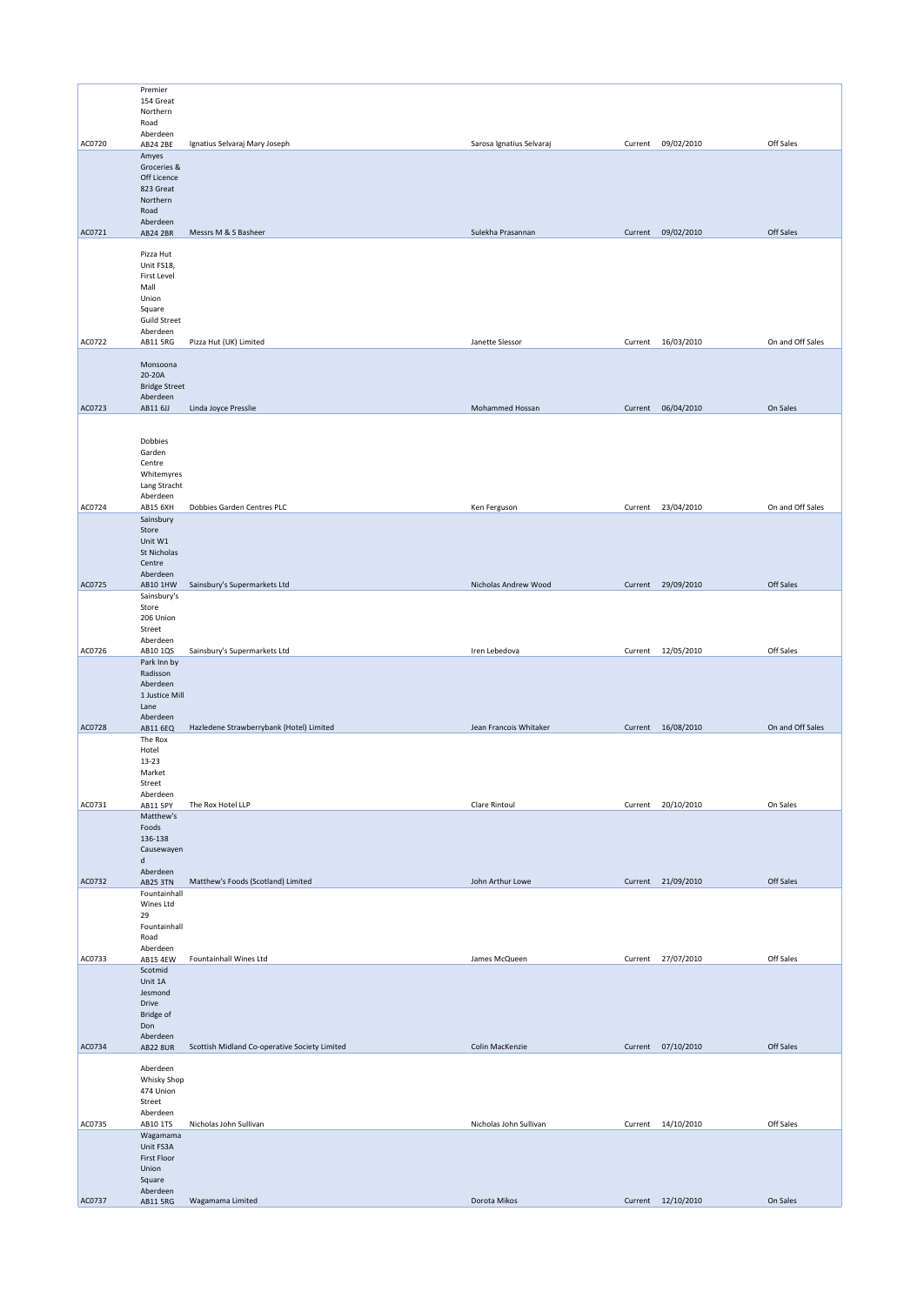|              | Travelodge<br>Hotel                                                                                     |                                        |                            |         |                    |                  |
|--------------|---------------------------------------------------------------------------------------------------------|----------------------------------------|----------------------------|---------|--------------------|------------------|
|              | 21-23 Justice<br>Mill Lane                                                                              |                                        |                            |         |                    |                  |
| AC0738       | Aberdeen<br>AB11 6EQ                                                                                    | Travelodge Hotels Limited              | Michaela Kolistanikova     |         | Current 12/11/2010 | On Sales         |
|              | U Store<br>94 Victoria<br>Road<br>Torry                                                                 |                                        |                            |         |                    |                  |
| AC0739       | Aberdeen<br>AB11 9DT                                                                                    | Anburaj Palaniswamy                    | Anburaj Palaniswamy        |         | Current 22/10/2010 | Off Sales        |
|              | Sing City<br>74-78 Chapel<br>Street                                                                     |                                        |                            |         |                    |                  |
|              | Aberdeen                                                                                                | <b>Hellister Ltd</b>                   |                            |         |                    |                  |
| AC0742       | AB10 1SN<br>Zizzi<br>Unit FS2<br>Union<br>Square                                                        |                                        | <b>Hayley Barnes</b>       | Current | 21/09/2010         | On Sales         |
|              | Aberdeen                                                                                                |                                        |                            |         |                    | On and Off Sales |
| AC730        | AB11 5RG<br>Tesco<br>Express<br>207 Holburn<br>Street<br>Aberdeen                                       | Azzurri Restaurants Limited            | Ewan Richard Morgon        |         | Current 23/06/2010 |                  |
| <b>AC744</b> | AB10 6BL                                                                                                | <b>Tesco Stores Limited</b>            | James Hopkins              |         | Current 17/01/2011 | Off Sales        |
|              | Denmore<br>Szechuan<br>Unit 19<br>Murcar<br>Industrial<br>Estate<br>Denmore<br>Road<br>Bridge of<br>Don |                                        |                            |         |                    |                  |
| AC745        | Aberdeen<br>AB23 8JW                                                                                    | Fong Sam Chan                          | Stephanie Chan             |         | Current 16/11/2010 | On and Off Sales |
|              | Gurkha Chef<br>5 Palmerston<br>Road<br>Aberdeen                                                         |                                        |                            |         |                    |                  |
| AC746        | <b>AB11 5QP</b>                                                                                         | Prag (Aberdeen) Limited                | Pusher Dewan               |         | Current 11/01/2011 | On Sales         |
|              | Sainsbury<br>Store<br>97-99<br>Rosemount<br>Place<br>Aberdeen                                           |                                        |                            |         |                    |                  |
| AC756        | <b>AB25 2YE</b>                                                                                         | Sainsbury's Supermarkets Ltd           | <b>Greg Stewart</b>        |         | Current 16/12/2010 | Off Sales        |
|              | Keystore<br>18 Bedford<br>Avenue<br>Aberdeen                                                            |                                        |                            |         |                    |                  |
| AC757        | AB24 3YR                                                                                                | Narayana Samy Mohan                    | Eleil Maran Rajaratnam     |         | Current 06/03/2012 | Off Sales        |
|              | Sabai<br>Ground Floor<br>and<br>Basement<br>470 Union<br>Street<br>Aberdeen                             |                                        |                            |         |                    |                  |
| AC759        | AB10 1TS                                                                                                | <b>ECS Investment Property Limited</b> | Petcharat Tumrongwongvilai |         | Current 31/08/2011 | On Sales         |
|              | Clifton<br>Convenience<br>Store<br>104 Clifton<br>Road<br>Aberdeen                                      |                                        |                            |         |                    |                  |
| AC760        | AB24 4RD                                                                                                | Muthulingam Mathisuthan                | Anusha Kamalendiran        | Current | 03/05/2011         | Off Sales        |
|              | Home<br>Bargains<br>Unit 5<br>Boulevard<br><b>Retail Park</b><br>Links Road<br>Aberdeen                 |                                        |                            |         |                    |                  |
| AC761        | AB11 5EL                                                                                                | T J Morris Ltd                         | Anna Maria Kuzniar         |         | Current 20/09/2011 | Off Sales        |
|              | Sainsbury<br>Store<br>313 George<br>Street                                                              |                                        |                            |         |                    |                  |
| AC762        | Aberdeen<br>AB25 1EP                                                                                    |                                        | Ian Martin Mathieson       |         | Current 01/09/2011 | Off Sales        |
|              | Lintmill<br>Shoppy<br>1 Lintmill<br>Terrace                                                             |                                        |                            |         |                    |                  |
|              | Aberdeen                                                                                                |                                        |                            |         |                    |                  |
| AC763        | AB16 7SR                                                                                                | Rajarajeswary Yogeswaran               | Rajarajeswary Yogeswaran   |         | Current 28/06/2011 | Off Sales        |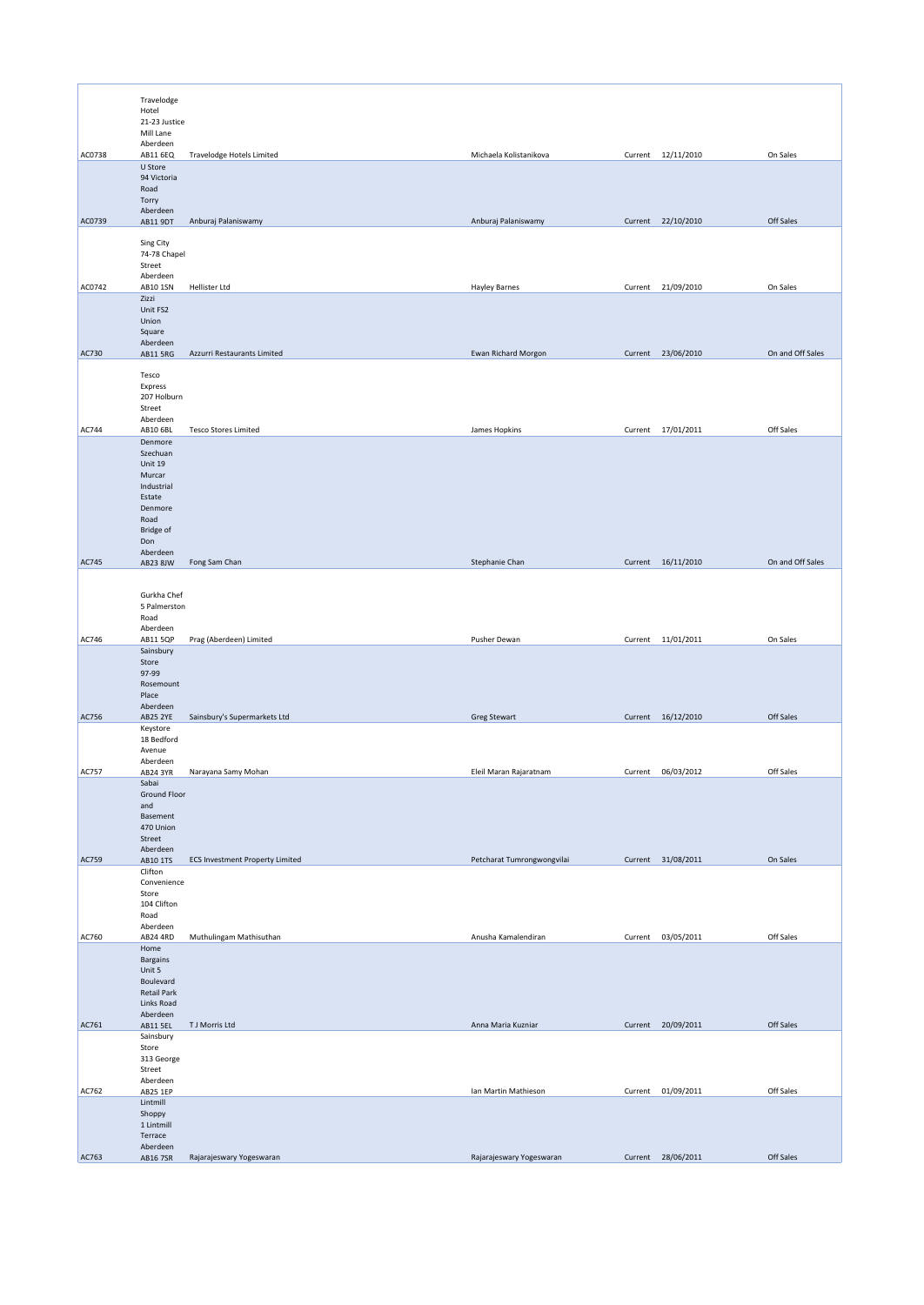|              | Grosik                        |                                       |                              |         |                    |                  |
|--------------|-------------------------------|---------------------------------------|------------------------------|---------|--------------------|------------------|
|              | 530-532                       |                                       |                              |         |                    |                  |
|              | George<br>Street              |                                       |                              |         |                    |                  |
|              | Aberdeen                      |                                       |                              |         |                    |                  |
| AC767        | AB25 3XL<br>Wine Raks         | Alid Garib                            | Hersh Osman Mahmoud          |         | Current 15/09/2011 | Off Sales        |
|              | 8 St Swithin                  |                                       |                              |         |                    |                  |
|              | Street<br>Aberdeen            |                                       |                              |         |                    |                  |
| AC768        | AB10 6XD                      | Wine Raks (Scotland) Ltd              | Samina Tariq                 |         | Current 18/10/2011 | Off Sales        |
|              |                               |                                       |                              |         |                    |                  |
|              | Granite Park<br>8 Golden      |                                       |                              |         |                    |                  |
|              | Square                        |                                       |                              |         |                    |                  |
| AC769        | Aberdeen<br>AB10 1RB          | <b>Granite Parks Limited</b>          | Forbes Innes                 |         |                    | On Sales         |
|              |                               |                                       |                              |         | Current 25/11/2011 |                  |
|              | Yo! Sushi                     |                                       |                              |         |                    |                  |
|              | Unit 2<br>Food Terrace        |                                       |                              |         |                    |                  |
|              | <b>Bon Accord</b>             |                                       |                              |         |                    |                  |
|              | Centre<br>Aberdeen            |                                       |                              |         |                    |                  |
| AC771        | AB25 1HZ                      | Yo! Sushi UK Ltd                      | Christian James Paduch       |         | Current 19/12/2011 | On and Off Sales |
|              |                               |                                       |                              |         |                    |                  |
|              | Bella Italia                  |                                       |                              |         |                    |                  |
|              | Unit 6                        |                                       |                              |         |                    |                  |
|              | Queens Links<br>Leisure Park  |                                       |                              |         |                    |                  |
|              | Aberdeen                      |                                       |                              |         |                    |                  |
| AC772        | <b>AB24 5EN</b>               | <b>Casual Dining Services Ltd</b>     | <b>Boris Tonev Borisov</b>   |         | Current 07/03/2012 | On and Off Sales |
|              | Clunie<br>Convenience         |                                       |                              |         |                    |                  |
|              | Store                         |                                       |                              |         |                    |                  |
|              | 7 Clunie                      |                                       |                              |         |                    |                  |
|              | Place<br>Aberdeen             |                                       |                              |         |                    |                  |
| AC774        | <b>AB16 5RN</b>               | Zulfiquar Ahmad                       | Zulfiquar Ahmad              |         | Current 07/02/2012 | Off Sales        |
|              | Jamie's<br>Italian            |                                       |                              |         |                    |                  |
|              | Ground and                    |                                       |                              |         |                    |                  |
|              | First Floor                   |                                       |                              |         |                    |                  |
|              | 38 Union<br>Street            |                                       |                              |         |                    |                  |
| <b>AC775</b> | Aberdeen                      | Kennedy & The Saints UK Ltd           | Beverley Anne Hartley        |         | Current 13/02/2013 | On and Off Sales |
|              | Cosmo                         |                                       |                              |         |                    |                  |
|              | Unit LSU 3                    |                                       |                              |         |                    |                  |
|              | Union<br>Square               |                                       |                              |         |                    |                  |
|              | <b>Guild Street</b>           |                                       |                              |         |                    |                  |
|              | Aberdeen                      |                                       |                              |         |                    |                  |
| <b>AC778</b> | AB11 5RA<br><b>RKM Stores</b> | Aberdeen Land Investments Limited     | Ngok Fung Chan               |         | Current 21/11/2012 | On Sales         |
|              | 66                            |                                       |                              |         |                    |                  |
|              | Sunnybank<br>Road             |                                       |                              |         |                    |                  |
|              | Aberdeen                      |                                       |                              |         |                    |                  |
| AC780        | AB24 3NH                      | Durga Prasad Veerapalli               | Venkata Surendra Babu Gaddam |         | Current 03/04/2012 | Off Sales        |
|              | Nando's<br>Unit 10            |                                       |                              |         |                    |                  |
|              | The                           |                                       |                              |         |                    |                  |
|              | Academy<br>Belmont            |                                       |                              |         |                    |                  |
|              | Street                        |                                       |                              |         |                    |                  |
| AC783        | Aberdeen<br>AB10 1LB          | Nando's Chickenland Ltd               | Rebecca-Abbey Young          |         | Current 05/11/2012 | On Sales         |
|              | Unit 51                       |                                       |                              |         |                    |                  |
|              | Carnegies                     |                                       |                              |         |                    |                  |
|              | Brae<br>Aberdeen              |                                       |                              |         |                    |                  |
| AC785        | AB10 1BF                      | Eric McMillan                         | John Paul McGivney           |         | Current 28/10/2016 | On Sales         |
|              | The Tippling                  |                                       |                              |         |                    |                  |
|              | House                         |                                       |                              |         |                    |                  |
|              | 4 Belmont<br>Street           |                                       |                              |         |                    |                  |
|              | Aberdeen                      |                                       |                              |         |                    |                  |
| AC787        | AB10 1JE                      | 10 Dollar Shake Ltd                   | Andrew James Stewart         |         | Current 03/04/2012 | On and Off Sales |
|              | Lithuanian                    |                                       |                              |         |                    |                  |
|              | Meat Village                  |                                       |                              |         |                    |                  |
|              | 78 Menzies<br>Road            |                                       |                              |         |                    |                  |
|              | Aberdeen                      |                                       |                              |         |                    |                  |
| AC789        | AB11 9AJ                      | Lithuanian Meat Village Ltd           | Arturas Valanciauskis        | Current | 03/04/2012         | Off Sales        |
|              | Woodside<br>Post Office       |                                       |                              |         |                    |                  |
|              | 439/441                       |                                       |                              |         |                    |                  |
|              | Great<br>Northern             |                                       |                              |         |                    |                  |
|              | Road                          |                                       |                              |         |                    |                  |
| AC790        | Aberdeen<br><b>AB24 2EH</b>   | Woodside PO and Convenience Store Ltd | Sahail Ahmed                 |         | Current 03/04/2012 | Off Sales        |
|              |                               |                                       |                              |         |                    |                  |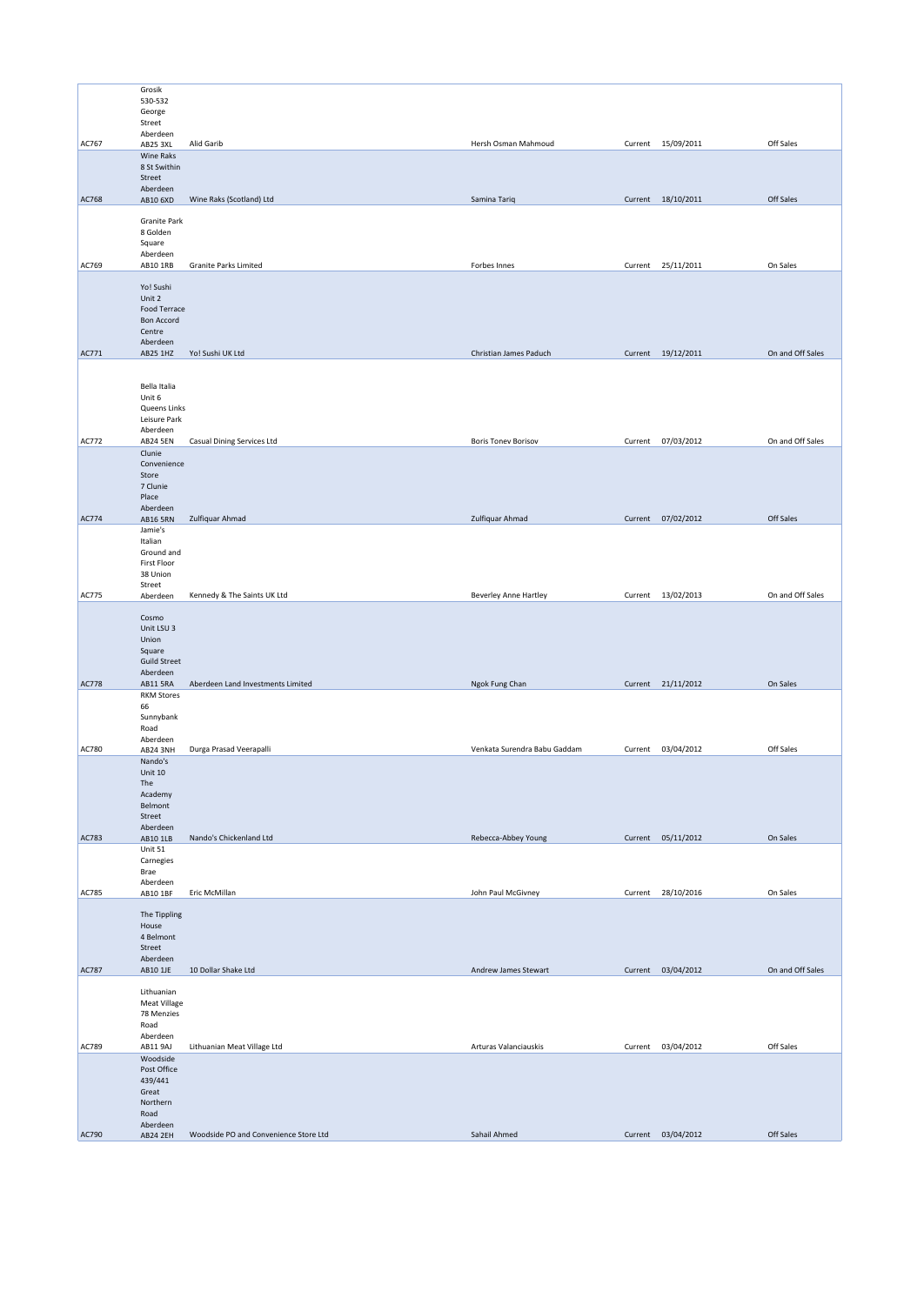|              | Dyce                        |                                         |                                |         |                    |                  |
|--------------|-----------------------------|-----------------------------------------|--------------------------------|---------|--------------------|------------------|
|              | Tandoori                    |                                         |                                |         |                    |                  |
|              | 275                         |                                         |                                |         |                    |                  |
|              | Stoneywood                  |                                         |                                |         |                    |                  |
|              | Road                        |                                         |                                |         |                    |                  |
|              | Dyce                        |                                         |                                |         |                    |                  |
|              | Aberdeen                    |                                         |                                |         |                    |                  |
| AC791        | AB21 9JS                    | First Management (GB) Limited           | Nafiz Hasan                    |         | Current 03/04/2012 | On and Off Sales |
|              |                             |                                         |                                |         |                    |                  |
|              | Gamola Golf                 |                                         |                                |         |                    |                  |
|              | 47-53                       |                                         |                                |         |                    |                  |
|              | Market                      |                                         |                                |         |                    |                  |
|              | Street                      |                                         |                                |         |                    |                  |
|              | Aberdeen                    |                                         |                                |         |                    |                  |
| AC793        | AB11 5PZ                    | Gamola Golf Ltd                         | <b>Graeme Masterton</b>        |         | Current 19/07/2012 | On Sales         |
|              |                             |                                         |                                |         |                    |                  |
|              | Nick Nairn                  |                                         |                                |         |                    |                  |
|              | Cook School                 |                                         |                                |         |                    |                  |
|              | 15 Back                     |                                         |                                |         |                    |                  |
|              | Wynd                        |                                         |                                |         |                    |                  |
|              | Aberdeen                    |                                         |                                |         |                    |                  |
| AC794        | AB10 1JN                    | Nick Nairn Cook School                  | Julia Isabella Cameron Forster |         | Current 14/08/2012 | On and Off Sales |
|              |                             |                                         |                                |         |                    |                  |
|              | Las Iguanas                 |                                         |                                |         |                    |                  |
|              | Unit FS1                    |                                         |                                |         |                    |                  |
|              | First Floor<br>Mall         |                                         |                                |         |                    |                  |
|              | Union                       |                                         |                                |         |                    |                  |
|              | Square                      |                                         |                                |         |                    |                  |
|              | <b>Guild Street</b>         |                                         |                                |         |                    |                  |
|              | Aberdeen                    |                                         |                                |         |                    |                  |
| AC795        | AB11 5RG                    | Las Iguanas Limited                     | <b>Stuart Anthoney Quinn</b>   |         | Current 31/10/2012 | On and Off Sales |
|              | Hazlehead                   |                                         |                                |         |                    |                  |
|              | Park Cafe                   |                                         |                                |         |                    |                  |
|              | Hazlehead                   |                                         |                                |         |                    |                  |
|              | Park                        |                                         |                                |         |                    |                  |
|              | Aberdeen                    |                                         |                                |         |                    |                  |
| AC796        | AB11 5BP                    | Coffee Societea Limited                 | Shona Ann Morrison             |         | Current 07/05/2015 | On Sales         |
|              |                             |                                         |                                |         |                    |                  |
|              | Tesco                       |                                         |                                |         |                    |                  |
|              | Superstore                  |                                         |                                |         |                    |                  |
|              | Woodend                     |                                         |                                |         |                    |                  |
|              | Hospital                    |                                         |                                |         |                    |                  |
|              | Rousay Drive                |                                         |                                |         |                    |                  |
|              | Aberdeen                    |                                         |                                |         |                    |                  |
| AC797        | AB15 6LT                    | <b>Tesco Stores Limited</b>             | Fraser Wenseth                 |         | Current 09/11/2012 | Off Sales        |
|              | Reddys                      |                                         |                                |         |                    |                  |
|              | $110 - 112$                 |                                         |                                |         |                    |                  |
|              | Rosemount                   |                                         |                                |         |                    |                  |
|              | Viaduct                     |                                         |                                |         |                    |                  |
|              | Aberdeen                    |                                         |                                |         |                    |                  |
| AC799        | <b>AB25 1NX</b>             | Sudheer Reddy Jinkala                   | Sudheer Reddy Jinkala          |         | Current 21/08/2012 | Off Sales        |
|              |                             |                                         |                                |         |                    |                  |
|              | Mastrick                    |                                         |                                |         |                    |                  |
|              | Grocer<br>9 Greenfern       |                                         |                                |         |                    |                  |
|              | Place                       |                                         |                                |         |                    |                  |
|              | Aberdeen                    |                                         |                                |         |                    |                  |
| <b>AC800</b> | AB16 6JR                    | Union Spark Ltd                         | Praveen Lukose                 |         | Current 21/08/2012 | Off Sales        |
|              | Icelands                    |                                         |                                |         |                    |                  |
|              | Foods Ltd                   |                                         |                                |         |                    |                  |
|              | Unit 3                      |                                         |                                |         |                    |                  |
|              | Boulevard                   |                                         |                                |         |                    |                  |
|              | Retail Park                 |                                         |                                |         |                    |                  |
|              | Aberdeen                    |                                         |                                |         |                    |                  |
| AC801        | AB11 5EJ                    | Iceland Foods Limited                   | Angelo Joop Berendsen          | Current | 21/12/2012         | Off Sales        |
|              | 74 Urquhart                 |                                         |                                |         |                    |                  |
|              | Road                        |                                         |                                |         |                    |                  |
|              | Aberdeen                    |                                         |                                |         |                    |                  |
| AC802        | <b>AB24 5NB</b>             | Angnes Kanchana Sivakumar               | Angnes Kanchana Sivakumar      |         | Current 13/11/2012 | Off Sales        |
|              | Hotel                       |                                         |                                |         |                    |                  |
|              | Chocolat                    |                                         |                                |         |                    |                  |
|              | Unit GS23                   |                                         |                                |         |                    |                  |
|              | Union                       |                                         |                                |         |                    |                  |
|              | Square                      |                                         |                                |         |                    |                  |
|              | Shopping                    |                                         |                                |         |                    |                  |
|              | Centre                      |                                         |                                |         |                    |                  |
|              | Aberdeen                    |                                         |                                |         |                    |                  |
| AC803        | AB11 5PN                    | <b>Hotel Chocolat Retail Limited</b>    | Rosemary Shepherd              |         | Current 13/12/2012 | Off Sales        |
|              | Premier Inn<br>Argyll Way   |                                         |                                |         |                    |                  |
|              | Aberdeen                    |                                         |                                |         |                    |                  |
|              | Airport                     |                                         |                                |         |                    |                  |
|              | Aberdeen                    |                                         |                                |         |                    |                  |
| AC806        | AB21 OAF                    | Whitbread Group Plc                     | Agnieszka Katarzyna Ziomek     |         | Current 03/09/2013 | On and Off Sales |
|              |                             |                                         |                                |         |                    |                  |
|              | Shri Bheema                 |                                         |                                |         |                    |                  |
|              | 15 Belmont                  |                                         |                                |         |                    |                  |
|              | Street                      |                                         |                                |         |                    |                  |
|              | Aberdeen                    |                                         |                                |         |                    |                  |
| AC807        | AB10 1JR                    | Shri Bheema's Indian Restaurant Limited | Anitha Catherine Joseph        |         | Current 16/01/2013 | On and Off Sales |
|              | Tesco                       |                                         |                                |         |                    |                  |
|              | Express                     |                                         |                                |         |                    |                  |
|              | 390-406                     |                                         |                                |         |                    |                  |
|              | Great                       |                                         |                                |         |                    |                  |
|              |                             |                                         |                                |         |                    |                  |
|              | Northern                    |                                         |                                |         |                    |                  |
|              | Road                        |                                         |                                |         |                    |                  |
| <b>AC808</b> | Aberdeen<br><b>AB24 2AX</b> | <b>Tesco Stores Limited</b>             | Alma Bieniasz                  |         | Current 09/10/2013 | Off Sales        |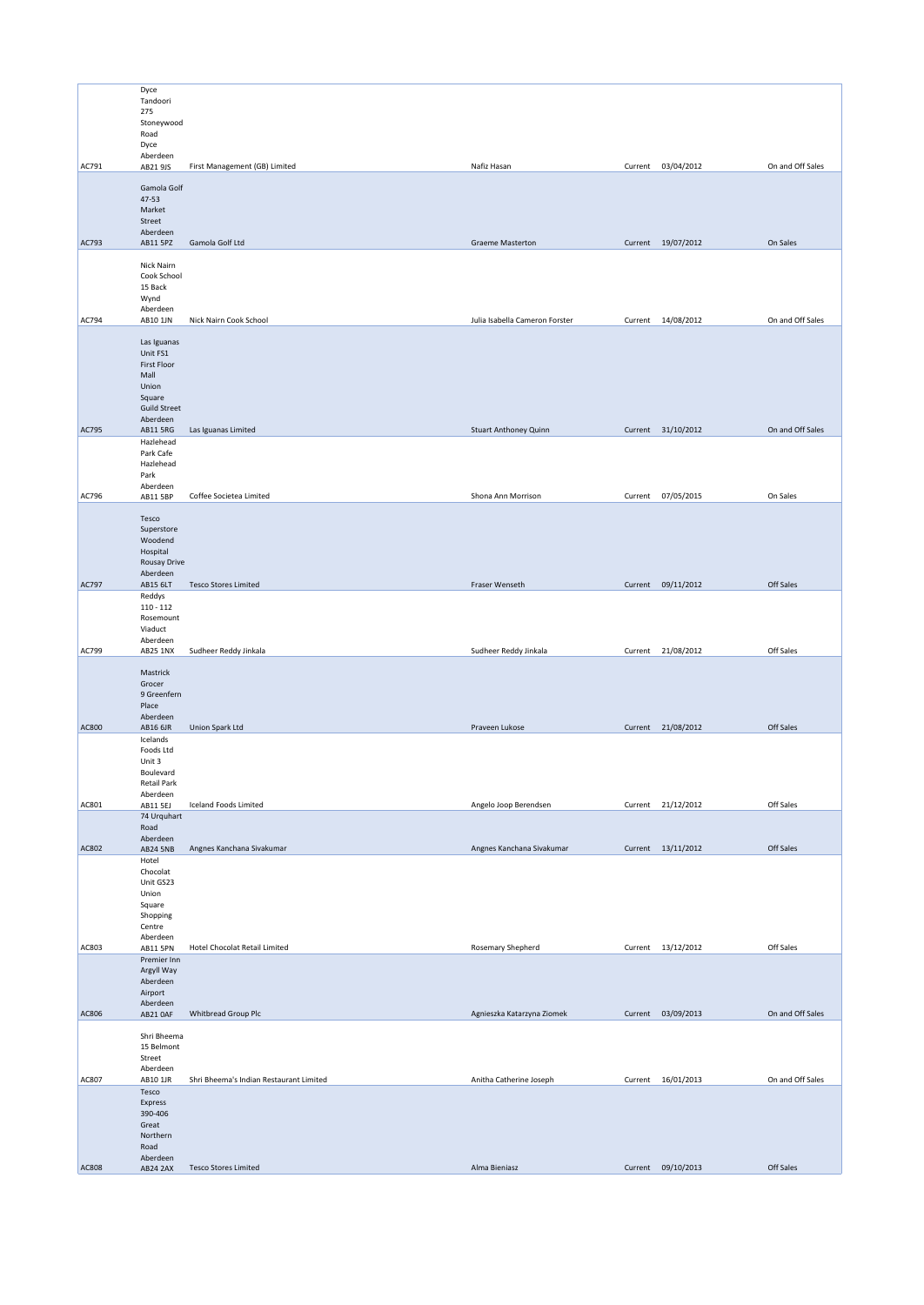|              | Carluccio's          |                                        |                                 |                    |                    |                  |
|--------------|----------------------|----------------------------------------|---------------------------------|--------------------|--------------------|------------------|
|              | Unit FS14a           |                                        |                                 |                    |                    |                  |
|              | First Floor          |                                        |                                 |                    |                    |                  |
|              | Union                |                                        |                                 |                    |                    |                  |
|              |                      |                                        |                                 |                    |                    |                  |
|              | Square               |                                        |                                 |                    |                    |                  |
| AC810        | Aberdeen<br>AB11 5RG | Carluccio's Limited                    | Alexandra Christina Farquharson | Current            | 02/08/2013         | On and Off Sales |
|              | 489 George           |                                        |                                 |                    |                    |                  |
|              |                      |                                        |                                 |                    |                    |                  |
|              | Street               |                                        |                                 |                    |                    |                  |
|              | Aberdeen             |                                        |                                 |                    |                    |                  |
| AC811        | AB25 3YB             | Alid Garib                             | Darwn Mohamed                   |                    | Current 05/03/2013 | Off Sales        |
|              | Grape and            |                                        |                                 |                    |                    |                  |
|              | Grain                |                                        |                                 |                    |                    |                  |
|              | 31 Thistle           |                                        |                                 |                    |                    |                  |
|              | Street               |                                        |                                 |                    |                    |                  |
|              | Aberdeen             |                                        |                                 |                    |                    |                  |
| AC813        | AB10 1UY             | Little Chelsea Holdings (Aberdeen) Ltd | Andrew Nagamura                 |                    | Current 30/04/2013 | On Sales         |
|              | Key Store            |                                        |                                 |                    |                    |                  |
|              | $11 - 13$            |                                        |                                 |                    |                    |                  |
|              | Grampian             |                                        |                                 |                    |                    |                  |
|              | Road                 |                                        |                                 |                    |                    |                  |
|              | Torry                |                                        |                                 |                    |                    |                  |
|              | Aberdeen             |                                        |                                 |                    |                    |                  |
| AC814        | AB11 8EP             | Krishnarajah Vettivelu                 | Anusha Kamalendiran             |                    | Current 30/04/2013 | Off Sales        |
|              | McColls              |                                        |                                 |                    |                    |                  |
|              | 5 Byron              |                                        |                                 |                    |                    |                  |
|              | Square               |                                        |                                 |                    |                    |                  |
|              | Northfield           |                                        |                                 |                    |                    |                  |
|              | Aberdeen             |                                        |                                 |                    |                    |                  |
| AC815        | <b>AB16 7LL</b>      | Martin McColl Limited                  | Lisa Barrie                     | Current            | 13/02/2014         | Off Sales        |
|              |                      |                                        |                                 |                    |                    |                  |
|              | Village              |                                        |                                 |                    |                    |                  |
|              | Urban Resort         |                                        |                                 |                    |                    |                  |
|              | Aberdeen             |                                        |                                 |                    |                    |                  |
|              |                      |                                        |                                 |                    |                    |                  |
|              | Prime Four           |                                        |                                 |                    |                    |                  |
|              | Kingwells            |                                        |                                 |                    |                    |                  |
|              | Aberdeen             |                                        |                                 |                    |                    |                  |
| AC816        | <b>AB15 8PJ</b>      | VUR Village Trading No.1 Limited       | John Karwl-Jackes               |                    | Current 01/12/2014 | On and Off Sales |
|              | Amarone              |                                        |                                 |                    |                    |                  |
|              | 257 Union            |                                        |                                 |                    |                    |                  |
|              | Street               |                                        |                                 |                    |                    |                  |
|              | Aberdeen             |                                        |                                 |                    |                    |                  |
| AC817        | AB11 6BR             | Amarone Restaurants Limited            | Parveen Sood                    |                    | Current 21/11/2013 | On and Off Sales |
|              | Charlie's            |                                        |                                 |                    |                    |                  |
|              | 97                   |                                        |                                 |                    |                    |                  |
|              | Kepplehills          |                                        |                                 |                    |                    |                  |
|              | Road                 |                                        |                                 |                    |                    |                  |
|              | Bucksburn            |                                        |                                 |                    |                    |                  |
|              | Aberdeen             |                                        |                                 |                    |                    |                  |
| AC818        | AB21 9DH             | Gobika Sivalingam                      | Cliffton John Fernandes         |                    | Current 20/08/2013 | Off Sales        |
|              | Gaelic Lane          |                                        |                                 |                    |                    |                  |
|              | Coffee               |                                        |                                 |                    |                    |                  |
|              | House                |                                        |                                 |                    |                    |                  |
|              | 1-3 Gaelic           |                                        |                                 |                    |                    |                  |
|              |                      |                                        |                                 |                    |                    |                  |
|              | Lane                 |                                        |                                 |                    |                    |                  |
|              | Aberdeen             |                                        |                                 |                    |                    |                  |
| AC820        | AB10 1JF             | ABZ Wine House Ltd                     | Seumus Young Smith              |                    | Current 20/08/2013 | On and Off Sales |
|              | The King             |                                        |                                 |                    |                    |                  |
|              | <b>Street Shop</b>   |                                        |                                 |                    |                    |                  |
|              | 148 King             |                                        |                                 |                    |                    |                  |
|              | Street               |                                        |                                 |                    |                    |                  |
|              | Aberdeen             |                                        |                                 |                    |                    |                  |
| <b>AC822</b> | AB24 5BD             | Adrian & Co Stores Ltd                 | Obinna Patrick Agochukwu        |                    |                    | Off Sales        |
|              | Dr Noodles           |                                        |                                 | Current 20/08/2013 |                    |                  |
|              | 345 Union            |                                        |                                 |                    |                    |                  |
|              |                      |                                        |                                 |                    |                    |                  |
|              | Street               |                                        |                                 |                    |                    |                  |
| AC823        | Aberdeen             |                                        |                                 |                    |                    |                  |
|              | AB11 6BS             | Carlton Rock Limited                   | Adrian Ellis Watson             |                    | Current 20/08/2013 | On Sales         |
|              | Unit 1               |                                        |                                 |                    |                    |                  |
|              |                      |                                        |                                 |                    |                    |                  |
|              | The                  |                                        |                                 |                    |                    |                  |
|              | Academy              |                                        |                                 |                    |                    |                  |
|              | Aberdeen             |                                        | James Russell William Davidson  |                    |                    |                  |
| AC824        | AB10 1LB             | Revolucion de Cuba Limited             |                                 |                    | Current 19/12/2013 | On Sales         |
|              | Premier              |                                        |                                 |                    |                    |                  |
|              | 32-34                |                                        |                                 |                    |                    |                  |
|              | Marchburn            |                                        |                                 |                    |                    |                  |
|              | Drive                |                                        |                                 |                    |                    |                  |
|              | Aberdeen             |                                        |                                 |                    |                    |                  |
| AC826        | <b>AB16 7NA</b>      | Eleil Maran Rajaratnam                 | Anton Balendrarajah Dhammicca   |                    | Current 08/10/2013 | Off Sales        |
|              | Primavera            |                                        |                                 |                    |                    |                  |
|              | Italian              |                                        |                                 |                    |                    |                  |
|              | 64 Bridge            |                                        |                                 |                    |                    |                  |
|              | Street               |                                        |                                 |                    |                    |                  |
|              | Aberdeen             |                                        |                                 |                    |                    |                  |
| <b>AC827</b> | AB11 6JN             | Asian Leisure Aberdeen Limited         | Grzegorz Jan Rudnicki           |                    | Current 14/12/2015 | On Sales         |
|              |                      |                                        |                                 |                    |                    |                  |
|              | Cafe Andaluz         |                                        |                                 |                    |                    |                  |
|              |                      |                                        |                                 |                    |                    |                  |
|              | 269-271              |                                        |                                 |                    |                    |                  |
|              | Union Street         |                                        |                                 |                    |                    |                  |
|              |                      |                                        |                                 |                    |                    |                  |
|              | Aberdeen             |                                        |                                 |                    |                    |                  |
| AC828        | AB11 6BR             | Cafe Andaluz Restaurants Limited       | Joanna Kulaga                   |                    | Current 30/04/2015 | On and Off Sales |
|              | Froghall             |                                        |                                 |                    |                    |                  |
|              | Stores               |                                        |                                 |                    |                    |                  |
|              | 47 Froghall          |                                        |                                 |                    |                    |                  |
|              | Terrace              |                                        |                                 |                    |                    |                  |
| AC829        | Aberdeen<br>AB24 3JP | Joney Joey Thanabalasingham            | Thuba Rasathurai                |                    | Current 10/12/2013 | Off Sales        |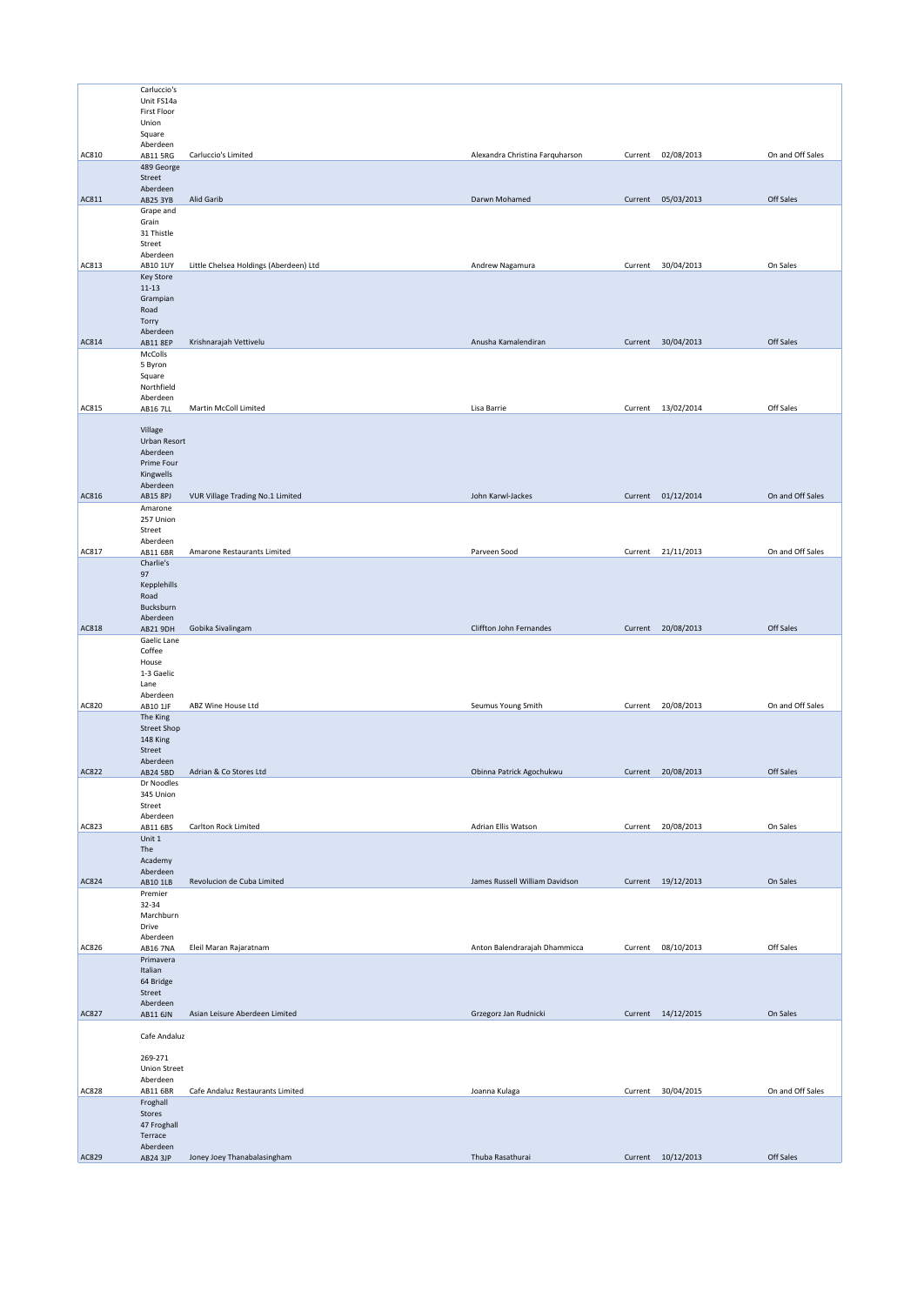|       | Co-operative<br>Group Food<br>Ltd<br>Cove<br>Shopping<br>Centre<br>Earnsheugh<br>Road<br>Cove                |                                    |                               |                    |                  |
|-------|--------------------------------------------------------------------------------------------------------------|------------------------------------|-------------------------------|--------------------|------------------|
| AC832 | Aberdeen<br>AB12 3FL                                                                                         | Co-operative Group Food Limited    | Louise Thelma Roberts         | Current 24/04/2015 | Off Sales        |
| AC835 | Thaikhun<br>Unit FS10<br>1st Floor<br>Mall<br>Union<br>Square<br><b>Guild Street</b><br>Aberdeen<br>AB11 5RG | Thai Leisure Group Limited         | Michal Kusnirak               | Current 14/07/2014 | On Sales         |
|       | Thaikhun<br>Unit FS10<br>1st Floor                                                                           |                                    |                               |                    |                  |
|       | Mall<br>Union<br>Square<br><b>Guild Street</b><br>Aberdeen                                                   |                                    |                               |                    |                  |
| AC835 | AB11 5RG                                                                                                     | Thai Leisure Group Limited         | Michal Kusnirak               | Current 14/07/2014 | On Sales         |
|       | PizzaExpress<br>Unit FS13<br>Union<br>Square<br>Aberdeen                                                     |                                    |                               |                    |                  |
| AC836 | AB11 5RG                                                                                                     | PizzaExpress (Restaurants) Limited | Luke Robert Baxter            | Current 19/06/2014 | On and Off Sales |
|       | PizzaExpress<br>Unit FS13<br>Union<br>Square<br>Aberdeen                                                     |                                    |                               |                    |                  |
| AC836 | AB11 5RG                                                                                                     | PizzaExpress (Restaurants) Limited | Luke Robert Baxter            | Current 19/06/2014 | On and Off Sales |
|       | Co-operative<br>Food<br>89A Rosehill<br>Drive<br>Aberdeen                                                    |                                    |                               |                    |                  |
| AC837 | AB24 4JS<br>Dobry                                                                                            | Co-operative Group Food Limited    | Kevin Michael Pacitti         | Current 11/04/2014 | Off Sales        |
|       | Express<br>176 King<br>Street<br>Aberdeen                                                                    |                                    |                               |                    |                  |
| AC838 | AB24 5BH                                                                                                     | Grampian Estates Limited           | Dilshad Wasta Aziz            | Current 01/04/2014 | Off Sales        |
| AC841 | Sainsbury's<br>1 Charleston<br>Road North<br>Cove<br>Aberdeen<br>AB12 3SZ                                    | Sainsbury's Supermarkets Ltd       | Wayne Ian Alexander           | Current 27/10/2015 | Off Sales        |
|       | Maggie's<br>Grill<br>242 - 244<br>Holburn<br>Street<br>Aberdeen                                              |                                    |                               |                    |                  |
| AC842 | AB10 6DB                                                                                                     | Chipotle Catering Ltd              | <b>Richard Samuel Parfitt</b> | Current 02/07/2014 | On Sales         |
|       | Grandholm<br>Mini Market<br>1 Crombie<br>House<br>Grandholm<br>Crescent<br>Bridge of<br>Don<br>Aberdeen      |                                    |                               |                    |                  |
| AC843 | AB22 8BD                                                                                                     | <b>JNS Brothers Limited</b>        | Joby Thomas Pattaikkal        | Current 19/08/2014 | Off Sales        |
|       | The Co-<br>operative<br>Food<br>Stoneywood<br>Road<br>Dyce                                                   |                                    |                               |                    |                  |
| AC844 | Aberdeen<br>AB21 9JS                                                                                         | Co-operative Group Food Limited    | Thomas Murray                 | Current 07/05/2015 | Off Sales        |
|       | R S McColls<br>Provost Watt<br>Drive<br>Kincorth<br>Aberdeen                                                 |                                    |                               |                    |                  |
| AC845 | <b>AB12 5NA</b>                                                                                              | Martin McColl Limited              | Craig Willox Adams            | Current 25/01/2017 | Off Sales        |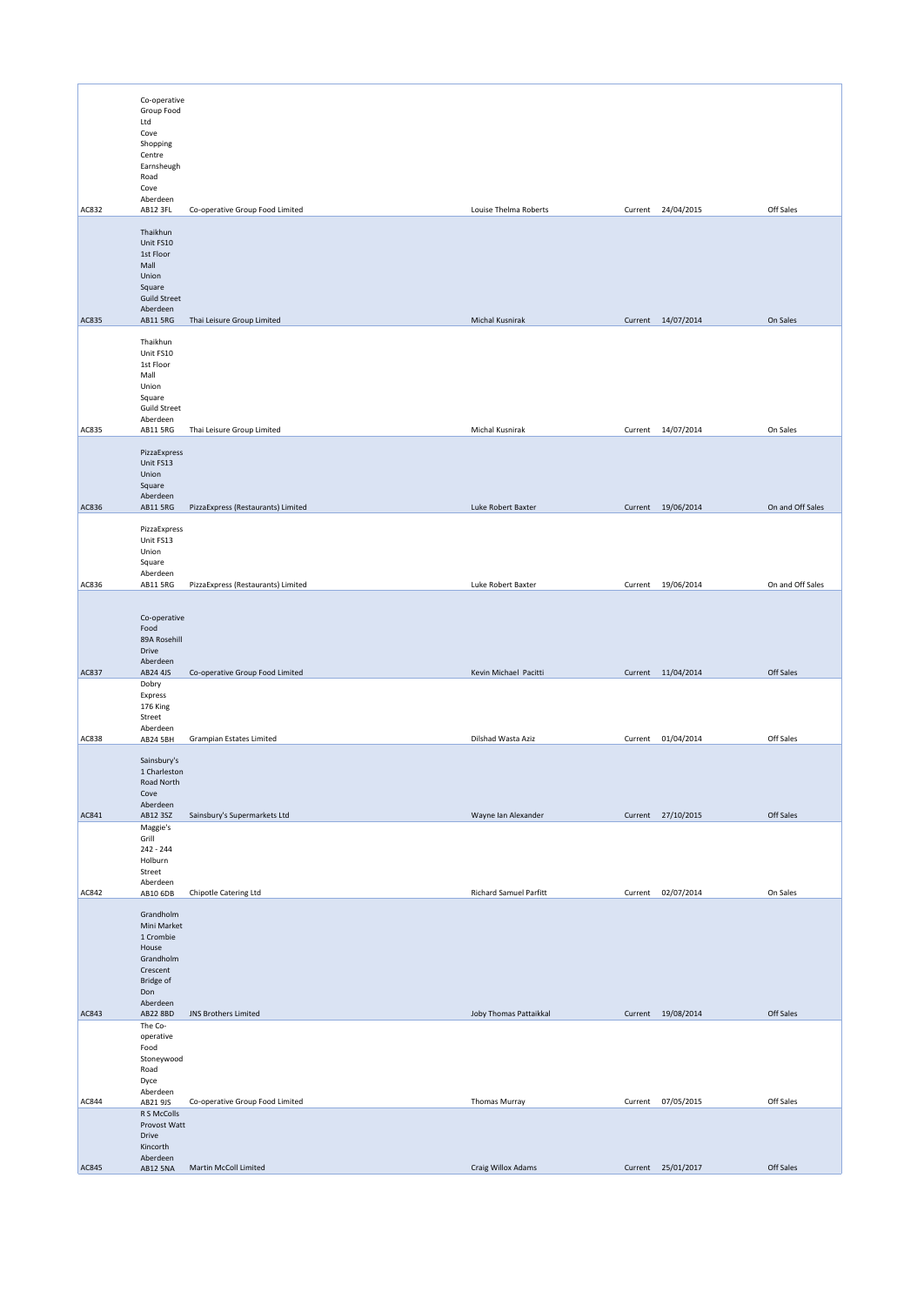|              | Almondine<br>39-43 Thistle<br>Street<br>Aberdeen                                                              |                                   |                          |         |                    |                  |
|--------------|---------------------------------------------------------------------------------------------------------------|-----------------------------------|--------------------------|---------|--------------------|------------------|
| AC849        | AB10 1UY                                                                                                      | Almondine                         | Suzanne Williamson       |         | Current 20/01/2015 | On Sales         |
|              | Aberdeen<br>Youth Hostel<br>8 Queen's<br>Road<br>Aberdeen                                                     |                                   |                          |         |                    |                  |
| AC850        | AB15 4ZT                                                                                                      | SYHA (Trading) Ltd                | Lynda Margaret Gilbert   |         | Current 18/08/2015 | On and Off Sales |
|              | Coast to<br>Coast<br>Unit FS14<br>5 First Level<br>Mall<br>Union<br>Square<br><b>Guild Street</b><br>Aberdeen |                                   |                          |         |                    |                  |
| AC854        | AB11 5RG                                                                                                      | The Restaurant Group (UK) Limited | Samantha Mulgrew         | Current | 29/07/2015         | On and Off Sales |
| AC856        | Banks O'Dee<br>Football Club<br>Spain Park<br>Abbotswell<br>Road<br>Aberdeen<br>AB12 3AB                      | Banks O'Dee Football Club         | John Halliday Irvine     |         | Current 27/08/2015 | On Sales         |
|              | Shack                                                                                                         |                                   |                          |         |                    |                  |
|              | Restaurant<br>57-63 Union<br>Street<br>Aberdeen                                                               |                                   |                          |         |                    |                  |
| AC857        | AB11 5BJ                                                                                                      | <b>Busy Busy Ltd</b>              | Ms Li Xiang              |         | Current 03/11/2015 | On Sales         |
|              | Holiday Inn<br>Express<br>Aberdeen<br>Airport<br>$2 - 3$<br>International<br>Gate<br>Dyce<br>Aberdeen         |                                   |                          |         |                    |                  |
| <b>AC858</b> | AB21 OBE                                                                                                      | Dominvs Project Company Ltd       | Peter Reynolds           |         | Current 02/07/2015 | On Sales         |
|              | Africentre<br>Foods<br>214 George<br>Street<br>Aberdeen                                                       |                                   |                          |         |                    |                  |
| AC859        | AB25 1BS<br>Balgownie<br>Stores<br>$2 - 4$<br>Balgownie<br>Crescent<br><b>Bridge of</b><br>Don                | Angela Chinyere Hennessy          | Angela Chinyere Hennessy |         | Current 25/08/2015 | Off Sales        |
| AC861        | Aberdeen<br>AB23 8ER                                                                                          | Sivanesan Thangavelautham         | Menaka Sivanesan         | Current | 23/03/2018         | Off Sales        |
|              | Crowne<br>Plaza<br>Aberdeen<br>Airport<br>$2 - 3$<br>International<br>Gate<br>Dyce<br>Aberdeen                |                                   |                          |         |                    |                  |
| AC863        | AB21 OBE                                                                                                      | Dominvs Project Company Limited   | Robert James Brown       |         | Current 02/10/2015 | On Sales         |
|              | Angus and<br>Ale<br>55 Schoolhill<br>Aberdeen                                                                 |                                   |                          |         |                    |                  |
| AC864        | AB10 1JT<br>Cocoa Ooze                                                                                        | Mark James Cavanagh               | Michelle McNally         |         | Current 28/10/2015 | On and Off Sales |
|              | 24/28<br>Belmont<br>Street<br>Aberdeen                                                                        |                                   |                          |         |                    |                  |
| AC865        | AB10 1JH                                                                                                      | Joanna Cowie                      | Joanna Cowie             |         | Current 06/10/2015 | On and Off Sales |
|              | The Mask<br>above<br>Magma<br>52 Bridge<br>Street<br>Aberdeen                                                 |                                   |                          |         |                    |                  |
| AC866        | AB11 6JN                                                                                                      | Rentincome Ltd                    | Vincent Kobina Enos      |         | Current 27/01/2016 | On Sales         |
| AC867        | B & M Stores<br>Unit 5B<br>Kittybrewste<br>r Retail Park<br>Bedford<br>Road<br>Aberdeen<br>AB24 3LJ           | EV Retail Limited                 | Martin Charles Canavan   |         | Current 08/12/2015 | Off Sales        |
|              |                                                                                                               |                                   |                          |         |                    |                  |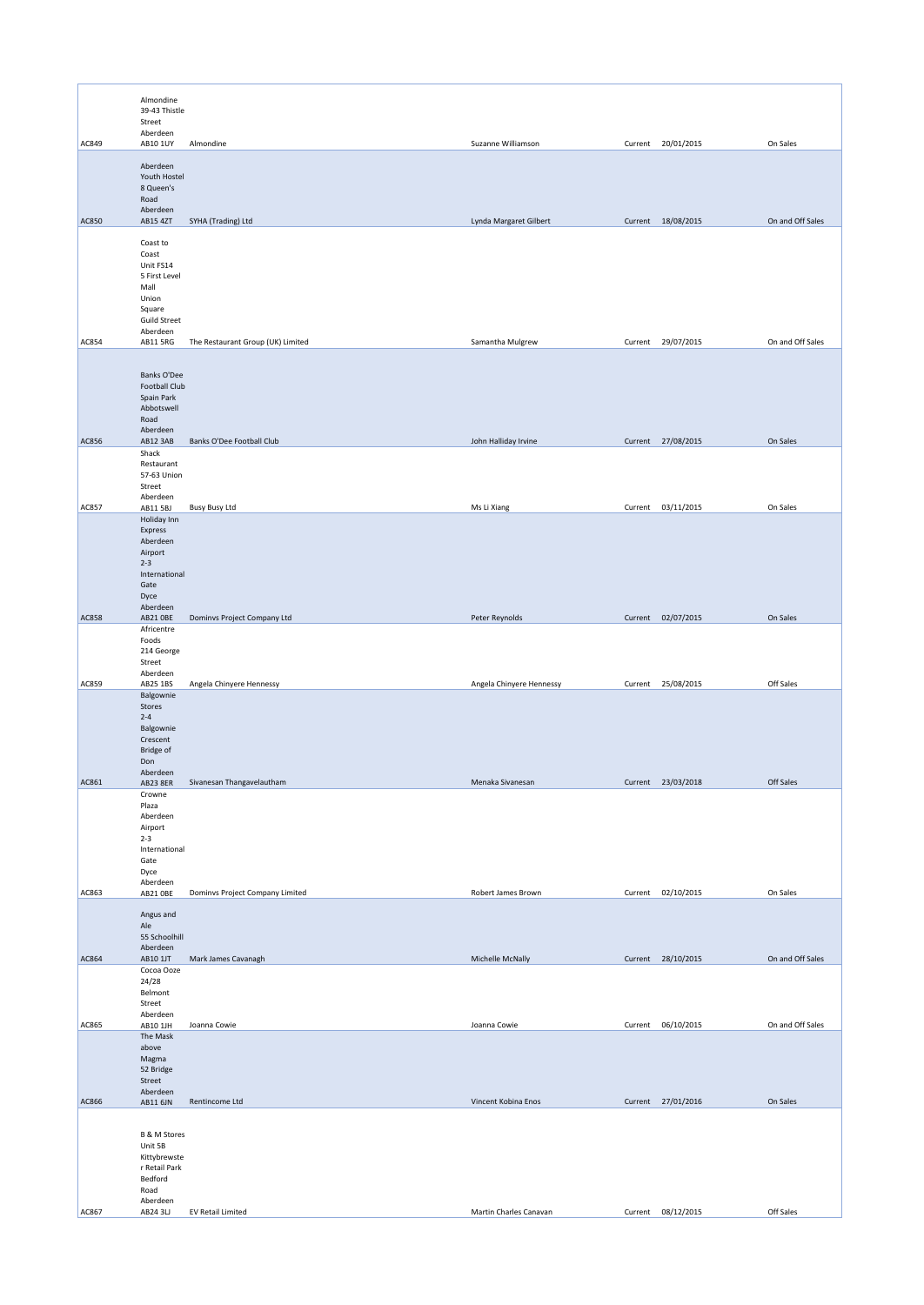|              | Aberdeen<br>Airport<br>Petrol Filling<br>Station<br>Argyll Road                                         |                                         |                        |                    |                  |
|--------------|---------------------------------------------------------------------------------------------------------|-----------------------------------------|------------------------|--------------------|------------------|
|              | Aberdeen                                                                                                |                                         |                        |                    |                  |
| AC868        | AB21 OLU<br>The Co-<br>operative<br>Food<br>North<br>Deeside<br>Road<br>Peterculter                     | Certas Energy UK Ltd                    | Daniel Robertson       | Current 28/09/2016 | Off Sales        |
| AC869        | Aberdeen<br><b>AB14 OUL</b>                                                                             | Co-operative Group Food Limited         | David Black            | Current 17/08/2016 | Off Sales        |
| AC869        | The Co-<br>operative<br>Food<br>North<br>Deeside<br>Road<br>Peterculter<br>Aberdeen<br><b>AB14 OUL</b>  | Co-operative Group Food Limited         | David Black            | Current 17/08/2016 | Off Sales        |
|              |                                                                                                         |                                         |                        |                    |                  |
|              | Joe's Coffee<br>House<br>Aberdeen<br>International<br>Airport<br><b>Brent Road</b><br>Dyce<br>Aberdeen  |                                         |                        |                    |                  |
| AC872        | AB21 7DU                                                                                                | The Restaurant Group (UK) Limited       | Lina Vaitkute          | Current 02/02/2016 | On and Off Sales |
|              | Dyce Farm<br><b>ABZ Business</b><br>Park<br>International<br>Avenue<br>Dyce<br>Aberdeen                 |                                         |                        |                    |                  |
| AC873        | AB21 OBH                                                                                                | Greene King Brewing & Retailing Limited | John Tracey            | Current 24/11/2016 | On and Off Sales |
|              | Barburrito<br>Unit FS11<br>30 First Level<br>Mall<br>Union<br>Square<br><b>Guild Street</b><br>Aberdeen |                                         |                        |                    |                  |
| AC874        | AB11 5RG                                                                                                | Barburrito Ltd                          | Jay Murray-Patel       | Current 17/11/2016 | On Sales         |
| AC877        | Jack's<br>Steakhouse<br>25 Crown<br>Terrace<br>Aberdeen<br>AB11 6HD                                     | Reliance (AB) Ltd                       | Victoria Adams-Ross    | Current 10/05/2016 | On Sales         |
|              |                                                                                                         |                                         |                        |                    |                  |
|              | Premier<br>Express<br>Store<br>1 Goodhope<br>Park<br>Bucksburn<br>Aberdeen                              |                                         |                        |                    |                  |
| <b>AC878</b> | AB21 9NE                                                                                                | A19 Stores Ltd                          | Pooja Sharif           | Current 25/05/2016 | Off Sales        |
|              | Little Malaya<br>25 Inverurie<br>Road<br>Bucksburn<br>Aberdeen                                          |                                         |                        |                    |                  |
| AC879        | AB219LJ                                                                                                 | Malaya Restaurant Ltd                   | Lai Ye Choi            | Current 02/06/2016 | On and Off Sales |
|              | Blue<br>Elephant<br>Tandoori<br>Restaurant<br>303 George<br>Street<br>Aberdeen                          |                                         |                        |                    |                  |
| AC880        | AB25 1EP                                                                                                | Bulu Chandra Das                        | Runa Rani Das          | Current 18/10/2016 | On and Off Sales |
|              | Miller &<br>Carter<br>26-38 Union<br>Street<br>Aberdeen                                                 |                                         |                        |                    | On and Off Sales |
| AC881        | AB10 1GD<br>Noose and                                                                                   | Mitchells & Butlers Retail Ltd          | <b>Scott Armstrong</b> | Current 10/05/2018 |                  |
|              | Monkey<br>31-36<br>Rosemount<br>Viaduct<br>Aberdeen                                                     |                                         |                        |                    |                  |
| AC883        | AB25 1NQ                                                                                                | Monkey Life                             | Jill Marie MacDonald   | Current 28/06/2016 | On and Off Sales |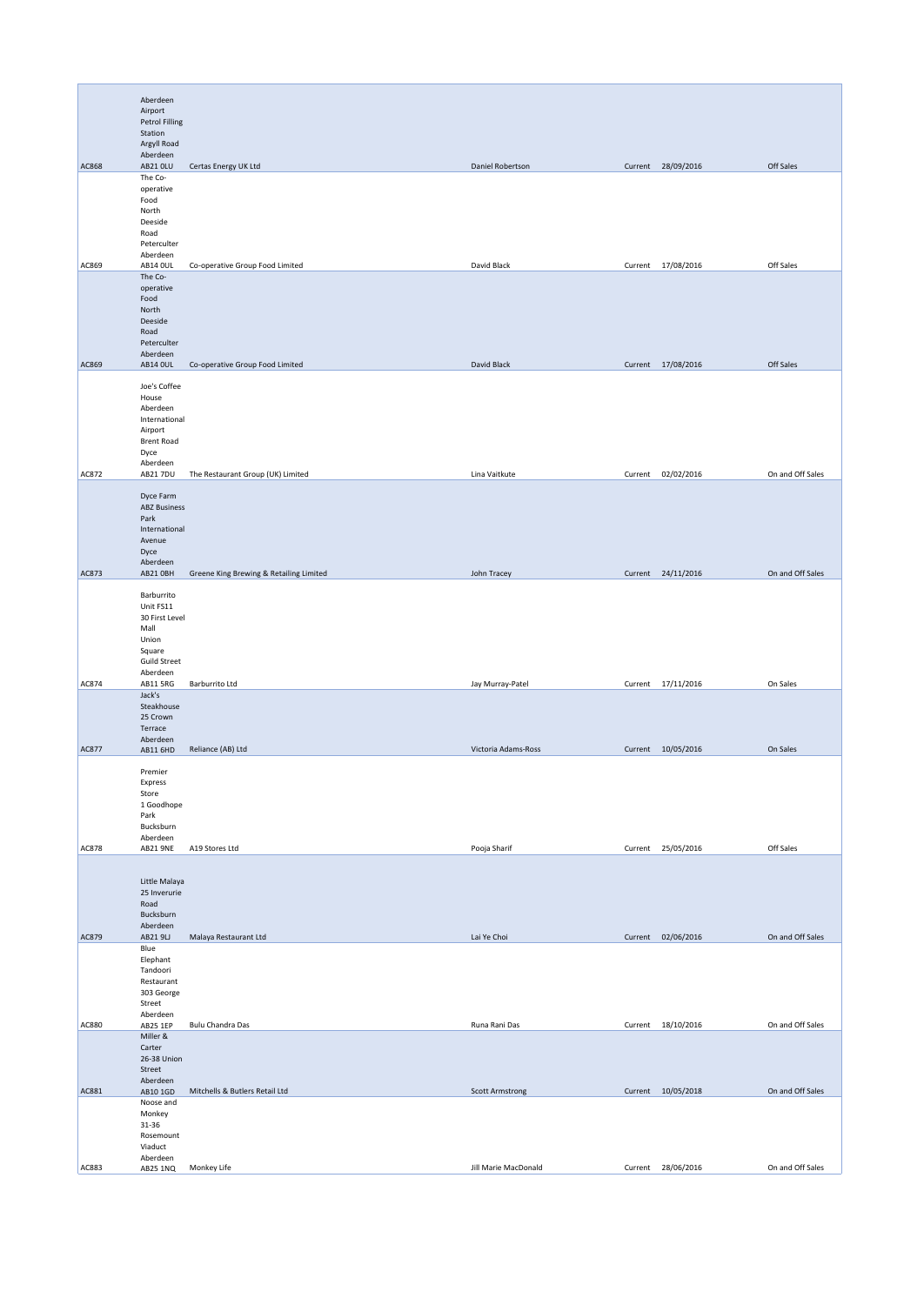|              | Lidl Store                    |                                          |                          |         |                    |                  |
|--------------|-------------------------------|------------------------------------------|--------------------------|---------|--------------------|------------------|
|              | Inverurie                     |                                          |                          |         |                    |                  |
|              | Road                          |                                          |                          |         |                    |                  |
|              | Bucksburn                     |                                          |                          |         |                    |                  |
| <b>AC884</b> | Aberdeen<br>AB21 9LZ          | Lidl UK GmbH                             | Lewis Forbes             |         | Current 22/11/2017 | Off Sales        |
|              | Donside                       |                                          |                          |         |                    |                  |
|              | Stores                        |                                          |                          |         |                    |                  |
|              | 1 Donside                     |                                          |                          |         |                    |                  |
|              | Street<br>Aberdeen            |                                          |                          |         |                    |                  |
| AC885        | AB24 2PJ                      | Chetan Aggarwal                          | Chetan Aggarwal          | Current | 28/06/2016         | Off Sales        |
|              | Haigs Food                    |                                          |                          |         |                    |                  |
|              | Hall                          |                                          |                          |         |                    |                  |
|              | 45-51                         |                                          |                          |         |                    |                  |
|              | Schoolhill<br>Aberdeen        |                                          |                          |         |                    |                  |
| <b>AC887</b> | AB10 1JT                      | Julie Haig & James Haig                  | James Haig               | Current | 06/09/2016         | Off Sales        |
|              |                               |                                          |                          |         |                    |                  |
|              | The Hub                       |                                          |                          |         |                    |                  |
|              | (Ground<br>Floor)             |                                          |                          |         |                    |                  |
|              | University of                 |                                          |                          |         |                    |                  |
|              | Aberdeen                      |                                          |                          |         |                    |                  |
|              | Elphinstone                   |                                          |                          |         |                    |                  |
|              | Road                          |                                          |                          |         |                    |                  |
| AC891        | Aberdeen<br>AB24 3TU          | University of Aberdeen                   | Duncan Stuart            | Current | 06/09/2016         | On Sales         |
|              | <b>Five Guys</b>              |                                          |                          |         |                    |                  |
|              | Unit 2                        |                                          |                          |         |                    |                  |
|              | $1-7$ St                      |                                          |                          |         |                    |                  |
|              | Nicholas                      |                                          |                          |         |                    |                  |
|              | Street<br>Aberdeen            |                                          |                          |         |                    |                  |
| AC892        | AB10 1HE                      | Five Guys JV Limited                     | Lauren Victoria Wilson   |         | Current 09/11/2016 | On and Off Sales |
|              | The Tivoli                    |                                          |                          |         |                    |                  |
|              | Theatre                       |                                          |                          |         |                    |                  |
|              | 34-48 Guild<br>Street         |                                          |                          |         |                    |                  |
|              | Aberdeen                      |                                          |                          |         |                    |                  |
| AC893        | AB11 6NB                      | The Tivoli Theatre Company Limited       | Lynn Sangster            |         | Current 20/12/2017 | On Sales         |
|              |                               |                                          |                          |         |                    |                  |
|              | Marks &<br>Spencer            |                                          |                          |         |                    |                  |
|              | Simply Food                   |                                          |                          |         |                    |                  |
|              | Stoneywood                    |                                          |                          |         |                    |                  |
|              | Park                          |                                          |                          |         |                    |                  |
|              | Dyce                          |                                          |                          |         |                    |                  |
| AC894        | Aberdeen<br>AB21 9LA          | Marks & Spencer Simply Food Limited      | Caroline Helen MacDonald |         | Current 06/01/2017 | On and Off Sales |
|              | Fierce Beer                   |                                          |                          |         |                    |                  |
|              | Brewery                       |                                          |                          |         |                    |                  |
|              | Unit 45                       |                                          |                          |         |                    |                  |
|              | Howe Moss                     |                                          |                          |         |                    |                  |
|              | Avenue<br>Dyce                |                                          |                          |         |                    |                  |
|              | Aberdeen                      |                                          |                          |         |                    |                  |
| AC895        | AB21 0GP                      | Fierce Beer Limited                      | David Hugh Grant         |         | Current 22/11/2016 | Off Sales        |
|              |                               |                                          |                          |         |                    |                  |
|              | Moxy<br>Aberdeen              |                                          |                          |         |                    |                  |
|              | Airport Hotel                 |                                          |                          |         |                    |                  |
|              | Argyll Way                    |                                          |                          |         |                    |                  |
|              | Dyce                          |                                          |                          |         |                    |                  |
| AC896        | Aberdeen<br>AB21 OAF          |                                          | Colin John Gunn          |         | Current 10/01/2017 | On and Off Sales |
|              | Mamma'                        | QM Hotel (UK) Limited                    |                          |         |                    |                  |
|              | Pizza                         |                                          |                          |         |                    |                  |
|              | Homemade                      |                                          |                          |         |                    |                  |
|              | Food                          |                                          |                          |         |                    |                  |
|              | (Aberdeen)<br>Ltd             |                                          |                          |         |                    |                  |
|              | 11/13                         |                                          |                          |         |                    |                  |
|              | Belmont                       |                                          |                          |         |                    |                  |
|              | Street                        |                                          |                          |         |                    |                  |
| AC897        | Aberdeen<br>AB10 1JR          | Mamma' Pizza Homemde Food (Aberdeen) Ltd | Fabio Baglivi            |         | Current 15/11/2016 | On Sales         |
|              |                               |                                          |                          |         |                    |                  |
|              | Cognito the                   |                                          |                          |         |                    |                  |
|              | Deli                          |                                          |                          |         |                    |                  |
|              | 245/247<br><b>Union Grove</b> |                                          |                          |         |                    |                  |
|              | Aberdeen                      |                                          |                          |         |                    |                  |
| <b>AC898</b> | AB10 6XL                      | Cafe Cognito Ltd                         | Shona Mutch              |         | Current 08/02/2017 | On and Off Sales |
|              | Prezzo                        |                                          |                          |         |                    |                  |
|              | Unit A2<br>Marischal          |                                          |                          |         |                    |                  |
|              | Square                        |                                          |                          |         |                    |                  |
| AC900        | Aberdeen                      | Papa Midco Limited                       | Daiva Jonuse             |         | Current 23/03/2018 | On Sales         |
|              | Unit A                        |                                          |                          |         |                    |                  |
|              | Hillhead<br>Halls of          |                                          |                          |         |                    |                  |
|              | Residence                     |                                          |                          |         |                    |                  |
|              | Aberdeen                      |                                          |                          |         |                    |                  |
| AC902        | AB24 1WU                      | The Firm of Omar Retail Logistics        | Mohammed Kashif Ahmed    |         | Current 16/05/2017 | Off Sales        |